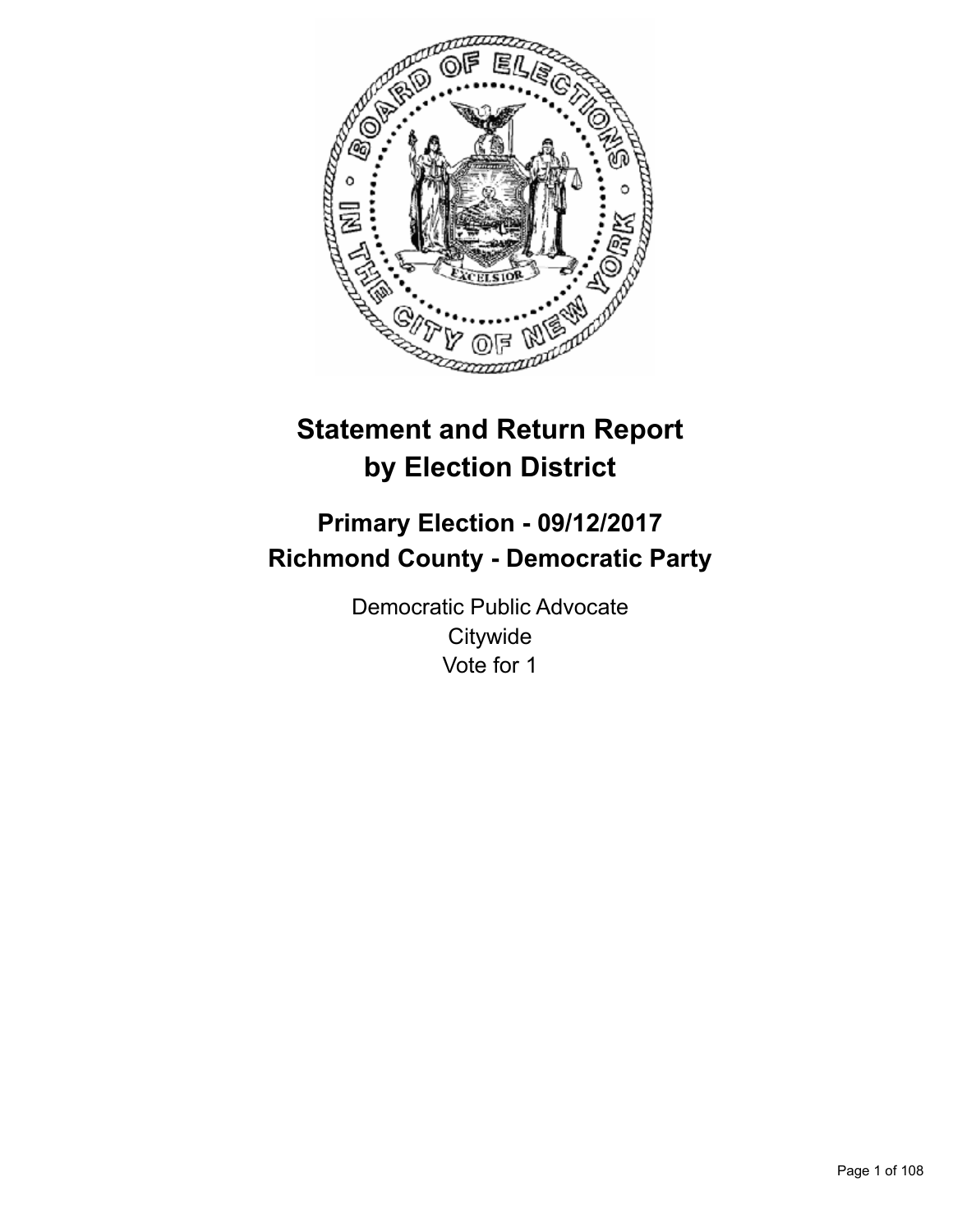

| PUBLIC COUNTER                                           | 148          |
|----------------------------------------------------------|--------------|
| MANUALLY COUNTED EMERGENCY                               | $\mathbf{0}$ |
| ABSENTEE / MILITARY                                      | 7            |
| AFFIDAVIT                                                | $\mathbf{0}$ |
| Total Ballots                                            | 155          |
| Less - Inapplicable Federal/Special Presidential Ballots | 0            |
| <b>Total Applicable Ballots</b>                          | 155          |
| DAVID EISENBACH                                          | 15           |
| LETITIA JAMES                                            | 119          |
| <b>Total Votes</b>                                       | 134          |
| Unrecorded                                               | 21           |

#### **002/61**

| <b>PUBLIC COUNTER</b>                                    | 138      |
|----------------------------------------------------------|----------|
| MANUALLY COUNTED EMERGENCY                               | 0        |
| ABSENTEE / MILITARY                                      | 5        |
| AFFIDAVIT                                                | 2        |
| <b>Total Ballots</b>                                     | 145      |
| Less - Inapplicable Federal/Special Presidential Ballots | $\Omega$ |
| <b>Total Applicable Ballots</b>                          | 145      |
| DAVID EISENBACH                                          | 26       |
| <b>LETITIA JAMES</b>                                     | 104      |
| <b>Total Votes</b>                                       | 130      |
| Unrecorded                                               | 15       |

| <b>PUBLIC COUNTER</b>                                    | 161 |
|----------------------------------------------------------|-----|
| <b>MANUALLY COUNTED EMERGENCY</b>                        | 0   |
| ABSENTEE / MILITARY                                      | 9   |
| <b>AFFIDAVIT</b>                                         |     |
| <b>Total Ballots</b>                                     | 171 |
| Less - Inapplicable Federal/Special Presidential Ballots | 0   |
| <b>Total Applicable Ballots</b>                          | 171 |
| <b>DAVID EISENBACH</b>                                   | 27  |
| <b>LETITIA JAMES</b>                                     | 133 |
| <b>Total Votes</b>                                       | 160 |
| Unrecorded                                               | 11  |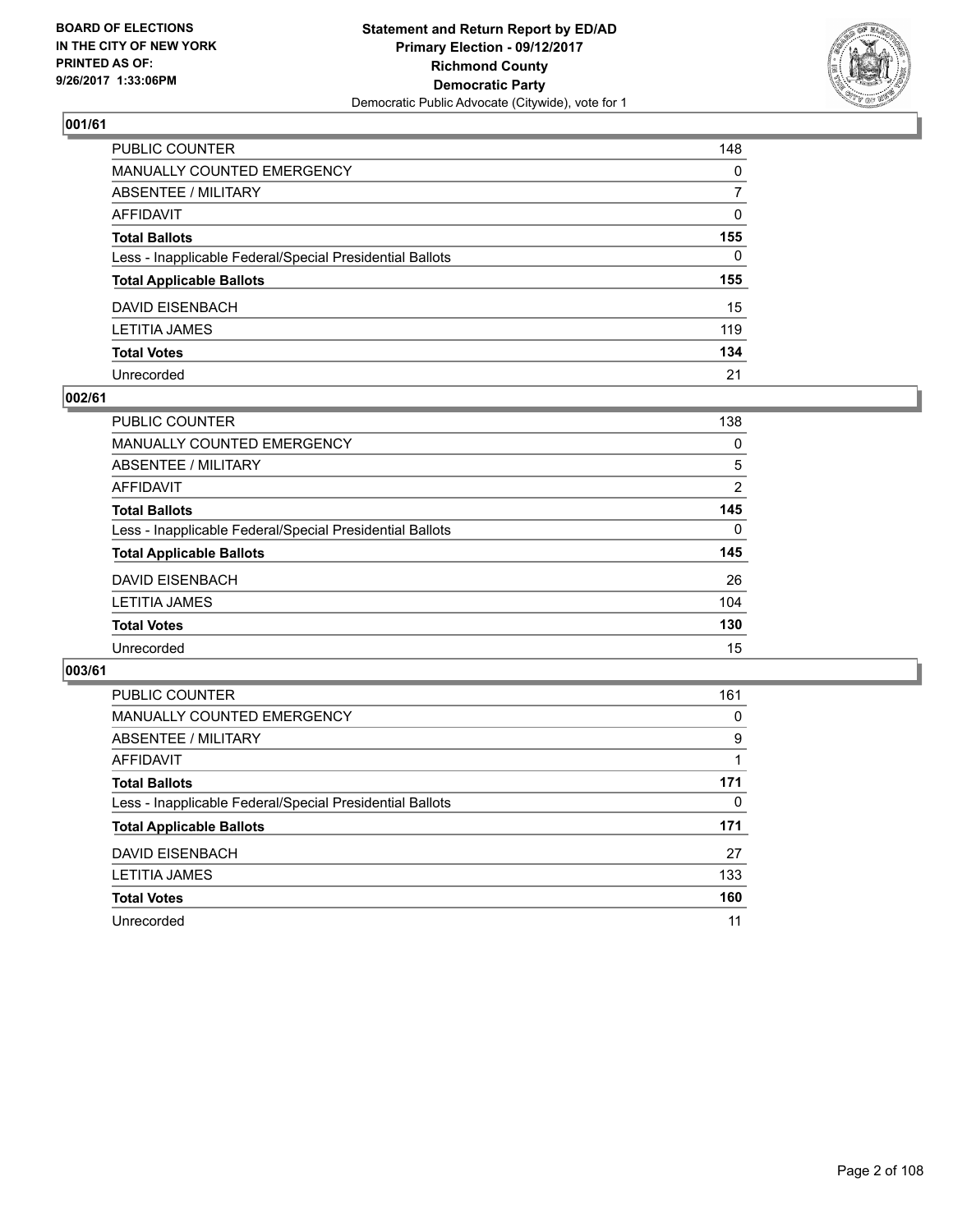

| <b>PUBLIC COUNTER</b>                                    | 106      |
|----------------------------------------------------------|----------|
| MANUALLY COUNTED EMERGENCY                               | 0        |
| ABSENTEE / MILITARY                                      | 6        |
| <b>AFFIDAVIT</b>                                         | 4        |
| <b>Total Ballots</b>                                     | 116      |
| Less - Inapplicable Federal/Special Presidential Ballots | $\Omega$ |
| <b>Total Applicable Ballots</b>                          | 116      |
| <b>DAVID EISENBACH</b>                                   | 15       |
| <b>LETITIA JAMES</b>                                     | 91       |
| JUAN CARLOS POLANCO (WRITE-IN)                           |          |
| <b>Total Votes</b>                                       | 107      |
| Unrecorded                                               | 9        |

#### **005/61**

| <b>PUBLIC COUNTER</b>                                    | 94       |
|----------------------------------------------------------|----------|
| <b>MANUALLY COUNTED EMERGENCY</b>                        | 0        |
| ABSENTEE / MILITARY                                      | 5        |
| <b>AFFIDAVIT</b>                                         |          |
| <b>Total Ballots</b>                                     | 100      |
| Less - Inapplicable Federal/Special Presidential Ballots | $\Omega$ |
| <b>Total Applicable Ballots</b>                          | 100      |
| <b>DAVID EISENBACH</b>                                   | 18       |
| <b>LETITIA JAMES</b>                                     | 74       |
| JULIE MOODY LEWIS (WRITE-IN)                             |          |
| <b>Total Votes</b>                                       | 93       |
| Unrecorded                                               | 7        |

| <b>PUBLIC COUNTER</b>                                    | 45 |
|----------------------------------------------------------|----|
| MANUALLY COUNTED EMERGENCY                               | 0  |
| ABSENTEE / MILITARY                                      | 18 |
| <b>AFFIDAVIT</b>                                         | 0  |
| <b>Total Ballots</b>                                     | 63 |
| Less - Inapplicable Federal/Special Presidential Ballots | 0  |
| <b>Total Applicable Ballots</b>                          | 63 |
| <b>DAVID EISENBACH</b>                                   | 20 |
| <b>LETITIA JAMES</b>                                     | 33 |
| UNATTRIBUTABLE WRITE-IN (WRITE-IN)                       |    |
| <b>Total Votes</b>                                       | 54 |
| Unrecorded                                               | 9  |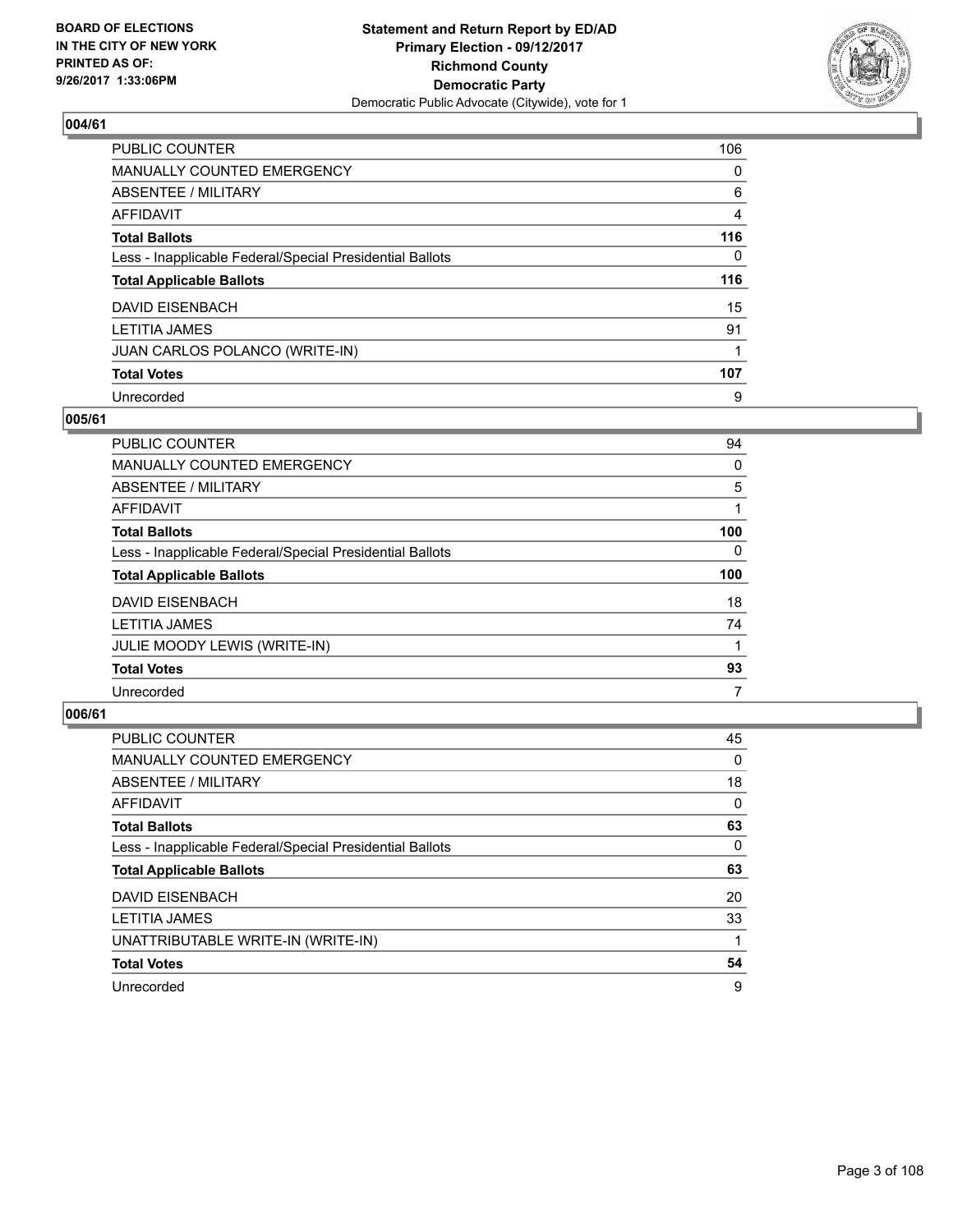

| PUBLIC COUNTER                                           | 153      |
|----------------------------------------------------------|----------|
| MANUALLY COUNTED EMERGENCY                               | 0        |
| ABSENTEE / MILITARY                                      | 4        |
| AFFIDAVIT                                                | $\Omega$ |
| Total Ballots                                            | 157      |
| Less - Inapplicable Federal/Special Presidential Ballots | 0        |
| <b>Total Applicable Ballots</b>                          | 157      |
| DAVID EISENBACH                                          | 15       |
| LETITIA JAMES                                            | 116      |
| <b>Total Votes</b>                                       | 131      |
| Unrecorded                                               | 26       |

#### **008/61**

| <b>PUBLIC COUNTER</b>                                    | 83             |
|----------------------------------------------------------|----------------|
| <b>MANUALLY COUNTED EMERGENCY</b>                        | 0              |
| ABSENTEE / MILITARY                                      |                |
| AFFIDAVIT                                                | $\overline{2}$ |
| <b>Total Ballots</b>                                     | 86             |
| Less - Inapplicable Federal/Special Presidential Ballots | 0              |
| <b>Total Applicable Ballots</b>                          | 86             |
| <b>DAVID EISENBACH</b>                                   | 13             |
| <b>LETITIA JAMES</b>                                     | 58             |
| UNCOUNTED WRITE-IN PER STATUTE (WRITE-IN)                |                |
| <b>Total Votes</b>                                       | 72             |
| Unrecorded                                               | 14             |

| <b>PUBLIC COUNTER</b>                                    | 168 |
|----------------------------------------------------------|-----|
| <b>MANUALLY COUNTED EMERGENCY</b>                        | 0   |
| ABSENTEE / MILITARY                                      | 9   |
| AFFIDAVIT                                                | 0   |
| <b>Total Ballots</b>                                     | 177 |
| Less - Inapplicable Federal/Special Presidential Ballots | 0   |
| <b>Total Applicable Ballots</b>                          | 177 |
| <b>DAVID EISENBACH</b>                                   | 18  |
| LETITIA JAMES                                            | 138 |
| <b>Total Votes</b>                                       | 156 |
| Unrecorded                                               | 21  |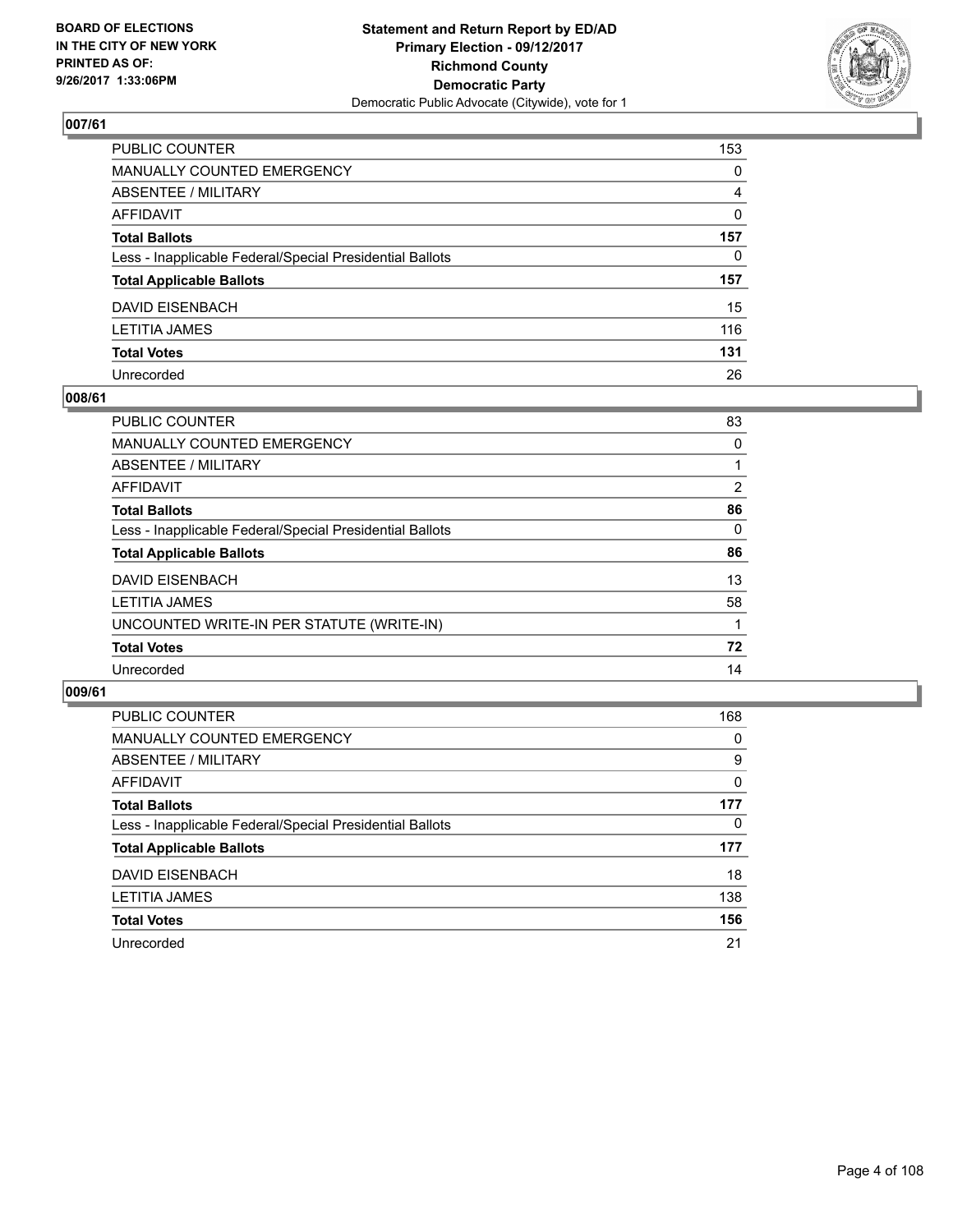

| PUBLIC COUNTER                                           | 179      |
|----------------------------------------------------------|----------|
| <b>MANUALLY COUNTED EMERGENCY</b>                        | $\Omega$ |
| <b>ABSENTEE / MILITARY</b>                               | 8        |
| <b>AFFIDAVIT</b>                                         | 0        |
| <b>Total Ballots</b>                                     | 187      |
| Less - Inapplicable Federal/Special Presidential Ballots | 0        |
| <b>Total Applicable Ballots</b>                          | 187      |
| <b>DAVID EISENBACH</b>                                   | 33       |
| <b>LETITIA JAMES</b>                                     | 126      |
| UNCOUNTED WRITE-IN PER STATUTE (WRITE-IN)                |          |
| <b>Total Votes</b>                                       | 160      |
| Unrecorded                                               | 27       |

## **011/61**

| <b>PUBLIC COUNTER</b>                                    | 136      |
|----------------------------------------------------------|----------|
| MANUALLY COUNTED EMERGENCY                               | 0        |
| ABSENTEE / MILITARY                                      | 17       |
| AFFIDAVIT                                                | $\Omega$ |
| <b>Total Ballots</b>                                     | 153      |
| Less - Inapplicable Federal/Special Presidential Ballots | $\Omega$ |
| <b>Total Applicable Ballots</b>                          | 153      |
| DAVID EISENBACH                                          | 32       |
| <b>LETITIA JAMES</b>                                     | 104      |
| <b>Total Votes</b>                                       | 136      |
| Unrecorded                                               | 17       |

| <b>PUBLIC COUNTER</b>                                    | 160 |
|----------------------------------------------------------|-----|
| MANUALLY COUNTED EMERGENCY                               | 0   |
| ABSENTEE / MILITARY                                      | 7   |
| AFFIDAVIT                                                | 0   |
| <b>Total Ballots</b>                                     | 167 |
| Less - Inapplicable Federal/Special Presidential Ballots | 0   |
| <b>Total Applicable Ballots</b>                          | 167 |
| <b>DAVID EISENBACH</b>                                   | 40  |
| <b>LETITIA JAMES</b>                                     | 105 |
| <b>Total Votes</b>                                       | 145 |
| Unrecorded                                               | 22  |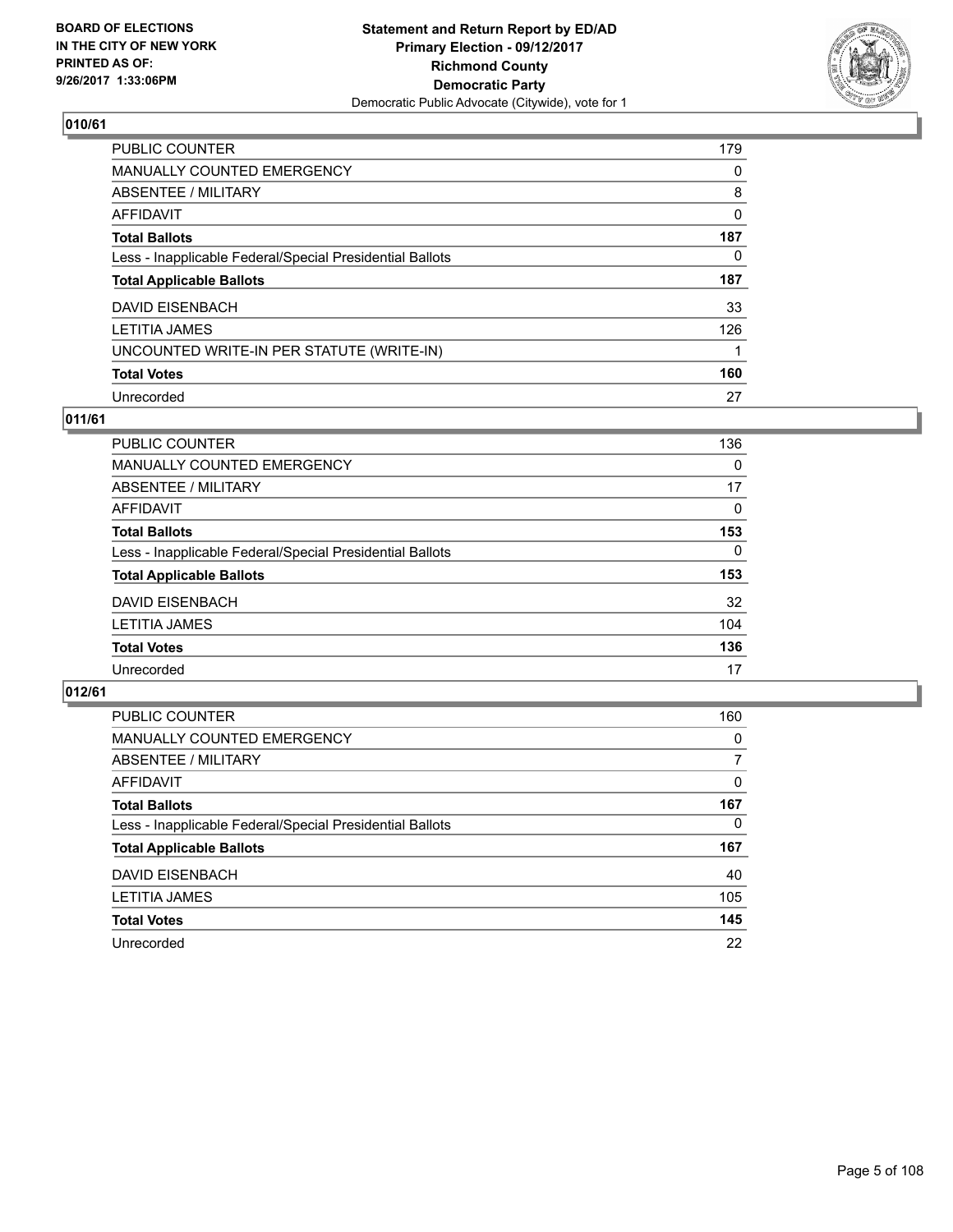

| PUBLIC COUNTER                                           | 114          |
|----------------------------------------------------------|--------------|
| MANUALLY COUNTED EMERGENCY                               | $\mathbf{0}$ |
| ABSENTEE / MILITARY                                      | 6            |
| AFFIDAVIT                                                | 0            |
| Total Ballots                                            | 120          |
| Less - Inapplicable Federal/Special Presidential Ballots | $\mathbf{0}$ |
| <b>Total Applicable Ballots</b>                          | 120          |
| DAVID EISENBACH                                          | 14           |
| LETITIA JAMES                                            | 93           |
| <b>Total Votes</b>                                       | 107          |
| Unrecorded                                               | 13           |

### **014/61**

| <b>PUBLIC COUNTER</b>                                    | 100      |
|----------------------------------------------------------|----------|
| MANUALLY COUNTED EMERGENCY                               | $\Omega$ |
| ABSENTEE / MILITARY                                      | 7        |
| AFFIDAVIT                                                | 0        |
| <b>Total Ballots</b>                                     | 107      |
| Less - Inapplicable Federal/Special Presidential Ballots | 0        |
| <b>Total Applicable Ballots</b>                          | 107      |
| DAVID EISENBACH                                          | 23       |
| <b>LETITIA JAMES</b>                                     | 77       |
| <b>Total Votes</b>                                       | 100      |
| Unrecorded                                               | 7        |

| <b>PUBLIC COUNTER</b>                                    | 83 |
|----------------------------------------------------------|----|
| MANUALLY COUNTED EMERGENCY                               | 0  |
| ABSENTEE / MILITARY                                      | 5  |
| AFFIDAVIT                                                | 0  |
| <b>Total Ballots</b>                                     | 88 |
| Less - Inapplicable Federal/Special Presidential Ballots | 0  |
| <b>Total Applicable Ballots</b>                          | 88 |
| DAVID EISENBACH                                          | 18 |
| <b>LETITIA JAMES</b>                                     | 56 |
| <b>Total Votes</b>                                       | 74 |
| Unrecorded                                               |    |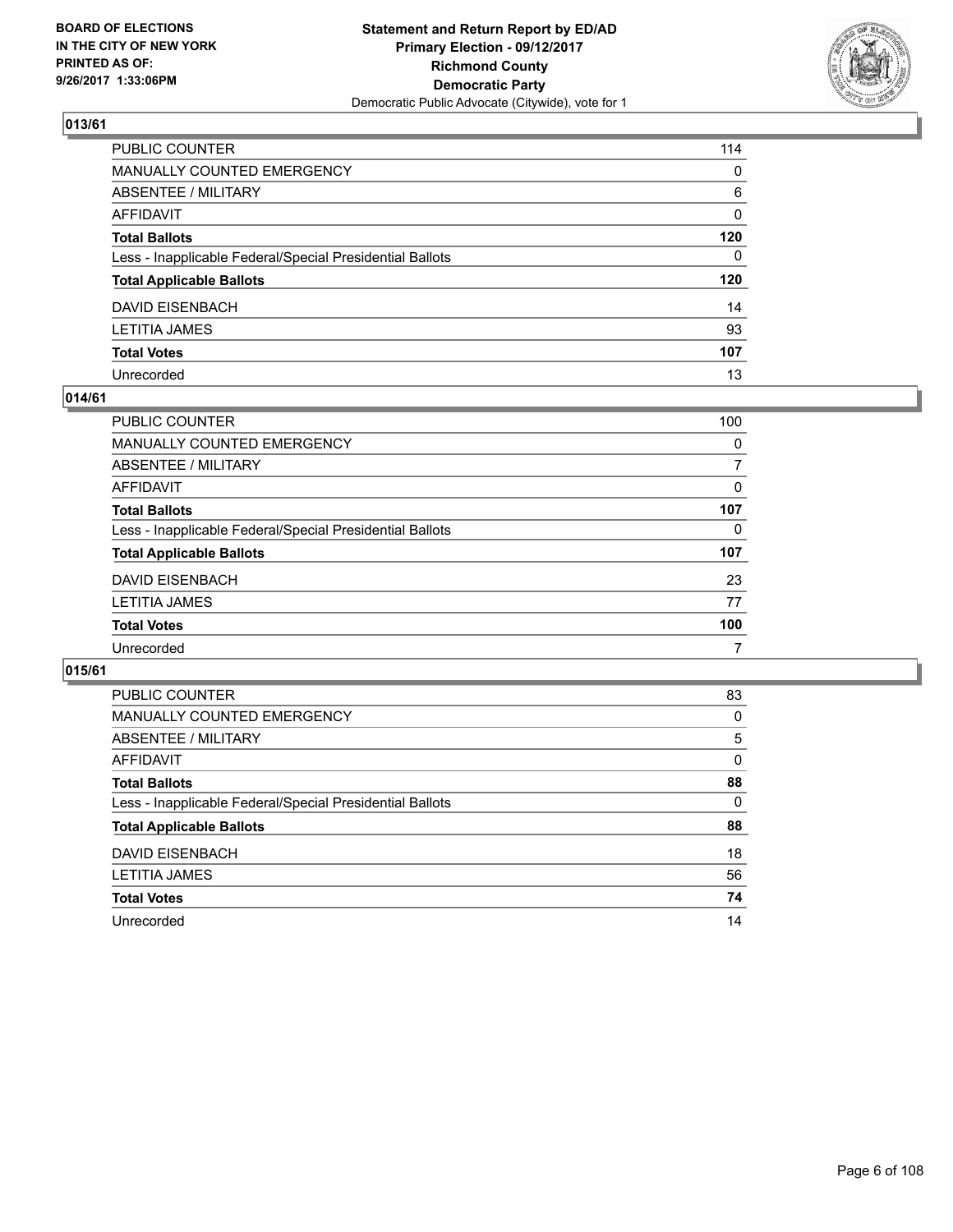

| PUBLIC COUNTER                                           | 102            |
|----------------------------------------------------------|----------------|
| MANUALLY COUNTED EMERGENCY                               | $\Omega$       |
| ABSENTEE / MILITARY                                      | 5              |
| AFFIDAVIT                                                |                |
| Total Ballots                                            | 108            |
| Less - Inapplicable Federal/Special Presidential Ballots | 0              |
| <b>Total Applicable Ballots</b>                          | 108            |
| DAVID EISENBACH                                          | $\overline{7}$ |
| LETITIA JAMES                                            | 89             |
| <b>Total Votes</b>                                       | 96             |
| Unrecorded                                               | 12             |

## **017/61**

| <b>PUBLIC COUNTER</b>                                    | 96       |
|----------------------------------------------------------|----------|
| <b>MANUALLY COUNTED EMERGENCY</b>                        | 0        |
| <b>ABSENTEE / MILITARY</b>                               | 4        |
| AFFIDAVIT                                                |          |
| <b>Total Ballots</b>                                     | 101      |
| Less - Inapplicable Federal/Special Presidential Ballots | $\Omega$ |
| <b>Total Applicable Ballots</b>                          | 101      |
| <b>DAVID EISENBACH</b>                                   | 14       |
| <b>LETITIA JAMES</b>                                     | 82       |
| <b>Total Votes</b>                                       | 96       |
| Unrecorded                                               | 5        |

| <b>PUBLIC COUNTER</b>                                    | 76 |
|----------------------------------------------------------|----|
| <b>MANUALLY COUNTED EMERGENCY</b>                        | 0  |
| ABSENTEE / MILITARY                                      | 7  |
| AFFIDAVIT                                                | 0  |
| <b>Total Ballots</b>                                     | 83 |
| Less - Inapplicable Federal/Special Presidential Ballots | 0  |
| <b>Total Applicable Ballots</b>                          | 83 |
| DAVID EISENBACH                                          | 18 |
| <b>LETITIA JAMES</b>                                     | 58 |
| <b>Total Votes</b>                                       | 76 |
| Unrecorded                                               | 7  |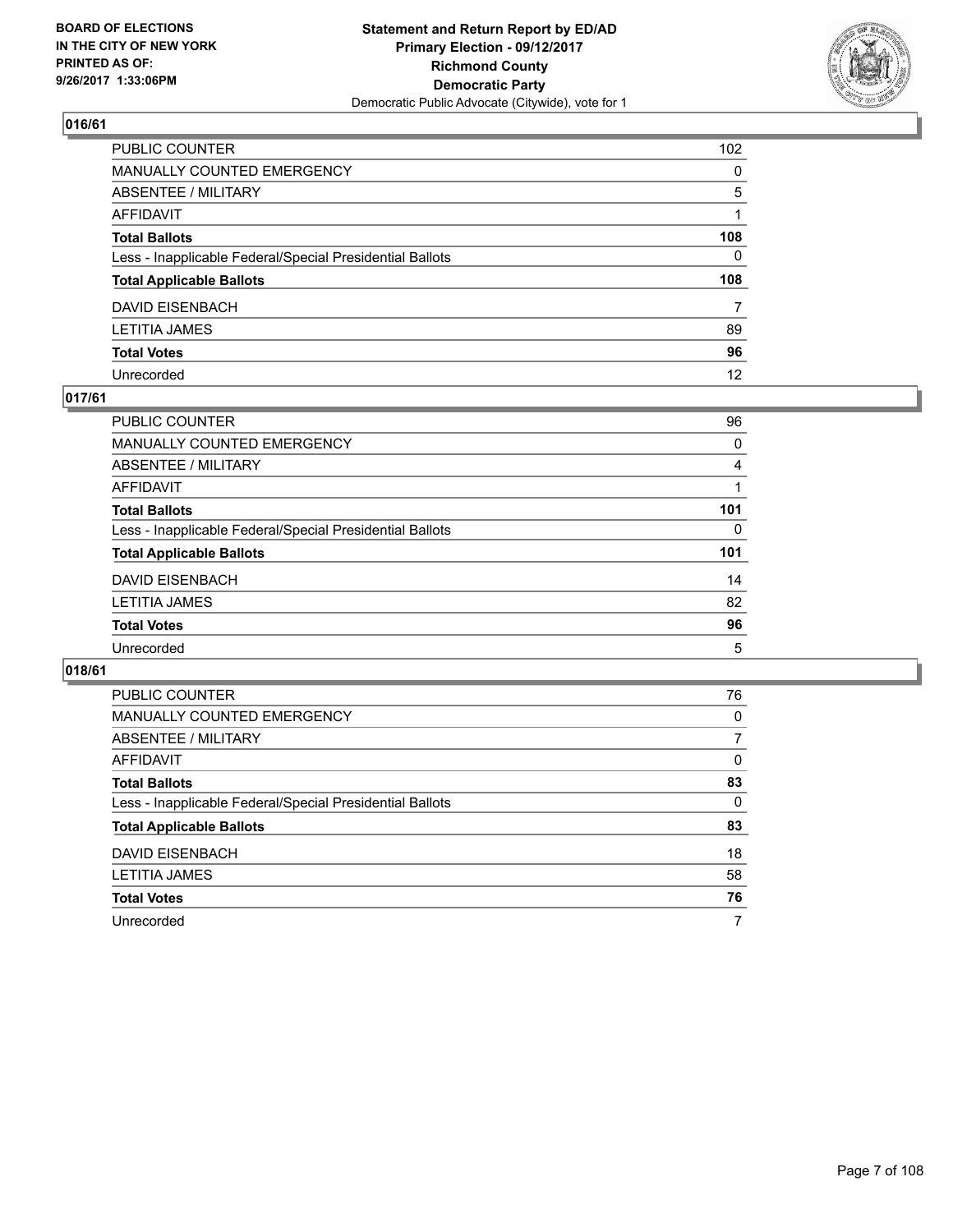

| <b>PUBLIC COUNTER</b>                                    | 79 |
|----------------------------------------------------------|----|
| <b>MANUALLY COUNTED EMERGENCY</b>                        | 0  |
| ABSENTEE / MILITARY                                      | 6  |
| <b>AFFIDAVIT</b>                                         | 0  |
| <b>Total Ballots</b>                                     | 85 |
| Less - Inapplicable Federal/Special Presidential Ballots | 0  |
| <b>Total Applicable Ballots</b>                          | 85 |
| <b>DAVID EISENBACH</b>                                   | 21 |
| <b>LETITIA JAMES</b>                                     | 56 |
| CLAUS VON STAUFFENBERG (WRITE-IN)                        |    |
| UNATTRIBUTABLE WRITE-IN (WRITE-IN)                       |    |
| <b>Total Votes</b>                                       | 79 |
| Unrecorded                                               | 6  |

## **020/61**

| PUBLIC COUNTER                                           | 62 |
|----------------------------------------------------------|----|
| <b>MANUALLY COUNTED EMERGENCY</b>                        | 0  |
| ABSENTEE / MILITARY                                      | 5  |
| AFFIDAVIT                                                | 0  |
| <b>Total Ballots</b>                                     | 67 |
| Less - Inapplicable Federal/Special Presidential Ballots | 0  |
| <b>Total Applicable Ballots</b>                          | 67 |
| <b>DAVID EISENBACH</b>                                   | 16 |
| <b>LETITIA JAMES</b>                                     | 43 |
| <b>Total Votes</b>                                       | 59 |
| Unrecorded                                               | 8  |

| <b>PUBLIC COUNTER</b>                                    | 115 |
|----------------------------------------------------------|-----|
| MANUALLY COUNTED EMERGENCY                               | 0   |
| ABSENTEE / MILITARY                                      | 3   |
| AFFIDAVIT                                                | 2   |
| <b>Total Ballots</b>                                     | 120 |
| Less - Inapplicable Federal/Special Presidential Ballots | 0   |
| <b>Total Applicable Ballots</b>                          | 120 |
| DAVID EISENBACH                                          | 13  |
| <b>LETITIA JAMES</b>                                     | 87  |
| <b>Total Votes</b>                                       | 100 |
| Unrecorded                                               | 20  |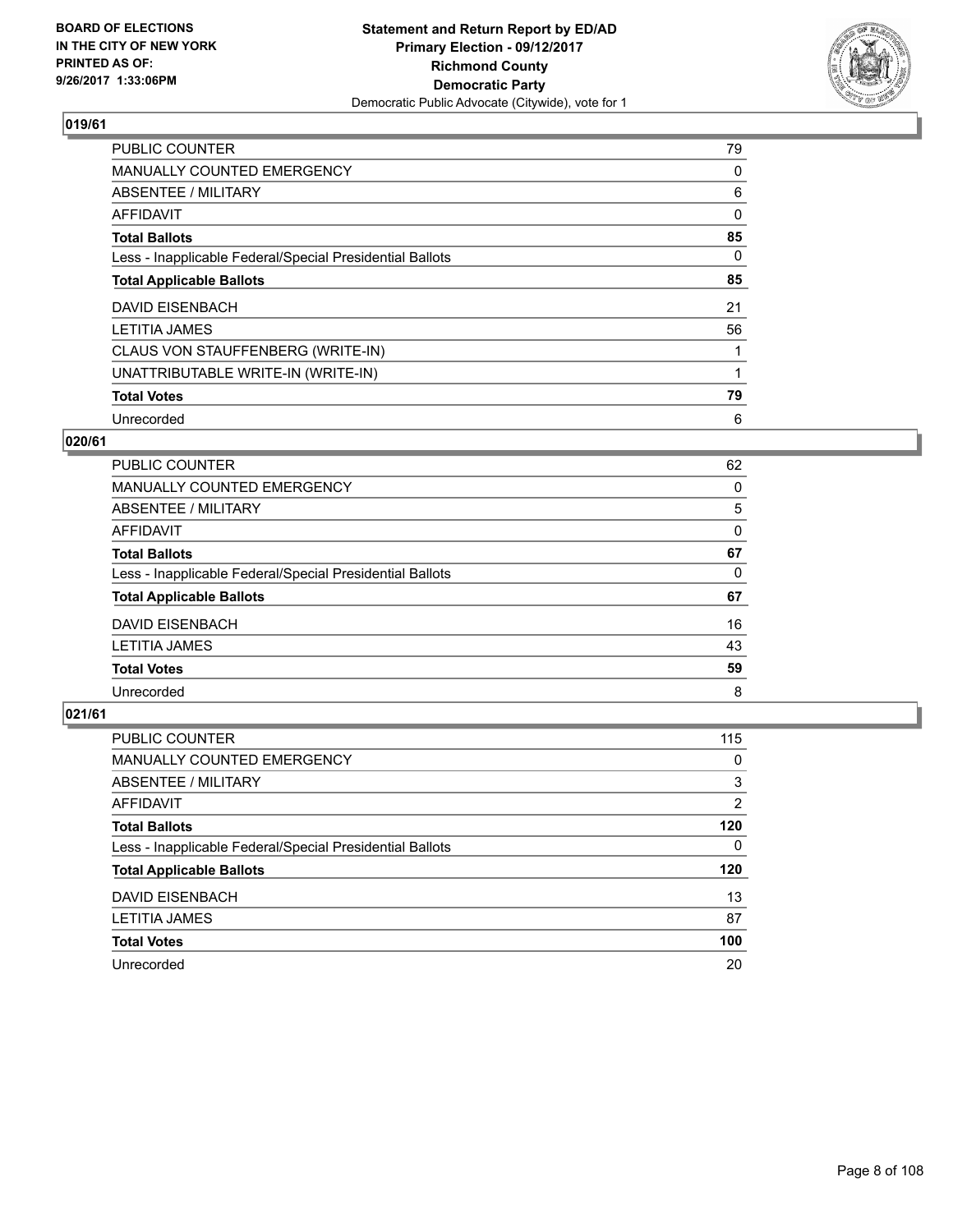

| PUBLIC COUNTER                                           | 120          |
|----------------------------------------------------------|--------------|
| MANUALLY COUNTED EMERGENCY                               | 0            |
| ABSENTEE / MILITARY                                      | 5            |
| AFFIDAVIT                                                | 0            |
| Total Ballots                                            | 125          |
| Less - Inapplicable Federal/Special Presidential Ballots | $\mathbf{0}$ |
| <b>Total Applicable Ballots</b>                          | 125          |
| DAVID EISENBACH                                          | 13           |
| LETITIA JAMES                                            | 94           |
| <b>Total Votes</b>                                       | 107          |
| Unrecorded                                               | 18           |

#### **023/61**

| <b>PUBLIC COUNTER</b>                                    | 89             |
|----------------------------------------------------------|----------------|
| <b>MANUALLY COUNTED EMERGENCY</b>                        | 0              |
| ABSENTEE / MILITARY                                      | $\overline{2}$ |
| AFFIDAVIT                                                | $\Omega$       |
| <b>Total Ballots</b>                                     | 91             |
| Less - Inapplicable Federal/Special Presidential Ballots | 0              |
| <b>Total Applicable Ballots</b>                          | 91             |
| <b>DAVID EISENBACH</b>                                   | 14             |
| <b>LETITIA JAMES</b>                                     | 71             |
| <b>Total Votes</b>                                       | 85             |
| Unrecorded                                               | 6              |

| <b>PUBLIC COUNTER</b>                                    | 69 |
|----------------------------------------------------------|----|
| <b>MANUALLY COUNTED EMERGENCY</b>                        | 0  |
| ABSENTEE / MILITARY                                      | 4  |
| AFFIDAVIT                                                | 0  |
| <b>Total Ballots</b>                                     | 73 |
| Less - Inapplicable Federal/Special Presidential Ballots | 0  |
| <b>Total Applicable Ballots</b>                          | 73 |
| DAVID EISENBACH                                          | 23 |
| <b>LETITIA JAMES</b>                                     | 47 |
| <b>Total Votes</b>                                       | 70 |
| Unrecorded                                               | 3  |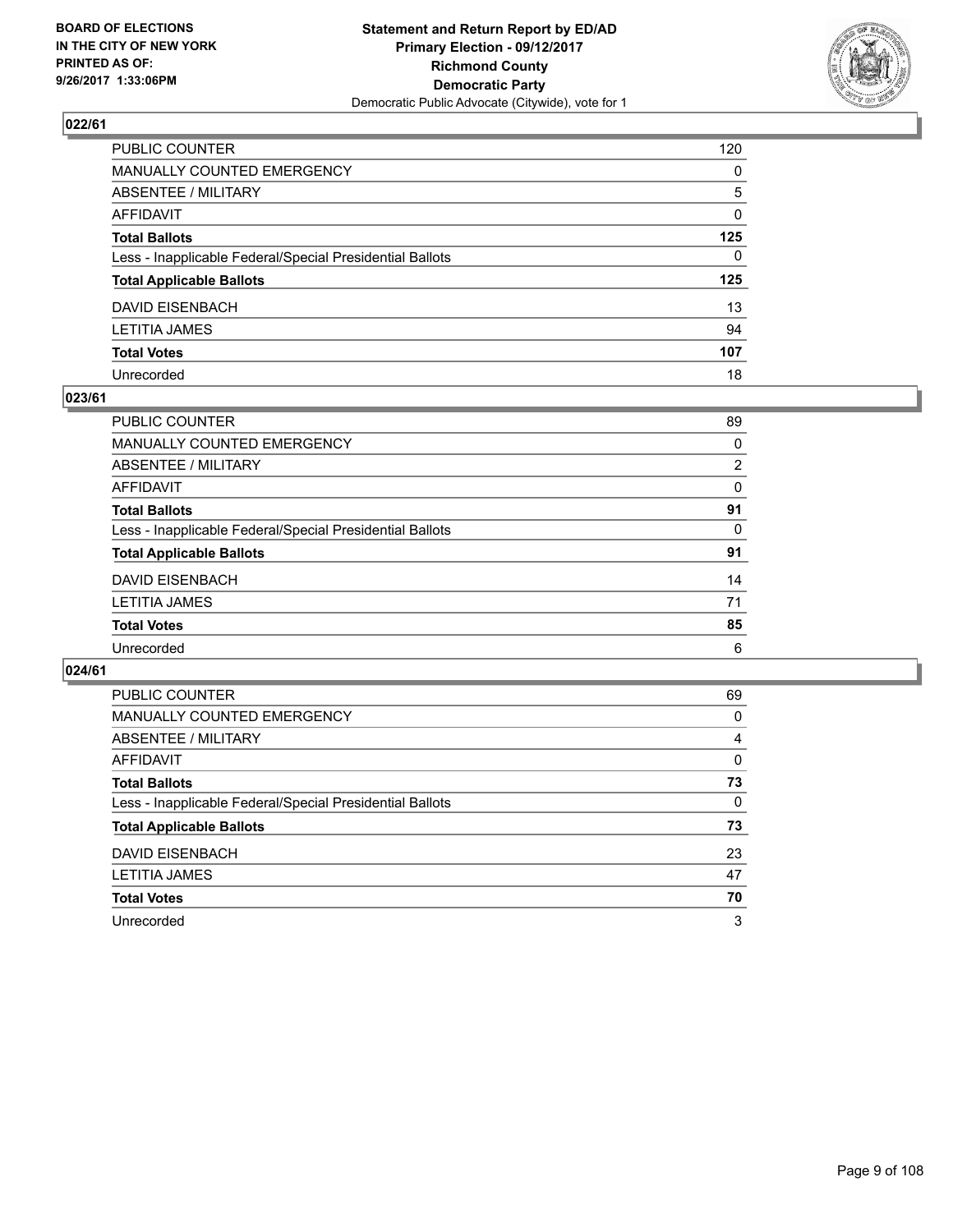

| PUBLIC COUNTER                                           | 92           |
|----------------------------------------------------------|--------------|
| MANUALLY COUNTED EMERGENCY                               | 0            |
| ABSENTEE / MILITARY                                      | 3            |
| AFFIDAVIT                                                | $\mathbf{0}$ |
| Total Ballots                                            | 95           |
| Less - Inapplicable Federal/Special Presidential Ballots | 0            |
| <b>Total Applicable Ballots</b>                          | 95           |
| DAVID EISENBACH                                          | 16           |
| LETITIA JAMES                                            | 72           |
| <b>Total Votes</b>                                       | 88           |
| Unrecorded                                               | 7            |

### **026/61**

| <b>PUBLIC COUNTER</b>                                    | 95  |
|----------------------------------------------------------|-----|
| <b>MANUALLY COUNTED EMERGENCY</b>                        | 0   |
| ABSENTEE / MILITARY                                      | 5   |
| AFFIDAVIT                                                | 0   |
| <b>Total Ballots</b>                                     | 100 |
| Less - Inapplicable Federal/Special Presidential Ballots | 0   |
| <b>Total Applicable Ballots</b>                          | 100 |
| DAVID EISENBACH                                          | 17  |
| <b>LETITIA JAMES</b>                                     | 76  |
| DEBORAH L. ROSE (WRITE-IN)                               |     |
| <b>Total Votes</b>                                       | 94  |
| Unrecorded                                               | 6   |

| <b>PUBLIC COUNTER</b>                                    | 86 |
|----------------------------------------------------------|----|
| MANUALLY COUNTED EMERGENCY                               | 0  |
| ABSENTEE / MILITARY                                      | 6  |
| AFFIDAVIT                                                | 0  |
| <b>Total Ballots</b>                                     | 92 |
| Less - Inapplicable Federal/Special Presidential Ballots | 0  |
| <b>Total Applicable Ballots</b>                          | 92 |
| DAVID EISENBACH                                          | 15 |
| <b>LETITIA JAMES</b>                                     | 64 |
| <b>Total Votes</b>                                       | 79 |
| Unrecorded                                               | 13 |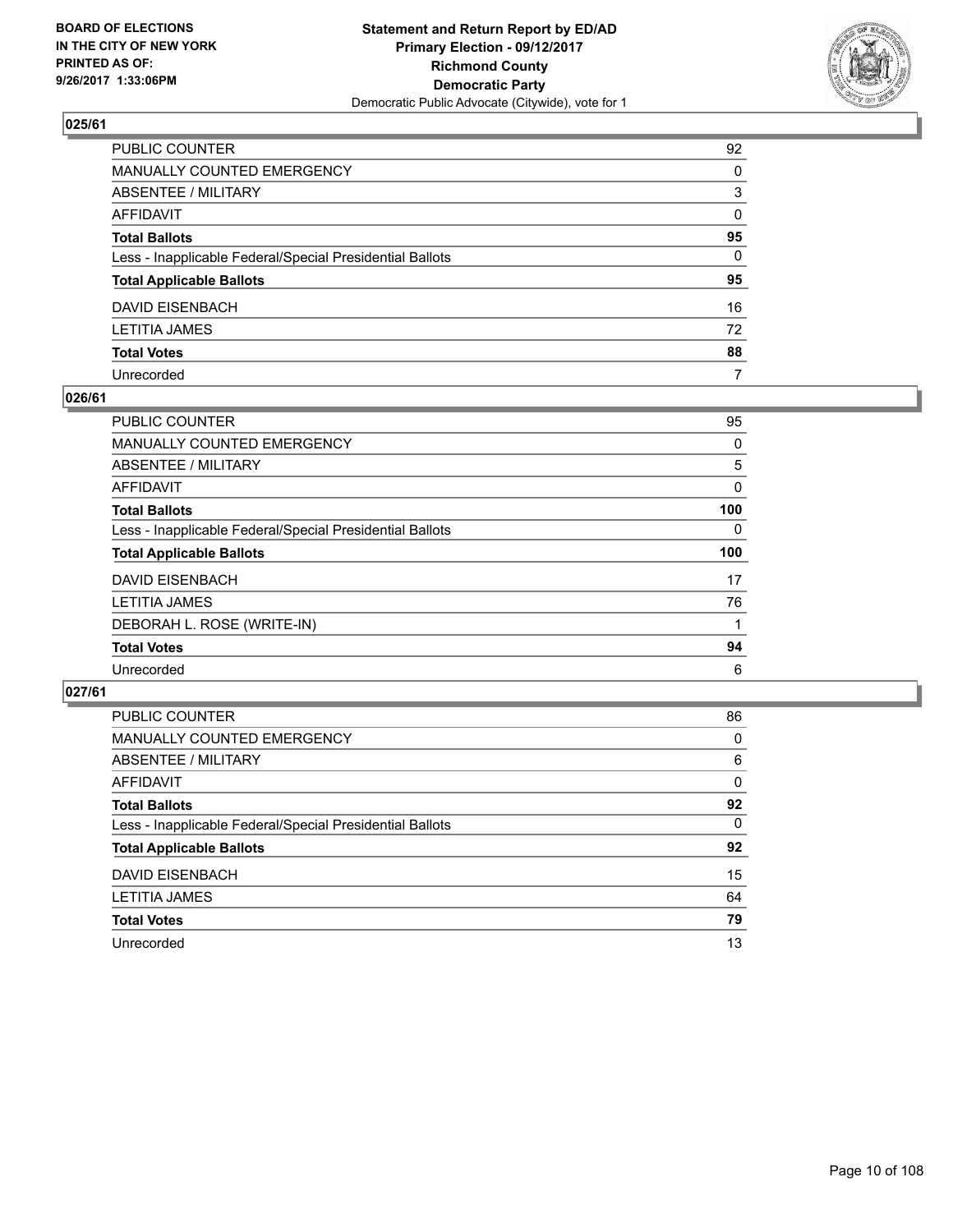

| PUBLIC COUNTER                                           | 53           |
|----------------------------------------------------------|--------------|
| MANUALLY COUNTED EMERGENCY                               | $\Omega$     |
| ABSENTEE / MILITARY                                      | 2            |
| AFFIDAVIT                                                | $\mathbf{0}$ |
| Total Ballots                                            | 55           |
| Less - Inapplicable Federal/Special Presidential Ballots | $\mathbf{0}$ |
| <b>Total Applicable Ballots</b>                          | 55           |
| DAVID EISENBACH                                          | 10           |
| LETITIA JAMES                                            | 40           |
| <b>Total Votes</b>                                       | 50           |
| Unrecorded                                               | 5            |

#### **029/61**

| <b>PUBLIC COUNTER</b>                                    | 60       |
|----------------------------------------------------------|----------|
| <b>MANUALLY COUNTED EMERGENCY</b>                        | 0        |
| ABSENTEE / MILITARY                                      | 4        |
| AFFIDAVIT                                                | $\Omega$ |
| <b>Total Ballots</b>                                     | 64       |
| Less - Inapplicable Federal/Special Presidential Ballots | 0        |
| <b>Total Applicable Ballots</b>                          | 64       |
| <b>DAVID EISENBACH</b>                                   | 10       |
| <b>LETITIA JAMES</b>                                     | 43       |
| <b>Total Votes</b>                                       | 53       |
| Unrecorded                                               | 11       |
|                                                          |          |

| <b>PUBLIC COUNTER</b>                                    | 68 |
|----------------------------------------------------------|----|
| MANUALLY COUNTED EMERGENCY                               | 0  |
| ABSENTEE / MILITARY                                      |    |
| AFFIDAVIT                                                | 0  |
| <b>Total Ballots</b>                                     | 69 |
| Less - Inapplicable Federal/Special Presidential Ballots | 0  |
| <b>Total Applicable Ballots</b>                          | 69 |
| DAVID EISENBACH                                          | 17 |
| <b>LETITIA JAMES</b>                                     | 46 |
| <b>Total Votes</b>                                       | 63 |
| Unrecorded                                               | 6  |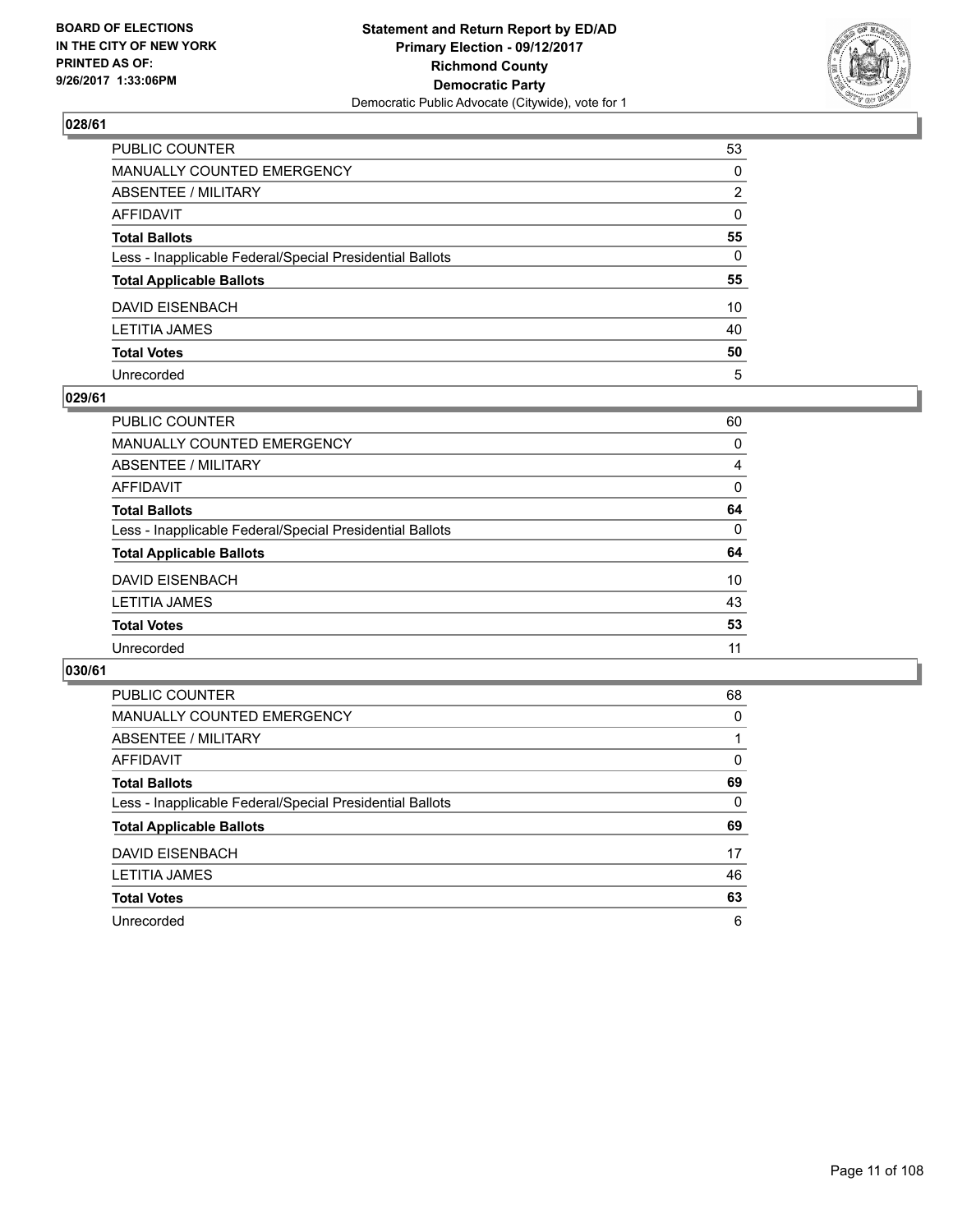

| PUBLIC COUNTER                                           | 113              |
|----------------------------------------------------------|------------------|
| MANUALLY COUNTED EMERGENCY                               | $\mathbf{0}$     |
| ABSENTEE / MILITARY                                      |                  |
| AFFIDAVIT                                                | 2                |
| Total Ballots                                            | 116              |
| Less - Inapplicable Federal/Special Presidential Ballots | $\mathbf{0}$     |
| <b>Total Applicable Ballots</b>                          | 116              |
| DAVID EISENBACH                                          | 16               |
| LETITIA JAMES                                            | 86               |
| <b>Total Votes</b>                                       | 102 <sub>2</sub> |
| Unrecorded                                               | 14               |

### **032/61**

| PUBLIC COUNTER                                           | 69 |
|----------------------------------------------------------|----|
| MANUALLY COUNTED EMERGENCY                               | 0  |
| ABSENTEE / MILITARY                                      | 14 |
| AFFIDAVIT                                                |    |
| <b>Total Ballots</b>                                     | 84 |
| Less - Inapplicable Federal/Special Presidential Ballots | 0  |
| <b>Total Applicable Ballots</b>                          | 84 |
| DAVID EISENBACH                                          | 11 |
| <b>LETITIA JAMES</b>                                     | 69 |
| <b>Total Votes</b>                                       | 80 |
| Unrecorded                                               | 4  |

| <b>PUBLIC COUNTER</b>                                    | 80 |
|----------------------------------------------------------|----|
| MANUALLY COUNTED EMERGENCY                               | 0  |
| ABSENTEE / MILITARY                                      | 6  |
| AFFIDAVIT                                                | 0  |
| <b>Total Ballots</b>                                     | 86 |
| Less - Inapplicable Federal/Special Presidential Ballots | 0  |
| <b>Total Applicable Ballots</b>                          | 86 |
| DAVID EISENBACH                                          | 17 |
|                                                          |    |
| <b>LETITIA JAMES</b>                                     | 63 |
| <b>Total Votes</b>                                       | 80 |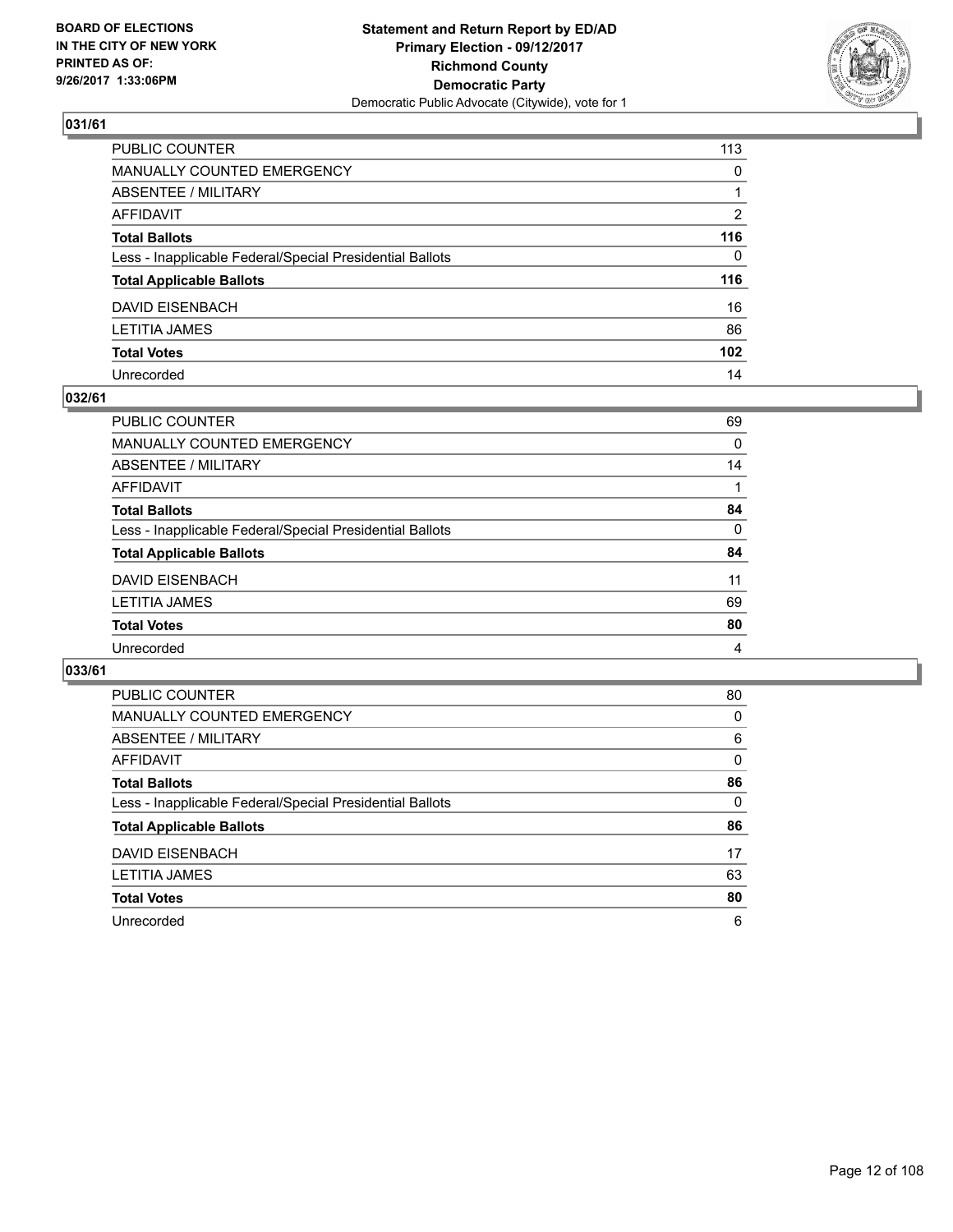

| <b>PUBLIC COUNTER</b>                                    | 23             |
|----------------------------------------------------------|----------------|
| MANUALLY COUNTED EMERGENCY                               | 0              |
| ABSENTEE / MILITARY                                      | 3              |
| AFFIDAVIT                                                | 0              |
| <b>Total Ballots</b>                                     | 26             |
| Less - Inapplicable Federal/Special Presidential Ballots | $\Omega$       |
| <b>Total Applicable Ballots</b>                          | 26             |
| <b>DAVID EISENBACH</b>                                   | 16             |
| <b>LETITIA JAMES</b>                                     | 7              |
| NICOLE MALLIOTAKIS (WRITE-IN)                            |                |
| <b>Total Votes</b>                                       | 24             |
| Unrecorded                                               | $\overline{2}$ |

## **035/61**

| <b>PUBLIC COUNTER</b>                                    | 31       |
|----------------------------------------------------------|----------|
| <b>MANUALLY COUNTED EMERGENCY</b>                        | 0        |
| ABSENTEE / MILITARY                                      | 3        |
| AFFIDAVIT                                                | 0        |
| <b>Total Ballots</b>                                     | 34       |
| Less - Inapplicable Federal/Special Presidential Ballots | $\Omega$ |
| <b>Total Applicable Ballots</b>                          | 34       |
| <b>DAVID EISENBACH</b>                                   | 19       |
| <b>LETITIA JAMES</b>                                     | 13       |
| <b>Total Votes</b>                                       | 32       |
| Unrecorded                                               | 2        |
|                                                          |          |

| PUBLIC COUNTER                                           | 19             |
|----------------------------------------------------------|----------------|
| MANUALLY COUNTED EMERGENCY                               | 0              |
| ABSENTEE / MILITARY                                      |                |
| AFFIDAVIT                                                | 0              |
| <b>Total Ballots</b>                                     | 20             |
| Less - Inapplicable Federal/Special Presidential Ballots | 0              |
| <b>Total Applicable Ballots</b>                          | 20             |
| DAVID EISENBACH                                          | 7              |
| <b>LETITIA JAMES</b>                                     | 11             |
| <b>Total Votes</b>                                       | 18             |
| Unrecorded                                               | $\overline{2}$ |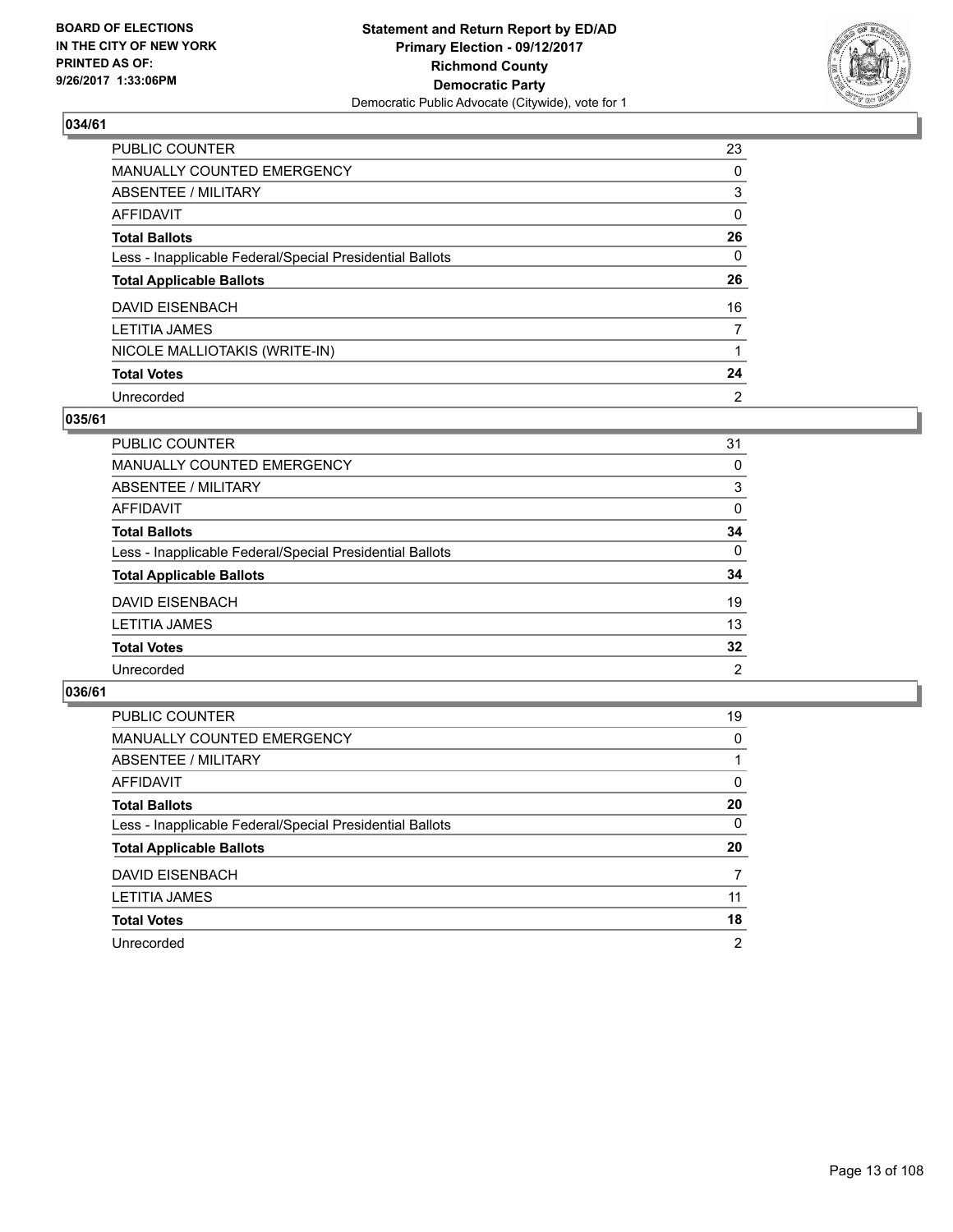

| PUBLIC COUNTER                                           | 92           |
|----------------------------------------------------------|--------------|
| MANUALLY COUNTED EMERGENCY                               | $\Omega$     |
| ABSENTEE / MILITARY                                      | 5            |
| AFFIDAVIT                                                | $\mathbf{0}$ |
| Total Ballots                                            | 97           |
| Less - Inapplicable Federal/Special Presidential Ballots | $\Omega$     |
| <b>Total Applicable Ballots</b>                          | 97           |
| DAVID EISENBACH                                          | 27           |
| LETITIA JAMES                                            | 61           |
| <b>Total Votes</b>                                       | 88           |
| Unrecorded                                               | 9            |

#### **038/61**

| <b>PUBLIC COUNTER</b>                                    | 99       |
|----------------------------------------------------------|----------|
| MANUALLY COUNTED EMERGENCY                               | 0        |
| ABSENTEE / MILITARY                                      | 5        |
| AFFIDAVIT                                                | 0        |
| <b>Total Ballots</b>                                     | 104      |
| Less - Inapplicable Federal/Special Presidential Ballots | $\Omega$ |
| <b>Total Applicable Ballots</b>                          | 104      |
| DAVID EISENBACH                                          | 31       |
| <b>LETITIA JAMES</b>                                     | 67       |
| <b>Total Votes</b>                                       | 98       |
| Unrecorded                                               | 6        |

| <b>PUBLIC COUNTER</b>                                    | 96 |
|----------------------------------------------------------|----|
| <b>MANUALLY COUNTED EMERGENCY</b>                        | 0  |
| ABSENTEE / MILITARY                                      | 3  |
| <b>AFFIDAVIT</b>                                         | 0  |
| <b>Total Ballots</b>                                     | 99 |
| Less - Inapplicable Federal/Special Presidential Ballots | 0  |
| <b>Total Applicable Ballots</b>                          | 99 |
| DAVID EISENBACH                                          | 44 |
| <b>LETITIA JAMES</b>                                     | 43 |
| <b>Total Votes</b>                                       | 87 |
| Unrecorded                                               | 12 |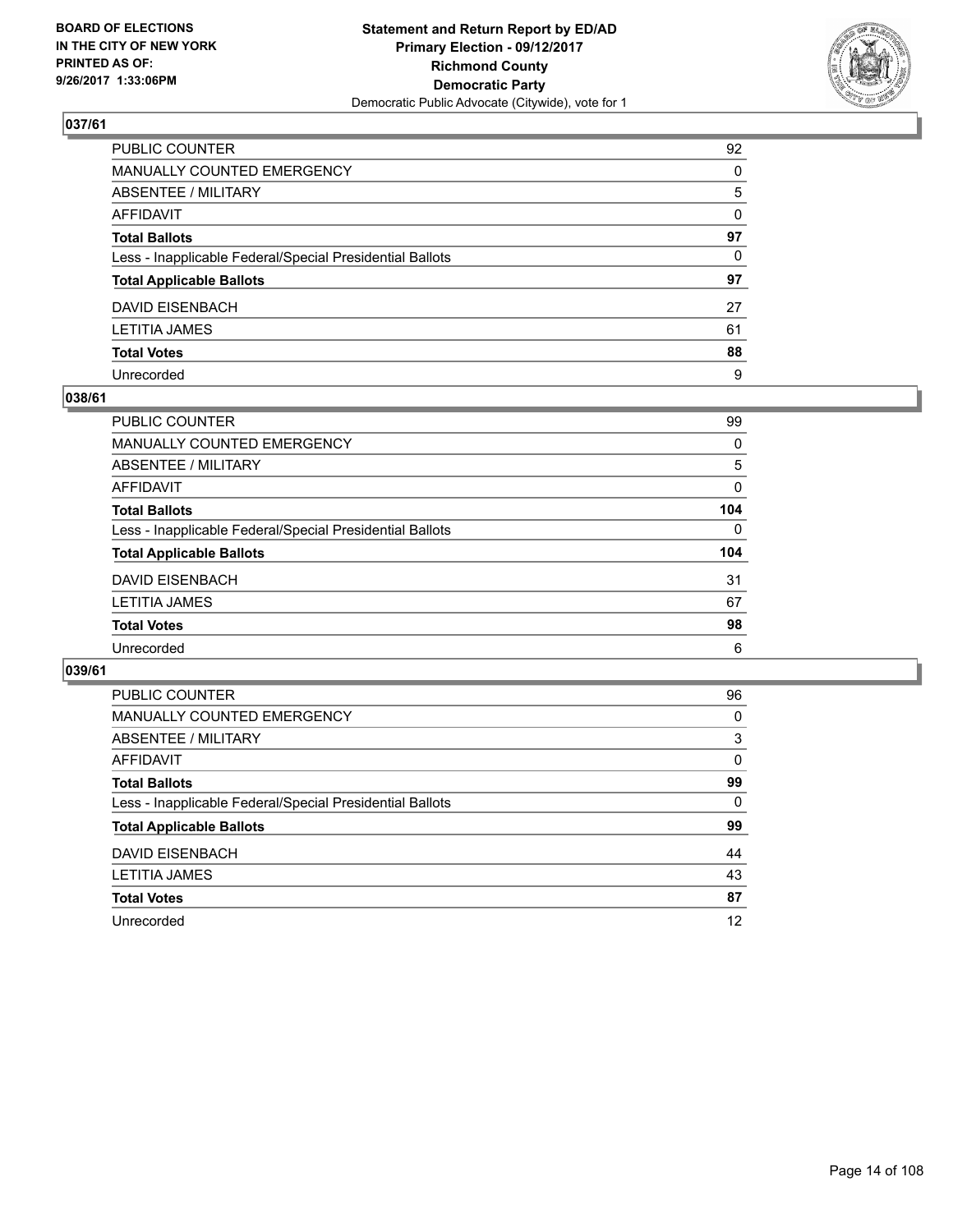

| <b>PUBLIC COUNTER</b>                                    | 105            |
|----------------------------------------------------------|----------------|
| MANUALLY COUNTED EMERGENCY                               | 0              |
| ABSENTEE / MILITARY                                      | $\overline{2}$ |
| AFFIDAVIT                                                | 0              |
| <b>Total Ballots</b>                                     | 107            |
| Less - Inapplicable Federal/Special Presidential Ballots | 0              |
| <b>Total Applicable Ballots</b>                          | 107            |
| DAVID EISENBACH                                          | 38             |
| <b>LETITIA JAMES</b>                                     | 58             |
| DOMENIC RECCHIA (WRITE-IN)                               |                |
| <b>Total Votes</b>                                       | 97             |
| Unrecorded                                               | 10             |

#### **041/61**

| <b>PUBLIC COUNTER</b>                                    | 44       |
|----------------------------------------------------------|----------|
| MANUALLY COUNTED EMERGENCY                               | 0        |
| ABSENTEE / MILITARY                                      | 3        |
| AFFIDAVIT                                                | $\Omega$ |
| <b>Total Ballots</b>                                     | 47       |
| Less - Inapplicable Federal/Special Presidential Ballots | 0        |
| <b>Total Applicable Ballots</b>                          | 47       |
| DAVID EISENBACH                                          | 18       |
| <b>LETITIA JAMES</b>                                     | 22       |
| <b>Total Votes</b>                                       | 40       |
| Unrecorded                                               | 7        |

| PUBLIC COUNTER                                           | 116 |
|----------------------------------------------------------|-----|
| MANUALLY COUNTED EMERGENCY                               | 0   |
| ABSENTEE / MILITARY                                      | 7   |
| AFFIDAVIT                                                | 0   |
| <b>Total Ballots</b>                                     | 123 |
| Less - Inapplicable Federal/Special Presidential Ballots | 0   |
| <b>Total Applicable Ballots</b>                          | 123 |
| DAVID EISENBACH                                          | 46  |
| <b>LETITIA JAMES</b>                                     | 70  |
| <b>Total Votes</b>                                       | 116 |
| Unrecorded                                               | 7   |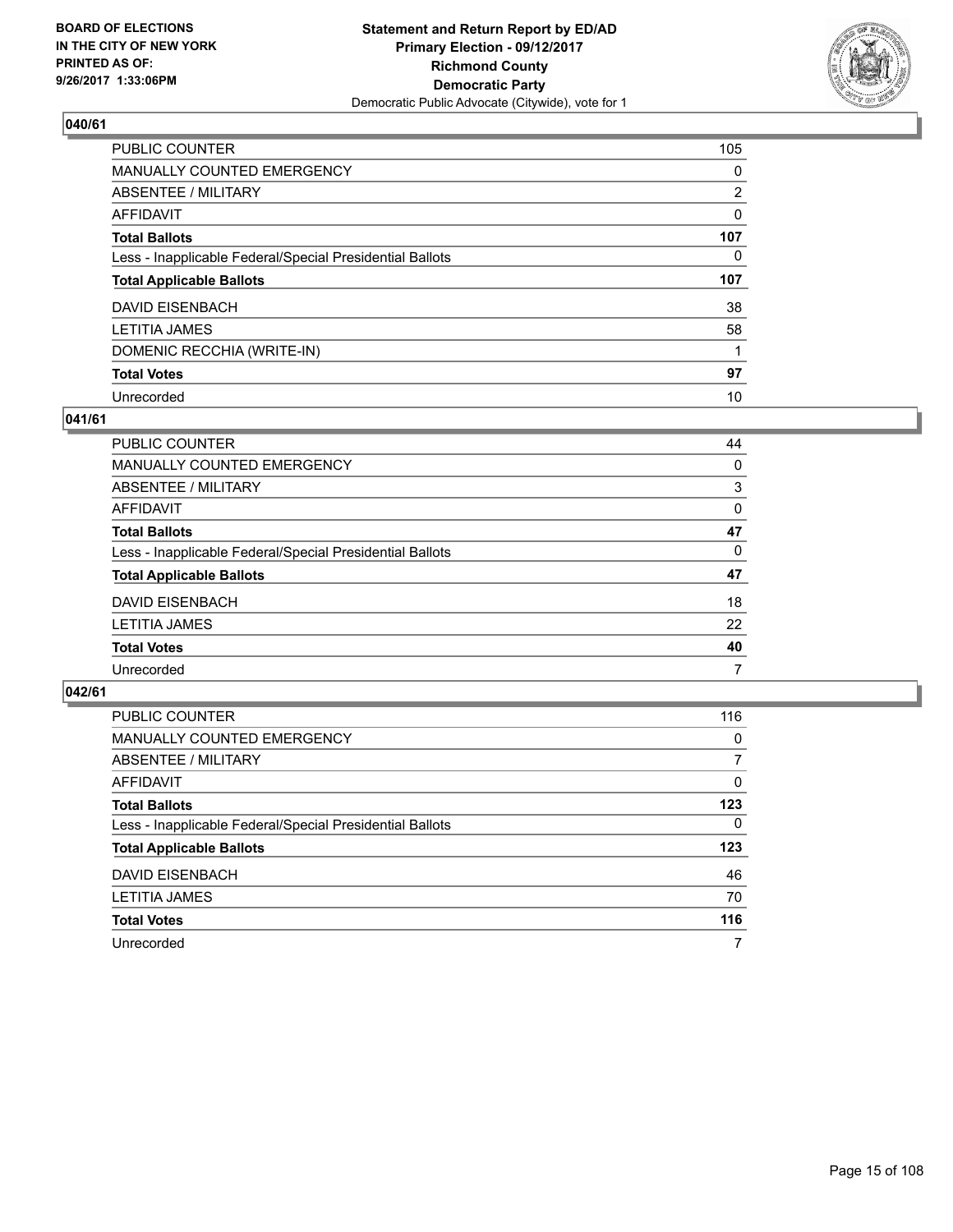

| <b>PUBLIC COUNTER</b>                                    | 44 |
|----------------------------------------------------------|----|
| <b>MANUALLY COUNTED EMERGENCY</b>                        | 0  |
| ABSENTEE / MILITARY                                      | 3  |
| <b>AFFIDAVIT</b>                                         | 0  |
| <b>Total Ballots</b>                                     | 47 |
| Less - Inapplicable Federal/Special Presidential Ballots | 0  |
| <b>Total Applicable Ballots</b>                          | 47 |
| DAVID EISENBACH                                          | 20 |
| <b>LETITIA JAMES</b>                                     | 23 |
| DAVE LEISN (WRITE-IN)                                    |    |
| <b>Total Votes</b>                                       | 44 |
| Unrecorded                                               | 3  |

#### **044/61**

| <b>PUBLIC COUNTER</b>                                    | 48 |
|----------------------------------------------------------|----|
| <b>MANUALLY COUNTED EMERGENCY</b>                        | 0  |
| ABSENTEE / MILITARY                                      | 11 |
| AFFIDAVIT                                                | 0  |
| <b>Total Ballots</b>                                     | 59 |
| Less - Inapplicable Federal/Special Presidential Ballots | 0  |
| <b>Total Applicable Ballots</b>                          | 59 |
| DAVID EISENBACH                                          | 24 |
| <b>LETITIA JAMES</b>                                     | 25 |
| <b>Total Votes</b>                                       | 49 |
| Unrecorded                                               | 10 |

| PUBLIC COUNTER                                           | 52 |
|----------------------------------------------------------|----|
| <b>MANUALLY COUNTED EMERGENCY</b>                        | 0  |
| ABSENTEE / MILITARY                                      | 0  |
| AFFIDAVIT                                                | 0  |
| <b>Total Ballots</b>                                     | 52 |
| Less - Inapplicable Federal/Special Presidential Ballots | 0  |
| <b>Total Applicable Ballots</b>                          | 52 |
| <b>DAVID EISENBACH</b>                                   | 13 |
| <b>LETITIA JAMES</b>                                     | 31 |
| <b>Total Votes</b>                                       | 44 |
| Unrecorded                                               | 8  |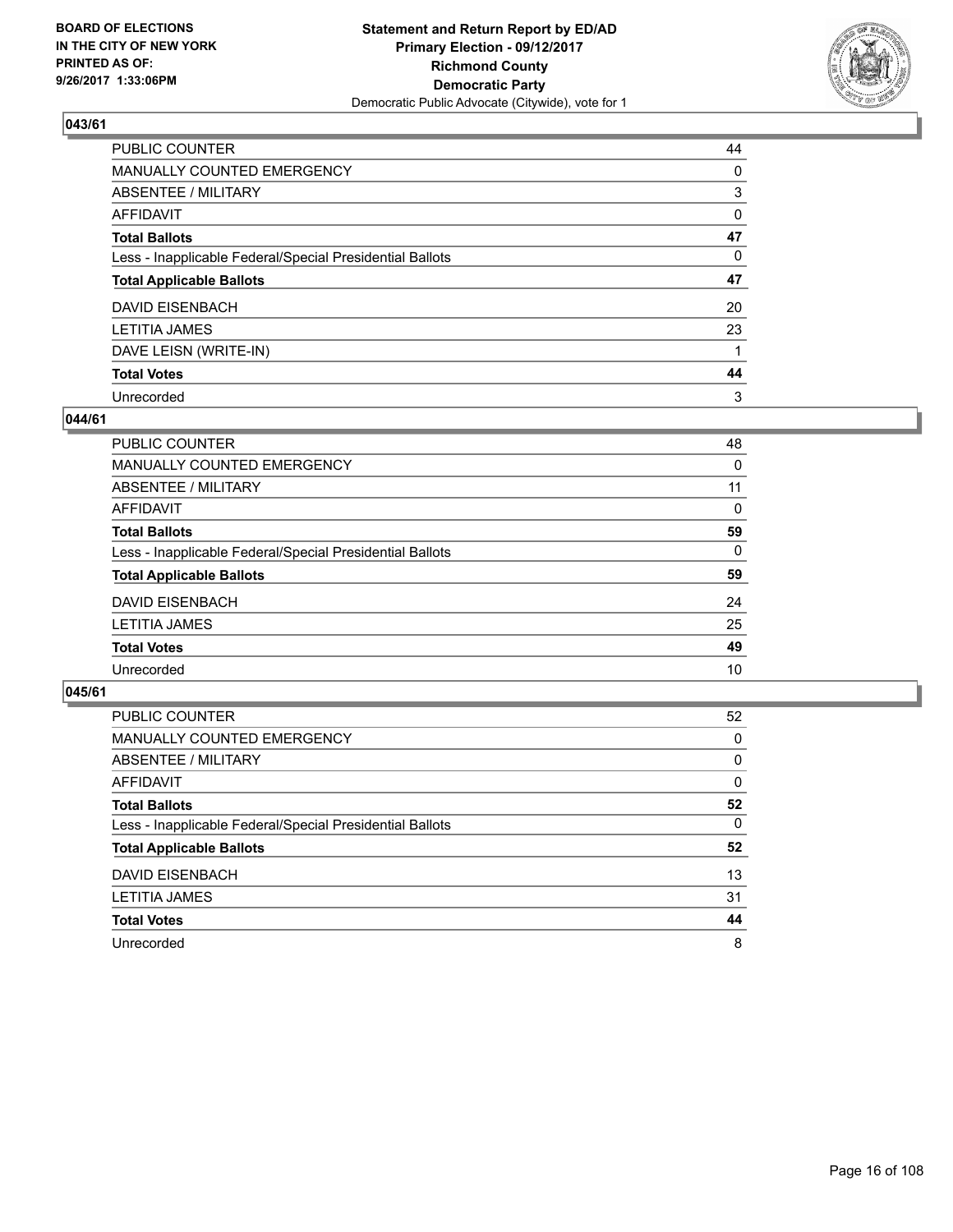

| <b>PUBLIC COUNTER</b>                                    | 62 |
|----------------------------------------------------------|----|
| MANUALLY COUNTED EMERGENCY                               | 0  |
| ABSENTEE / MILITARY                                      | 3  |
| AFFIDAVIT                                                | 0  |
| <b>Total Ballots</b>                                     | 65 |
| Less - Inapplicable Federal/Special Presidential Ballots | 0  |
| <b>Total Applicable Ballots</b>                          | 65 |
| <b>DAVID EISENBACH</b>                                   | 20 |
| <b>LETITIA JAMES</b>                                     | 37 |
| DEBORAH L. ROSE (WRITE-IN)                               |    |
| <b>Total Votes</b>                                       | 58 |
| Unrecorded                                               | 7  |

#### **047/61**

| <b>PUBLIC COUNTER</b>                                    | 31       |
|----------------------------------------------------------|----------|
|                                                          |          |
| MANUALLY COUNTED EMERGENCY                               | 0        |
| ABSENTEE / MILITARY                                      |          |
| AFFIDAVIT                                                | 3        |
| <b>Total Ballots</b>                                     | 35       |
| Less - Inapplicable Federal/Special Presidential Ballots | $\Omega$ |
| <b>Total Applicable Ballots</b>                          | 35       |
| DAVID EISENBACH                                          | 14       |
| <b>LETITIA JAMES</b>                                     | 17       |
| <b>Total Votes</b>                                       | 31       |
| Unrecorded                                               | 4        |
|                                                          |          |

| <b>PUBLIC COUNTER</b>                                    | 37             |
|----------------------------------------------------------|----------------|
| MANUALLY COUNTED EMERGENCY                               | 0              |
| ABSENTEE / MILITARY                                      | $\overline{2}$ |
| AFFIDAVIT                                                | $\Omega$       |
| <b>Total Ballots</b>                                     | 39             |
| Less - Inapplicable Federal/Special Presidential Ballots | $\Omega$       |
| <b>Total Applicable Ballots</b>                          | 39             |
| DAVID EISENBACH                                          | 17             |
| LETITIA JAMES                                            | 18             |
| UNATTRIBUTABLE WRITE-IN (WRITE-IN)                       |                |
| <b>Total Votes</b>                                       | 36             |
| Unrecorded                                               | 3              |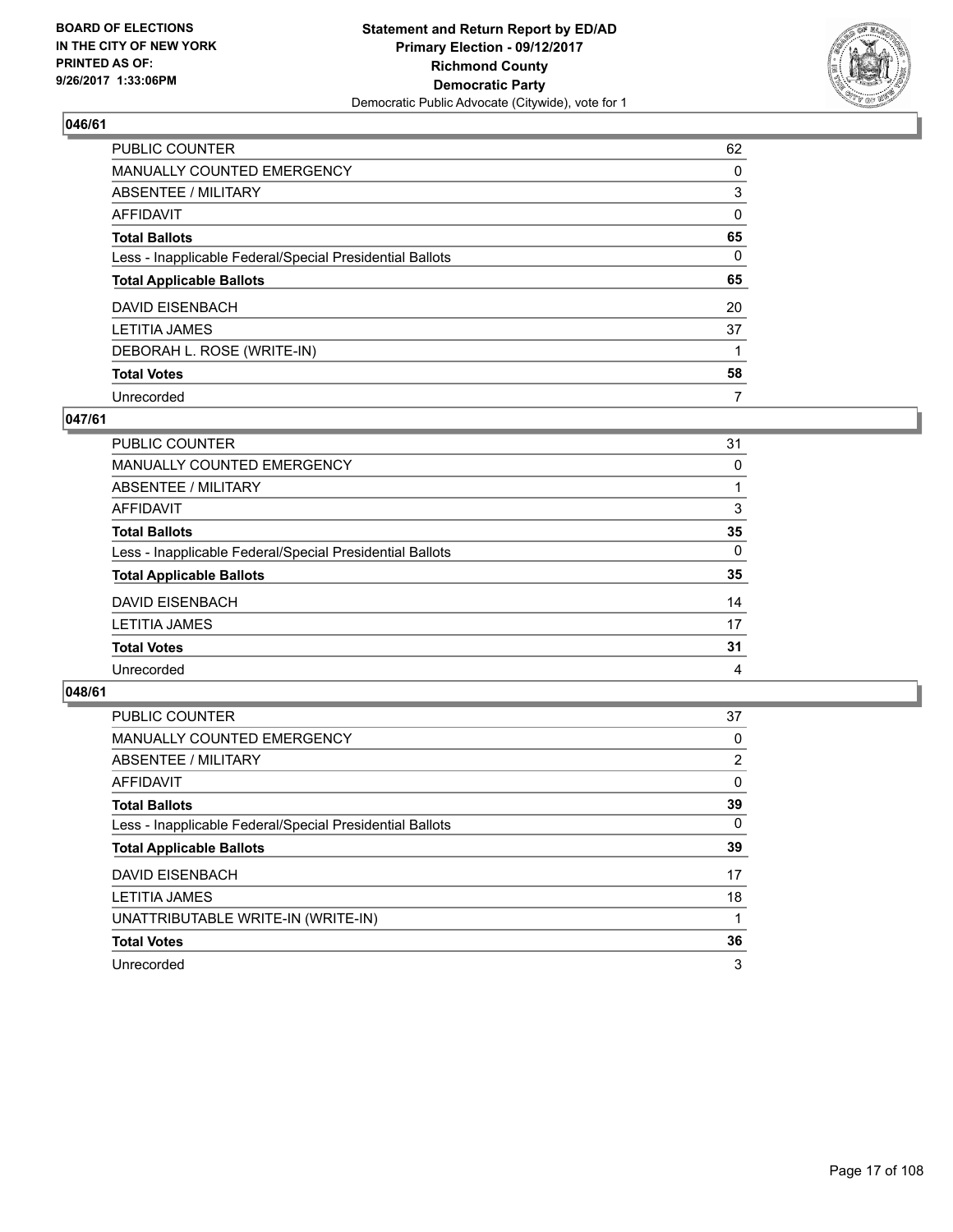

| PUBLIC COUNTER                                           | 80 |
|----------------------------------------------------------|----|
| MANUALLY COUNTED EMERGENCY                               | 0  |
| ABSENTEE / MILITARY                                      |    |
| AFFIDAVIT                                                |    |
| Total Ballots                                            | 82 |
| Less - Inapplicable Federal/Special Presidential Ballots | 0  |
| <b>Total Applicable Ballots</b>                          | 82 |
| DAVID EISENBACH                                          | 18 |
| LETITIA JAMES                                            | 51 |
| <b>Total Votes</b>                                       | 69 |
| Unrecorded                                               | 13 |

#### **050/61**

| PUBLIC COUNTER                                           | 85 |
|----------------------------------------------------------|----|
| <b>MANUALLY COUNTED EMERGENCY</b>                        | 0  |
| ABSENTEE / MILITARY                                      |    |
| AFFIDAVIT                                                | 0  |
| <b>Total Ballots</b>                                     | 86 |
| Less - Inapplicable Federal/Special Presidential Ballots | 0  |
| <b>Total Applicable Ballots</b>                          | 86 |
| DAVID EISENBACH                                          | 21 |
| <b>LETITIA JAMES</b>                                     | 55 |
| <b>Total Votes</b>                                       | 76 |
| Unrecorded                                               | 10 |

| <b>PUBLIC COUNTER</b>                                    | 105      |
|----------------------------------------------------------|----------|
| <b>MANUALLY COUNTED EMERGENCY</b>                        | 0        |
| ABSENTEE / MILITARY                                      | 12       |
| AFFIDAVIT                                                | $\Omega$ |
| <b>Total Ballots</b>                                     | 117      |
| Less - Inapplicable Federal/Special Presidential Ballots | 0        |
| <b>Total Applicable Ballots</b>                          | 117      |
| <b>DAVID EISENBACH</b>                                   | 23       |
| <b>LETITIA JAMES</b>                                     | 85       |
| <b>Total Votes</b>                                       | 108      |
| Unrecorded                                               | 9        |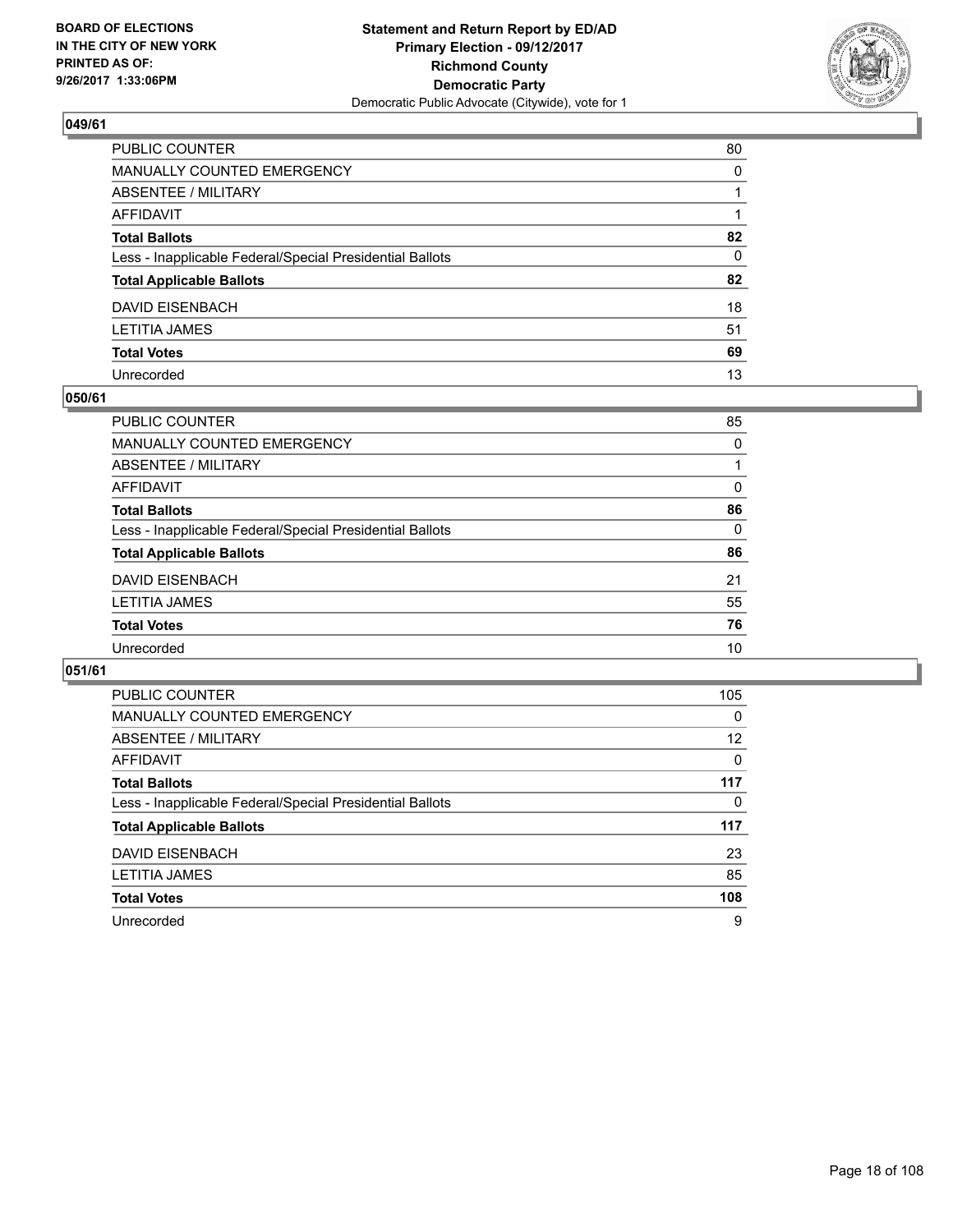

| PUBLIC COUNTER                                           | 57           |
|----------------------------------------------------------|--------------|
| MANUALLY COUNTED EMERGENCY                               | $\Omega$     |
| ABSENTEE / MILITARY                                      | 2            |
| AFFIDAVIT                                                | $\mathbf{0}$ |
| Total Ballots                                            | 59           |
| Less - Inapplicable Federal/Special Presidential Ballots | $\mathbf{0}$ |
| <b>Total Applicable Ballots</b>                          | 59           |
| DAVID EISENBACH                                          | 18           |
| LETITIA JAMES                                            | 32           |
| <b>Total Votes</b>                                       | 50           |
| Unrecorded                                               | 9            |

#### **053/61**

| PUBLIC COUNTER                                           | 138      |
|----------------------------------------------------------|----------|
| <b>MANUALLY COUNTED EMERGENCY</b>                        | 0        |
| ABSENTEE / MILITARY                                      | 5        |
| AFFIDAVIT                                                | $\Omega$ |
| <b>Total Ballots</b>                                     | 143      |
| Less - Inapplicable Federal/Special Presidential Ballots | 0        |
| <b>Total Applicable Ballots</b>                          | 143      |
| DAVID EISENBACH                                          | 15       |
| <b>LETITIA JAMES</b>                                     | 110      |
| <b>Total Votes</b>                                       | 125      |
| Unrecorded                                               | 18       |

| <b>PUBLIC COUNTER</b>                                    | 79  |
|----------------------------------------------------------|-----|
| <b>MANUALLY COUNTED EMERGENCY</b>                        | 0   |
| ABSENTEE / MILITARY                                      | 52  |
| <b>AFFIDAVIT</b>                                         | 0   |
| <b>Total Ballots</b>                                     | 131 |
| Less - Inapplicable Federal/Special Presidential Ballots | 0   |
| <b>Total Applicable Ballots</b>                          | 131 |
| DAVID EISENBACH                                          | 31  |
| <b>LETITIA JAMES</b>                                     | 89  |
| <b>Total Votes</b>                                       | 120 |
|                                                          |     |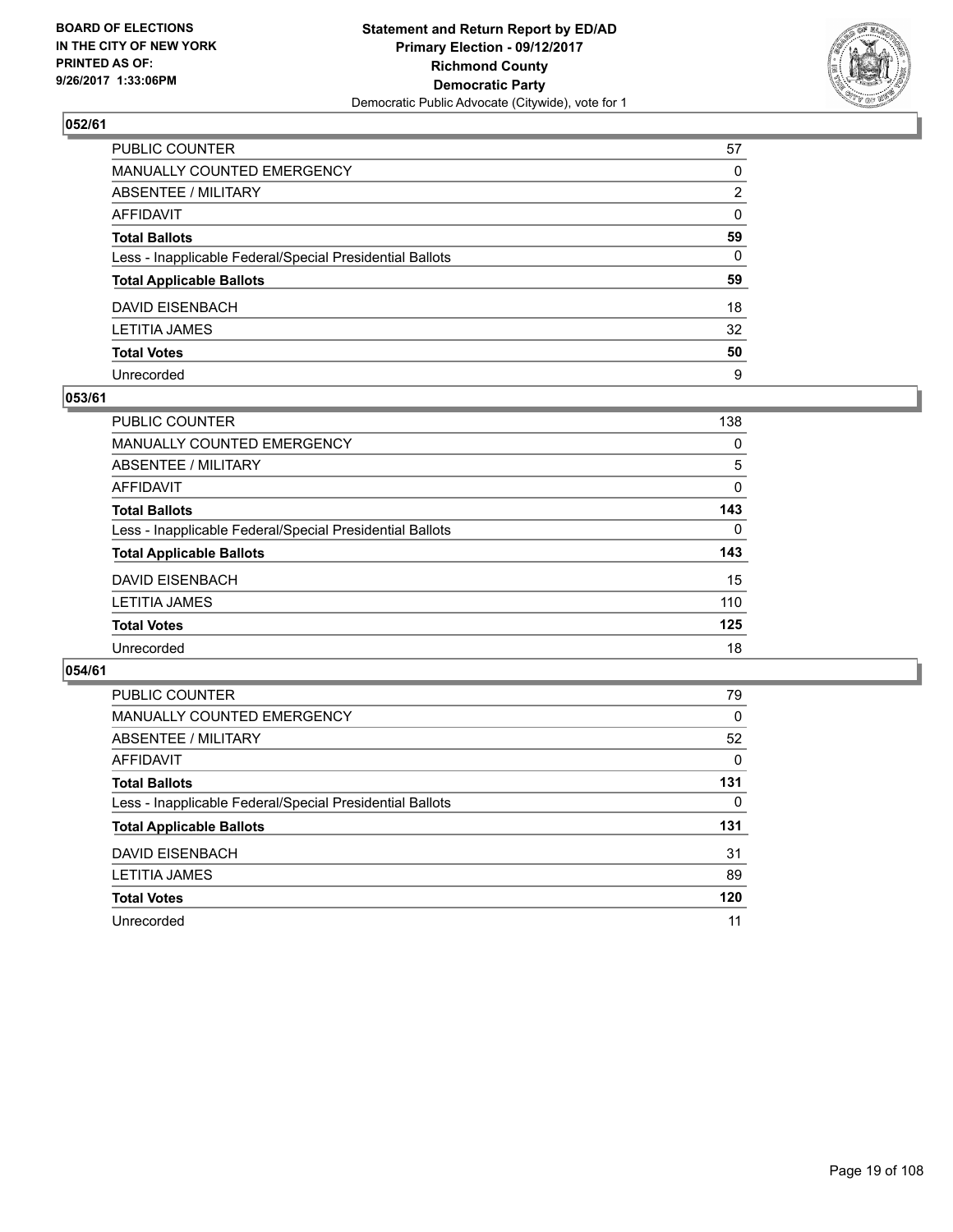

| <b>PUBLIC COUNTER</b>                                    | 120 |
|----------------------------------------------------------|-----|
| MANUALLY COUNTED EMERGENCY                               | 0   |
| ABSENTEE / MILITARY                                      | 13  |
| AFFIDAVIT                                                | 2   |
| <b>Total Ballots</b>                                     | 135 |
| Less - Inapplicable Federal/Special Presidential Ballots | 0   |
| <b>Total Applicable Ballots</b>                          | 135 |
| DAVID EISENBACH                                          | 11  |
| <b>LETITIA JAMES</b>                                     | 102 |
| THERESA ONOKUAH (WRITE-IN)                               |     |
| <b>Total Votes</b>                                       | 114 |
| Unrecorded                                               | 21  |

#### **056/61**

| PUBLIC COUNTER                                           | 93  |
|----------------------------------------------------------|-----|
| MANUALLY COUNTED EMERGENCY                               | 0   |
| ABSENTEE / MILITARY                                      | 8   |
| AFFIDAVIT                                                | 0   |
| <b>Total Ballots</b>                                     | 101 |
| Less - Inapplicable Federal/Special Presidential Ballots | 0   |
| <b>Total Applicable Ballots</b>                          | 101 |
| DAVID EISENBACH                                          | 17  |
| <b>LETITIA JAMES</b>                                     | 72  |
| <b>Total Votes</b>                                       | 89  |
| Unrecorded                                               | 12  |

| <b>PUBLIC COUNTER</b>                                    | 86 |
|----------------------------------------------------------|----|
| MANUALLY COUNTED EMERGENCY                               | 0  |
| ABSENTEE / MILITARY                                      | 8  |
| AFFIDAVIT                                                | 0  |
| <b>Total Ballots</b>                                     | 94 |
| Less - Inapplicable Federal/Special Presidential Ballots | 0  |
| <b>Total Applicable Ballots</b>                          | 94 |
| DAVID EISENBACH                                          | 16 |
| <b>LETITIA JAMES</b>                                     | 71 |
| <b>Total Votes</b>                                       | 87 |
| Unrecorded                                               | 7  |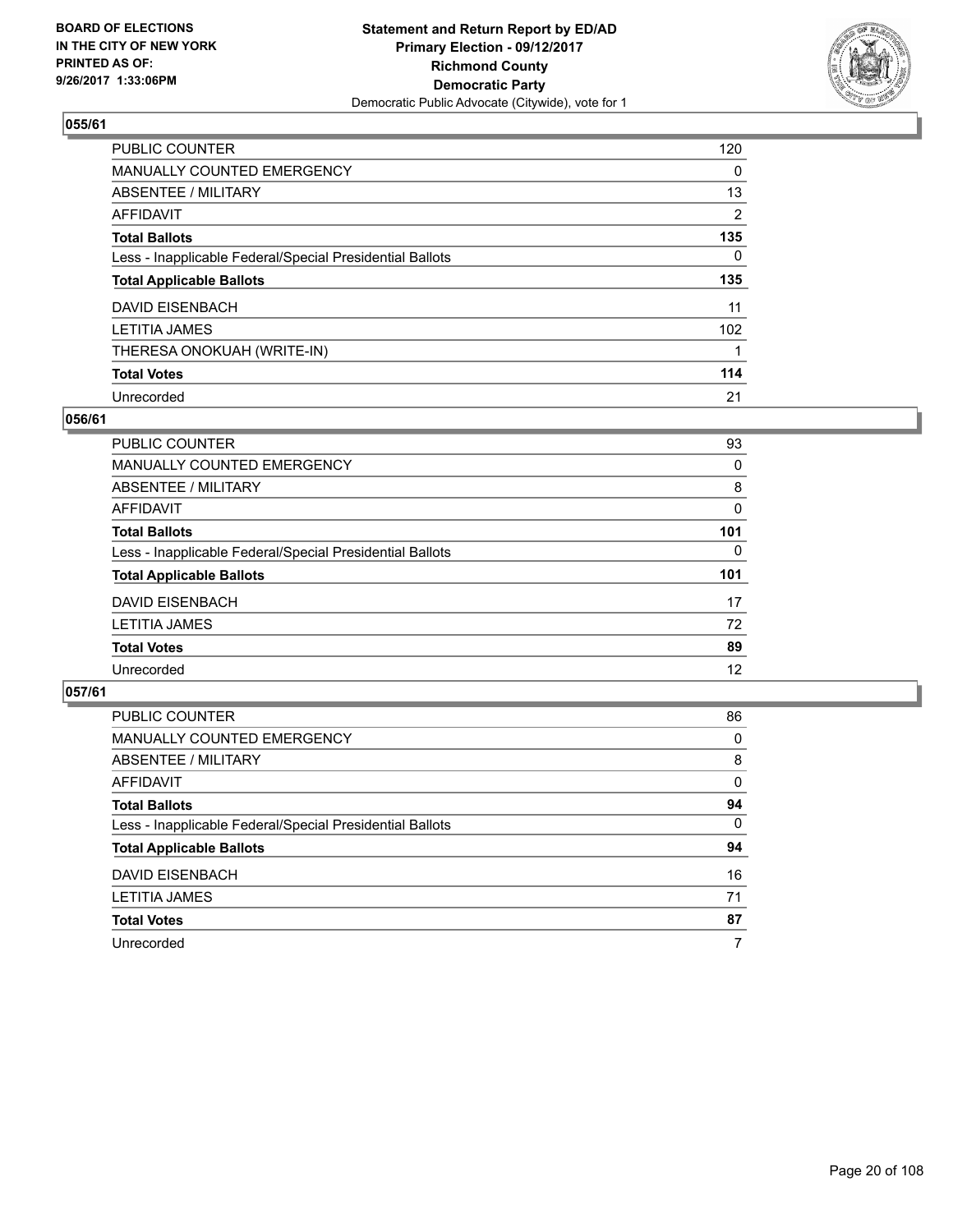

| PUBLIC COUNTER                                           | 112          |
|----------------------------------------------------------|--------------|
| MANUALLY COUNTED EMERGENCY                               | $\mathbf{0}$ |
| ABSENTEE / MILITARY                                      | 5            |
| AFFIDAVIT                                                | 0            |
| Total Ballots                                            | 117          |
| Less - Inapplicable Federal/Special Presidential Ballots | 0            |
| <b>Total Applicable Ballots</b>                          | 117          |
| DAVID EISENBACH                                          | 21           |
| LETITIA JAMES                                            | 75           |
| <b>Total Votes</b>                                       | 96           |
| Unrecorded                                               | 21           |

#### **059/61**

| <b>PUBLIC COUNTER</b>                                    | 85 |
|----------------------------------------------------------|----|
| <b>MANUALLY COUNTED EMERGENCY</b>                        | 0  |
| ABSENTEE / MILITARY                                      | 4  |
| AFFIDAVIT                                                |    |
| <b>Total Ballots</b>                                     | 90 |
| Less - Inapplicable Federal/Special Presidential Ballots | 0  |
| <b>Total Applicable Ballots</b>                          | 90 |
| DAVID EISENBACH                                          | 7  |
| <b>LETITIA JAMES</b>                                     | 76 |
| <b>Total Votes</b>                                       | 83 |
| Unrecorded                                               | 7  |

| <b>PUBLIC COUNTER</b>                                    | 59 |
|----------------------------------------------------------|----|
| <b>MANUALLY COUNTED EMERGENCY</b>                        | 0  |
| <b>ABSENTEE / MILITARY</b>                               |    |
| AFFIDAVIT                                                | 0  |
| <b>Total Ballots</b>                                     | 60 |
| Less - Inapplicable Federal/Special Presidential Ballots | 0  |
| <b>Total Applicable Ballots</b>                          | 60 |
| <b>DAVID EISENBACH</b>                                   | 11 |
| <b>LETITIA JAMES</b>                                     | 36 |
|                                                          |    |
| <b>Total Votes</b>                                       | 47 |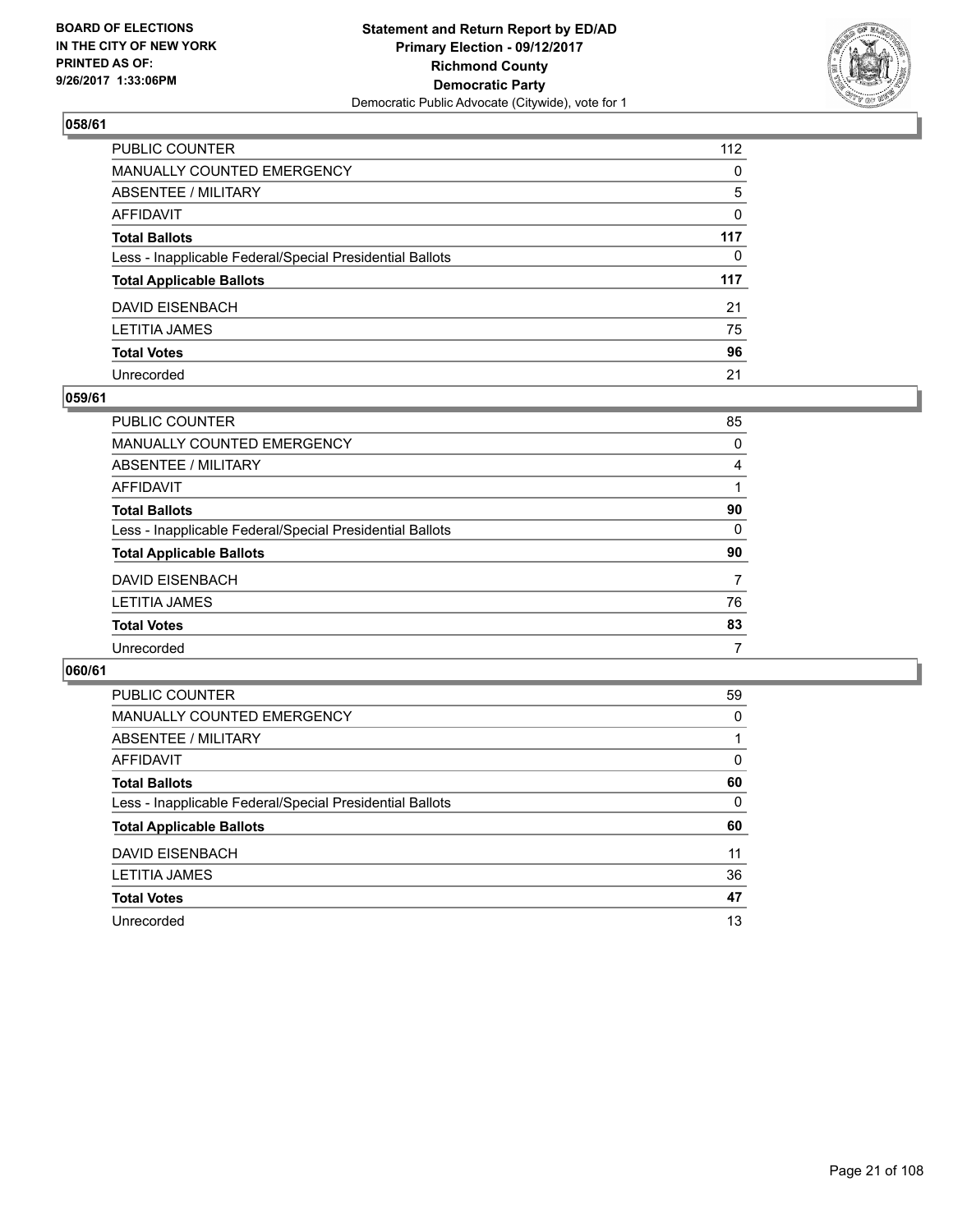

| PUBLIC COUNTER                                           | 101          |
|----------------------------------------------------------|--------------|
| MANUALLY COUNTED EMERGENCY                               | $\Omega$     |
| ABSENTEE / MILITARY                                      | 4            |
| AFFIDAVIT                                                | $\mathbf{0}$ |
| Total Ballots                                            | 105          |
| Less - Inapplicable Federal/Special Presidential Ballots | $\mathbf{0}$ |
| <b>Total Applicable Ballots</b>                          | 105          |
| DAVID EISENBACH                                          | 16           |
| LETITIA JAMES                                            | 67           |
| <b>Total Votes</b>                                       | 83           |
| Unrecorded                                               | 22           |

#### **062/61**

| <b>PUBLIC COUNTER</b>                                    | 42       |
|----------------------------------------------------------|----------|
| <b>MANUALLY COUNTED EMERGENCY</b>                        | $\Omega$ |
| ABSENTEE / MILITARY                                      | 4        |
| AFFIDAVIT                                                | 0        |
| <b>Total Ballots</b>                                     | 46       |
| Less - Inapplicable Federal/Special Presidential Ballots | $\Omega$ |
| <b>Total Applicable Ballots</b>                          | 46       |
| DAVID EISENBACH                                          | 15       |
| <b>LETITIA JAMES</b>                                     | 28       |
| <b>Total Votes</b>                                       | 43       |
| Unrecorded                                               | 3        |

| <b>PUBLIC COUNTER</b>                                    | 14             |
|----------------------------------------------------------|----------------|
| <b>MANUALLY COUNTED EMERGENCY</b>                        | 0              |
| <b>ABSENTEE / MILITARY</b>                               | 4              |
| AFFIDAVIT                                                |                |
| <b>Total Ballots</b>                                     | 19             |
| Less - Inapplicable Federal/Special Presidential Ballots | 0              |
| <b>Total Applicable Ballots</b>                          | 19             |
| <b>DAVID EISENBACH</b>                                   | 4              |
| <b>LETITIA JAMES</b>                                     | 11             |
| DEBORAH L. ROSE (WRITE-IN)                               |                |
| UNCOUNTED WRITE-IN PER STATUTE (WRITE-IN)                | 1              |
| <b>Total Votes</b>                                       | 17             |
| Unrecorded                                               | $\overline{2}$ |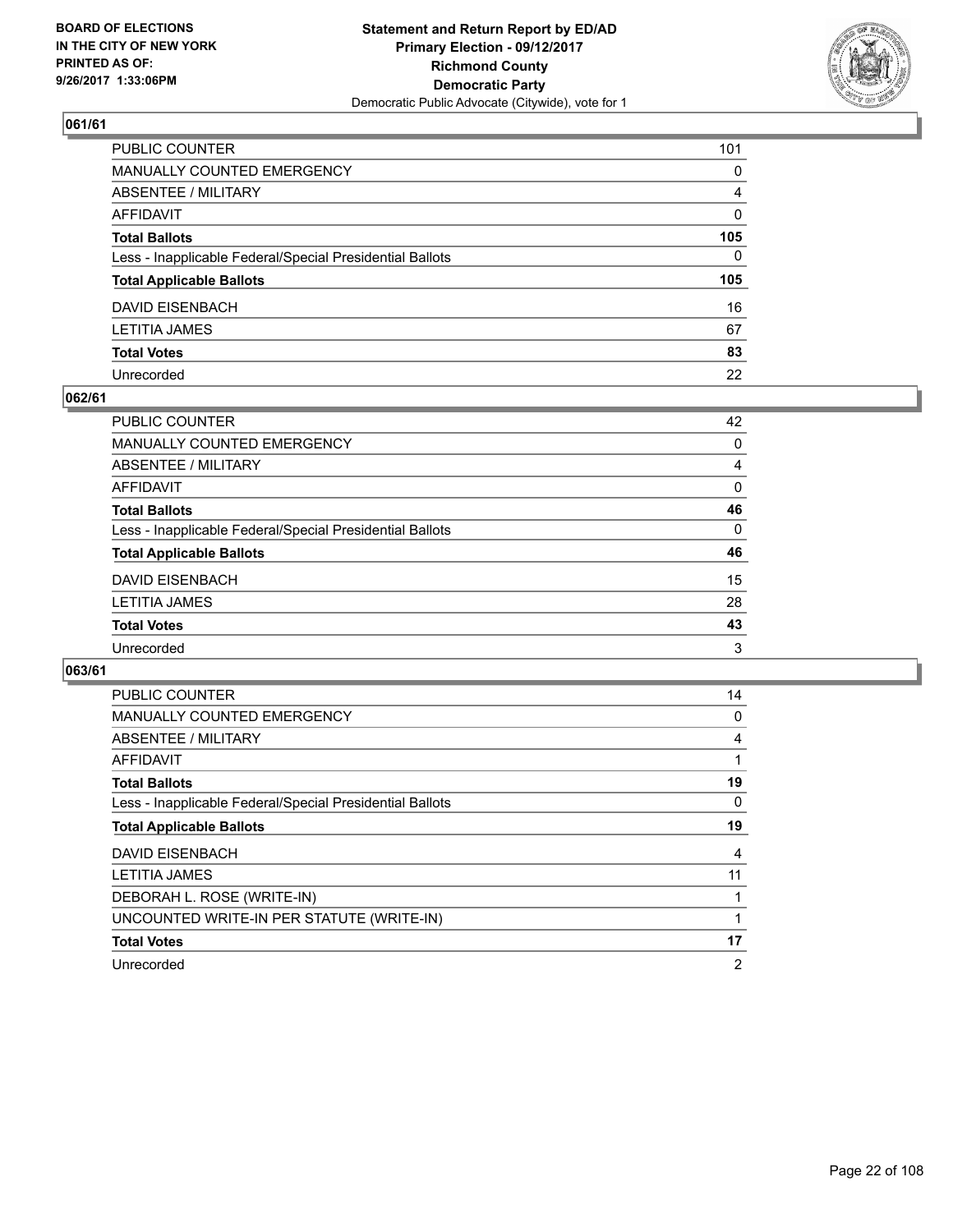

| PUBLIC COUNTER                                           | 35             |
|----------------------------------------------------------|----------------|
| MANUALLY COUNTED EMERGENCY                               | $\Omega$       |
| ABSENTEE / MILITARY                                      |                |
| AFFIDAVIT                                                | 0              |
| Total Ballots                                            | 36             |
| Less - Inapplicable Federal/Special Presidential Ballots | $\mathbf{0}$   |
| <b>Total Applicable Ballots</b>                          | 36             |
| DAVID EISENBACH                                          | 9              |
| LETITIA JAMES                                            | 25             |
| <b>Total Votes</b>                                       | 34             |
| Unrecorded                                               | $\overline{2}$ |

#### **065/61**

| <b>PUBLIC COUNTER</b>                                    | 118 |
|----------------------------------------------------------|-----|
| <b>MANUALLY COUNTED EMERGENCY</b>                        | 0   |
| ABSENTEE / MILITARY                                      | 3   |
| AFFIDAVIT                                                | 3   |
| <b>Total Ballots</b>                                     | 124 |
| Less - Inapplicable Federal/Special Presidential Ballots | 0   |
| <b>Total Applicable Ballots</b>                          | 124 |
| DAVID EISENBACH                                          | 24  |
| <b>LETITIA JAMES</b>                                     | 86  |
| UNATTRIBUTABLE WRITE-IN (WRITE-IN)                       |     |
| <b>Total Votes</b>                                       | 111 |
| Unrecorded                                               | 13  |

| <b>PUBLIC COUNTER</b>                                    | 104 |
|----------------------------------------------------------|-----|
| <b>MANUALLY COUNTED EMERGENCY</b>                        | 0   |
| ABSENTEE / MILITARY                                      | 7   |
| AFFIDAVIT                                                | 0   |
| <b>Total Ballots</b>                                     | 111 |
| Less - Inapplicable Federal/Special Presidential Ballots | 0   |
| <b>Total Applicable Ballots</b>                          | 111 |
| DAVID EISENBACH                                          | 21  |
| <b>LETITIA JAMES</b>                                     | 84  |
| <b>Total Votes</b>                                       | 105 |
| Unrecorded                                               | 6   |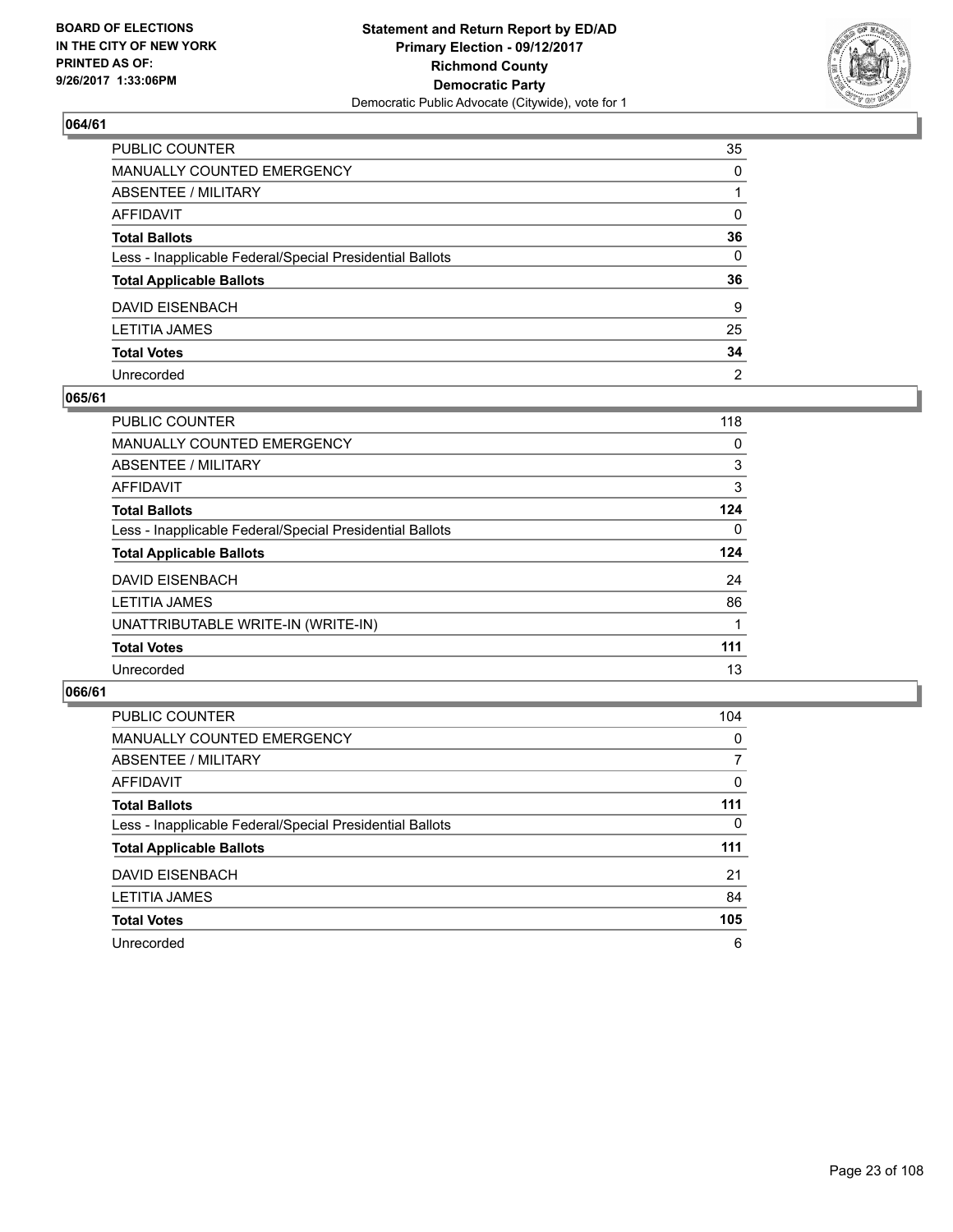

| PUBLIC COUNTER                                           | 84           |
|----------------------------------------------------------|--------------|
| MANUALLY COUNTED EMERGENCY                               | $\mathbf{0}$ |
| ABSENTEE / MILITARY                                      | 7            |
| AFFIDAVIT                                                | 0            |
| Total Ballots                                            | 91           |
| Less - Inapplicable Federal/Special Presidential Ballots | $\mathbf{0}$ |
| <b>Total Applicable Ballots</b>                          | 91           |
| DAVID EISENBACH                                          | 14           |
| LETITIA JAMES                                            | 72           |
| <b>Total Votes</b>                                       | 86           |
| Unrecorded                                               | 5            |

#### **068/61**

| PUBLIC COUNTER                                           | 61 |
|----------------------------------------------------------|----|
| <b>MANUALLY COUNTED EMERGENCY</b>                        | 0  |
| ABSENTEE / MILITARY                                      | 12 |
| AFFIDAVIT                                                |    |
| <b>Total Ballots</b>                                     | 74 |
| Less - Inapplicable Federal/Special Presidential Ballots | 0  |
| <b>Total Applicable Ballots</b>                          | 74 |
| DAVID EISENBACH                                          | 12 |
| <b>LETITIA JAMES</b>                                     | 53 |
| UNATTRIBUTABLE WRITE-IN (WRITE-IN)                       |    |
| <b>Total Votes</b>                                       | 66 |
| Unrecorded                                               | 8  |

| <b>PUBLIC COUNTER</b>                                    | 88 |
|----------------------------------------------------------|----|
| <b>MANUALLY COUNTED EMERGENCY</b>                        | 0  |
| ABSENTEE / MILITARY                                      | 4  |
| AFFIDAVIT                                                | 0  |
| <b>Total Ballots</b>                                     | 92 |
| Less - Inapplicable Federal/Special Presidential Ballots | 0  |
| <b>Total Applicable Ballots</b>                          | 92 |
| <b>DAVID EISENBACH</b>                                   | 10 |
| <b>LETITIA JAMES</b>                                     | 70 |
| <b>Total Votes</b>                                       | 80 |
| Unrecorded                                               | 12 |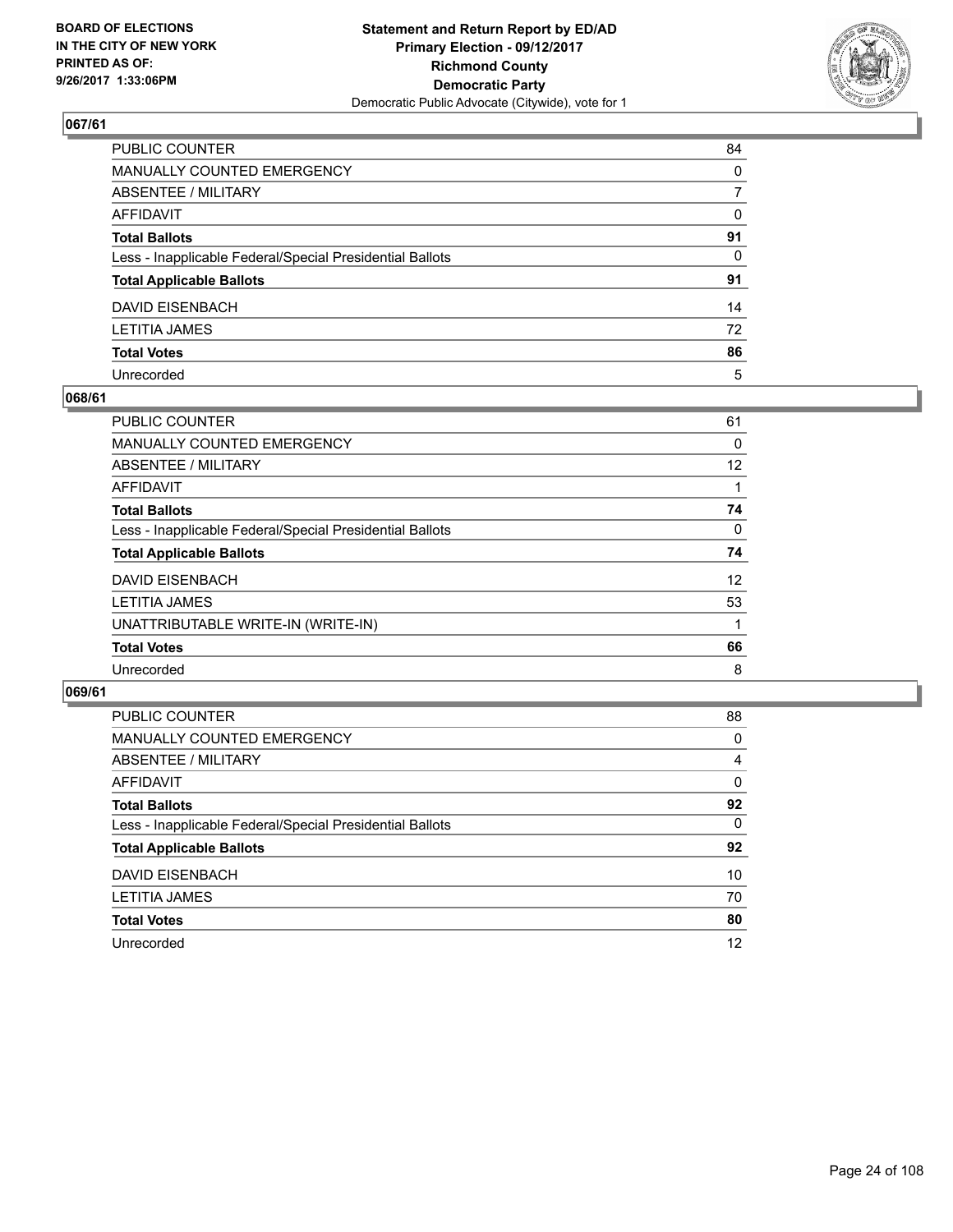

| PUBLIC COUNTER                                           | 94           |
|----------------------------------------------------------|--------------|
| MANUALLY COUNTED EMERGENCY                               | $\Omega$     |
| ABSENTEE / MILITARY                                      | 5            |
| AFFIDAVIT                                                | $\mathbf{0}$ |
| Total Ballots                                            | 99           |
| Less - Inapplicable Federal/Special Presidential Ballots | $\mathbf{0}$ |
| <b>Total Applicable Ballots</b>                          | 99           |
| DAVID EISENBACH                                          | 15           |
| LETITIA JAMES                                            | 69           |
| <b>Total Votes</b>                                       | 84           |
| Unrecorded                                               | 15           |

#### **071/61**

| <b>PUBLIC COUNTER</b>                                    | 66       |
|----------------------------------------------------------|----------|
| <b>MANUALLY COUNTED EMERGENCY</b>                        | 0        |
|                                                          |          |
| ABSENTEE / MILITARY                                      | 0        |
| AFFIDAVIT                                                | 0        |
| <b>Total Ballots</b>                                     | 66       |
| Less - Inapplicable Federal/Special Presidential Ballots | $\Omega$ |
| <b>Total Applicable Ballots</b>                          | 66       |
| <b>DAVID EISENBACH</b>                                   | 27       |
| <b>LETITIA JAMES</b>                                     | 33       |
| <b>Total Votes</b>                                       | 60       |
| Unrecorded                                               | 6        |

| <b>PUBLIC COUNTER</b>                                    | 64 |
|----------------------------------------------------------|----|
| <b>MANUALLY COUNTED EMERGENCY</b>                        | 0  |
| ABSENTEE / MILITARY                                      | 12 |
| <b>AFFIDAVIT</b>                                         | 0  |
| <b>Total Ballots</b>                                     | 76 |
| Less - Inapplicable Federal/Special Presidential Ballots | 0  |
| <b>Total Applicable Ballots</b>                          | 76 |
| <b>DAVID EISENBACH</b>                                   | 28 |
| <b>LETITIA JAMES</b>                                     | 39 |
| KILLIAN CLIFFORD (WRITE-IN)                              |    |
| <b>Total Votes</b>                                       | 68 |
| Unrecorded                                               | 8  |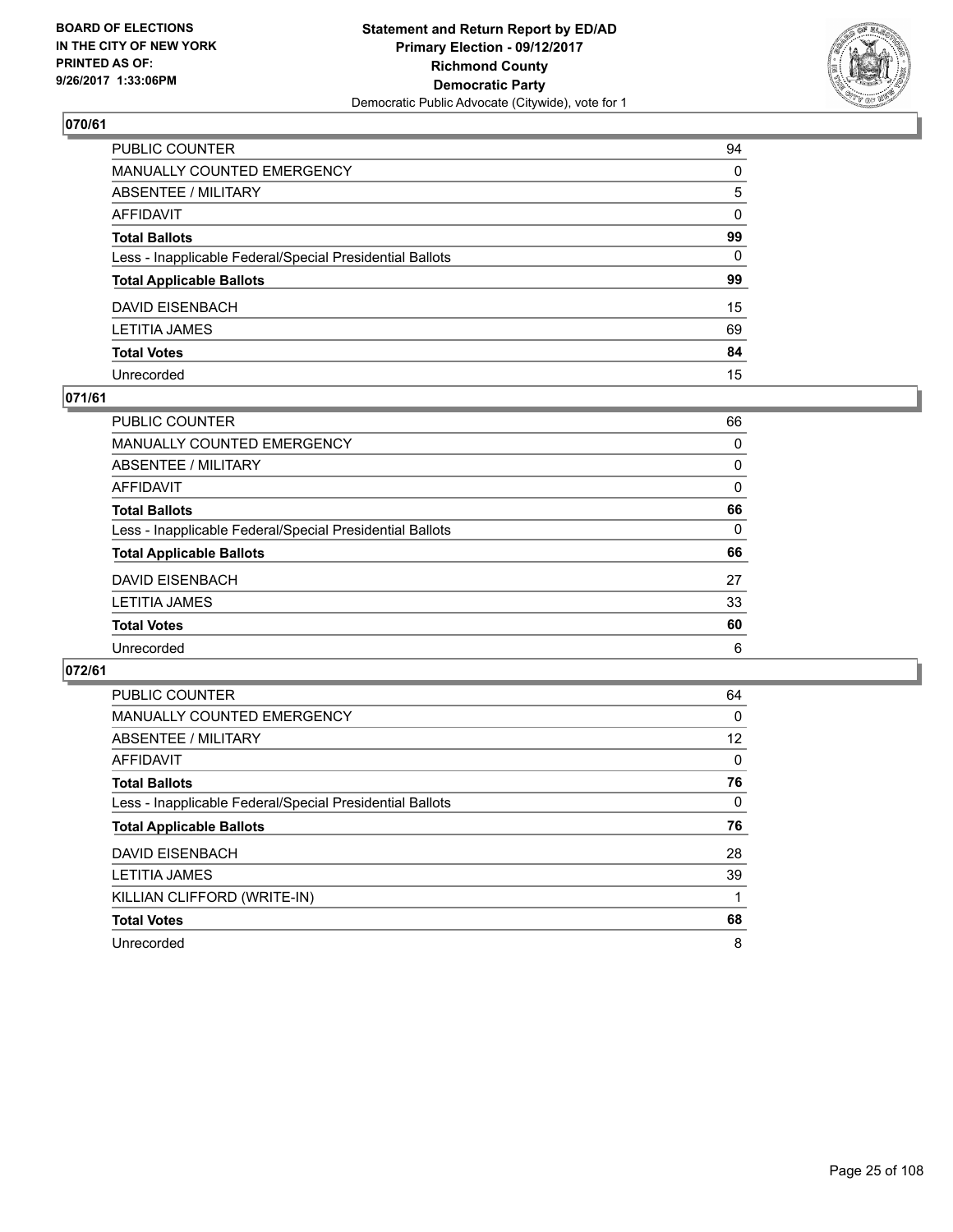

| <b>PUBLIC COUNTER</b>                                    | 147      |
|----------------------------------------------------------|----------|
| <b>MANUALLY COUNTED EMERGENCY</b>                        | 0        |
| ABSENTEE / MILITARY                                      |          |
| <b>AFFIDAVIT</b>                                         | 0        |
| <b>Total Ballots</b>                                     | 148      |
| Less - Inapplicable Federal/Special Presidential Ballots | $\Omega$ |
| <b>Total Applicable Ballots</b>                          | 148      |
| <b>DAVID EISENBACH</b>                                   | 18       |
| <b>LETITIA JAMES</b>                                     | 104      |
| UNATTRIBUTABLE WRITE-IN (WRITE-IN)                       |          |
| <b>Total Votes</b>                                       | 123      |
| Unrecorded                                               | 25       |

#### **074/61**

| PUBLIC COUNTER                                           | 61 |
|----------------------------------------------------------|----|
| MANUALLY COUNTED EMERGENCY                               | 0  |
| ABSENTEE / MILITARY                                      | 6  |
| AFFIDAVIT                                                | 0  |
| <b>Total Ballots</b>                                     | 67 |
| Less - Inapplicable Federal/Special Presidential Ballots | 0  |
| <b>Total Applicable Ballots</b>                          | 67 |
| DAVID EISENBACH                                          | 7  |
| <b>LETITIA JAMES</b>                                     | 53 |
| <b>Total Votes</b>                                       | 60 |
| Unrecorded                                               | 7  |

| PUBLIC COUNTER                                           | 67 |
|----------------------------------------------------------|----|
| MANUALLY COUNTED EMERGENCY                               | 0  |
| ABSENTEE / MILITARY                                      | 3  |
| AFFIDAVIT                                                | 0  |
| <b>Total Ballots</b>                                     | 70 |
| Less - Inapplicable Federal/Special Presidential Ballots | 0  |
| <b>Total Applicable Ballots</b>                          | 70 |
| DAVID EISENBACH                                          | 14 |
| <b>LETITIA JAMES</b>                                     | 49 |
| <b>Total Votes</b>                                       | 63 |
| Unrecorded                                               | 7  |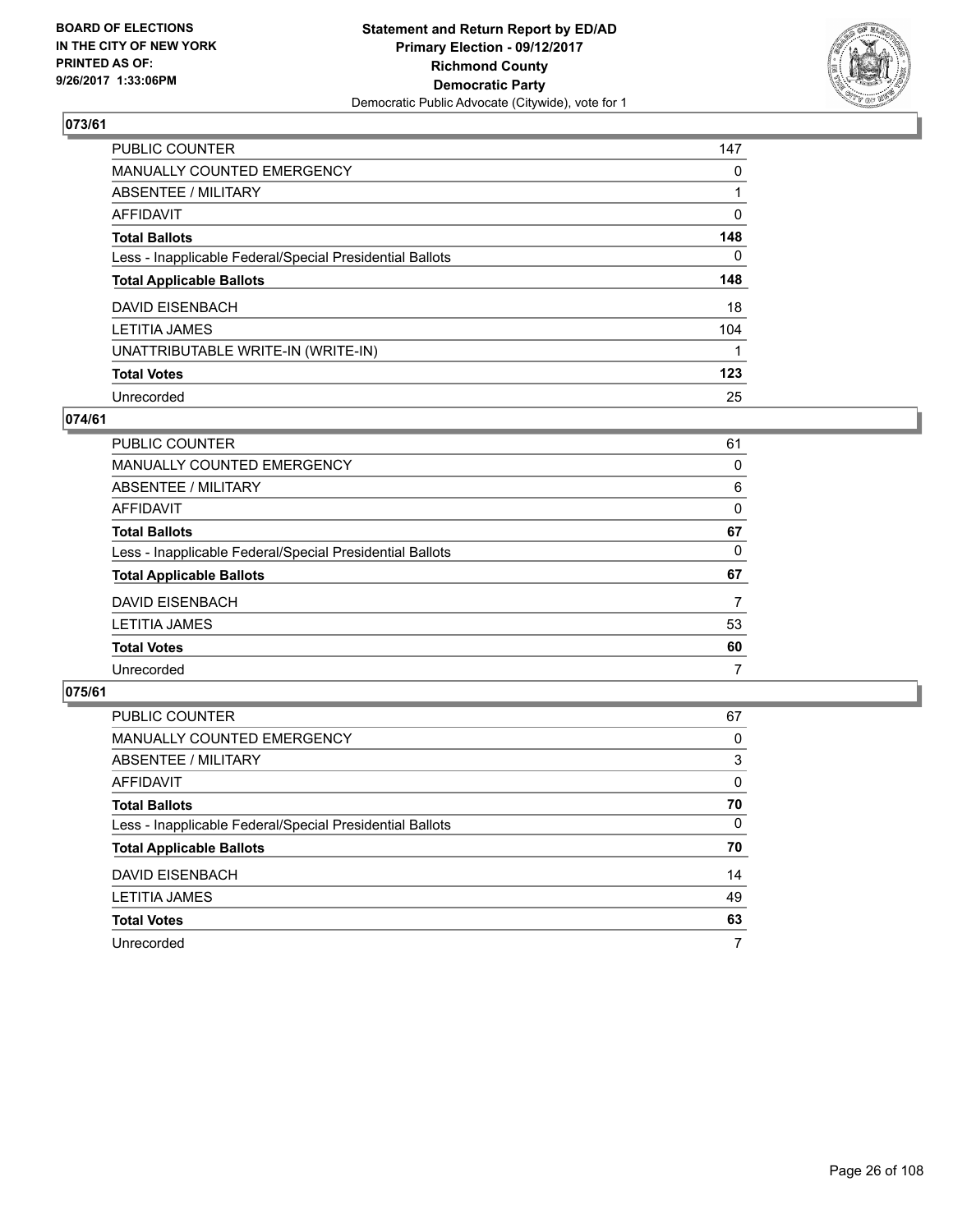

| PUBLIC COUNTER                                           | 88       |
|----------------------------------------------------------|----------|
| MANUALLY COUNTED EMERGENCY                               | $\Omega$ |
| ABSENTEE / MILITARY                                      | 3        |
| AFFIDAVIT                                                | 0        |
| Total Ballots                                            | 91       |
| Less - Inapplicable Federal/Special Presidential Ballots | $\Omega$ |
| <b>Total Applicable Ballots</b>                          | 91       |
| DAVID EISENBACH                                          | 22       |
| LETITIA JAMES                                            | 64       |
| <b>Total Votes</b>                                       | 86       |
| Unrecorded                                               | 5        |

### **077/61**

| <b>PUBLIC COUNTER</b>                                    | 78       |
|----------------------------------------------------------|----------|
| <b>MANUALLY COUNTED EMERGENCY</b>                        | 0        |
| ABSENTEE / MILITARY                                      | 4        |
| AFFIDAVIT                                                | 0        |
| <b>Total Ballots</b>                                     | 82       |
| Less - Inapplicable Federal/Special Presidential Ballots | $\Omega$ |
| <b>Total Applicable Ballots</b>                          | 82       |
| <b>DAVID EISENBACH</b>                                   | 5        |
| <b>LETITIA JAMES</b>                                     | 63       |
| <b>Total Votes</b>                                       | 68       |
| Unrecorded                                               | 14       |
|                                                          |          |

| <b>PUBLIC COUNTER</b>                                    | 39 |
|----------------------------------------------------------|----|
| MANUALLY COUNTED EMERGENCY                               | 0  |
| ABSENTEE / MILITARY                                      | 12 |
| AFFIDAVIT                                                | 0  |
| <b>Total Ballots</b>                                     | 51 |
| Less - Inapplicable Federal/Special Presidential Ballots | 0  |
| <b>Total Applicable Ballots</b>                          | 51 |
| DAVID EISENBACH                                          |    |
| <b>LETITIA JAMES</b>                                     | 44 |
| <b>Total Votes</b>                                       | 51 |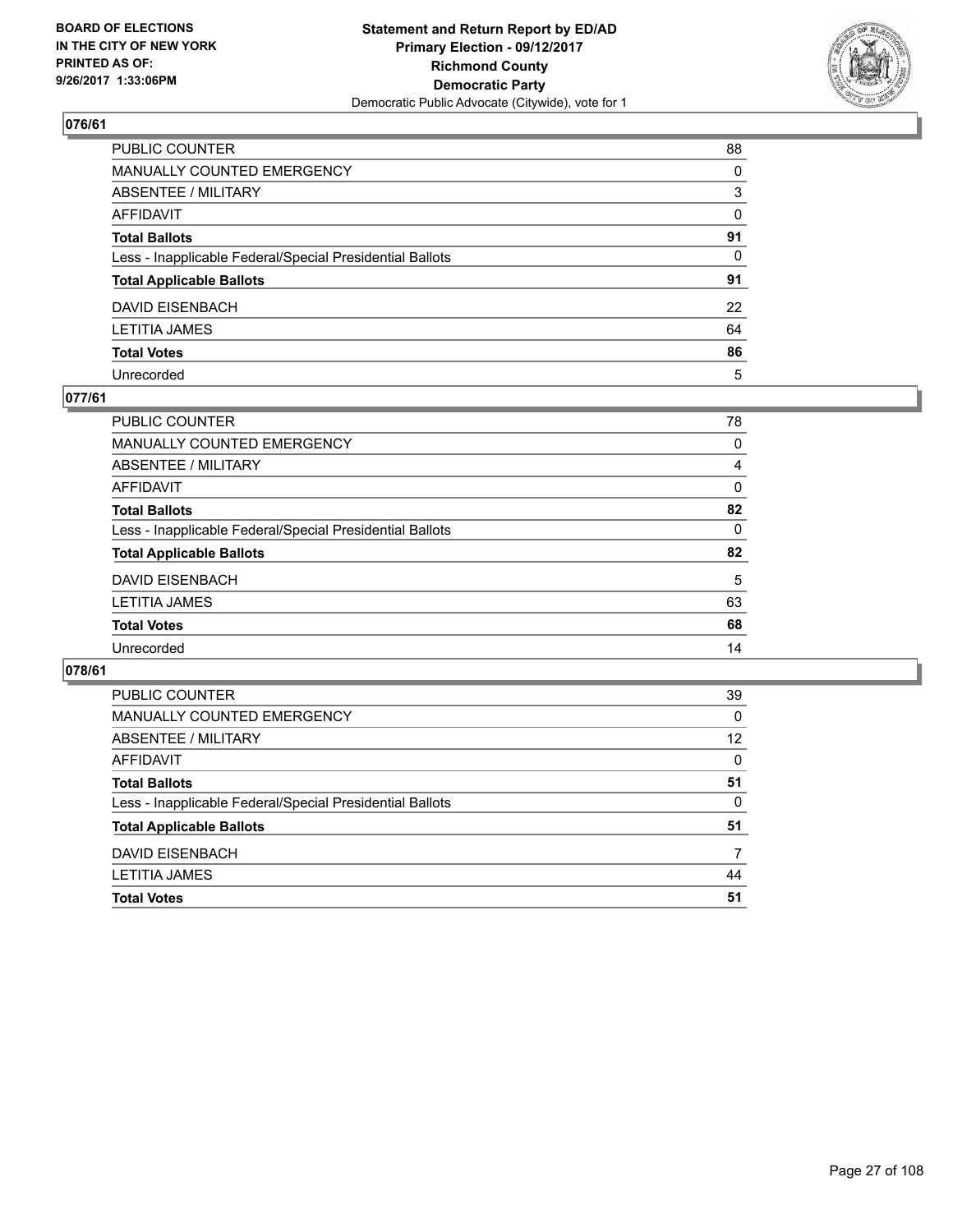

| <b>Total Votes</b>                                       | 0        |
|----------------------------------------------------------|----------|
| <b>LETITIA JAMES</b>                                     | $\Omega$ |
| DAVID EISENBACH                                          | 0        |
| <b>Total Applicable Ballots</b>                          | 0        |
| Less - Inapplicable Federal/Special Presidential Ballots | 0        |
| <b>Total Ballots</b>                                     | 0        |
| AFFIDAVIT                                                | 0        |
| <b>ABSENTEE / MILITARY</b>                               | 0        |
| MANUALLY COUNTED EMERGENCY                               | 0        |
| <b>PUBLIC COUNTER</b>                                    | $\Omega$ |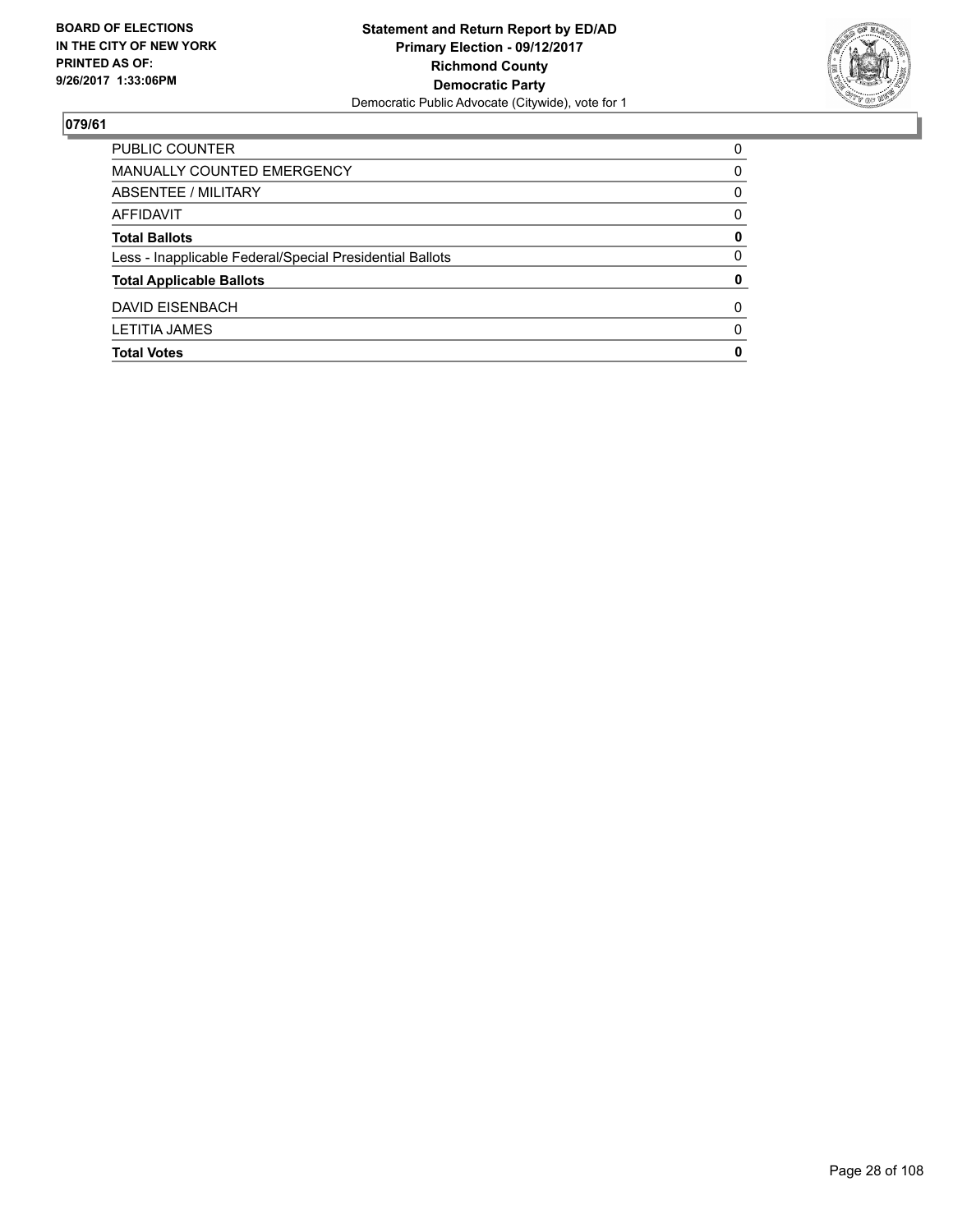

| PUBLIC COUNTER                                           | 19             |
|----------------------------------------------------------|----------------|
| MANUALLY COUNTED EMERGENCY                               | 0              |
| ABSENTEE / MILITARY                                      |                |
| AFFIDAVIT                                                | $\mathbf{0}$   |
| Total Ballots                                            | 20             |
| Less - Inapplicable Federal/Special Presidential Ballots | 0              |
| <b>Total Applicable Ballots</b>                          | 20             |
| DAVID EISENBACH                                          | 8              |
| LETITIA JAMES                                            | 10             |
| <b>Total Votes</b>                                       | 18             |
| Unrecorded                                               | $\overline{2}$ |

#### **002/62**

| <b>PUBLIC COUNTER</b>                                    | 37 |
|----------------------------------------------------------|----|
| MANUALLY COUNTED EMERGENCY                               | 0  |
| ABSENTEE / MILITARY                                      |    |
| AFFIDAVIT                                                | 0  |
| <b>Total Ballots</b>                                     | 38 |
| Less - Inapplicable Federal/Special Presidential Ballots | 0  |
| <b>Total Applicable Ballots</b>                          | 38 |
| DAVID EISENBACH                                          | 25 |
| <b>LETITIA JAMES</b>                                     | 9  |
| NICOLE MALLIOTAKIS (WRITE-IN)                            |    |
| RJ GUERCIO (WRITE-IN)                                    |    |
| UNATTRIBUTABLE WRITE-IN (WRITE-IN)                       |    |
| <b>Total Votes</b>                                       | 37 |
| Unrecorded                                               | 1  |

| PUBLIC COUNTER                                           | 17 |
|----------------------------------------------------------|----|
| MANUALLY COUNTED EMERGENCY                               | 0  |
| ABSENTEE / MILITARY                                      |    |
| AFFIDAVIT                                                | 0  |
| <b>Total Ballots</b>                                     | 18 |
| Less - Inapplicable Federal/Special Presidential Ballots | 0  |
| <b>Total Applicable Ballots</b>                          | 18 |
| DAVID EISENBACH                                          | 8  |
| <b>LETITIA JAMES</b>                                     | 9  |
| <b>Total Votes</b>                                       | 17 |
| Unrecorded                                               |    |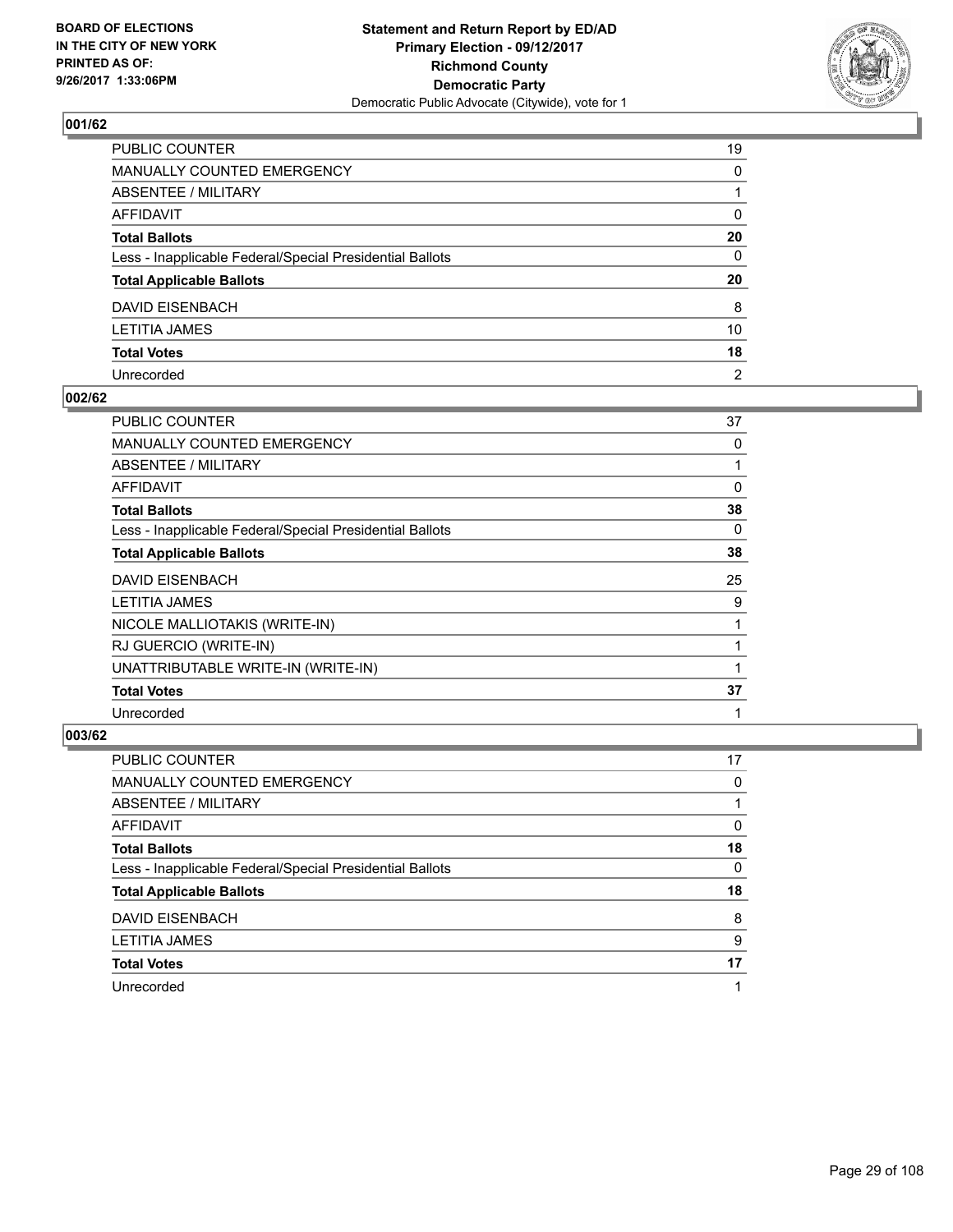

| PUBLIC COUNTER                                           | 23           |
|----------------------------------------------------------|--------------|
| MANUALLY COUNTED EMERGENCY                               | 0            |
| ABSENTEE / MILITARY                                      | 2            |
| AFFIDAVIT                                                | $\mathbf{0}$ |
| Total Ballots                                            | 25           |
| Less - Inapplicable Federal/Special Presidential Ballots | 0            |
| <b>Total Applicable Ballots</b>                          | 25           |
| DAVID EISENBACH                                          | 11           |
| LETITIA JAMES                                            | 9            |
| <b>Total Votes</b>                                       | 20           |
| Unrecorded                                               | 5            |

#### **005/62**

| <b>PUBLIC COUNTER</b>                                    | 11             |
|----------------------------------------------------------|----------------|
| <b>MANUALLY COUNTED EMERGENCY</b>                        | 0              |
| ABSENTEE / MILITARY                                      | 0              |
| <b>AFFIDAVIT</b>                                         | 0              |
| <b>Total Ballots</b>                                     | 11             |
| Less - Inapplicable Federal/Special Presidential Ballots | 0              |
| <b>Total Applicable Ballots</b>                          | 11             |
| <b>DAVID EISENBACH</b>                                   | $\overline{2}$ |
| <b>LETITIA JAMES</b>                                     | 6              |
| <b>Total Votes</b>                                       | 8              |
| Unrecorded                                               | 3              |
|                                                          |                |

| <b>PUBLIC COUNTER</b>                                    | 22 |
|----------------------------------------------------------|----|
| <b>MANUALLY COUNTED EMERGENCY</b>                        | 0  |
| ABSENTEE / MILITARY                                      | 0  |
| AFFIDAVIT                                                | 0  |
| <b>Total Ballots</b>                                     | 22 |
| Less - Inapplicable Federal/Special Presidential Ballots | 0  |
| <b>Total Applicable Ballots</b>                          | 22 |
| DAVID EISENBACH                                          | 6  |
|                                                          |    |
| <b>LETITIA JAMES</b>                                     | 12 |
| <b>Total Votes</b>                                       | 18 |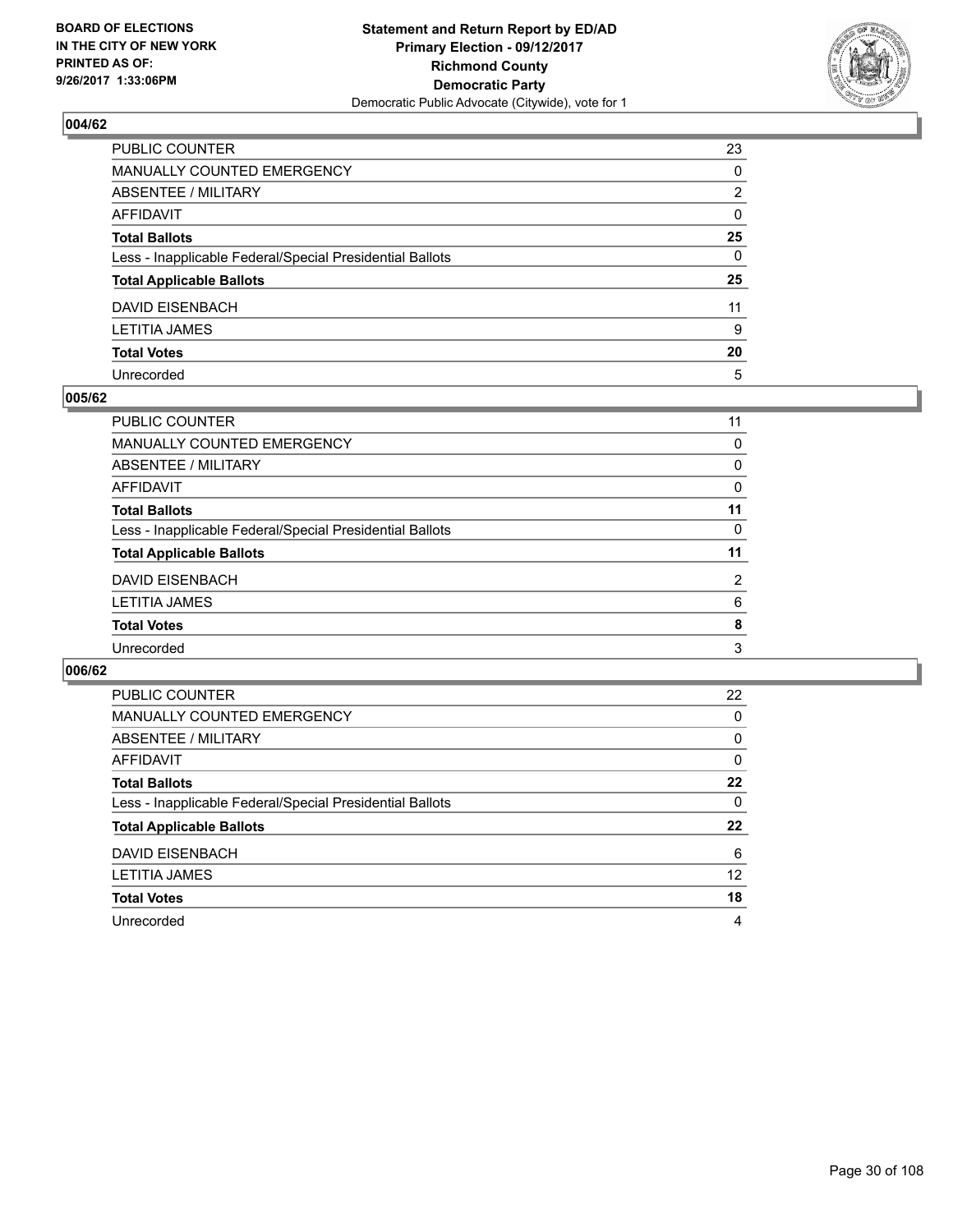

| PUBLIC COUNTER                                           | 18              |
|----------------------------------------------------------|-----------------|
| MANUALLY COUNTED EMERGENCY                               | $\mathbf{0}$    |
| ABSENTEE / MILITARY                                      | 2               |
| AFFIDAVIT                                                | $\mathbf{0}$    |
| Total Ballots                                            | 20              |
| Less - Inapplicable Federal/Special Presidential Ballots | $\mathbf{0}$    |
| <b>Total Applicable Ballots</b>                          | 20              |
| DAVID EISENBACH                                          | 12 <sup>2</sup> |
| LETITIA JAMES                                            | 7               |
| <b>Total Votes</b>                                       | 19              |
| Unrecorded                                               |                 |

#### **008/62**

| <b>PUBLIC COUNTER</b>                                    | 22 |
|----------------------------------------------------------|----|
| MANUALLY COUNTED EMERGENCY                               | 0  |
| ABSENTEE / MILITARY                                      |    |
| AFFIDAVIT                                                | 0  |
| <b>Total Ballots</b>                                     | 23 |
| Less - Inapplicable Federal/Special Presidential Ballots | 0  |
| <b>Total Applicable Ballots</b>                          | 23 |
| DAVID EISENBACH                                          | 8  |
| <b>LETITIA JAMES</b>                                     | 8  |
| <b>Total Votes</b>                                       | 16 |
| Unrecorded                                               | 7  |

| <b>PUBLIC COUNTER</b>                                    | 25 |
|----------------------------------------------------------|----|
| <b>MANUALLY COUNTED EMERGENCY</b>                        | 0  |
| ABSENTEE / MILITARY                                      | 0  |
| <b>AFFIDAVIT</b>                                         | 0  |
| <b>Total Ballots</b>                                     | 25 |
| Less - Inapplicable Federal/Special Presidential Ballots | 0  |
| <b>Total Applicable Ballots</b>                          | 25 |
| <b>DAVID EISENBACH</b>                                   | 9  |
| <b>LETITIA JAMES</b>                                     | 9  |
| <b>Total Votes</b>                                       | 18 |
| Unrecorded                                               | 7  |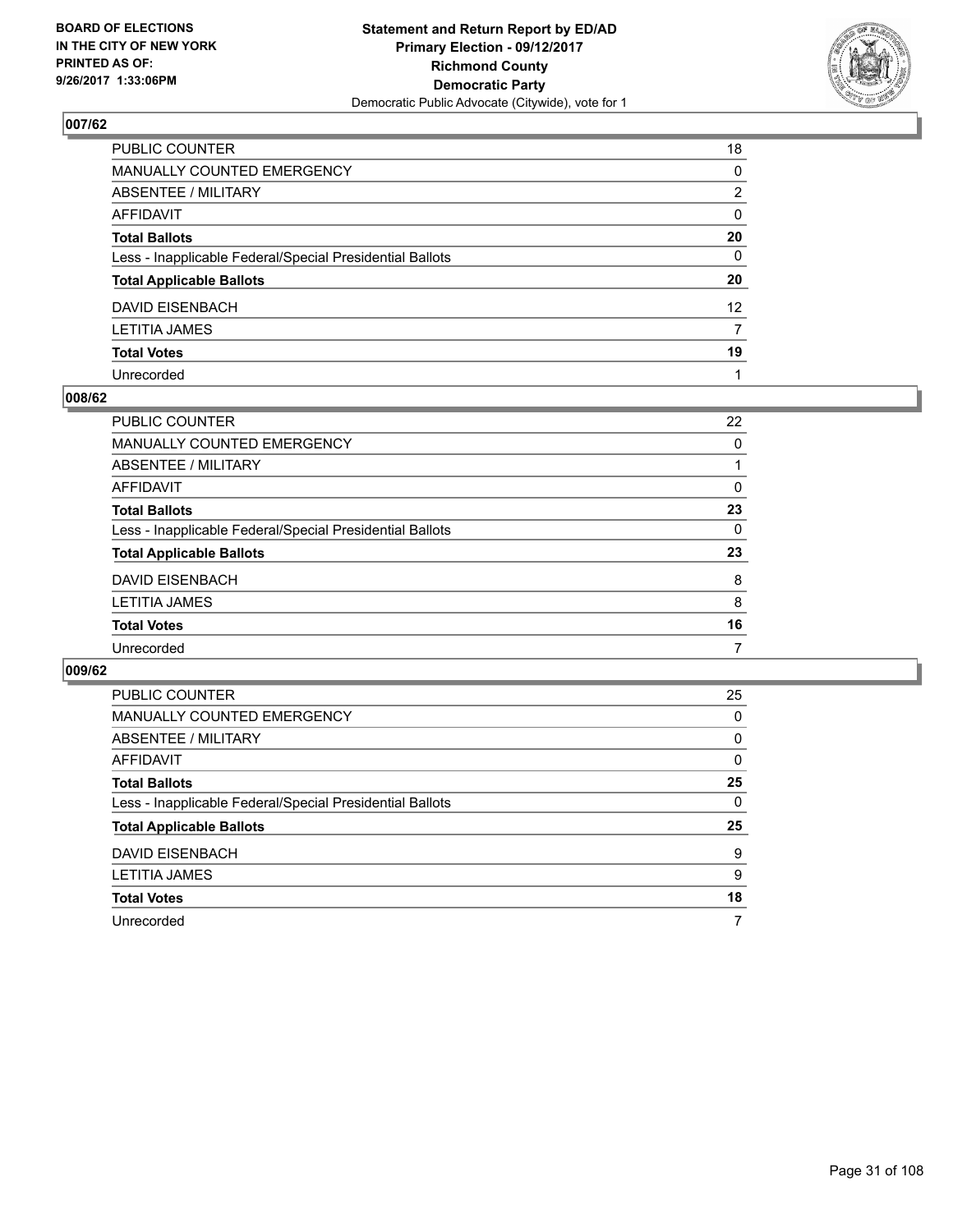

| PUBLIC COUNTER                                           | 17           |
|----------------------------------------------------------|--------------|
| MANUALLY COUNTED EMERGENCY                               | $\mathbf{0}$ |
| ABSENTEE / MILITARY                                      | 0            |
| AFFIDAVIT                                                | $\Omega$     |
| Total Ballots                                            | 17           |
| Less - Inapplicable Federal/Special Presidential Ballots | $\mathbf{0}$ |
| <b>Total Applicable Ballots</b>                          | 17           |
| DAVID EISENBACH                                          | 8            |
| LETITIA JAMES                                            | 6            |
| <b>Total Votes</b>                                       | 14           |
| Unrecorded                                               | 3            |

## **011/62**

| PUBLIC COUNTER                                           | 17             |
|----------------------------------------------------------|----------------|
| <b>MANUALLY COUNTED EMERGENCY</b>                        | 0              |
| ABSENTEE / MILITARY                                      | 7              |
| <b>AFFIDAVIT</b>                                         | $\Omega$       |
| <b>Total Ballots</b>                                     | 24             |
| Less - Inapplicable Federal/Special Presidential Ballots | $\mathbf{0}$   |
| <b>Total Applicable Ballots</b>                          | 24             |
| <b>DAVID EISENBACH</b>                                   | 13             |
| <b>LETITIA JAMES</b>                                     | 7              |
| <b>Total Votes</b>                                       | 20             |
| Unrecorded                                               | $\overline{4}$ |

| <b>PUBLIC COUNTER</b>                                    | 9  |
|----------------------------------------------------------|----|
| MANUALLY COUNTED EMERGENCY                               | 0  |
| ABSENTEE / MILITARY                                      | 3  |
| AFFIDAVIT                                                | 0  |
| <b>Total Ballots</b>                                     | 12 |
| Less - Inapplicable Federal/Special Presidential Ballots | 0  |
| <b>Total Applicable Ballots</b>                          | 12 |
| DAVID EISENBACH                                          | 5  |
| <b>LETITIA JAMES</b>                                     | 6  |
| <b>Total Votes</b>                                       | 11 |
| Unrecorded                                               |    |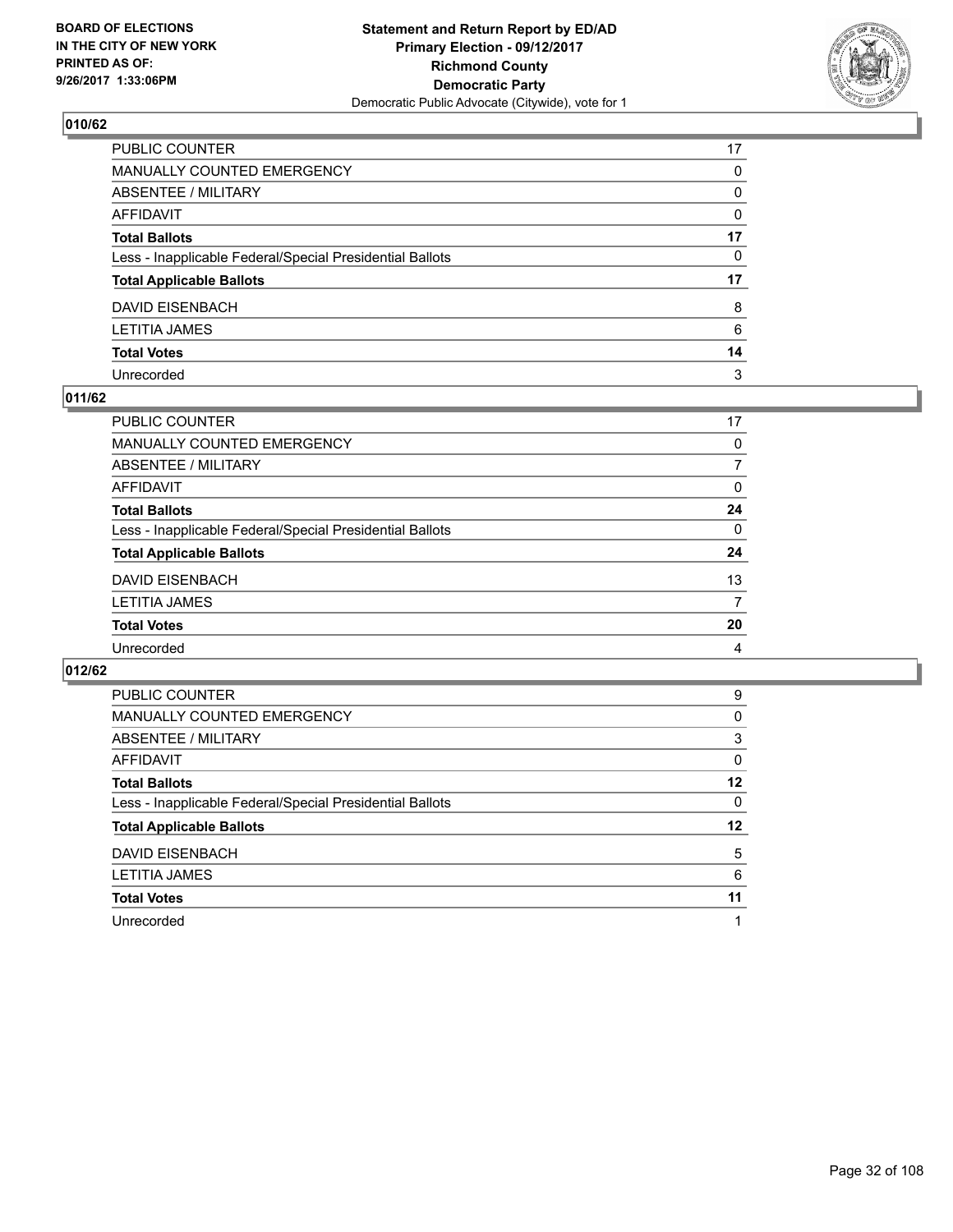

| PUBLIC COUNTER                                           | 24           |
|----------------------------------------------------------|--------------|
| MANUALLY COUNTED EMERGENCY                               | $\mathbf{0}$ |
| ABSENTEE / MILITARY                                      | 3            |
| AFFIDAVIT                                                | $\mathbf{0}$ |
| Total Ballots                                            | 27           |
| Less - Inapplicable Federal/Special Presidential Ballots | $\mathbf{0}$ |
| <b>Total Applicable Ballots</b>                          | 27           |
| DAVID EISENBACH                                          | 6            |
| LETITIA JAMES                                            | 18           |
| <b>Total Votes</b>                                       | 24           |
| Unrecorded                                               | 3            |

#### **014/62**

| <b>PUBLIC COUNTER</b>                                    | 16 |
|----------------------------------------------------------|----|
| <b>MANUALLY COUNTED EMERGENCY</b>                        | 0  |
| ABSENTEE / MILITARY                                      |    |
| AFFIDAVIT                                                | 0  |
| <b>Total Ballots</b>                                     | 17 |
| Less - Inapplicable Federal/Special Presidential Ballots | 0  |
| <b>Total Applicable Ballots</b>                          | 17 |
| <b>DAVID EISENBACH</b>                                   | 10 |
| <b>LETITIA JAMES</b>                                     | 6  |
| <b>Total Votes</b>                                       | 16 |
| Unrecorded                                               |    |

| <b>PUBLIC COUNTER</b>                                    | 18 |
|----------------------------------------------------------|----|
| <b>MANUALLY COUNTED EMERGENCY</b>                        | 0  |
| <b>ABSENTEE / MILITARY</b>                               | 3  |
| AFFIDAVIT                                                | 0  |
| <b>Total Ballots</b>                                     | 21 |
| Less - Inapplicable Federal/Special Presidential Ballots | 0  |
| <b>Total Applicable Ballots</b>                          | 21 |
| <b>DAVID EISENBACH</b>                                   | 10 |
| <b>LETITIA JAMES</b>                                     | 6  |
| <b>Total Votes</b>                                       | 16 |
| Unrecorded                                               | 5  |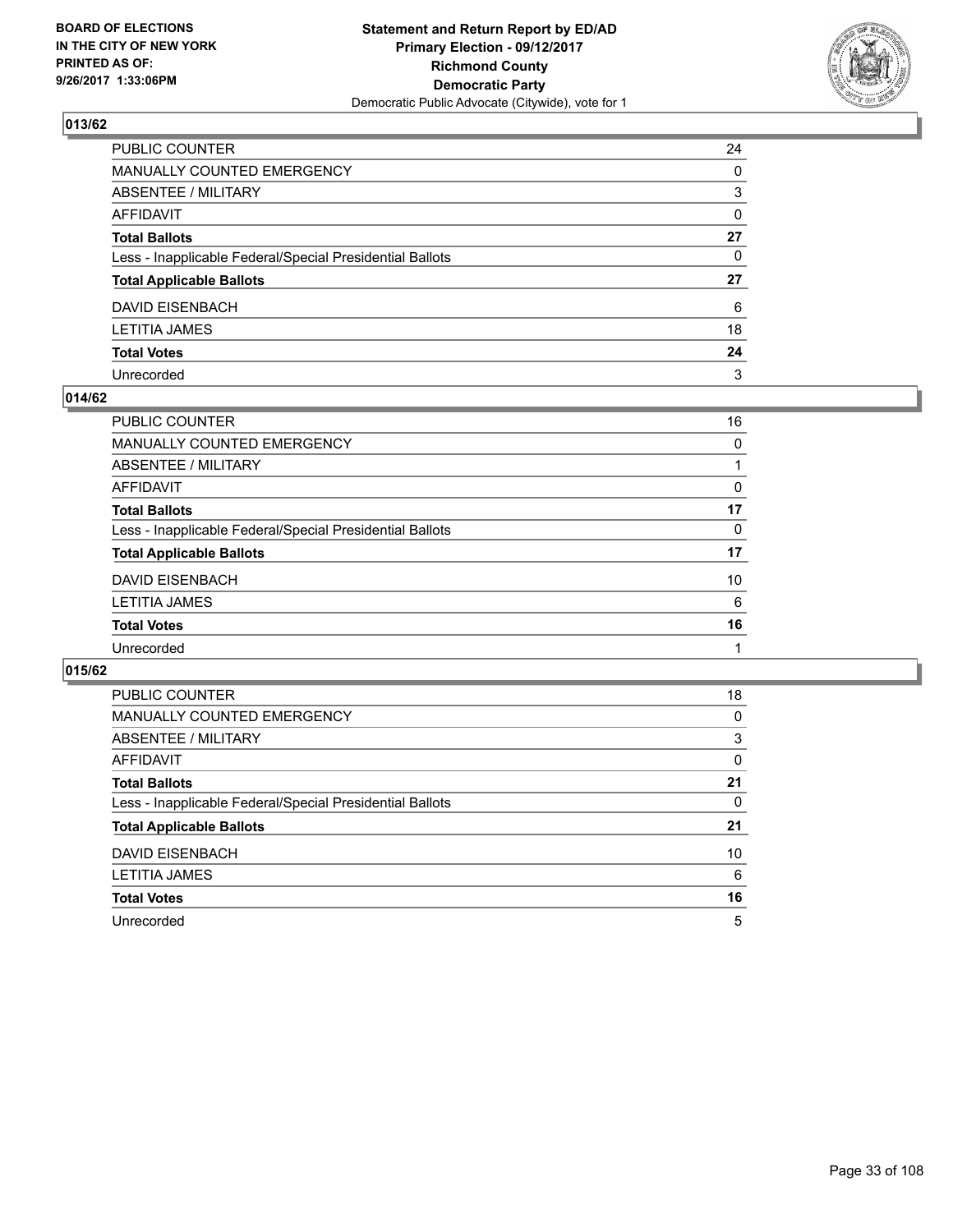

| PUBLIC COUNTER                                           | 19             |
|----------------------------------------------------------|----------------|
| MANUALLY COUNTED EMERGENCY                               | $\Omega$       |
| ABSENTEE / MILITARY                                      | 3              |
| AFFIDAVIT                                                | 0              |
| Total Ballots                                            | $22 \,$        |
| Less - Inapplicable Federal/Special Presidential Ballots | $\mathbf{0}$   |
| <b>Total Applicable Ballots</b>                          | 22             |
| DAVID EISENBACH                                          | 9              |
| LETITIA JAMES                                            | 11             |
| <b>Total Votes</b>                                       | 20             |
| Unrecorded                                               | $\overline{2}$ |

## **017/62**

| <b>PUBLIC COUNTER</b>                                    | 17 |
|----------------------------------------------------------|----|
| <b>MANUALLY COUNTED EMERGENCY</b>                        | 0  |
| ABSENTEE / MILITARY                                      |    |
| AFFIDAVIT                                                | 0  |
| <b>Total Ballots</b>                                     | 18 |
| Less - Inapplicable Federal/Special Presidential Ballots | 0  |
| <b>Total Applicable Ballots</b>                          | 18 |
| DAVID EISENBACH                                          | 8  |
| <b>LETITIA JAMES</b>                                     | 8  |
| PETE DZIUK (WRITE-IN)                                    |    |
| UNATTRIBUTABLE WRITE-IN (WRITE-IN)                       |    |
| <b>Total Votes</b>                                       | 18 |

| <b>PUBLIC COUNTER</b>                                    | 14 |
|----------------------------------------------------------|----|
| <b>MANUALLY COUNTED EMERGENCY</b>                        | 0  |
| ABSENTEE / MILITARY                                      | 0  |
| AFFIDAVIT                                                | 0  |
| <b>Total Ballots</b>                                     | 14 |
| Less - Inapplicable Federal/Special Presidential Ballots | 0  |
| <b>Total Applicable Ballots</b>                          | 14 |
| DAVID EISENBACH                                          | 8  |
| LETITIA JAMES                                            | 5  |
| <b>Total Votes</b>                                       | 13 |
| Unrecorded                                               |    |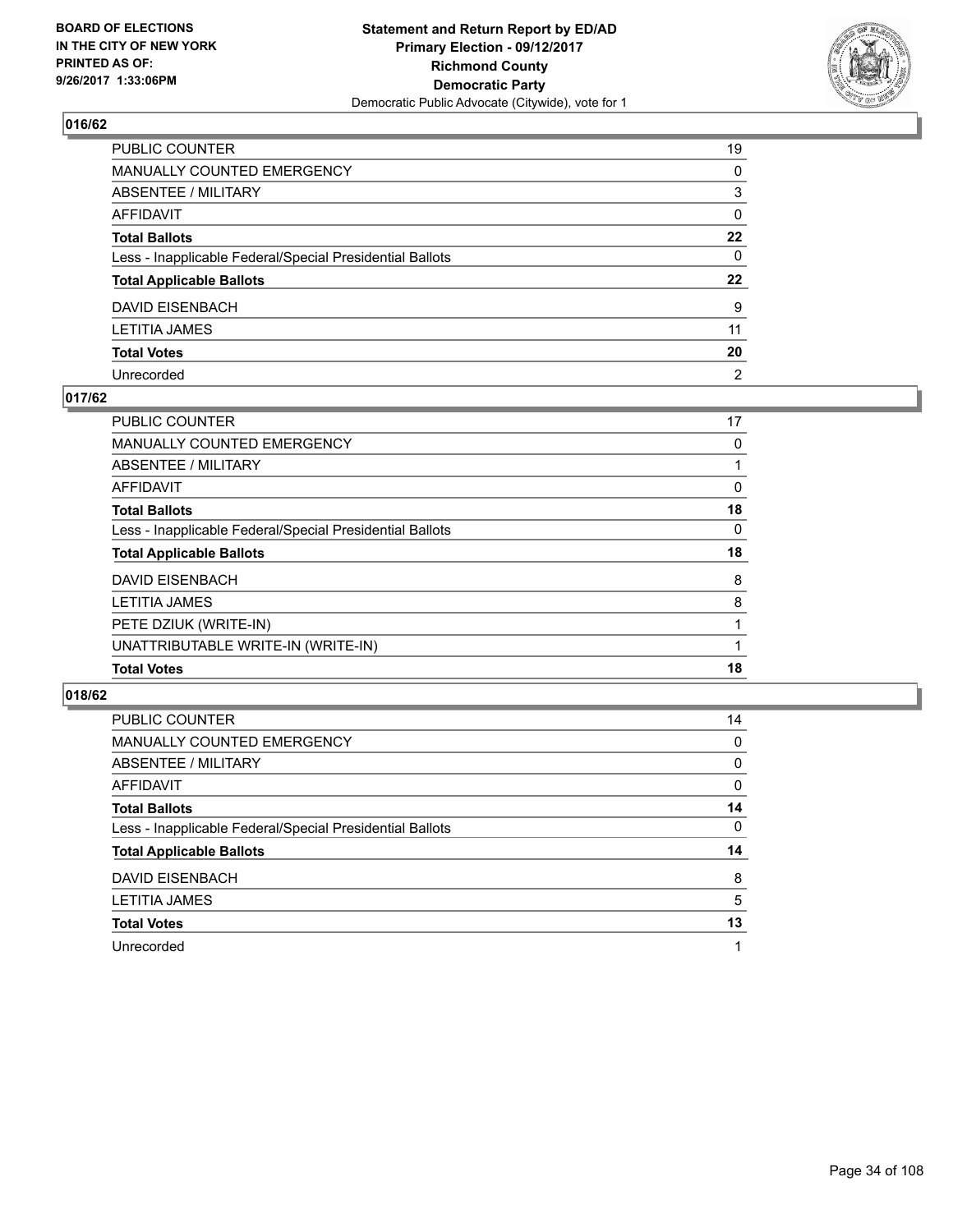

| PUBLIC COUNTER                                           | 14           |
|----------------------------------------------------------|--------------|
| MANUALLY COUNTED EMERGENCY                               | $\mathbf{0}$ |
| ABSENTEE / MILITARY                                      | 0            |
| AFFIDAVIT                                                | $\mathbf{0}$ |
| <b>Total Ballots</b>                                     | 14           |
| Less - Inapplicable Federal/Special Presidential Ballots | $\mathbf{0}$ |
| <b>Total Applicable Ballots</b>                          | 14           |
| DAVID EISENBACH                                          | 7            |
| LETITIA JAMES                                            | 4            |
| <b>Total Votes</b>                                       | 11           |
| Unrecorded                                               | 3            |

#### **020/62**

| <b>PUBLIC COUNTER</b>                                    | 21 |
|----------------------------------------------------------|----|
| MANUALLY COUNTED EMERGENCY                               | 0  |
| ABSENTEE / MILITARY                                      |    |
| AFFIDAVIT                                                |    |
| <b>Total Ballots</b>                                     | 23 |
| Less - Inapplicable Federal/Special Presidential Ballots | 0  |
| <b>Total Applicable Ballots</b>                          | 23 |
| DAVID EISENBACH                                          | 8  |
| <b>LETITIA JAMES</b>                                     | 14 |
| <b>Total Votes</b>                                       | 22 |
| Unrecorded                                               |    |
|                                                          |    |

| <b>PUBLIC COUNTER</b>                                    | 25 |
|----------------------------------------------------------|----|
| <b>MANUALLY COUNTED EMERGENCY</b>                        | 0  |
| <b>ABSENTEE / MILITARY</b>                               |    |
| <b>AFFIDAVIT</b>                                         | 0  |
| <b>Total Ballots</b>                                     | 26 |
| Less - Inapplicable Federal/Special Presidential Ballots | 0  |
|                                                          |    |
| <b>Total Applicable Ballots</b>                          | 26 |
| <b>DAVID EISENBACH</b>                                   | 8  |
| <b>LETITIA JAMES</b>                                     | 10 |
| NICOLE MALLIOTAKIS (WRITE-IN)                            |    |
| <b>Total Votes</b>                                       | 19 |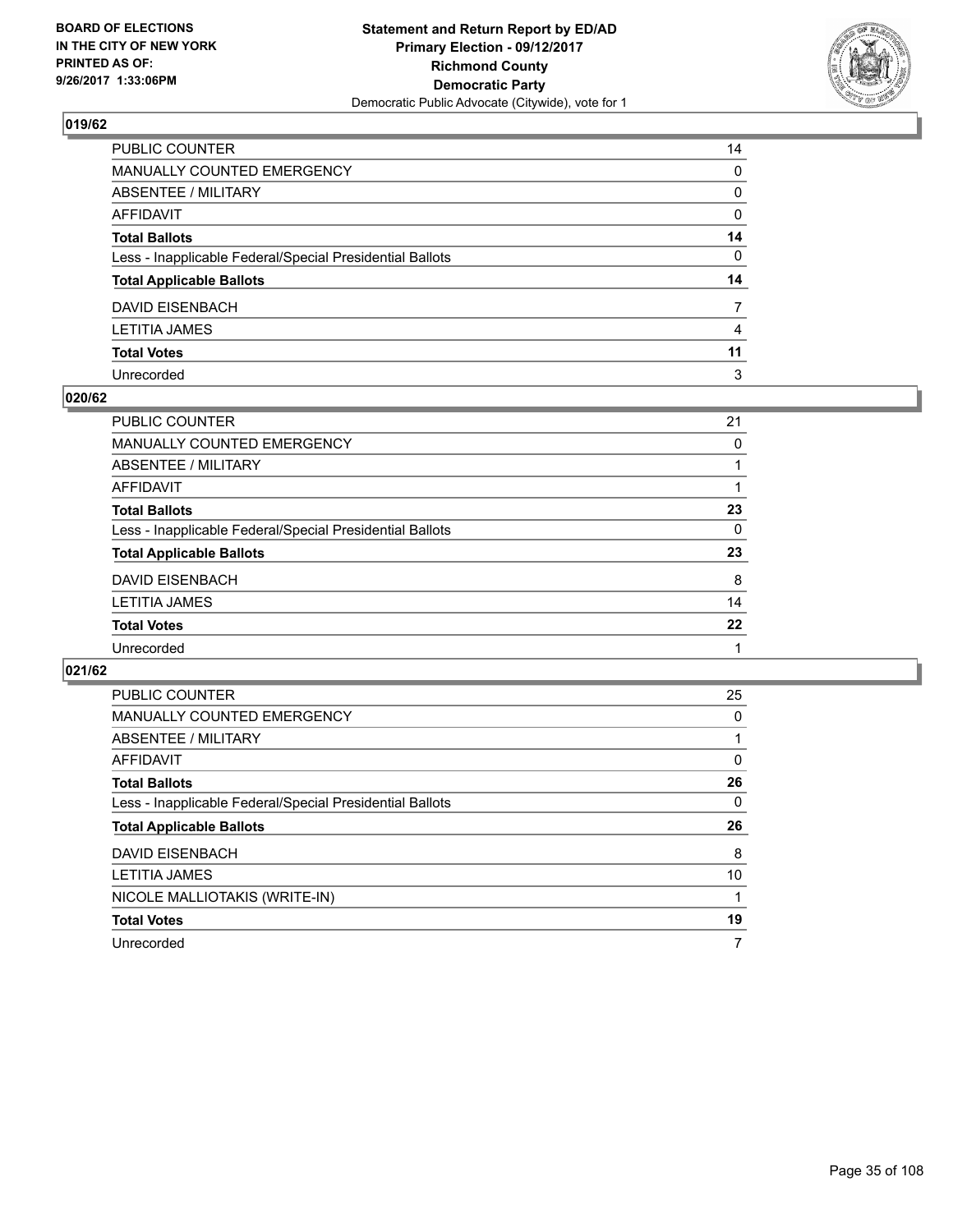

| PUBLIC COUNTER                                           | 23           |
|----------------------------------------------------------|--------------|
| MANUALLY COUNTED EMERGENCY                               | 0            |
| ABSENTEE / MILITARY                                      | 2            |
| AFFIDAVIT                                                | $\mathbf{0}$ |
| Total Ballots                                            | 25           |
| Less - Inapplicable Federal/Special Presidential Ballots | $\mathbf{0}$ |
| <b>Total Applicable Ballots</b>                          | 25           |
| DAVID EISENBACH                                          | 10           |
| LETITIA JAMES                                            | 11           |
| <b>Total Votes</b>                                       | 21           |
| Unrecorded                                               | 4            |

#### **023/62**

| <b>PUBLIC COUNTER</b>                                    | 17 |
|----------------------------------------------------------|----|
| <b>MANUALLY COUNTED EMERGENCY</b>                        | 0  |
| ABSENTEE / MILITARY                                      | 0  |
| AFFIDAVIT                                                | 0  |
| <b>Total Ballots</b>                                     | 17 |
| Less - Inapplicable Federal/Special Presidential Ballots | 0  |
| <b>Total Applicable Ballots</b>                          | 17 |
| DAVID EISENBACH                                          | 6  |
| <b>LETITIA JAMES</b>                                     | 7  |
| <b>Total Votes</b>                                       | 13 |
| Unrecorded                                               | 4  |

| PUBLIC COUNTER                                           | 17 |
|----------------------------------------------------------|----|
| <b>MANUALLY COUNTED EMERGENCY</b>                        | 0  |
| ABSENTEE / MILITARY                                      | 4  |
| AFFIDAVIT                                                | 0  |
| <b>Total Ballots</b>                                     | 21 |
| Less - Inapplicable Federal/Special Presidential Ballots | 0  |
| <b>Total Applicable Ballots</b>                          | 21 |
| <b>DAVID EISENBACH</b>                                   | 14 |
| <b>LETITIA JAMES</b>                                     |    |
| <b>Total Votes</b>                                       | 21 |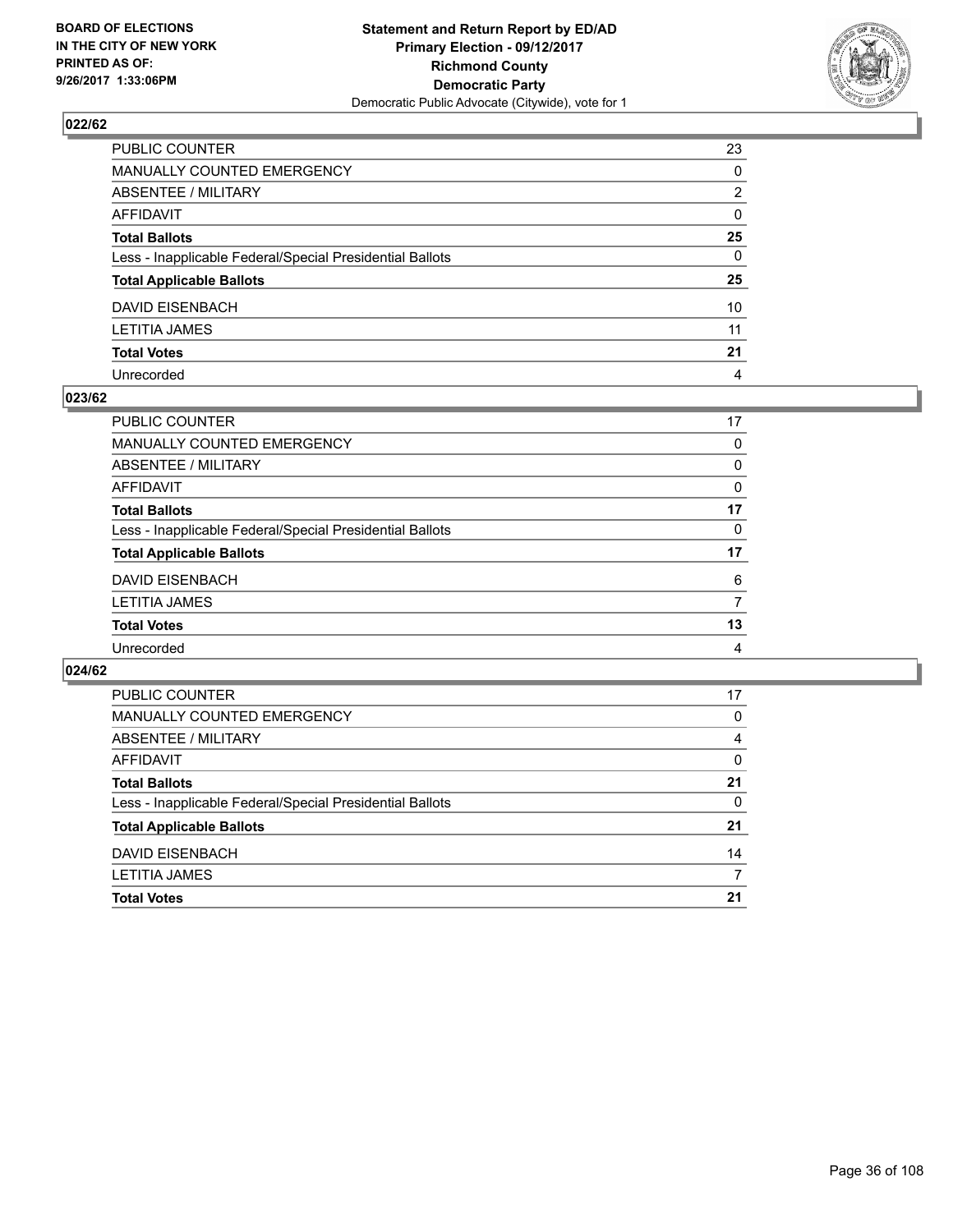

| PUBLIC COUNTER                                           | 16             |
|----------------------------------------------------------|----------------|
| MANUALLY COUNTED EMERGENCY                               | 0              |
| ABSENTEE / MILITARY                                      | 3              |
| AFFIDAVIT                                                | $\mathbf{0}$   |
| Total Ballots                                            | 19             |
| Less - Inapplicable Federal/Special Presidential Ballots | $\mathbf{0}$   |
| <b>Total Applicable Ballots</b>                          | 19             |
| DAVID EISENBACH                                          | 9              |
| LETITIA JAMES                                            | 8              |
| <b>Total Votes</b>                                       | 17             |
| Unrecorded                                               | $\overline{2}$ |

#### **026/62**

| <b>PUBLIC COUNTER</b>                                    | 39       |
|----------------------------------------------------------|----------|
| <b>MANUALLY COUNTED EMERGENCY</b>                        | 0        |
| ABSENTEE / MILITARY                                      | 3        |
| AFFIDAVIT                                                | 0        |
| <b>Total Ballots</b>                                     | 42       |
| Less - Inapplicable Federal/Special Presidential Ballots | $\Omega$ |
| <b>Total Applicable Ballots</b>                          | 42       |
| DAVID EISENBACH                                          | 17       |
| <b>LETITIA JAMES</b>                                     | 20       |
| <b>Total Votes</b>                                       | 37       |
| Unrecorded                                               | 5        |

| <b>PUBLIC COUNTER</b>                                    | 22 |
|----------------------------------------------------------|----|
| <b>MANUALLY COUNTED EMERGENCY</b>                        | 0  |
| ABSENTEE / MILITARY                                      | 0  |
| AFFIDAVIT                                                | 0  |
| <b>Total Ballots</b>                                     | 22 |
| Less - Inapplicable Federal/Special Presidential Ballots | 0  |
| <b>Total Applicable Ballots</b>                          | 22 |
|                                                          |    |
| DAVID EISENBACH                                          | 6  |
| <b>LETITIA JAMES</b>                                     | 10 |
| <b>Total Votes</b>                                       | 16 |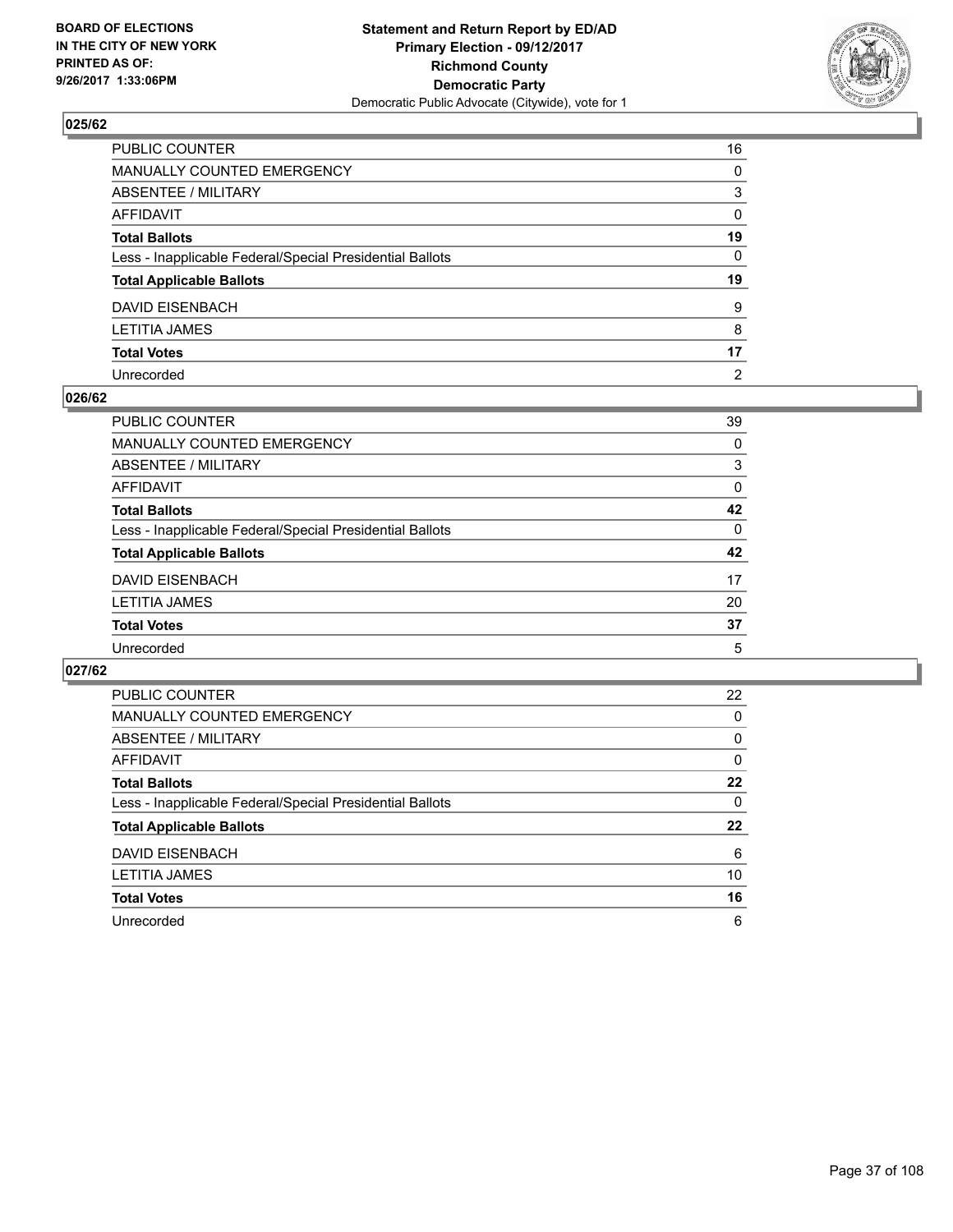

| <b>Total Votes</b>                                       | 23           |
|----------------------------------------------------------|--------------|
| <b>LETITIA JAMES</b>                                     | 5            |
| DAVID EISENBACH                                          | 18           |
| <b>Total Applicable Ballots</b>                          | 23           |
| Less - Inapplicable Federal/Special Presidential Ballots | 0            |
| <b>Total Ballots</b>                                     | 23           |
| AFFIDAVIT                                                | $\Omega$     |
| <b>ABSENTEE / MILITARY</b>                               | $\mathbf{0}$ |
| MANUALLY COUNTED EMERGENCY                               | $\Omega$     |
| PUBLIC COUNTER                                           | 23           |

### **029/62**

| PUBLIC COUNTER                                           | 9              |
|----------------------------------------------------------|----------------|
| MANUALLY COUNTED EMERGENCY                               | 0              |
| ABSENTEE / MILITARY                                      |                |
| AFFIDAVIT                                                | 0              |
| <b>Total Ballots</b>                                     | 10             |
| Less - Inapplicable Federal/Special Presidential Ballots | $\mathbf{0}$   |
| <b>Total Applicable Ballots</b>                          | 10             |
| DAVID EISENBACH                                          | 4              |
| LETITIA JAMES                                            | $\overline{4}$ |
| <b>Total Votes</b>                                       | 8              |
| Unrecorded                                               | 2              |
|                                                          |                |

| <b>PUBLIC COUNTER</b>                                    | 15       |
|----------------------------------------------------------|----------|
| <b>MANUALLY COUNTED EMERGENCY</b>                        | 0        |
| ABSENTEE / MILITARY                                      | 0        |
| AFFIDAVIT                                                | $\Omega$ |
| <b>Total Ballots</b>                                     | 15       |
| Less - Inapplicable Federal/Special Presidential Ballots | 0        |
| <b>Total Applicable Ballots</b>                          | 15       |
| <b>DAVID EISENBACH</b>                                   | 7        |
| <b>LETITIA JAMES</b>                                     | 3        |
| DANE FORGIONE (WRITE-IN)                                 |          |
|                                                          |          |
| <b>Total Votes</b>                                       | 11       |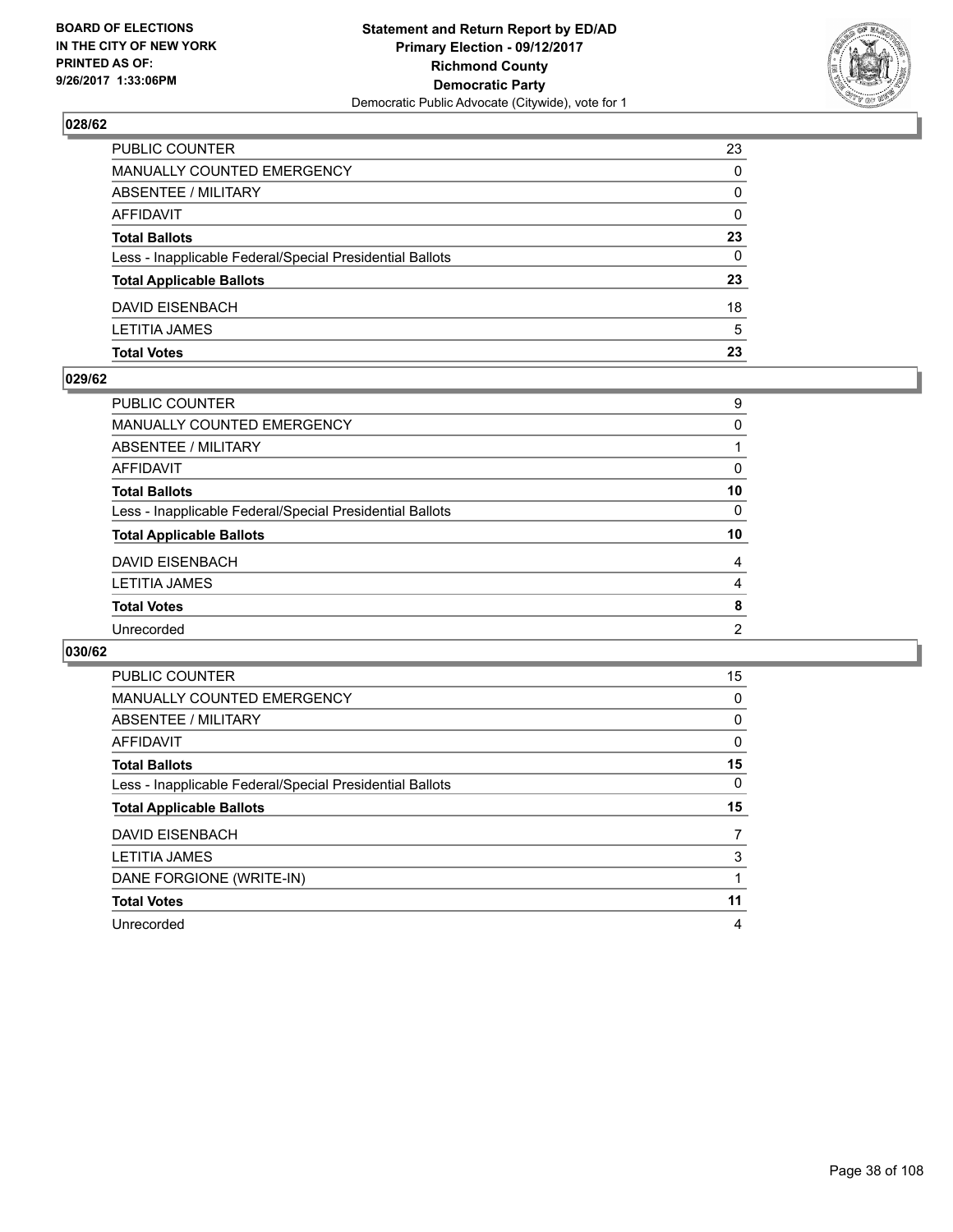

| PUBLIC COUNTER                                           | 15           |
|----------------------------------------------------------|--------------|
| MANUALLY COUNTED EMERGENCY                               | $\Omega$     |
| ABSENTEE / MILITARY                                      | 3            |
| AFFIDAVIT                                                | 0            |
| Total Ballots                                            | 18           |
| Less - Inapplicable Federal/Special Presidential Ballots | $\mathbf{0}$ |
| <b>Total Applicable Ballots</b>                          | 18           |
| DAVID EISENBACH                                          | 4            |
| LETITIA JAMES                                            | 9            |
| <b>Total Votes</b>                                       | 13           |
| Unrecorded                                               | 5            |

#### **032/62**

| <b>PUBLIC COUNTER</b>                                    | 17 |
|----------------------------------------------------------|----|
| MANUALLY COUNTED EMERGENCY                               | 0  |
| ABSENTEE / MILITARY                                      |    |
| AFFIDAVIT                                                | 0  |
| <b>Total Ballots</b>                                     | 18 |
| Less - Inapplicable Federal/Special Presidential Ballots | 0  |
| <b>Total Applicable Ballots</b>                          | 18 |
| DAVID EISENBACH                                          | 9  |
| <b>LETITIA JAMES</b>                                     | 5  |
| <b>Total Votes</b>                                       | 14 |
| Unrecorded                                               | 4  |
|                                                          |    |

| <b>PUBLIC COUNTER</b>                                    | 17             |
|----------------------------------------------------------|----------------|
| <b>MANUALLY COUNTED EMERGENCY</b>                        | 0              |
| ABSENTEE / MILITARY                                      | 4              |
| AFFIDAVIT                                                | 0              |
| <b>Total Ballots</b>                                     | 21             |
| Less - Inapplicable Federal/Special Presidential Ballots | 0              |
| <b>Total Applicable Ballots</b>                          | 21             |
| <b>DAVID EISENBACH</b>                                   | 14             |
| <b>LETITIA JAMES</b>                                     | 5              |
| <b>Total Votes</b>                                       | 19             |
| Unrecorded                                               | $\overline{2}$ |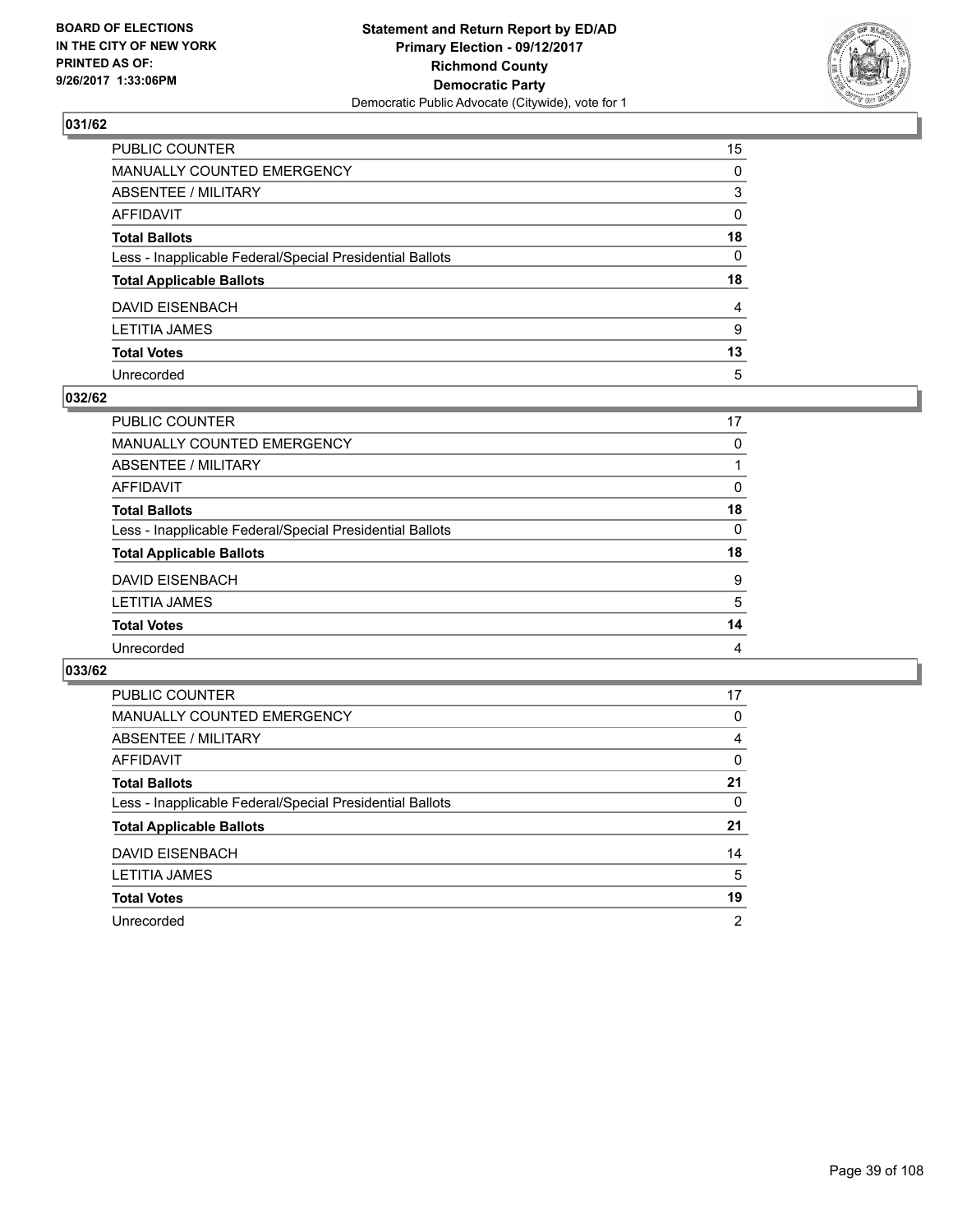

| PUBLIC COUNTER                                           | 18             |
|----------------------------------------------------------|----------------|
| MANUALLY COUNTED EMERGENCY                               | 0              |
| ABSENTEE / MILITARY                                      | 2              |
| AFFIDAVIT                                                |                |
| Total Ballots                                            | 21             |
| Less - Inapplicable Federal/Special Presidential Ballots | 0              |
| <b>Total Applicable Ballots</b>                          | 21             |
| DAVID EISENBACH                                          | 14             |
| LETITIA JAMES                                            | 5              |
| <b>Total Votes</b>                                       | 19             |
| Unrecorded                                               | $\overline{2}$ |

#### **035/62**

| <b>PUBLIC COUNTER</b>                                    | 26             |
|----------------------------------------------------------|----------------|
| <b>MANUALLY COUNTED EMERGENCY</b>                        | $\Omega$       |
| ABSENTEE / MILITARY                                      | 0              |
| AFFIDAVIT                                                | 0              |
| <b>Total Ballots</b>                                     | 26             |
| Less - Inapplicable Federal/Special Presidential Ballots | $\Omega$       |
| <b>Total Applicable Ballots</b>                          | 26             |
| <b>DAVID EISENBACH</b>                                   | 11             |
| <b>LETITIA JAMES</b>                                     | 13             |
| <b>Total Votes</b>                                       | 24             |
| Unrecorded                                               | $\overline{2}$ |

| <b>PUBLIC COUNTER</b>                                    | 34 |
|----------------------------------------------------------|----|
| MANUALLY COUNTED EMERGENCY                               | 0  |
| ABSENTEE / MILITARY                                      | 0  |
| AFFIDAVIT                                                | 0  |
| <b>Total Ballots</b>                                     | 34 |
| Less - Inapplicable Federal/Special Presidential Ballots | 0  |
| <b>Total Applicable Ballots</b>                          | 34 |
| DAVID EISENBACH                                          | 17 |
| LETITIA JAMES                                            | 12 |
| <b>Total Votes</b>                                       | 29 |
| Unrecorded                                               | 5  |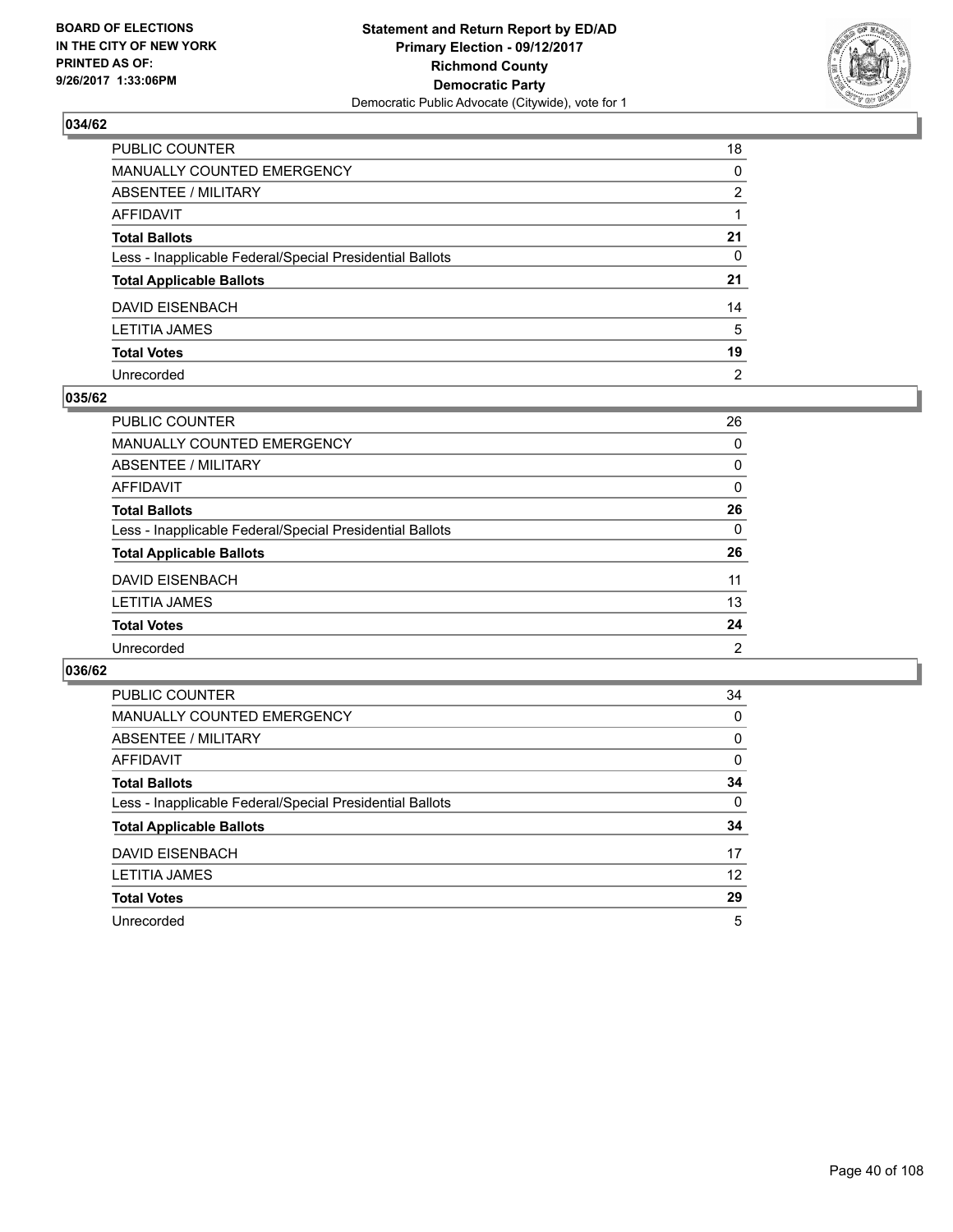

| PUBLIC COUNTER                                           | 25           |
|----------------------------------------------------------|--------------|
| MANUALLY COUNTED EMERGENCY                               | 0            |
| ABSENTEE / MILITARY                                      | 2            |
| AFFIDAVIT                                                | $\mathbf{0}$ |
| Total Ballots                                            | 27           |
| Less - Inapplicable Federal/Special Presidential Ballots | 0            |
| <b>Total Applicable Ballots</b>                          | 27           |
| DAVID EISENBACH                                          | 13           |
| LETITIA JAMES                                            | 10           |
| <b>Total Votes</b>                                       | 23           |
| Unrecorded                                               | 4            |

## **038/62**

| <b>PUBLIC COUNTER</b>                                    | 39       |
|----------------------------------------------------------|----------|
| <b>MANUALLY COUNTED EMERGENCY</b>                        | 0        |
| ABSENTEE / MILITARY                                      | 5        |
| AFFIDAVIT                                                | $\Omega$ |
| <b>Total Ballots</b>                                     | 44       |
| Less - Inapplicable Federal/Special Presidential Ballots | $\Omega$ |
| <b>Total Applicable Ballots</b>                          | 44       |
| DAVID EISENBACH                                          | 21       |
| <b>LETITIA JAMES</b>                                     | 21       |
| <b>Total Votes</b>                                       | 42       |
| Unrecorded                                               | 2        |

| <b>PUBLIC COUNTER</b>                                    | 33 |
|----------------------------------------------------------|----|
| <b>MANUALLY COUNTED EMERGENCY</b>                        | 0  |
| ABSENTEE / MILITARY                                      | 4  |
| AFFIDAVIT                                                | 0  |
| <b>Total Ballots</b>                                     | 37 |
| Less - Inapplicable Federal/Special Presidential Ballots | 0  |
| <b>Total Applicable Ballots</b>                          | 37 |
| DAVID EISENBACH                                          | 19 |
| <b>LETITIA JAMES</b>                                     | 13 |
| <b>Total Votes</b>                                       | 32 |
| Unrecorded                                               | 5  |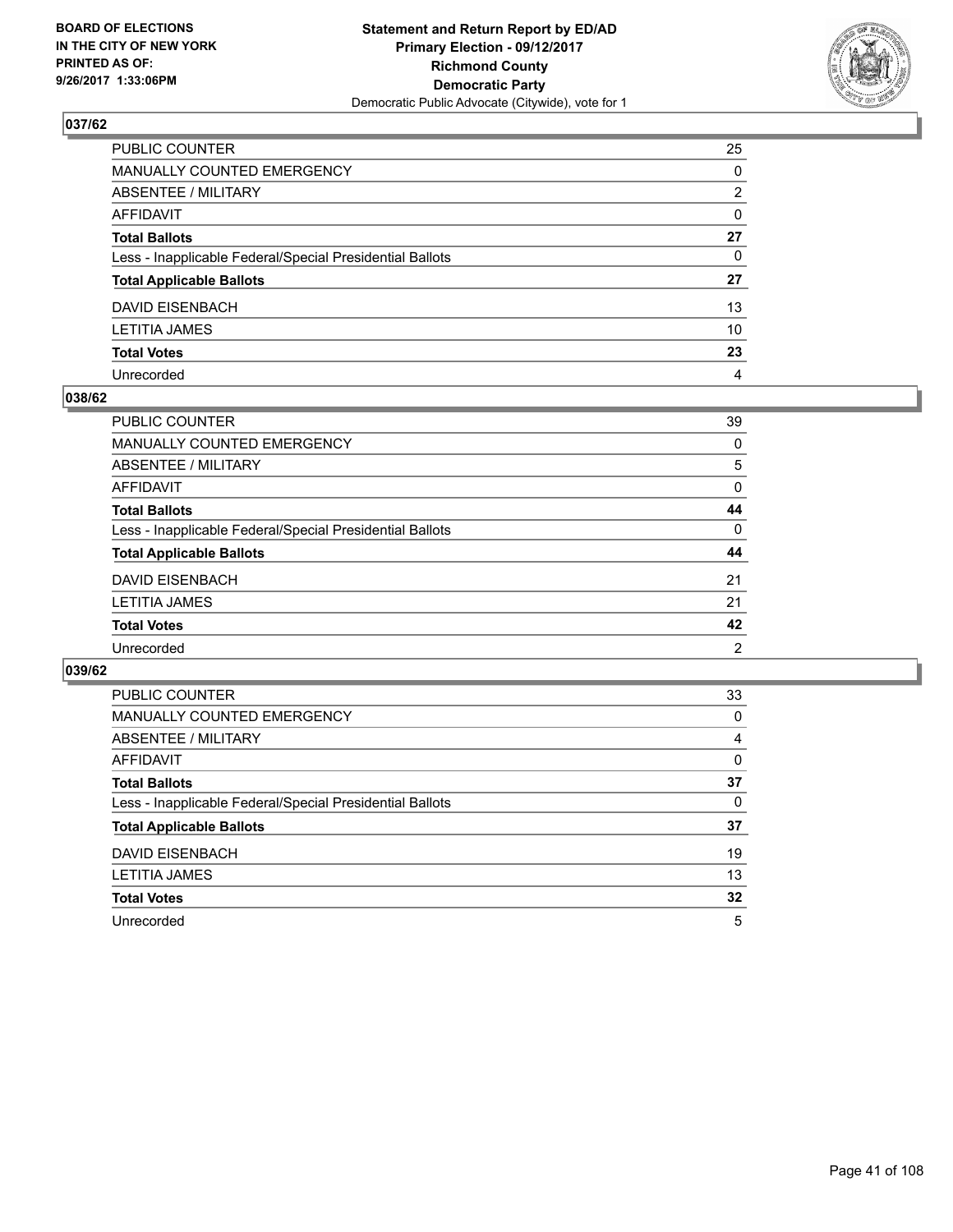

| <b>PUBLIC COUNTER</b>                                    | 21 |
|----------------------------------------------------------|----|
| <b>MANUALLY COUNTED EMERGENCY</b>                        | 0  |
| ABSENTEE / MILITARY                                      | 4  |
| AFFIDAVIT                                                | 0  |
| <b>Total Ballots</b>                                     | 25 |
| Less - Inapplicable Federal/Special Presidential Ballots | 0  |
| <b>Total Applicable Ballots</b>                          | 25 |
| DAVID EISENBACH                                          | 9  |
| <b>LETITIA JAMES</b>                                     | 14 |
|                                                          |    |
| UNATTRIBUTABLE WRITE-IN (WRITE-IN)                       |    |
| <b>Total Votes</b>                                       | 24 |

### **041/62**

| PUBLIC COUNTER                                           | 25             |
|----------------------------------------------------------|----------------|
| MANUALLY COUNTED EMERGENCY                               | 0              |
| ABSENTEE / MILITARY                                      | $\overline{2}$ |
| AFFIDAVIT                                                | $\Omega$       |
| <b>Total Ballots</b>                                     | 27             |
| Less - Inapplicable Federal/Special Presidential Ballots | 0              |
| <b>Total Applicable Ballots</b>                          | 27             |
| DAVID EISENBACH                                          | 13             |
| <b>LETITIA JAMES</b>                                     | 12             |
| <b>Total Votes</b>                                       | 25             |
| Unrecorded                                               | 2              |

| PUBLIC COUNTER                                           | 28 |
|----------------------------------------------------------|----|
| MANUALLY COUNTED EMERGENCY                               | 0  |
| ABSENTEE / MILITARY                                      |    |
| AFFIDAVIT                                                | 0  |
| <b>Total Ballots</b>                                     | 29 |
| Less - Inapplicable Federal/Special Presidential Ballots | 0  |
| <b>Total Applicable Ballots</b>                          | 29 |
| DAVID EISENBACH                                          | 17 |
| <b>LETITIA JAMES</b>                                     | 10 |
| <b>Total Votes</b>                                       | 27 |
| Unrecorded                                               | 2  |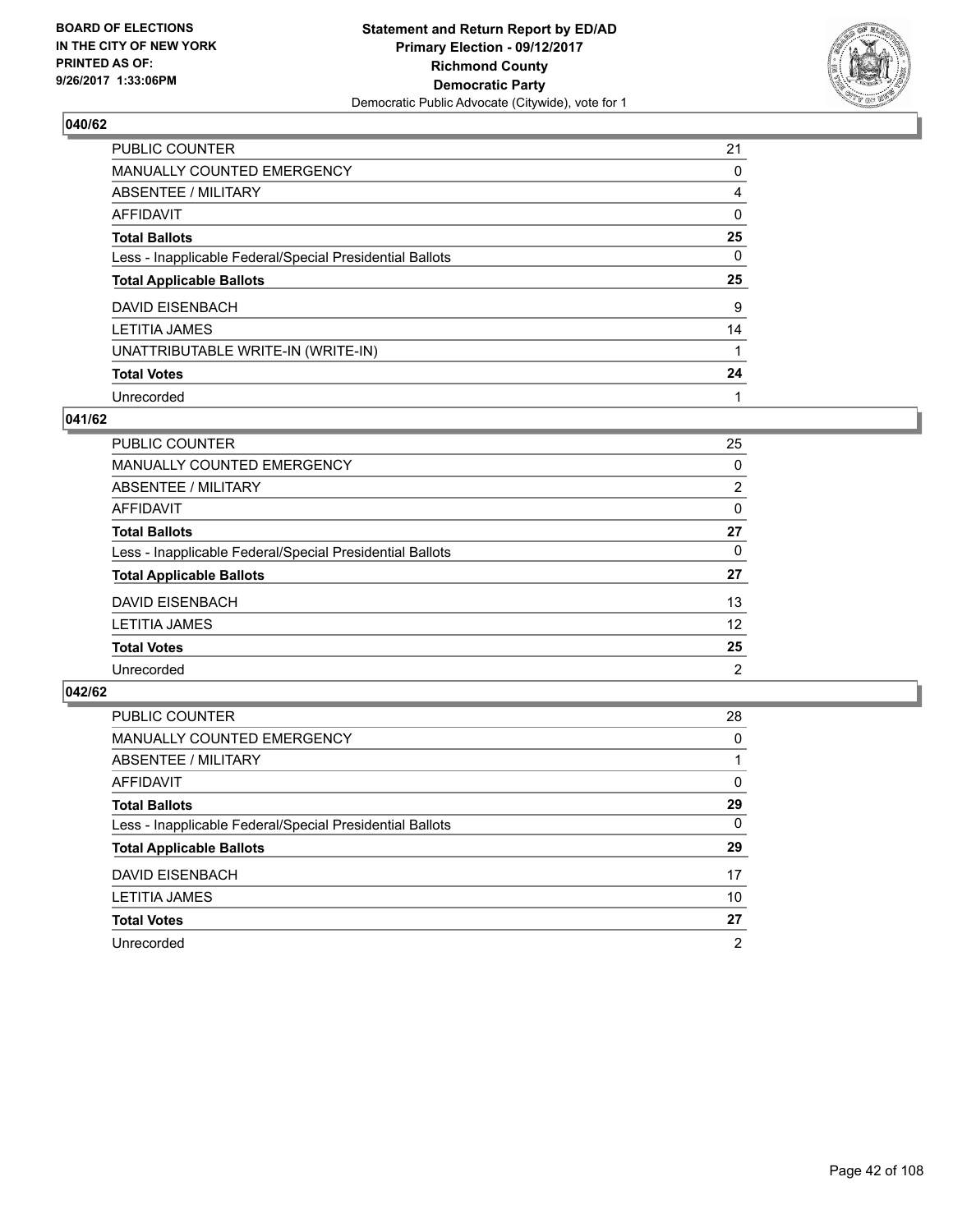

| <b>PUBLIC COUNTER</b>                                    | 17             |
|----------------------------------------------------------|----------------|
| MANUALLY COUNTED EMERGENCY                               | 0              |
| ABSENTEE / MILITARY                                      | $\overline{2}$ |
| <b>AFFIDAVIT</b>                                         | 0              |
| <b>Total Ballots</b>                                     | 19             |
| Less - Inapplicable Federal/Special Presidential Ballots | 0              |
| <b>Total Applicable Ballots</b>                          | 19             |
| DAVID EISENBACH                                          | 8              |
| <b>LETITIA JAMES</b>                                     | 8              |
| NICOLE MALLIOTAKIS (WRITE-IN)                            |                |
| <b>Total Votes</b>                                       | 17             |
| Unrecorded                                               | $\overline{2}$ |

#### **044/62**

| PUBLIC COUNTER                                           | 24 |
|----------------------------------------------------------|----|
| MANUALLY COUNTED EMERGENCY                               | 0  |
| ABSENTEE / MILITARY                                      | 6  |
| <b>AFFIDAVIT</b>                                         | 0  |
| <b>Total Ballots</b>                                     | 30 |
| Less - Inapplicable Federal/Special Presidential Ballots | 0  |
| <b>Total Applicable Ballots</b>                          | 30 |
| DAVID EISENBACH                                          | 11 |
| LETITIA JAMES                                            | 13 |
| UNATTRIBUTABLE WRITE-IN (WRITE-IN)                       |    |
| <b>Total Votes</b>                                       | 25 |
| Unrecorded                                               | 5  |

| <b>PUBLIC COUNTER</b>                                    | 14       |
|----------------------------------------------------------|----------|
| MANUALLY COUNTED EMERGENCY                               | $\Omega$ |
| <b>ABSENTEE / MILITARY</b>                               |          |
| AFFIDAVIT                                                | 0        |
| <b>Total Ballots</b>                                     | 15       |
| Less - Inapplicable Federal/Special Presidential Ballots | 0        |
| <b>Total Applicable Ballots</b>                          | 15       |
| DAVID EISENBACH                                          | 10       |
| <b>LETITIA JAMES</b>                                     | 5        |
| <b>Total Votes</b>                                       | 15       |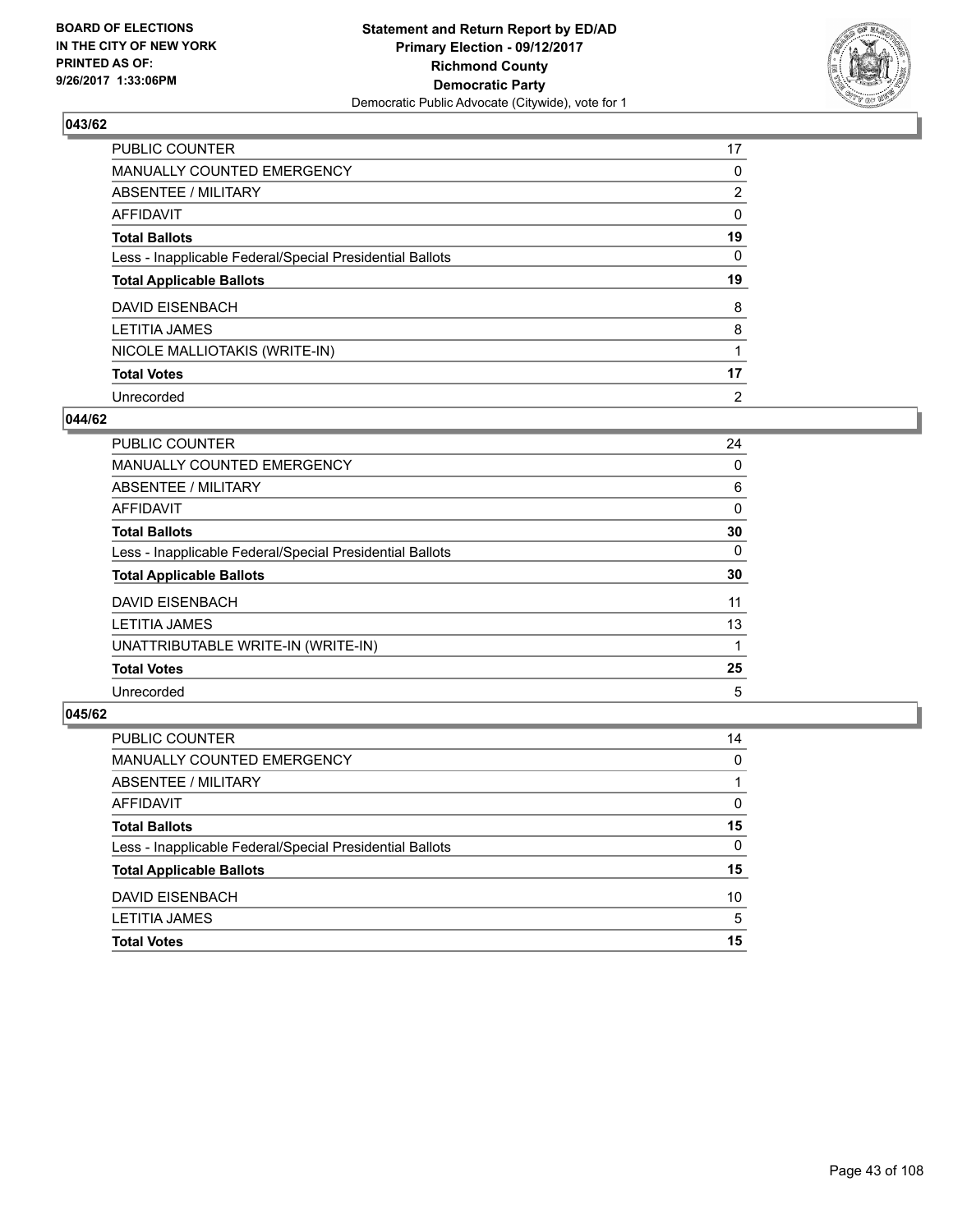

| <b>PUBLIC COUNTER</b>                                    | 35 |
|----------------------------------------------------------|----|
| MANUALLY COUNTED EMERGENCY                               | 0  |
| ABSENTEE / MILITARY                                      | 3  |
| <b>AFFIDAVIT</b>                                         | 0  |
| <b>Total Ballots</b>                                     | 38 |
| Less - Inapplicable Federal/Special Presidential Ballots | 0  |
| <b>Total Applicable Ballots</b>                          | 38 |
| DAVID EISENBACH                                          | 19 |
| <b>LETITIA JAMES</b>                                     | 13 |
| RICHARD BARRACATO (WRITE-IN)                             |    |
| <b>Total Votes</b>                                       | 33 |
| Unrecorded                                               | 5  |

### **047/62**

| PUBLIC COUNTER                                           | 20       |
|----------------------------------------------------------|----------|
| MANUALLY COUNTED EMERGENCY                               | 0        |
| ABSENTEE / MILITARY                                      | 3        |
| AFFIDAVIT                                                | $\Omega$ |
| <b>Total Ballots</b>                                     | 23       |
| Less - Inapplicable Federal/Special Presidential Ballots | 0        |
| <b>Total Applicable Ballots</b>                          | 23       |
| DAVID EISENBACH                                          | 11       |
| <b>LETITIA JAMES</b>                                     | 8        |
| <b>Total Votes</b>                                       | 19       |
| Unrecorded                                               | 4        |

| <b>PUBLIC COUNTER</b>                                    | 26 |
|----------------------------------------------------------|----|
| <b>MANUALLY COUNTED EMERGENCY</b>                        | 0  |
| ABSENTEE / MILITARY                                      | 3  |
| AFFIDAVIT                                                | 0  |
| <b>Total Ballots</b>                                     | 29 |
| Less - Inapplicable Federal/Special Presidential Ballots | 0  |
| <b>Total Applicable Ballots</b>                          | 29 |
| <b>DAVID EISENBACH</b>                                   | 17 |
| <b>LETITIA JAMES</b>                                     | 6  |
| <b>Total Votes</b>                                       | 23 |
| Unrecorded                                               | 6  |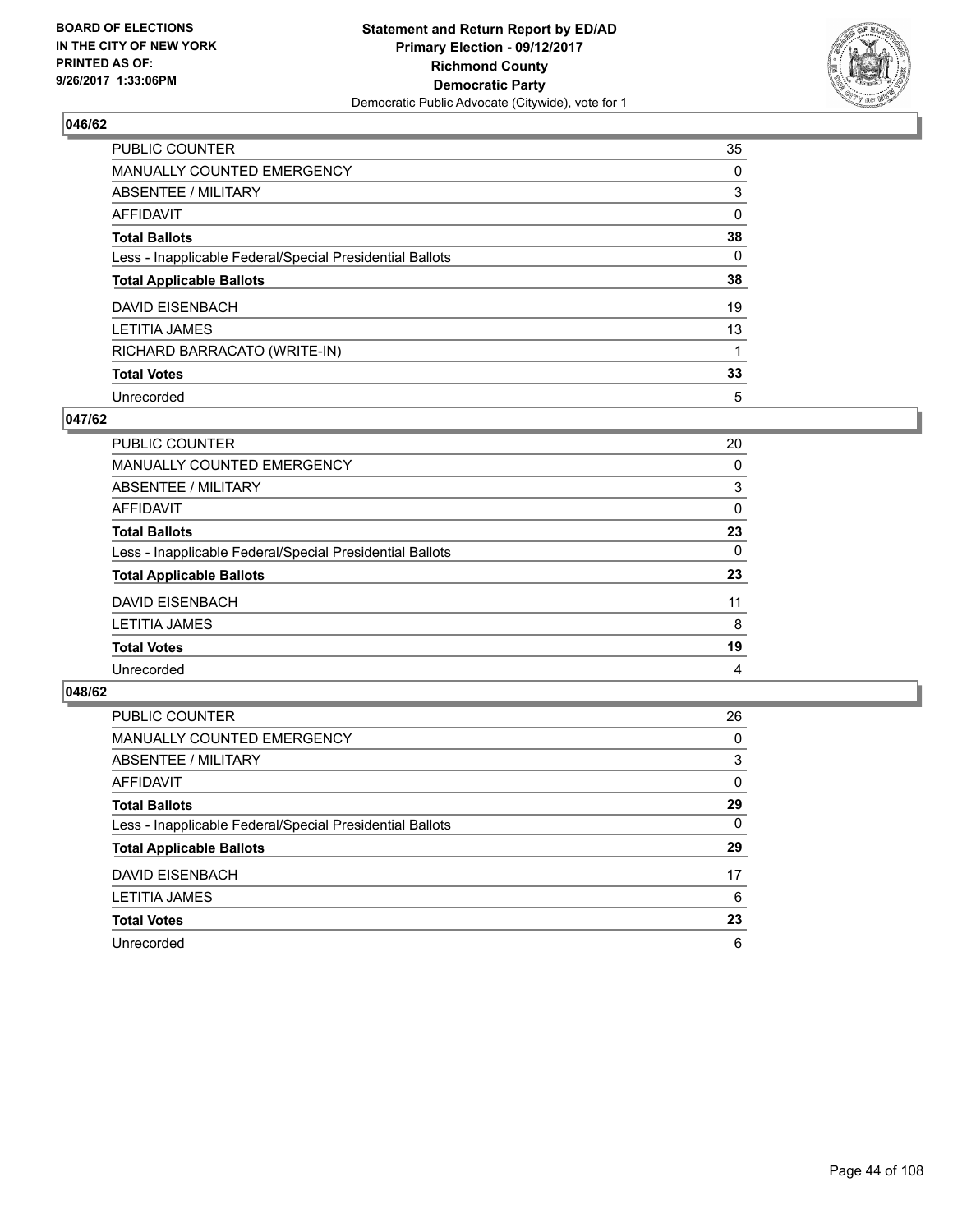

| PUBLIC COUNTER                                           | 51             |
|----------------------------------------------------------|----------------|
| MANUALLY COUNTED EMERGENCY                               | 0              |
| ABSENTEE / MILITARY                                      | $\overline{2}$ |
| <b>AFFIDAVIT</b>                                         | 0              |
| <b>Total Ballots</b>                                     | 53             |
| Less - Inapplicable Federal/Special Presidential Ballots | 0              |
| <b>Total Applicable Ballots</b>                          | 53             |
| DAVID EISENBACH                                          | 32             |
| <b>LETITIA JAMES</b>                                     | 16             |
| ROBERT WARNE, JR. (WRITE-IN)                             |                |
| <b>Total Votes</b>                                       | 49             |
| Unrecorded                                               | 4              |

#### **050/62**

| PUBLIC COUNTER                                           | 31 |
|----------------------------------------------------------|----|
| MANUALLY COUNTED EMERGENCY                               | 0  |
| ABSENTEE / MILITARY                                      | 3  |
| AFFIDAVIT                                                | 0  |
| <b>Total Ballots</b>                                     | 34 |
| Less - Inapplicable Federal/Special Presidential Ballots | 0  |
| <b>Total Applicable Ballots</b>                          | 34 |
| DAVID EISENBACH                                          | 21 |
| <b>LETITIA JAMES</b>                                     | 12 |
| <b>Total Votes</b>                                       | 33 |
| Unrecorded                                               |    |

| PUBLIC COUNTER                                           | 32 |
|----------------------------------------------------------|----|
| MANUALLY COUNTED EMERGENCY                               | 0  |
| ABSENTEE / MILITARY                                      | 8  |
| AFFIDAVIT                                                | 0  |
| <b>Total Ballots</b>                                     | 40 |
| Less - Inapplicable Federal/Special Presidential Ballots | 0  |
| <b>Total Applicable Ballots</b>                          | 40 |
| DAVID EISENBACH                                          | 17 |
| <b>LETITIA JAMES</b>                                     | 17 |
| <b>Total Votes</b>                                       | 34 |
| Unrecorded                                               | 6  |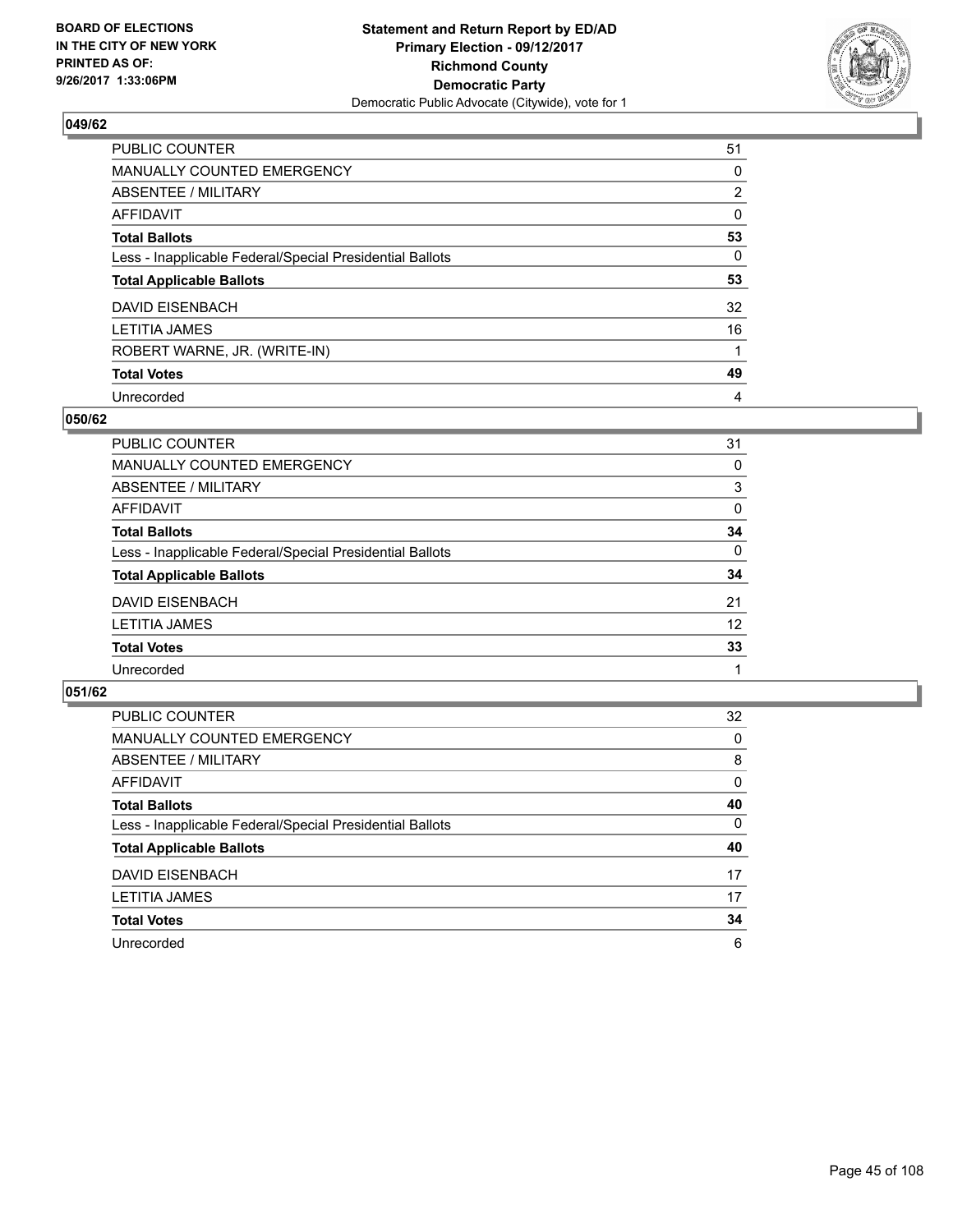

| PUBLIC COUNTER                                           | 37             |
|----------------------------------------------------------|----------------|
| MANUALLY COUNTED EMERGENCY                               | 0              |
| ABSENTEE / MILITARY                                      | $\overline{2}$ |
| <b>AFFIDAVIT</b>                                         | 0              |
| <b>Total Ballots</b>                                     | 39             |
| Less - Inapplicable Federal/Special Presidential Ballots | 0              |
| <b>Total Applicable Ballots</b>                          | 39             |
| <b>DAVID EISENBACH</b>                                   | 20             |
| <b>LETITIA JAMES</b>                                     | 11             |
| UNATTRIBUTABLE WRITE-IN (WRITE-IN)                       |                |
| <b>Total Votes</b>                                       | 32             |
| Unrecorded                                               | 7              |

### **053/62**

| <b>PUBLIC COUNTER</b>                                    | 47 |
|----------------------------------------------------------|----|
| MANUALLY COUNTED EMERGENCY                               | 0  |
| ABSENTEE / MILITARY                                      | 4  |
| AFFIDAVIT                                                | 0  |
| <b>Total Ballots</b>                                     | 51 |
| Less - Inapplicable Federal/Special Presidential Ballots | 0  |
| <b>Total Applicable Ballots</b>                          | 51 |
| <b>DAVID EISENBACH</b>                                   | 26 |
| <b>LETITIA JAMES</b>                                     | 20 |
| JAMES LANE (WRITE-IN)                                    |    |
| UNATTRIBUTABLE WRITE-IN (WRITE-IN)                       |    |
| <b>Total Votes</b>                                       | 48 |
| Unrecorded                                               | 3  |

| PUBLIC COUNTER                                           | 27 |
|----------------------------------------------------------|----|
| MANUALLY COUNTED EMERGENCY                               | 0  |
| ABSENTEE / MILITARY                                      | 4  |
| AFFIDAVIT                                                | 0  |
| <b>Total Ballots</b>                                     | 31 |
| Less - Inapplicable Federal/Special Presidential Ballots | 0  |
| <b>Total Applicable Ballots</b>                          | 31 |
| DAVID EISENBACH                                          | 16 |
| <b>LETITIA JAMES</b>                                     | 10 |
| <b>Total Votes</b>                                       | 26 |
| Unrecorded                                               | 5  |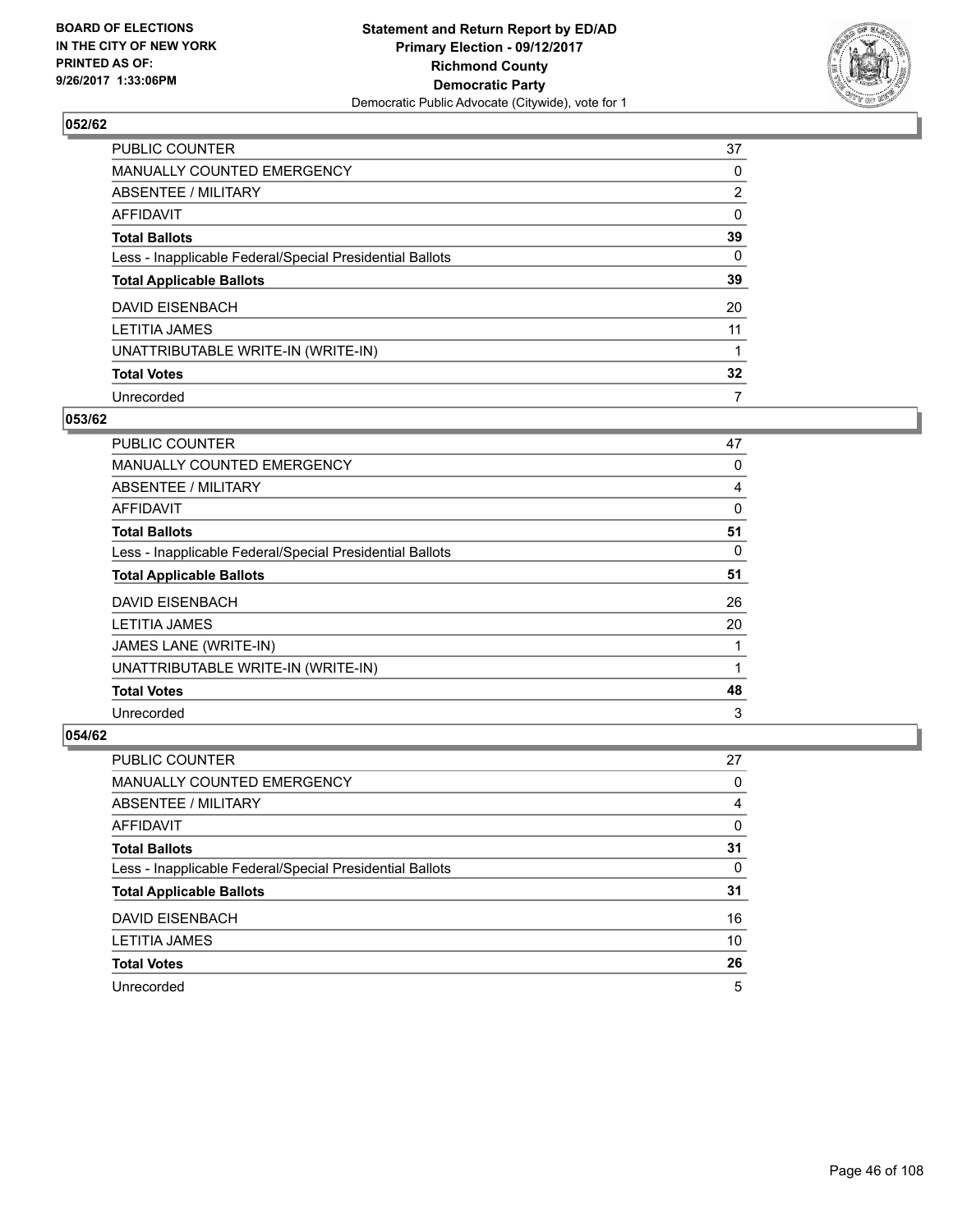

| PUBLIC COUNTER                                           | 28           |
|----------------------------------------------------------|--------------|
| MANUALLY COUNTED EMERGENCY                               | 0            |
| ABSENTEE / MILITARY                                      | 0            |
| AFFIDAVIT                                                | $\mathbf{0}$ |
| Total Ballots                                            | 28           |
| Less - Inapplicable Federal/Special Presidential Ballots | $\mathbf{0}$ |
| <b>Total Applicable Ballots</b>                          | 28           |
| DAVID EISENBACH                                          | 20           |
| LETITIA JAMES                                            | 7            |
| Total Votes                                              | 27           |
| Unrecorded                                               |              |

#### **056/62**

| <b>PUBLIC COUNTER</b>                                    | 32             |
|----------------------------------------------------------|----------------|
| <b>MANUALLY COUNTED EMERGENCY</b>                        | $\Omega$       |
| ABSENTEE / MILITARY                                      | $\overline{2}$ |
| AFFIDAVIT                                                | 0              |
| <b>Total Ballots</b>                                     | 34             |
| Less - Inapplicable Federal/Special Presidential Ballots | $\Omega$       |
| <b>Total Applicable Ballots</b>                          | 34             |
| DAVID EISENBACH                                          | 10             |
| <b>LETITIA JAMES</b>                                     | 23             |
| <b>Total Votes</b>                                       | 33             |
| Unrecorded                                               |                |

| <b>PUBLIC COUNTER</b>                                    | 24 |
|----------------------------------------------------------|----|
| MANUALLY COUNTED EMERGENCY                               | 0  |
| ABSENTEE / MILITARY                                      |    |
| AFFIDAVIT                                                | 0  |
| <b>Total Ballots</b>                                     | 25 |
| Less - Inapplicable Federal/Special Presidential Ballots | 0  |
| <b>Total Applicable Ballots</b>                          | 25 |
| DAVID EISENBACH                                          | 13 |
| LETITIA JAMES                                            | 8  |
| <b>Total Votes</b>                                       | 21 |
| Unrecorded                                               | 4  |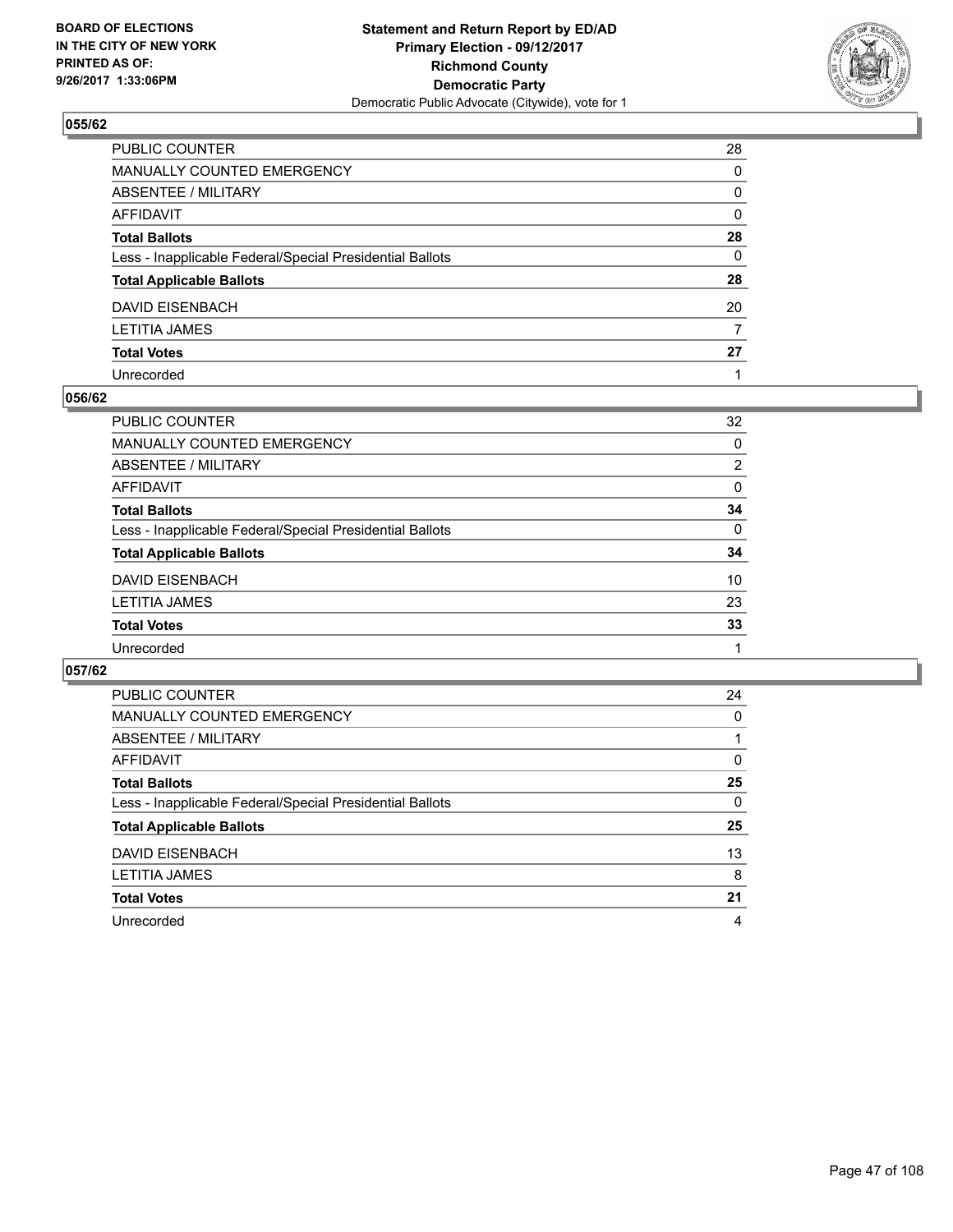

| PUBLIC COUNTER                                           | 28           |
|----------------------------------------------------------|--------------|
| MANUALLY COUNTED EMERGENCY                               | 0            |
| ABSENTEE / MILITARY                                      |              |
| AFFIDAVIT                                                | $\mathbf{0}$ |
| Total Ballots                                            | 29           |
| Less - Inapplicable Federal/Special Presidential Ballots | 0            |
| <b>Total Applicable Ballots</b>                          | 29           |
| DAVID EISENBACH                                          | 9            |
| LETITIA JAMES                                            | 14           |
| <b>Total Votes</b>                                       | 23           |
| Unrecorded                                               | 6            |

#### **059/62**

| <b>PUBLIC COUNTER</b>                                    | 25       |
|----------------------------------------------------------|----------|
| <b>MANUALLY COUNTED EMERGENCY</b>                        | 0        |
| ABSENTEE / MILITARY                                      | 3        |
| AFFIDAVIT                                                | 0        |
| <b>Total Ballots</b>                                     | 28       |
| Less - Inapplicable Federal/Special Presidential Ballots | $\Omega$ |
| <b>Total Applicable Ballots</b>                          | 28       |
| DAVID EISENBACH                                          | 10       |
| <b>LETITIA JAMES</b>                                     | 16       |
| <b>Total Votes</b>                                       | 26       |
| Unrecorded                                               | 2        |

| <b>PUBLIC COUNTER</b>                                    | 31 |
|----------------------------------------------------------|----|
| <b>MANUALLY COUNTED EMERGENCY</b>                        | 0  |
| ABSENTEE / MILITARY                                      | 0  |
| <b>AFFIDAVIT</b>                                         | 0  |
| <b>Total Ballots</b>                                     | 31 |
| Less - Inapplicable Federal/Special Presidential Ballots | 0  |
| <b>Total Applicable Ballots</b>                          | 31 |
| <b>DAVID EISENBACH</b>                                   | 13 |
| LETITIA JAMES                                            | 15 |
| <b>Total Votes</b>                                       | 28 |
| Unrecorded                                               | 3  |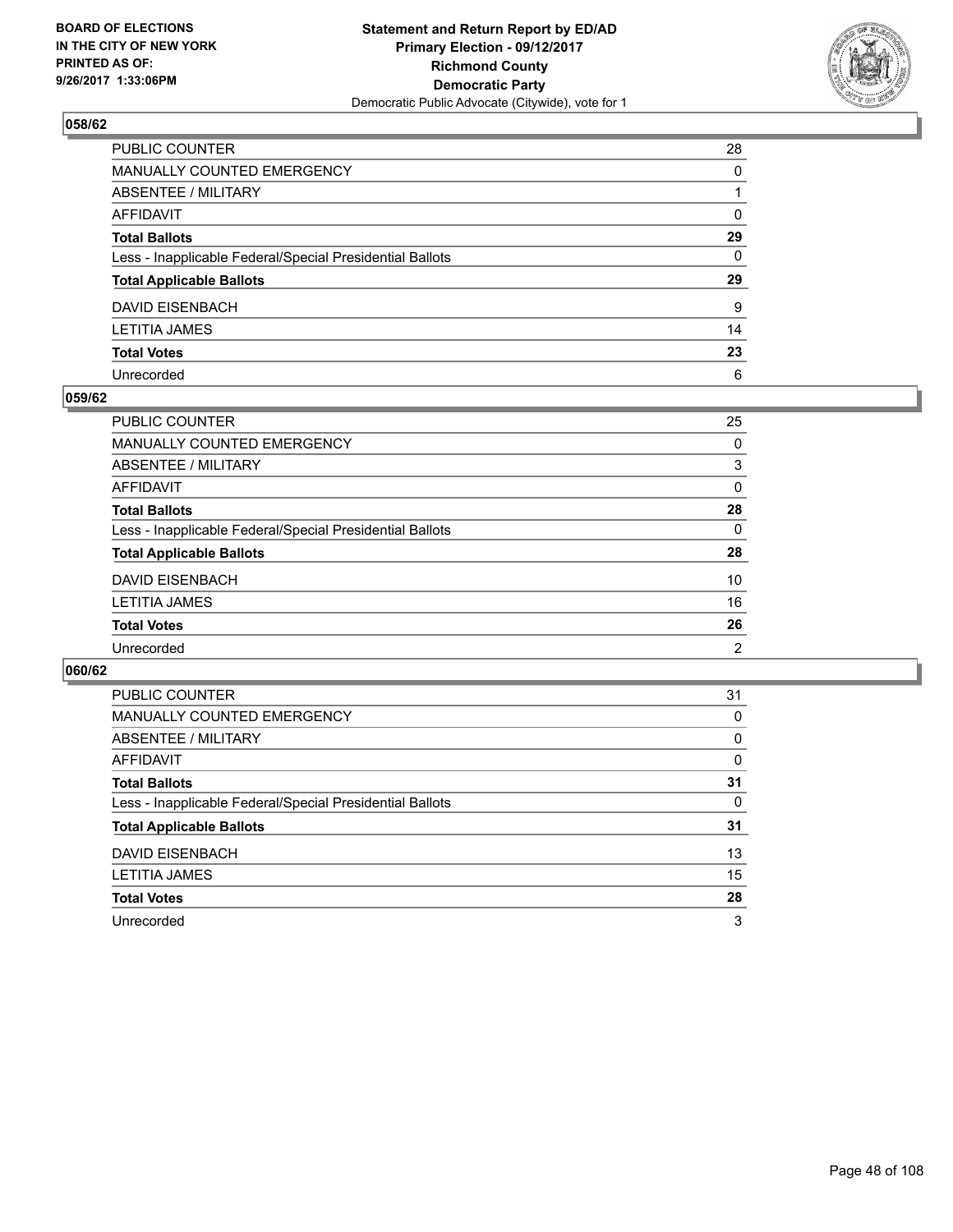

| PUBLIC COUNTER                                           | 37           |
|----------------------------------------------------------|--------------|
| MANUALLY COUNTED EMERGENCY                               | $\Omega$     |
| ABSENTEE / MILITARY                                      |              |
| AFFIDAVIT                                                | $\Omega$     |
| Total Ballots                                            | 38           |
| Less - Inapplicable Federal/Special Presidential Ballots | $\mathbf{0}$ |
| <b>Total Applicable Ballots</b>                          | 38           |
| DAVID EISENBACH                                          | 19           |
| LETITIA JAMES                                            | 15           |
| <b>Total Votes</b>                                       | 34           |
| Unrecorded                                               | 4            |

#### **062/62**

| <b>PUBLIC COUNTER</b>                                    | 32              |
|----------------------------------------------------------|-----------------|
| <b>MANUALLY COUNTED EMERGENCY</b>                        | $\Omega$        |
| ABSENTEE / MILITARY                                      | $\overline{2}$  |
| AFFIDAVIT                                                | 0               |
| <b>Total Ballots</b>                                     | 34              |
| Less - Inapplicable Federal/Special Presidential Ballots | $\Omega$        |
| <b>Total Applicable Ballots</b>                          | 34              |
| DAVID EISENBACH                                          | 12 <sup>2</sup> |
| <b>LETITIA JAMES</b>                                     | 16              |
| <b>Total Votes</b>                                       | 28              |
| Unrecorded                                               | 6               |

| <b>PUBLIC COUNTER</b>                                    | 28 |
|----------------------------------------------------------|----|
| <b>MANUALLY COUNTED EMERGENCY</b>                        | 0  |
| ABSENTEE / MILITARY                                      | 0  |
| AFFIDAVIT                                                | 0  |
| <b>Total Ballots</b>                                     | 28 |
| Less - Inapplicable Federal/Special Presidential Ballots | 0  |
| <b>Total Applicable Ballots</b>                          | 28 |
| <b>DAVID EISENBACH</b>                                   | 13 |
| <b>LETITIA JAMES</b>                                     | 10 |
| NICOLE MALLIOTAKIS (WRITE-IN)                            |    |
| <b>Total Votes</b>                                       | 24 |
| Unrecorded                                               | 4  |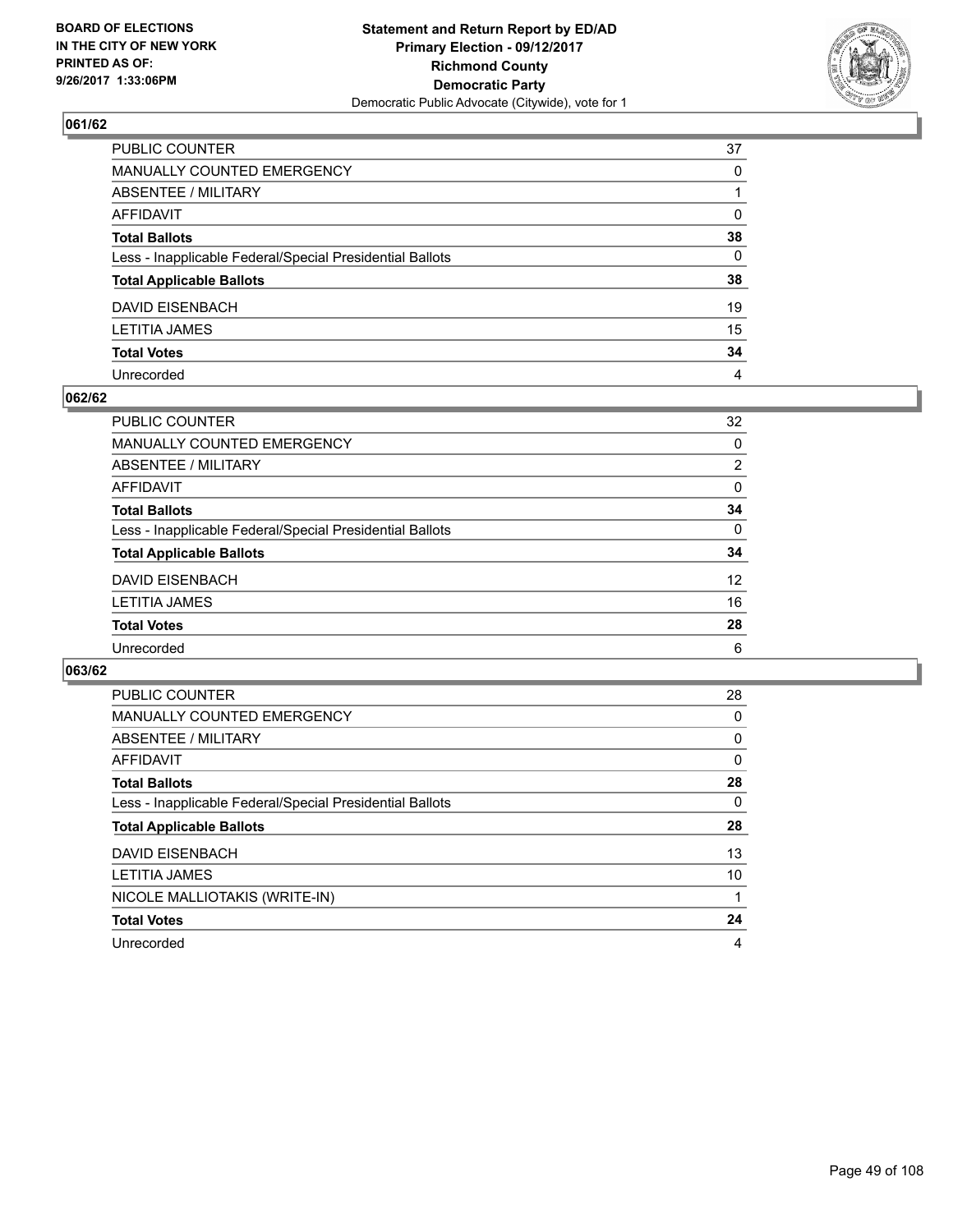

| PUBLIC COUNTER                                           | 25 |
|----------------------------------------------------------|----|
| MANUALLY COUNTED EMERGENCY                               | 0  |
| ABSENTEE / MILITARY                                      | 0  |
| <b>AFFIDAVIT</b>                                         | 0  |
| <b>Total Ballots</b>                                     | 25 |
| Less - Inapplicable Federal/Special Presidential Ballots | 0  |
| <b>Total Applicable Ballots</b>                          | 25 |
| DAVID EISENBACH                                          | 9  |
| <b>LETITIA JAMES</b>                                     | 14 |
| KHADIR ELYATEEM (WRITE-IN)                               |    |
| <b>Total Votes</b>                                       | 24 |
| Unrecorded                                               |    |

#### **065/62**

| <b>PUBLIC COUNTER</b>                                    | 39 |
|----------------------------------------------------------|----|
| <b>MANUALLY COUNTED EMERGENCY</b>                        | 0  |
| ABSENTEE / MILITARY                                      | 2  |
| <b>AFFIDAVIT</b>                                         | 0  |
| <b>Total Ballots</b>                                     | 41 |
| Less - Inapplicable Federal/Special Presidential Ballots | 0  |
| <b>Total Applicable Ballots</b>                          | 41 |
| DAVID EISENBACH                                          | 25 |
| LETITIA JAMES                                            | 11 |
| UNATTRIBUTABLE WRITE-IN (WRITE-IN)                       |    |
| <b>Total Votes</b>                                       | 37 |
| Unrecorded                                               | 4  |

| <b>PUBLIC COUNTER</b>                                    | 36 |
|----------------------------------------------------------|----|
| <b>MANUALLY COUNTED EMERGENCY</b>                        | 0  |
| ABSENTEE / MILITARY                                      | 0  |
| AFFIDAVIT                                                | 0  |
| <b>Total Ballots</b>                                     | 36 |
| Less - Inapplicable Federal/Special Presidential Ballots | 0  |
| <b>Total Applicable Ballots</b>                          | 36 |
| <b>DAVID EISENBACH</b>                                   | 15 |
| <b>LETITIA JAMES</b>                                     | 16 |
| <b>Total Votes</b>                                       | 31 |
| Unrecorded                                               | 5  |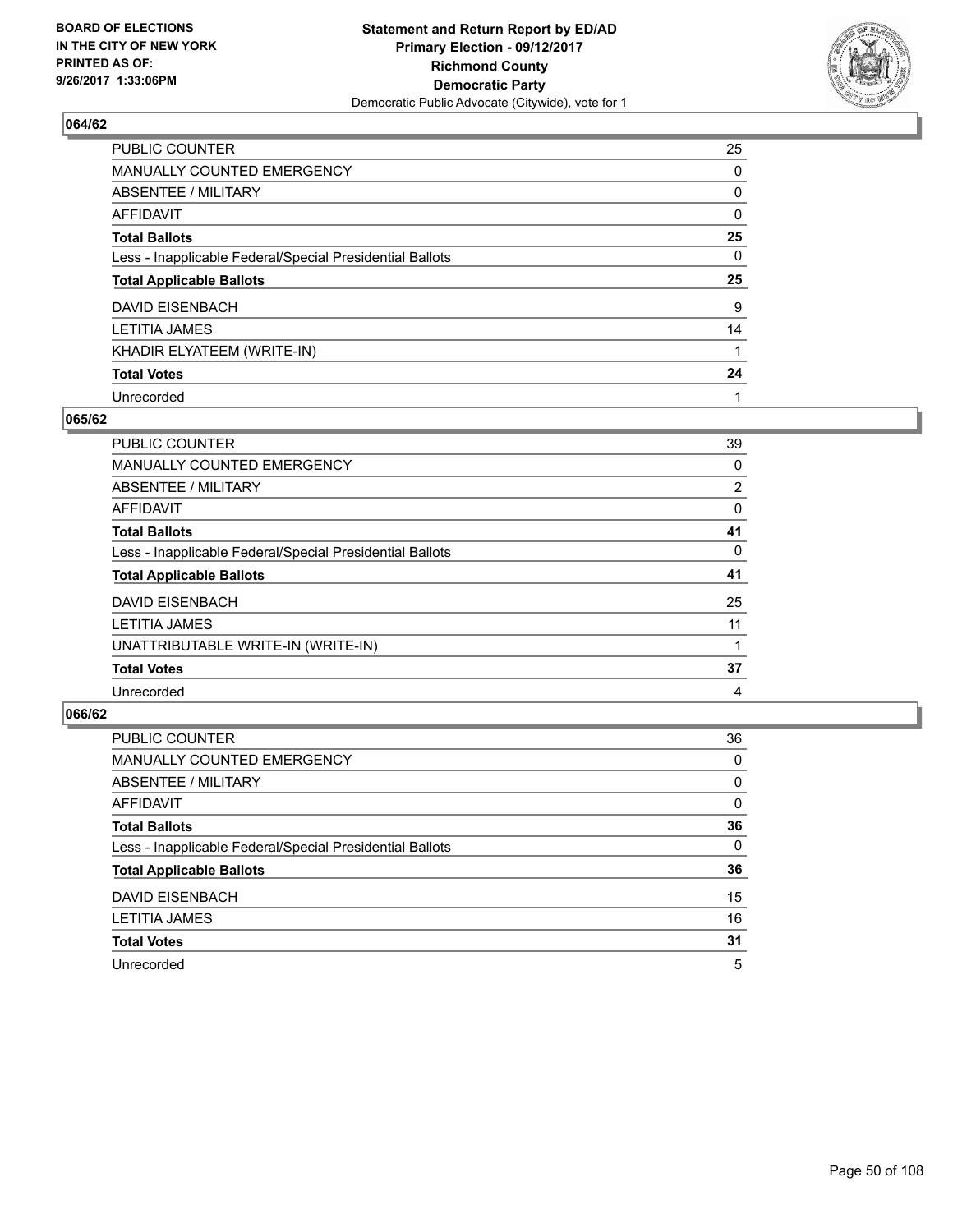

| PUBLIC COUNTER                                           | 33           |
|----------------------------------------------------------|--------------|
| MANUALLY COUNTED EMERGENCY                               | 0            |
| ABSENTEE / MILITARY                                      | 2            |
| AFFIDAVIT                                                | $\mathbf{0}$ |
| Total Ballots                                            | 35           |
| Less - Inapplicable Federal/Special Presidential Ballots | 0            |
| <b>Total Applicable Ballots</b>                          | 35           |
| DAVID EISENBACH                                          | 14           |
| LETITIA JAMES                                            | 16           |
| <b>Total Votes</b>                                       | 30           |
| Unrecorded                                               | 5            |

#### **068/62**

| PUBLIC COUNTER                                           | 29              |
|----------------------------------------------------------|-----------------|
| <b>MANUALLY COUNTED EMERGENCY</b>                        | 0               |
| ABSENTEE / MILITARY                                      | 5               |
| AFFIDAVIT                                                | 0               |
| <b>Total Ballots</b>                                     | 34              |
| Less - Inapplicable Federal/Special Presidential Ballots | $\Omega$        |
| <b>Total Applicable Ballots</b>                          | 34              |
| DAVID EISENBACH                                          | 12 <sup>2</sup> |
| <b>LETITIA JAMES</b>                                     | 16              |
| <b>Total Votes</b>                                       | 28              |
| Unrecorded                                               | 6               |

| <b>PUBLIC COUNTER</b>                                    | 25 |
|----------------------------------------------------------|----|
| <b>MANUALLY COUNTED EMERGENCY</b>                        | 0  |
| ABSENTEE / MILITARY                                      | 3  |
| <b>AFFIDAVIT</b>                                         | 0  |
| <b>Total Ballots</b>                                     | 28 |
| Less - Inapplicable Federal/Special Presidential Ballots | 0  |
| <b>Total Applicable Ballots</b>                          | 28 |
| <b>DAVID EISENBACH</b>                                   | 10 |
| <b>LETITIA JAMES</b>                                     | 15 |
| <b>Total Votes</b>                                       | 25 |
| Unrecorded                                               | 3  |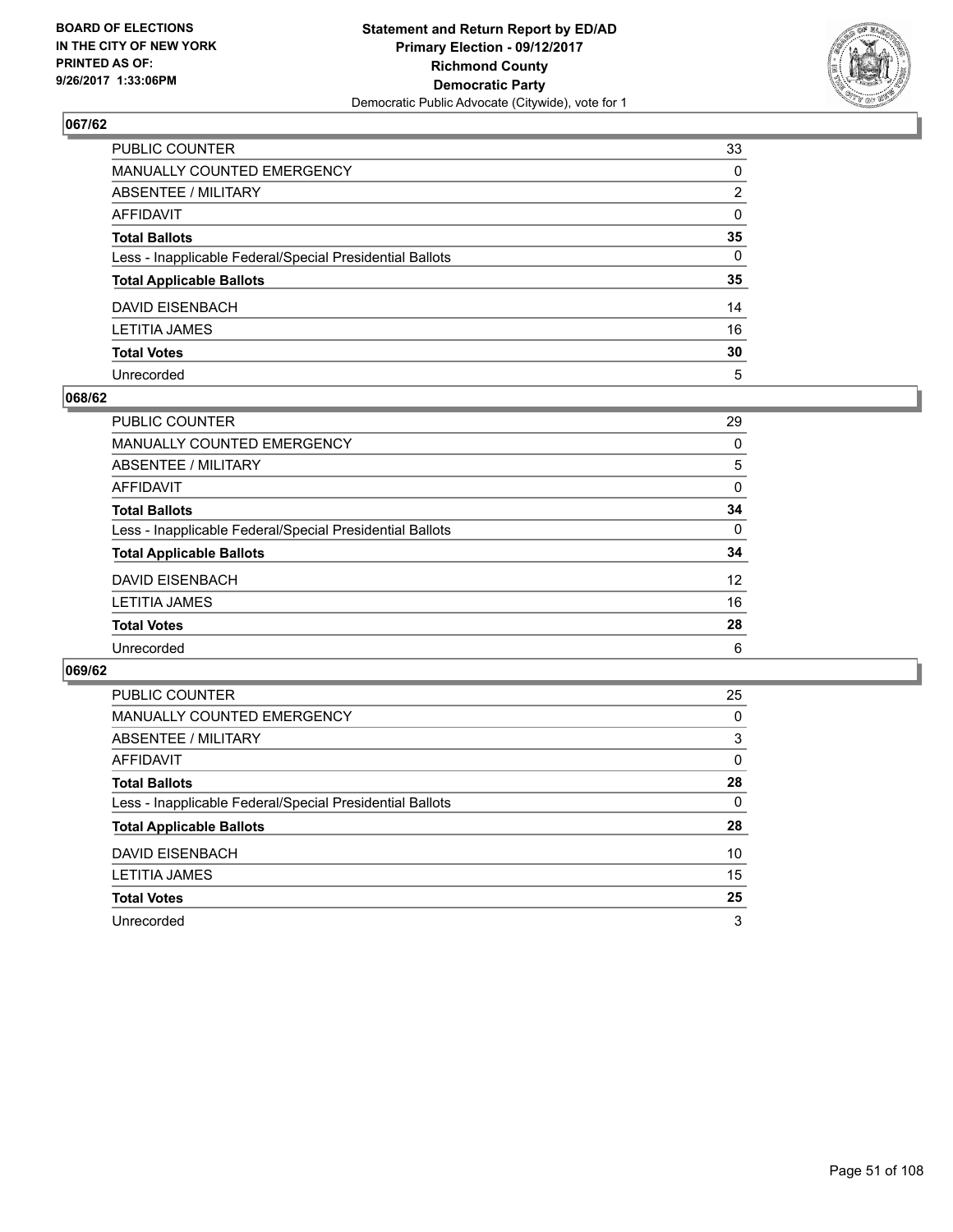

| PUBLIC COUNTER                                           | 17             |
|----------------------------------------------------------|----------------|
| MANUALLY COUNTED EMERGENCY                               | 0              |
| ABSENTEE / MILITARY                                      | $\overline{2}$ |
| AFFIDAVIT                                                |                |
| <b>Total Ballots</b>                                     | 20             |
| Less - Inapplicable Federal/Special Presidential Ballots | 0              |
| <b>Total Applicable Ballots</b>                          | 20             |
| DAVID EISENBACH                                          | 7              |
| <b>LETITIA JAMES</b>                                     | 11             |
| NICOLE MALLIOTAKIS (WRITE-IN)                            |                |
| <b>Total Votes</b>                                       | 19             |
| Unrecorded                                               |                |

### **071/62**

| PUBLIC COUNTER                                           | 37 |
|----------------------------------------------------------|----|
| MANUALLY COUNTED EMERGENCY                               | 0  |
| ABSENTEE / MILITARY                                      | 4  |
| AFFIDAVIT                                                | 0  |
| <b>Total Ballots</b>                                     | 41 |
| Less - Inapplicable Federal/Special Presidential Ballots | 0  |
| <b>Total Applicable Ballots</b>                          | 41 |
| DAVID EISENBACH                                          | 18 |
| <b>LETITIA JAMES</b>                                     | 17 |
| <b>Total Votes</b>                                       | 35 |
| Unrecorded                                               | 6  |
|                                                          |    |

| PUBLIC COUNTER                                           | 12 <sup>2</sup> |
|----------------------------------------------------------|-----------------|
| MANUALLY COUNTED EMERGENCY                               | 0               |
| ABSENTEE / MILITARY                                      | 0               |
| AFFIDAVIT                                                | 0               |
| <b>Total Ballots</b>                                     | 12              |
| Less - Inapplicable Federal/Special Presidential Ballots | 0               |
| <b>Total Applicable Ballots</b>                          | 12              |
| DAVID EISENBACH                                          | 6               |
| <b>LETITIA JAMES</b>                                     | 4               |
| <b>Total Votes</b>                                       | 10              |
| Unrecorded                                               | $\overline{2}$  |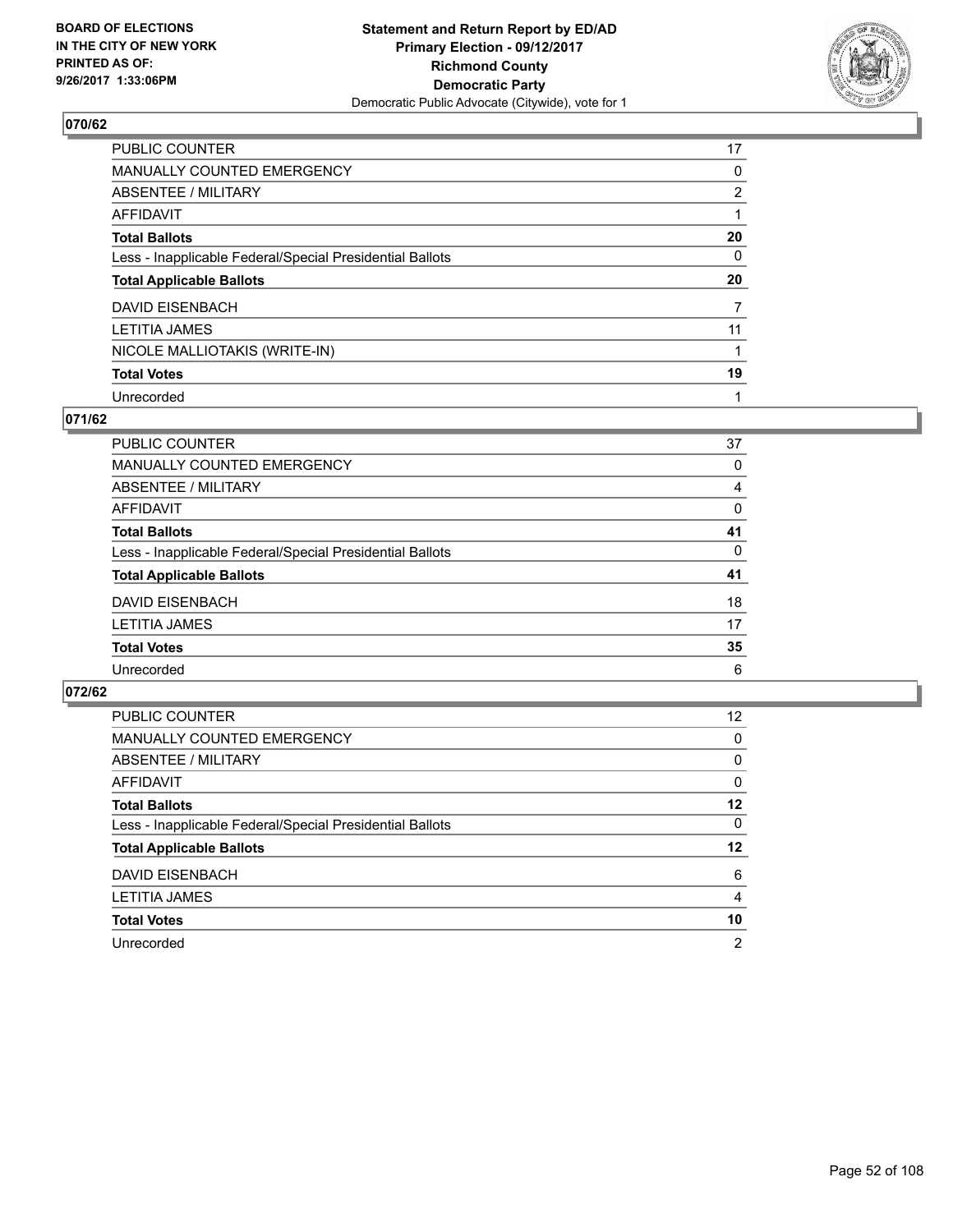

| PUBLIC COUNTER                                           | 24              |
|----------------------------------------------------------|-----------------|
| MANUALLY COUNTED EMERGENCY                               | $\mathbf{0}$    |
| ABSENTEE / MILITARY                                      | 2               |
| AFFIDAVIT                                                | $\mathbf{0}$    |
| <b>Total Ballots</b>                                     | 26              |
| Less - Inapplicable Federal/Special Presidential Ballots | $\mathbf{0}$    |
| <b>Total Applicable Ballots</b>                          | 26              |
| DAVID EISENBACH                                          | 12 <sup>2</sup> |
| LETITIA JAMES                                            | 12 <sup>2</sup> |
| <b>Total Votes</b>                                       | 24              |
| Unrecorded                                               | 2               |

## **074/62**

| 27             |
|----------------|
| $\Omega$       |
| $\overline{2}$ |
| 0              |
| 29             |
| $\Omega$       |
| 29             |
| 19             |
| 7              |
| 26             |
| 3              |
|                |

| <b>PUBLIC COUNTER</b>                                    | 13 |
|----------------------------------------------------------|----|
| <b>MANUALLY COUNTED EMERGENCY</b>                        | 0  |
| ABSENTEE / MILITARY                                      | 3  |
| <b>AFFIDAVIT</b>                                         | 0  |
| <b>Total Ballots</b>                                     | 16 |
| Less - Inapplicable Federal/Special Presidential Ballots | 0  |
| <b>Total Applicable Ballots</b>                          | 16 |
| <b>DAVID EISENBACH</b>                                   | 7  |
| LETITIA JAMES                                            |    |
| <b>Total Votes</b>                                       | 14 |
| Unrecorded                                               | 2  |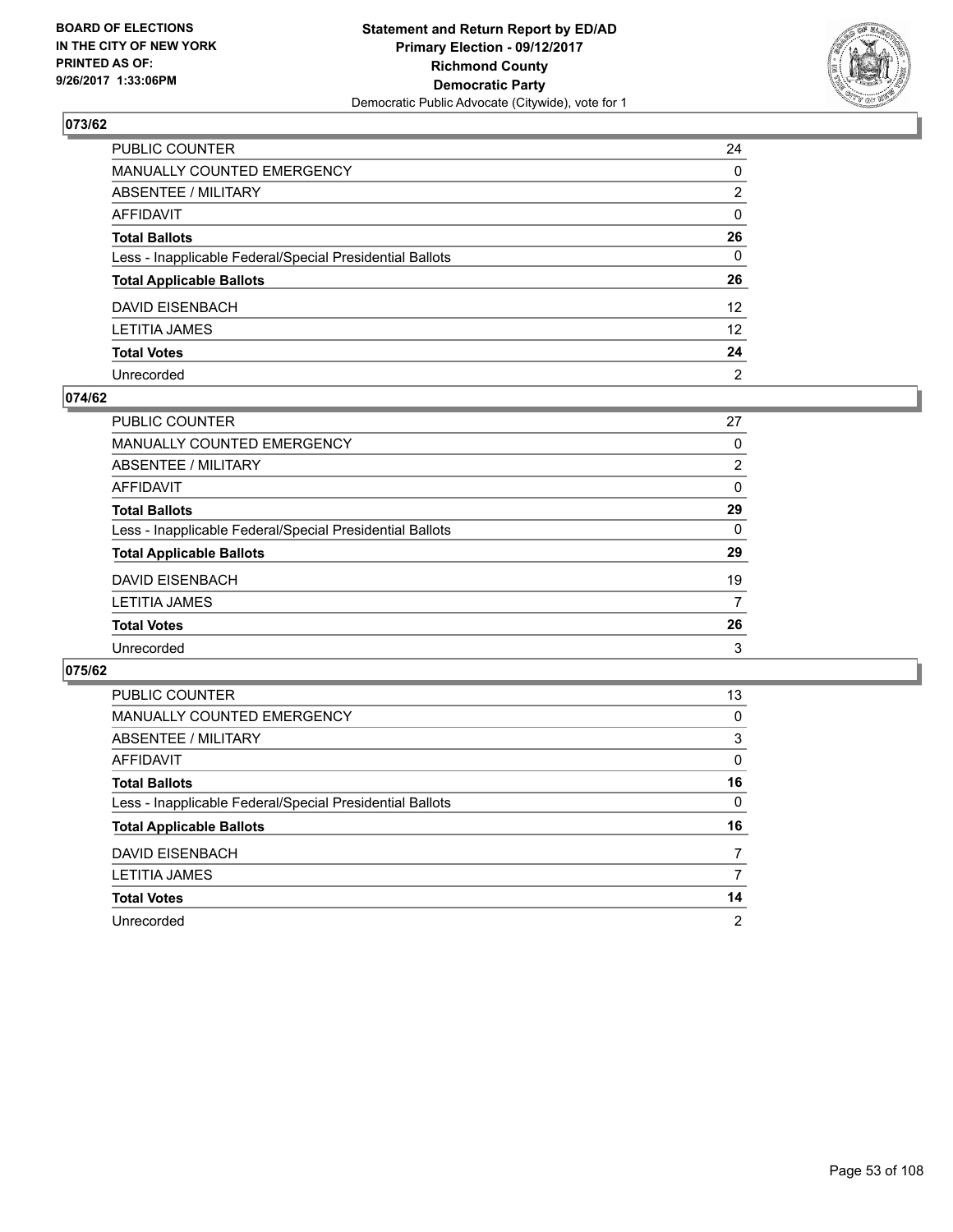

| PUBLIC COUNTER                                           | 10             |
|----------------------------------------------------------|----------------|
| MANUALLY COUNTED EMERGENCY                               | $\Omega$       |
| ABSENTEE / MILITARY                                      |                |
| AFFIDAVIT                                                | 0              |
| Total Ballots                                            | 11             |
| Less - Inapplicable Federal/Special Presidential Ballots | $\mathbf{0}$   |
| <b>Total Applicable Ballots</b>                          | 11             |
| DAVID EISENBACH                                          | 2              |
| LETITIA JAMES                                            | 7              |
| <b>Total Votes</b>                                       | 9              |
| Unrecorded                                               | $\overline{2}$ |

#### **077/62**

| PUBLIC COUNTER                                           | 18       |
|----------------------------------------------------------|----------|
| <b>MANUALLY COUNTED EMERGENCY</b>                        | 0        |
| ABSENTEE / MILITARY                                      | 3        |
| <b>AFFIDAVIT</b>                                         | $\Omega$ |
| <b>Total Ballots</b>                                     | 21       |
| Less - Inapplicable Federal/Special Presidential Ballots | 0        |
| <b>Total Applicable Ballots</b>                          | 21       |
| <b>DAVID EISENBACH</b>                                   | 15       |
| <b>LETITIA JAMES</b>                                     | 3        |
| <b>Total Votes</b>                                       | 18       |
| Unrecorded                                               | 3        |
|                                                          |          |

| <b>PUBLIC COUNTER</b>                                    | 14 |
|----------------------------------------------------------|----|
| MANUALLY COUNTED EMERGENCY                               | 0  |
| ABSENTEE / MILITARY                                      | 0  |
| AFFIDAVIT                                                | 0  |
| <b>Total Ballots</b>                                     | 14 |
| Less - Inapplicable Federal/Special Presidential Ballots | 0  |
| <b>Total Applicable Ballots</b>                          | 14 |
| DAVID EISENBACH                                          |    |
| <b>LETITIA JAMES</b>                                     | 6  |
|                                                          |    |
| <b>Total Votes</b>                                       | 13 |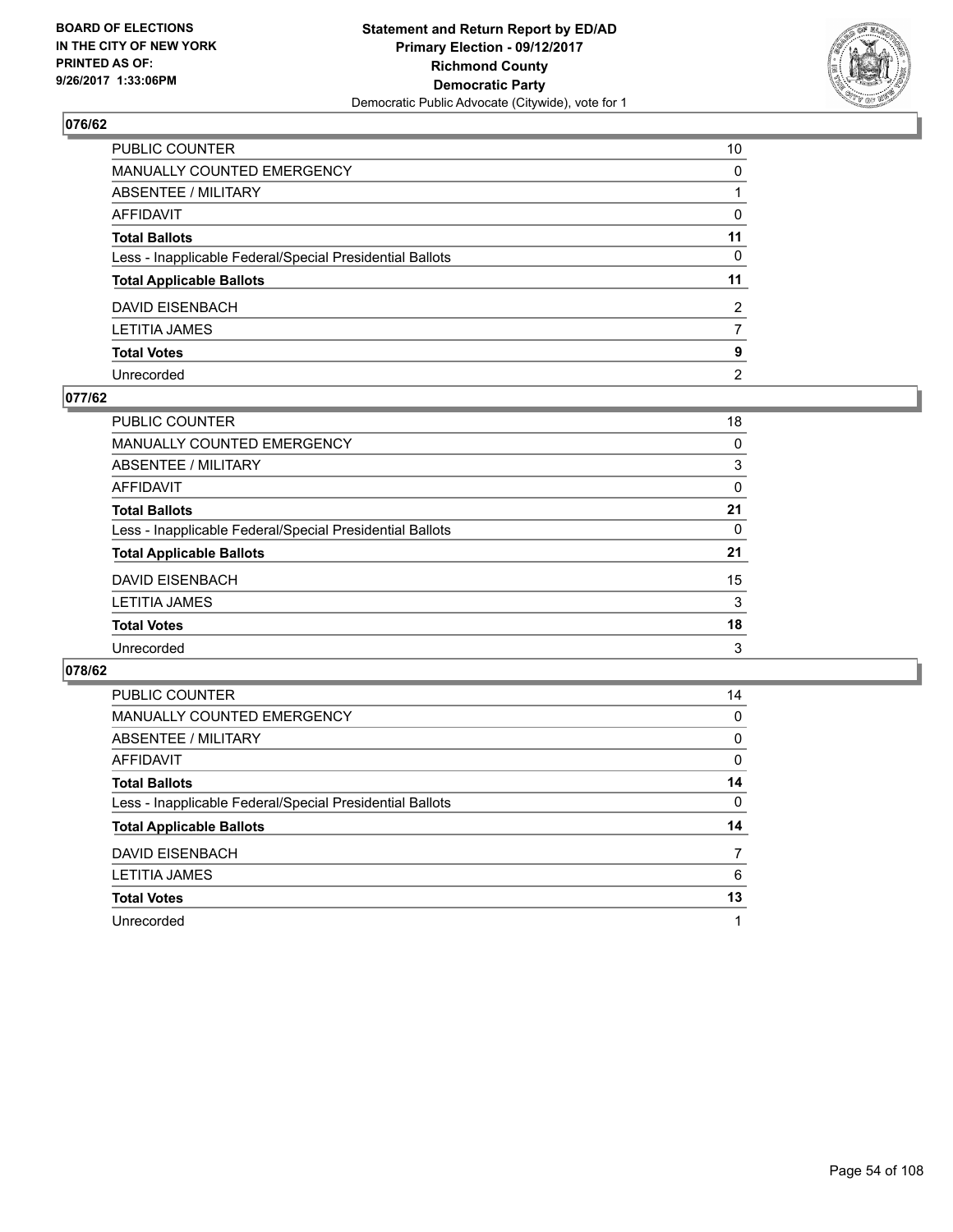

| <b>Total Votes</b>                                       | 6        |
|----------------------------------------------------------|----------|
| <b>LETITIA JAMES</b>                                     | 3        |
| DAVID EISENBACH                                          | 3        |
| <b>Total Applicable Ballots</b>                          | 6        |
| Less - Inapplicable Federal/Special Presidential Ballots | 0        |
| <b>Total Ballots</b>                                     | 6        |
| <b>AFFIDAVIT</b>                                         | $\Omega$ |
| <b>ABSENTEE / MILITARY</b>                               | 0        |
| <b>MANUALLY COUNTED EMERGENCY</b>                        | 0        |
| PUBLIC COUNTER                                           | 6        |

### **080/62**

| <b>PUBLIC COUNTER</b>                                    | 13 |
|----------------------------------------------------------|----|
| <b>MANUALLY COUNTED EMERGENCY</b>                        | 0  |
| <b>ABSENTEE / MILITARY</b>                               |    |
| AFFIDAVIT                                                | 0  |
| <b>Total Ballots</b>                                     | 14 |
| Less - Inapplicable Federal/Special Presidential Ballots | 0  |
| <b>Total Applicable Ballots</b>                          | 14 |
| <b>DAVID EISENBACH</b>                                   |    |
| LETITIA JAMES                                            | 6  |
| <b>Total Votes</b>                                       | 13 |
| Unrecorded                                               |    |
|                                                          |    |

| PUBLIC COUNTER                                           | 9        |
|----------------------------------------------------------|----------|
| MANUALLY COUNTED EMERGENCY                               | 0        |
| ABSENTEE / MILITARY                                      | 4        |
| AFFIDAVIT                                                | $\Omega$ |
| <b>Total Ballots</b>                                     | 13       |
| Less - Inapplicable Federal/Special Presidential Ballots | 0        |
| <b>Total Applicable Ballots</b>                          | 13       |
| DAVID EISENBACH                                          | 5        |
| <b>LETITIA JAMES</b>                                     | 8        |
| <b>Total Votes</b>                                       | 13       |
|                                                          |          |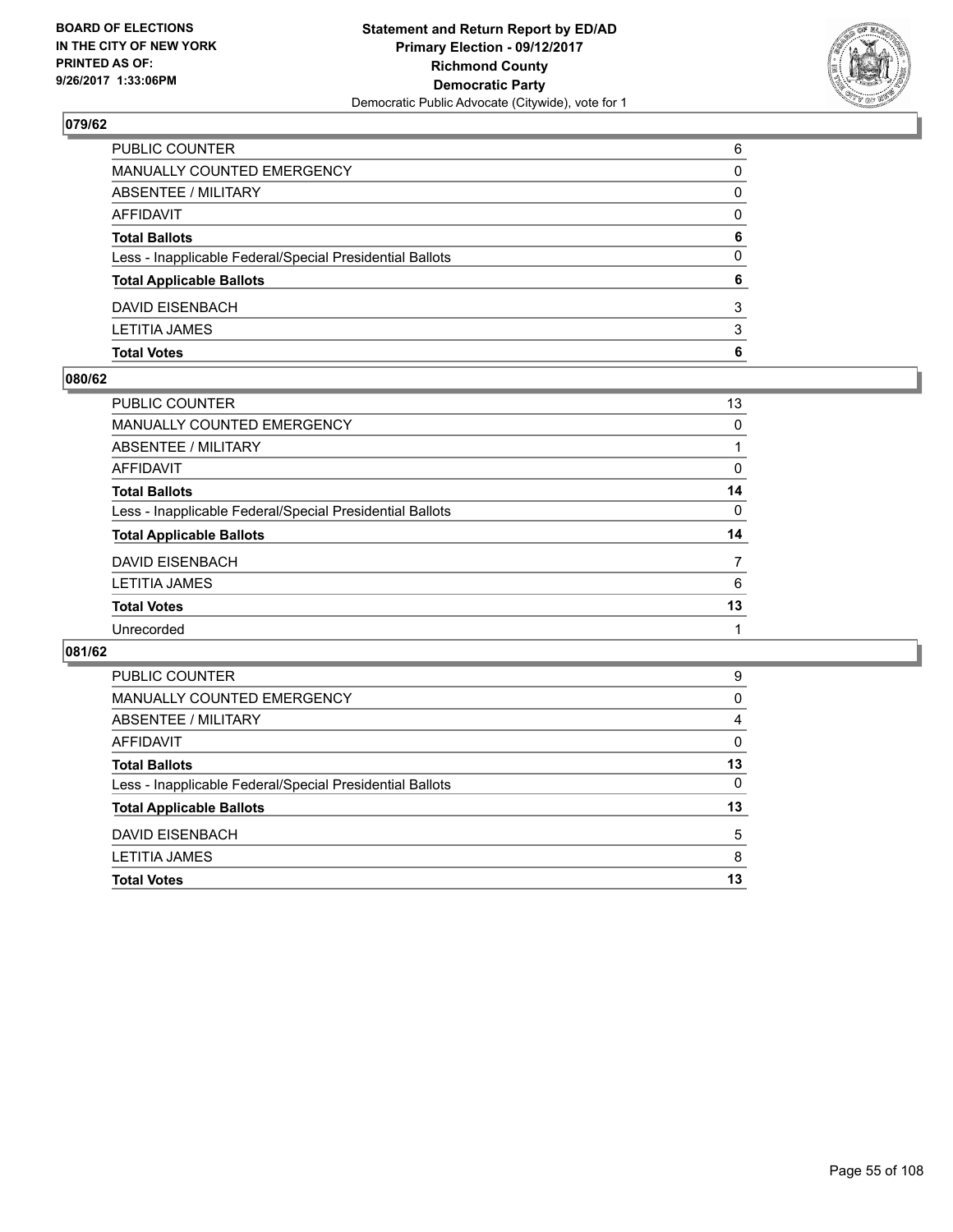

| PUBLIC COUNTER                                           | 18           |
|----------------------------------------------------------|--------------|
| MANUALLY COUNTED EMERGENCY                               | $\Omega$     |
| ABSENTEE / MILITARY                                      |              |
| AFFIDAVIT                                                | 0            |
| Total Ballots                                            | 19           |
| Less - Inapplicable Federal/Special Presidential Ballots | $\mathbf{0}$ |
| <b>Total Applicable Ballots</b>                          | 19           |
| DAVID EISENBACH                                          | 10           |
| LETITIA JAMES                                            | 6            |
| <b>Total Votes</b>                                       | 16           |
| Unrecorded                                               | 3            |

#### **083/62**

| PUBLIC COUNTER                                           | 24 |
|----------------------------------------------------------|----|
|                                                          |    |
| <b>MANUALLY COUNTED EMERGENCY</b>                        | 0  |
| ABSENTEE / MILITARY                                      |    |
| AFFIDAVIT                                                | 0  |
| <b>Total Ballots</b>                                     | 25 |
| Less - Inapplicable Federal/Special Presidential Ballots | 0  |
| <b>Total Applicable Ballots</b>                          | 25 |
| <b>DAVID EISENBACH</b>                                   | 11 |
| <b>LETITIA JAMES</b>                                     | 11 |
| <b>Total Votes</b>                                       | 22 |
| Unrecorded                                               | 3  |

| <b>PUBLIC COUNTER</b>                                    | 17 |
|----------------------------------------------------------|----|
| <b>MANUALLY COUNTED EMERGENCY</b>                        | 0  |
| ABSENTEE / MILITARY                                      | 0  |
| AFFIDAVIT                                                |    |
| <b>Total Ballots</b>                                     | 18 |
| Less - Inapplicable Federal/Special Presidential Ballots | 0  |
| <b>Total Applicable Ballots</b>                          | 18 |
|                                                          | 6  |
| DAVID EISENBACH                                          |    |
| <b>LETITIA JAMES</b>                                     | 10 |
| <b>Total Votes</b>                                       | 16 |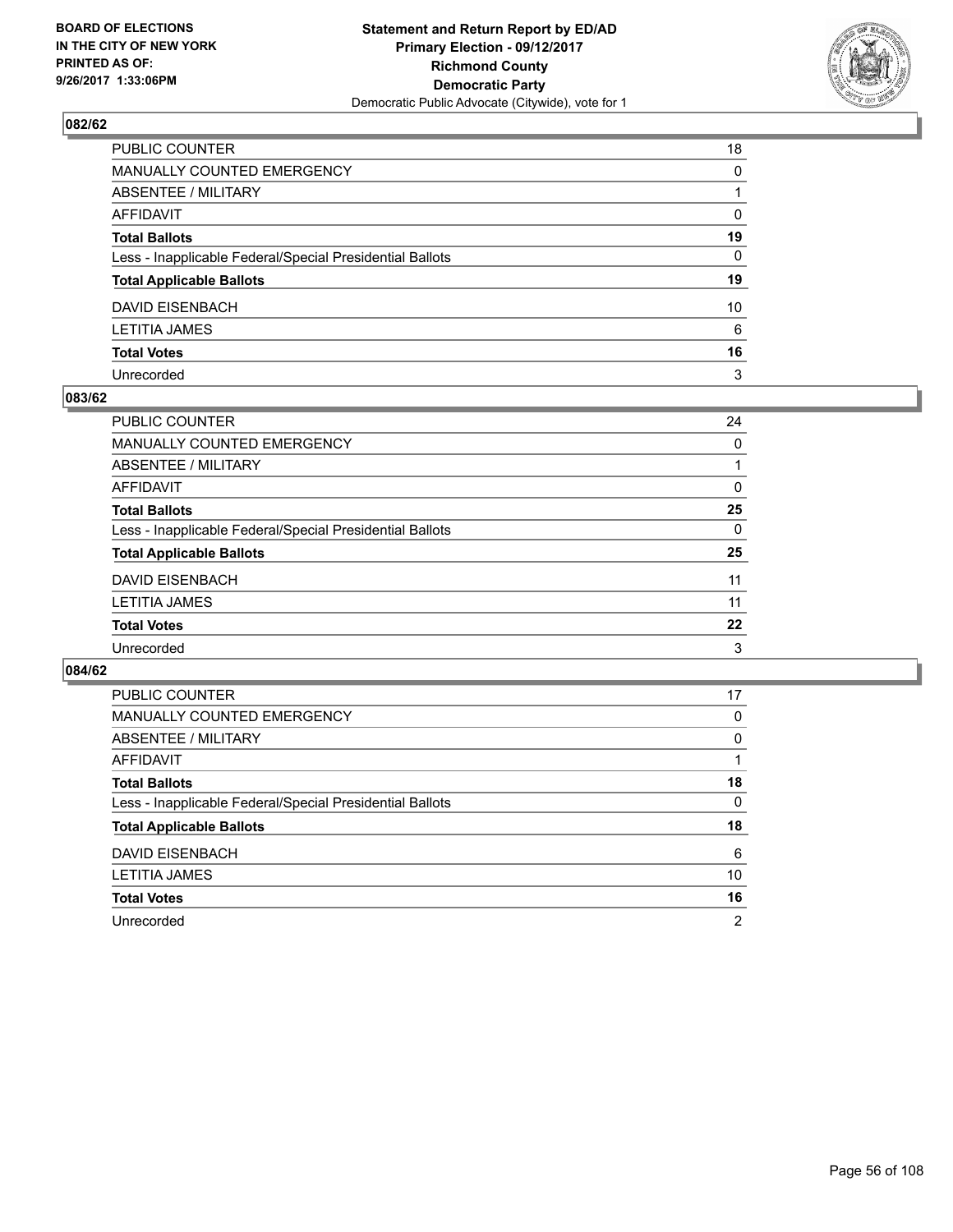

| PUBLIC COUNTER                                           | 30           |
|----------------------------------------------------------|--------------|
| MANUALLY COUNTED EMERGENCY                               | 0            |
| ABSENTEE / MILITARY                                      | 5            |
| AFFIDAVIT                                                | $\mathbf{0}$ |
| Total Ballots                                            | 35           |
| Less - Inapplicable Federal/Special Presidential Ballots | $\mathbf{0}$ |
| <b>Total Applicable Ballots</b>                          | 35           |
| DAVID EISENBACH                                          | 19           |
| LETITIA JAMES                                            | 15           |
| <b>Total Votes</b>                                       | 34           |
| Unrecorded                                               |              |

| <b>PUBLIC COUNTER</b>                                    | 19 |
|----------------------------------------------------------|----|
| <b>MANUALLY COUNTED EMERGENCY</b>                        | 0  |
| ABSENTEE / MILITARY                                      | 6  |
| AFFIDAVIT                                                | 0  |
| <b>Total Ballots</b>                                     | 25 |
| Less - Inapplicable Federal/Special Presidential Ballots | 0  |
| <b>Total Applicable Ballots</b>                          | 25 |
| DAVID EISENBACH                                          | 9  |
| <b>LETITIA JAMES</b>                                     | 12 |
| <b>Total Votes</b>                                       | 21 |
| Unrecorded                                               | 4  |
| 087/62 COMBINED into: 009/63                             |    |
| 088/62 COMBINED into: 009/63                             |    |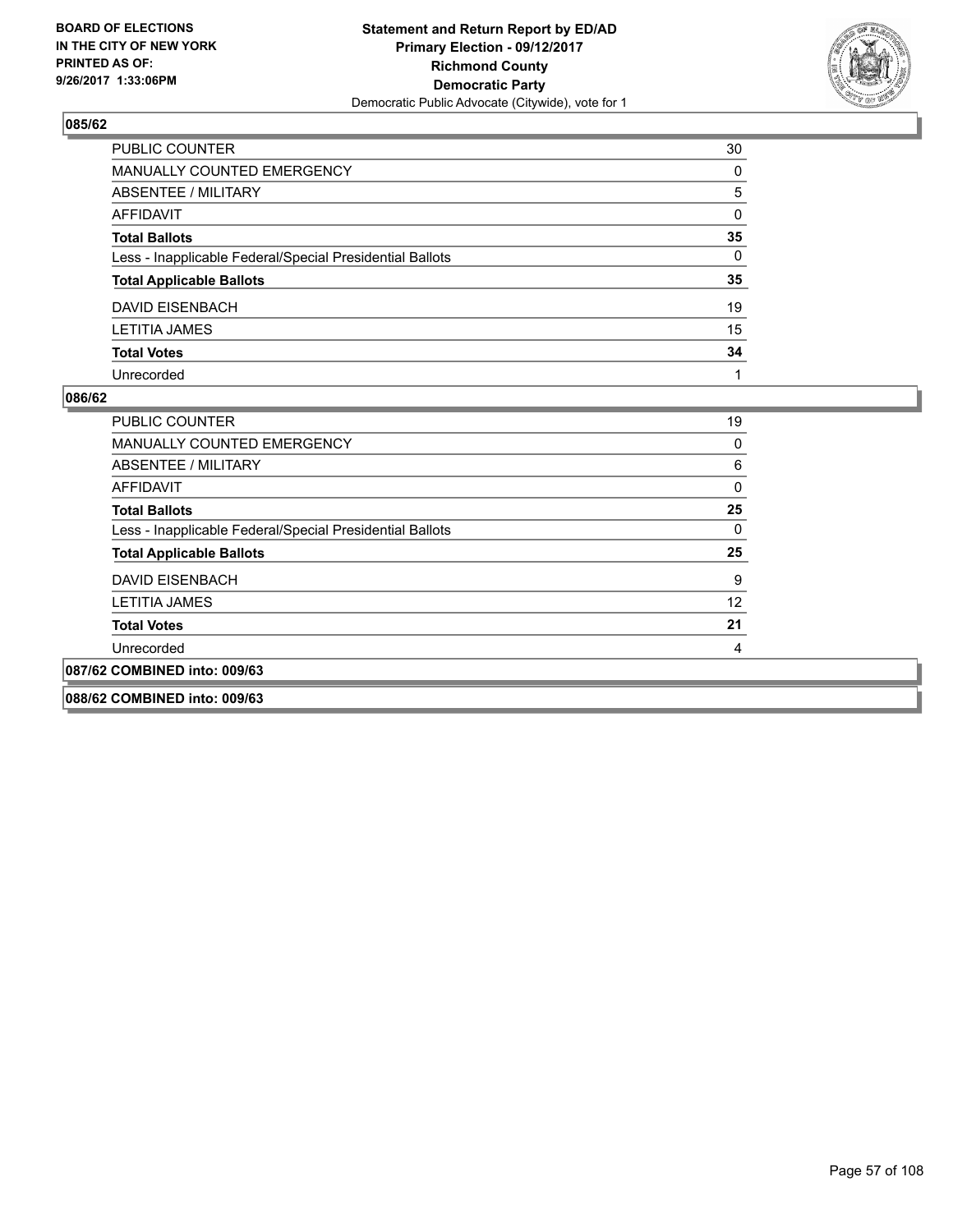

| PUBLIC COUNTER                                           | 33              |
|----------------------------------------------------------|-----------------|
| MANUALLY COUNTED EMERGENCY                               | 0               |
| ABSENTEE / MILITARY                                      |                 |
| AFFIDAVIT                                                | 0               |
| Total Ballots                                            | 34              |
| Less - Inapplicable Federal/Special Presidential Ballots | $\mathbf{0}$    |
| <b>Total Applicable Ballots</b>                          | 34              |
| DAVID EISENBACH                                          | 15              |
| LETITIA JAMES                                            | 17              |
| <b>Total Votes</b>                                       | $32\phantom{a}$ |
| Unrecorded                                               | $\overline{2}$  |

#### **002/63**

| <b>PUBLIC COUNTER</b>                                    | 42              |
|----------------------------------------------------------|-----------------|
| <b>MANUALLY COUNTED EMERGENCY</b>                        | 0               |
| ABSENTEE / MILITARY                                      | 3               |
| AFFIDAVIT                                                | 0               |
| <b>Total Ballots</b>                                     | 45              |
| Less - Inapplicable Federal/Special Presidential Ballots | $\Omega$        |
| <b>Total Applicable Ballots</b>                          | 45              |
| DAVID EISENBACH                                          | 12 <sup>2</sup> |
| <b>LETITIA JAMES</b>                                     | 28              |
| <b>Total Votes</b>                                       | 40              |
| Unrecorded                                               | 5               |

| <b>PUBLIC COUNTER</b>                                    | 28             |
|----------------------------------------------------------|----------------|
| <b>MANUALLY COUNTED EMERGENCY</b>                        | 0              |
| ABSENTEE / MILITARY                                      | $\overline{2}$ |
| AFFIDAVIT                                                | 0              |
| <b>Total Ballots</b>                                     | 30             |
| Less - Inapplicable Federal/Special Presidential Ballots | 0              |
| <b>Total Applicable Ballots</b>                          | 30             |
| <b>DAVID EISENBACH</b>                                   | 9              |
| <b>LETITIA JAMES</b>                                     | 17             |
| <b>Total Votes</b>                                       | 26             |
| Unrecorded                                               | 4              |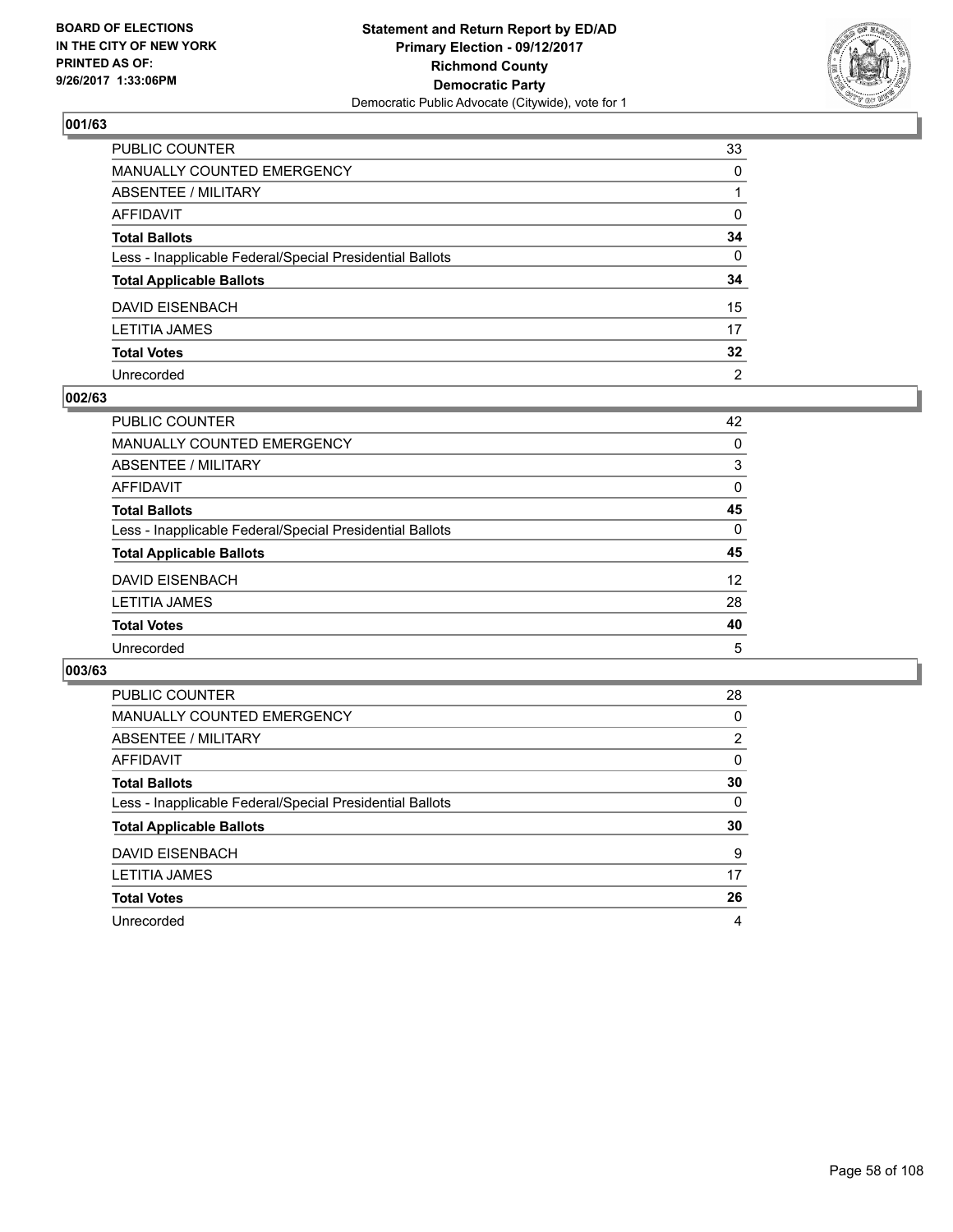

| PUBLIC COUNTER                                           | 18           |
|----------------------------------------------------------|--------------|
| MANUALLY COUNTED EMERGENCY                               | 0            |
| ABSENTEE / MILITARY                                      | 2            |
| AFFIDAVIT                                                | $\mathbf{0}$ |
| Total Ballots                                            | 20           |
| Less - Inapplicable Federal/Special Presidential Ballots | 0            |
| <b>Total Applicable Ballots</b>                          | 20           |
| DAVID EISENBACH                                          | 9            |
| LETITIA JAMES                                            | 8            |
| <b>Total Votes</b>                                       | 17           |
| Unrecorded                                               | 3            |

#### **005/63**

| PUBLIC COUNTER                                           | 13             |
|----------------------------------------------------------|----------------|
| MANUALLY COUNTED EMERGENCY                               | 0              |
| ABSENTEE / MILITARY                                      | 5              |
| AFFIDAVIT                                                | 0              |
| <b>Total Ballots</b>                                     | 18             |
| Less - Inapplicable Federal/Special Presidential Ballots | 0              |
| <b>Total Applicable Ballots</b>                          | 18             |
| <b>DAVID EISENBACH</b>                                   | 10             |
| <b>LETITIA JAMES</b>                                     | 6              |
| <b>Total Votes</b>                                       | 16             |
| Unrecorded                                               | $\overline{2}$ |
|                                                          |                |

| <b>PUBLIC COUNTER</b>                                    | 30 |
|----------------------------------------------------------|----|
| <b>MANUALLY COUNTED EMERGENCY</b>                        | 0  |
| ABSENTEE / MILITARY                                      | 3  |
| AFFIDAVIT                                                | 0  |
| <b>Total Ballots</b>                                     | 33 |
| Less - Inapplicable Federal/Special Presidential Ballots | 0  |
| <b>Total Applicable Ballots</b>                          | 33 |
| <b>DAVID EISENBACH</b>                                   | 12 |
| <b>LETITIA JAMES</b>                                     | 14 |
| UNATTRIBUTABLE WRITE-IN (WRITE-IN)                       |    |
| <b>Total Votes</b>                                       | 27 |
| Unrecorded                                               | 6  |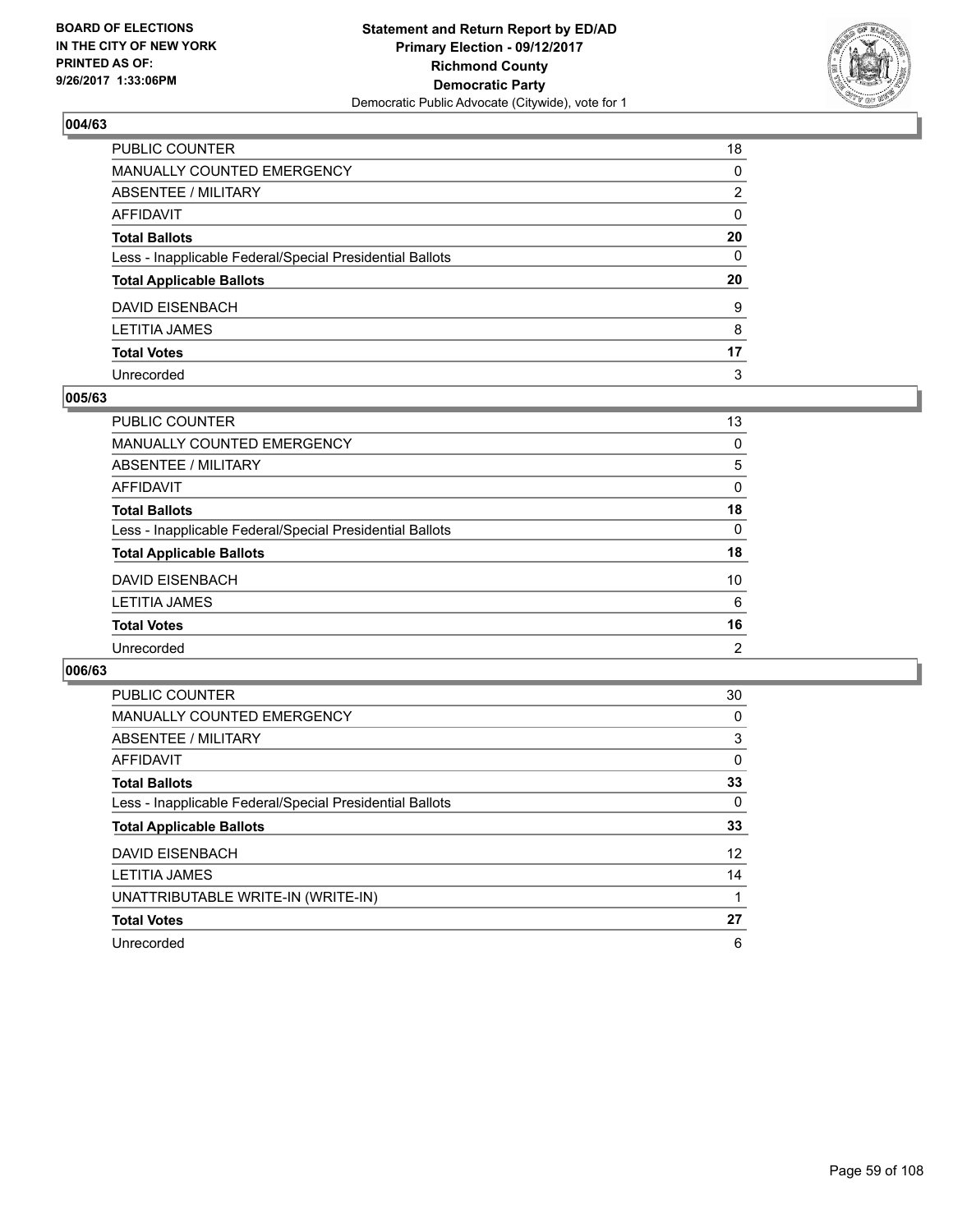

| PUBLIC COUNTER                                           | 43              |
|----------------------------------------------------------|-----------------|
| MANUALLY COUNTED EMERGENCY                               | $\Omega$        |
| ABSENTEE / MILITARY                                      | 3               |
| AFFIDAVIT                                                |                 |
| <b>Total Ballots</b>                                     | 47              |
| Less - Inapplicable Federal/Special Presidential Ballots | $\mathbf{0}$    |
| <b>Total Applicable Ballots</b>                          | 47              |
| DAVID EISENBACH                                          | 12 <sup>2</sup> |
| LETITIA JAMES                                            | 31              |
| <b>Total Votes</b>                                       | 43              |
| Unrecorded                                               | 4               |

#### **008/63**

| PUBLIC COUNTER                                           | 21                |
|----------------------------------------------------------|-------------------|
| MANUALLY COUNTED EMERGENCY                               | 0                 |
| ABSENTEE / MILITARY                                      | 0                 |
| AFFIDAVIT                                                | 0                 |
| <b>Total Ballots</b>                                     | 21                |
| Less - Inapplicable Federal/Special Presidential Ballots | 0                 |
| <b>Total Applicable Ballots</b>                          | 21                |
| <b>DAVID EISENBACH</b>                                   | $12 \overline{ }$ |
| <b>LETITIA JAMES</b>                                     | 8                 |
| <b>Total Votes</b>                                       | 20                |
| Unrecorded                                               |                   |

| <b>PUBLIC COUNTER</b>                                    |              |
|----------------------------------------------------------|--------------|
| <b>MANUALLY COUNTED EMERGENCY</b>                        | 0            |
| <b>ABSENTEE / MILITARY</b>                               |              |
| <b>AFFIDAVIT</b>                                         | 0            |
| <b>Total Ballots</b>                                     | $\mathbf{2}$ |
| Less - Inapplicable Federal/Special Presidential Ballots | 0            |
| <b>Total Applicable Ballots</b>                          | $\mathbf{2}$ |
| <b>DAVID EISENBACH</b>                                   | 0            |
| <b>LETITIA JAMES</b>                                     |              |
| <b>Total Votes</b>                                       |              |
|                                                          |              |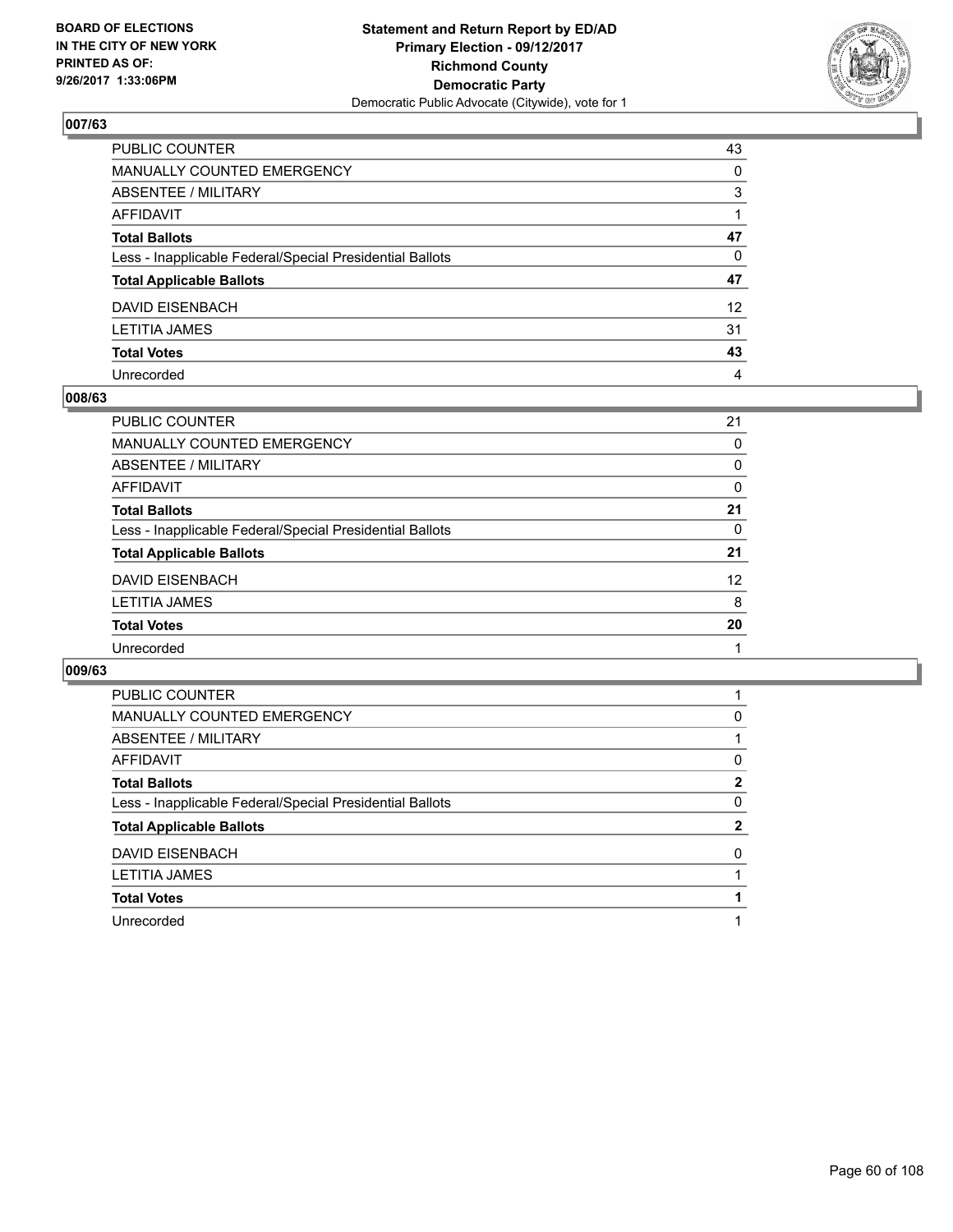

| PUBLIC COUNTER                                           | 46           |
|----------------------------------------------------------|--------------|
| MANUALLY COUNTED EMERGENCY                               | $\Omega$     |
| ABSENTEE / MILITARY                                      | 3            |
| AFFIDAVIT                                                | $\mathbf{0}$ |
| Total Ballots                                            | 49           |
| Less - Inapplicable Federal/Special Presidential Ballots | $\mathbf{0}$ |
| <b>Total Applicable Ballots</b>                          | 49           |
| DAVID EISENBACH                                          | 13           |
| LETITIA JAMES                                            | 35           |
| <b>Total Votes</b>                                       | 48           |
| Unrecorded                                               |              |

#### **011/63**

| <b>PUBLIC COUNTER</b>                                    | 30 |
|----------------------------------------------------------|----|
| MANUALLY COUNTED EMERGENCY                               | 0  |
| ABSENTEE / MILITARY                                      | 4  |
| AFFIDAVIT                                                |    |
| <b>Total Ballots</b>                                     | 35 |
| Less - Inapplicable Federal/Special Presidential Ballots | 0  |
| <b>Total Applicable Ballots</b>                          | 35 |
| <b>DAVID EISENBACH</b>                                   | 15 |
| <b>LETITIA JAMES</b>                                     | 20 |
| <b>Total Votes</b>                                       | 35 |

| PUBLIC COUNTER                                           | 23 |
|----------------------------------------------------------|----|
| <b>MANUALLY COUNTED EMERGENCY</b>                        | 0  |
| ABSENTEE / MILITARY                                      | 3  |
| AFFIDAVIT                                                | 0  |
| <b>Total Ballots</b>                                     | 26 |
| Less - Inapplicable Federal/Special Presidential Ballots | 0  |
| <b>Total Applicable Ballots</b>                          | 26 |
| <b>DAVID EISENBACH</b>                                   | 8  |
| <b>LETITIA JAMES</b>                                     | 17 |
| <b>Total Votes</b>                                       | 25 |
| Unrecorded                                               |    |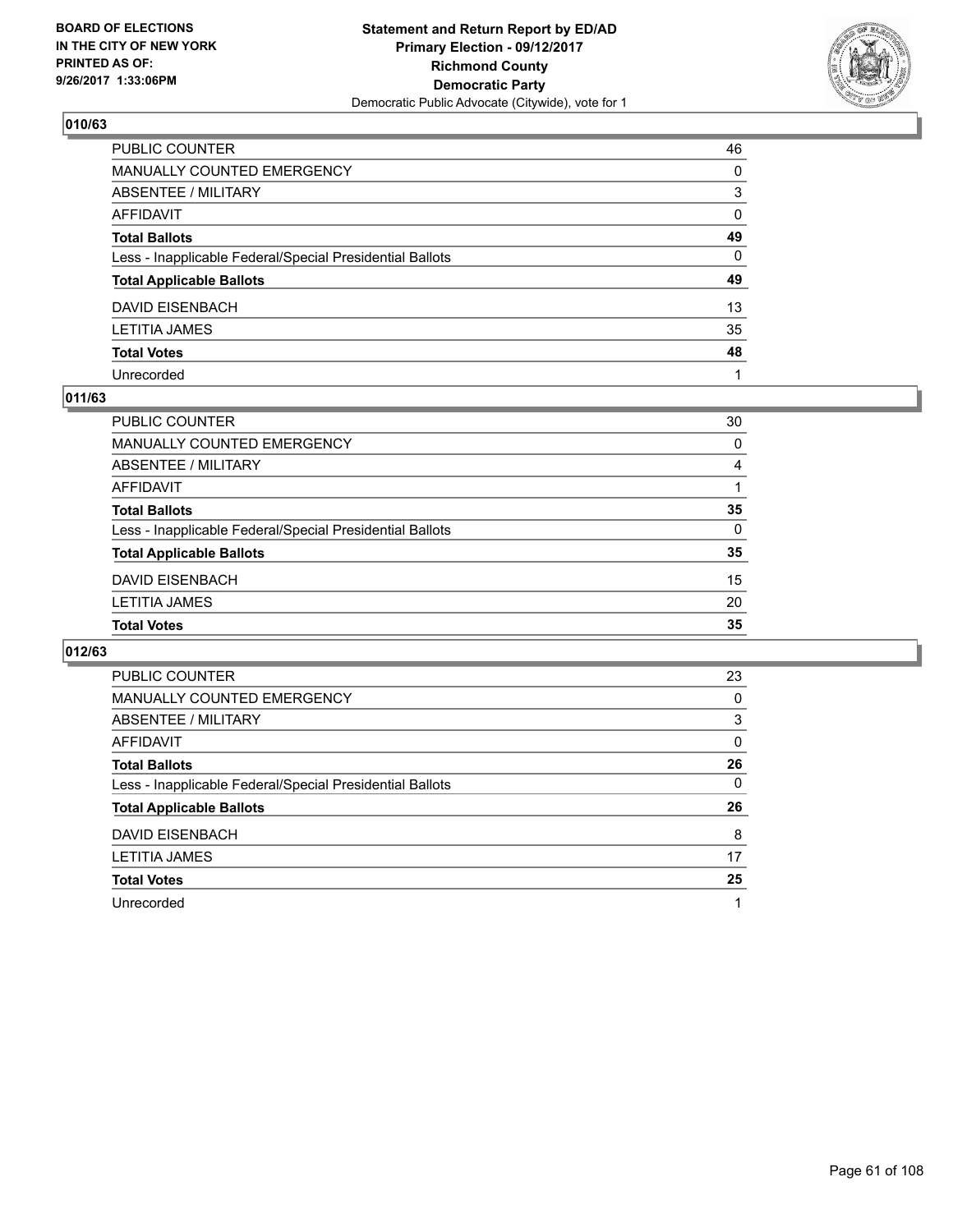

| PUBLIC COUNTER                                           | 51 |
|----------------------------------------------------------|----|
| <b>MANUALLY COUNTED EMERGENCY</b>                        | 0  |
| ABSENTEE / MILITARY                                      | 4  |
| AFFIDAVIT                                                |    |
| <b>Total Ballots</b>                                     | 56 |
| Less - Inapplicable Federal/Special Presidential Ballots | 0  |
| <b>Total Applicable Ballots</b>                          | 56 |
| <b>DAVID EISENBACH</b>                                   | 23 |
| <b>LETITIA JAMES</b>                                     | 29 |
| JOESPH BORELLI (WRITE-IN)                                |    |
| <b>Total Votes</b>                                       | 53 |
| Unrecorded                                               | 3  |

### **014/63**

| <b>PUBLIC COUNTER</b>                                    | 32 |
|----------------------------------------------------------|----|
| MANUALLY COUNTED EMERGENCY                               | 0  |
| ABSENTEE / MILITARY                                      | 2  |
| AFFIDAVIT                                                | 0  |
| <b>Total Ballots</b>                                     | 34 |
| Less - Inapplicable Federal/Special Presidential Ballots | 0  |
| <b>Total Applicable Ballots</b>                          | 34 |
| DAVID EISENBACH                                          | 11 |
| <b>LETITIA JAMES</b>                                     | 19 |
| <b>Total Votes</b>                                       | 30 |
| Unrecorded                                               | 4  |

| PUBLIC COUNTER                                           | 42 |
|----------------------------------------------------------|----|
| MANUALLY COUNTED EMERGENCY                               | 0  |
| ABSENTEE / MILITARY                                      |    |
| AFFIDAVIT                                                | 0  |
| <b>Total Ballots</b>                                     | 43 |
| Less - Inapplicable Federal/Special Presidential Ballots | 0  |
| <b>Total Applicable Ballots</b>                          | 43 |
| <b>DAVID EISENBACH</b>                                   | 13 |
| <b>LETITIA JAMES</b>                                     | 25 |
| <b>Total Votes</b>                                       | 38 |
| Unrecorded                                               | 5  |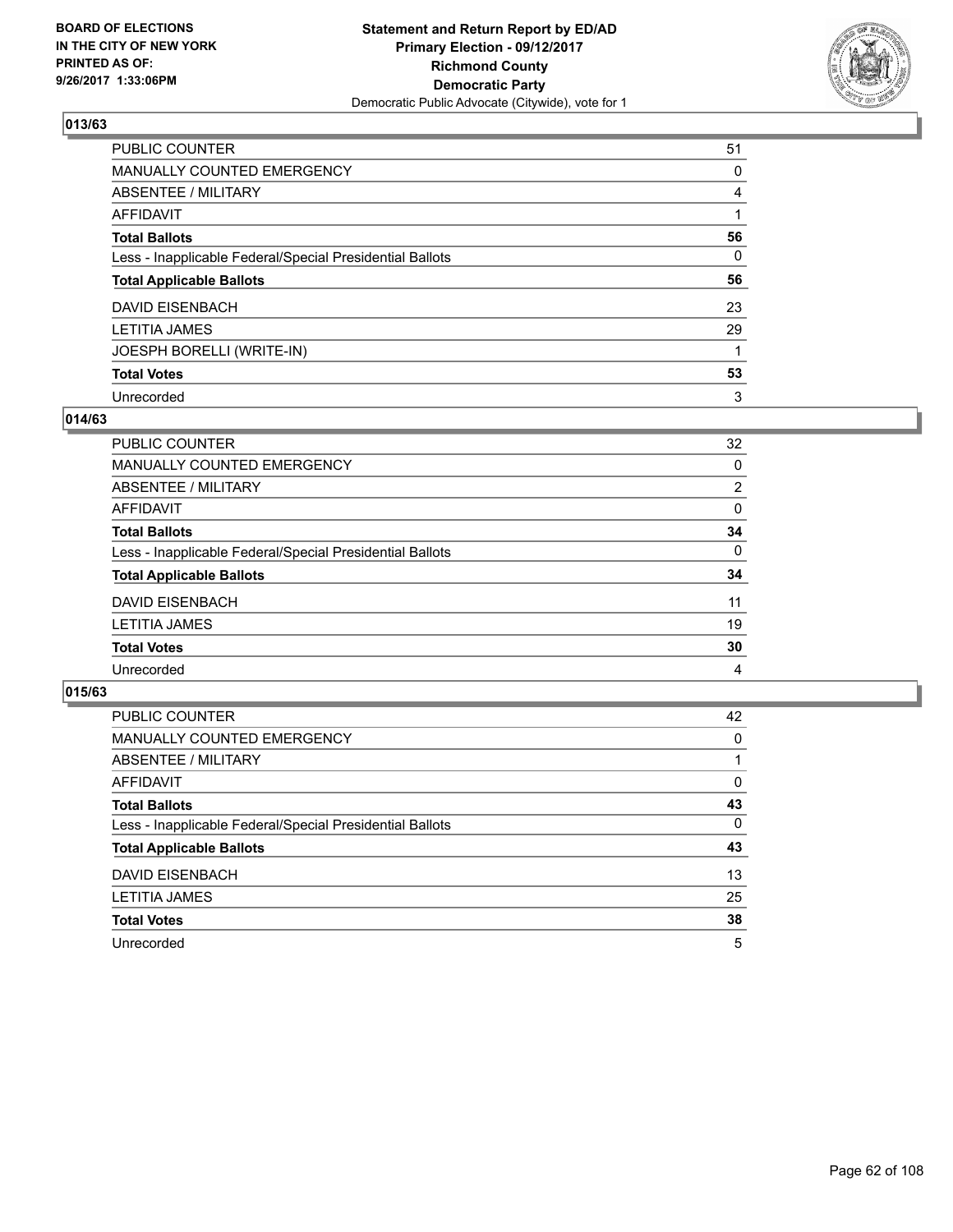

| PUBLIC COUNTER                                           | 39           |
|----------------------------------------------------------|--------------|
| MANUALLY COUNTED EMERGENCY                               | $\mathbf{0}$ |
| ABSENTEE / MILITARY                                      | 2            |
| AFFIDAVIT                                                | 0            |
| Total Ballots                                            | 41           |
| Less - Inapplicable Federal/Special Presidential Ballots | $\mathbf{0}$ |
| <b>Total Applicable Ballots</b>                          | 41           |
| DAVID EISENBACH                                          | 14           |
| LETITIA JAMES                                            | 23           |
| <b>Total Votes</b>                                       | 37           |
| Unrecorded                                               | 4            |

## **017/63**

| <b>PUBLIC COUNTER</b>                                    | 13             |
|----------------------------------------------------------|----------------|
| MANUALLY COUNTED EMERGENCY                               | 0              |
| <b>ABSENTEE / MILITARY</b>                               | $\overline{2}$ |
| AFFIDAVIT                                                | 0              |
| <b>Total Ballots</b>                                     | 15             |
| Less - Inapplicable Federal/Special Presidential Ballots | 0              |
| <b>Total Applicable Ballots</b>                          | 15             |
| <b>DAVID EISENBACH</b>                                   |                |
| <b>LETITIA JAMES</b>                                     | 14             |
| <b>Total Votes</b>                                       | 15             |

| <b>PUBLIC COUNTER</b>                                    | 25 |
|----------------------------------------------------------|----|
| MANUALLY COUNTED EMERGENCY                               | 0  |
| ABSENTEE / MILITARY                                      | 3  |
| AFFIDAVIT                                                | 0  |
| <b>Total Ballots</b>                                     | 28 |
| Less - Inapplicable Federal/Special Presidential Ballots | 0  |
| <b>Total Applicable Ballots</b>                          | 28 |
| DAVID EISENBACH                                          | 10 |
| <b>LETITIA JAMES</b>                                     | 17 |
| <b>Total Votes</b>                                       | 27 |
| Unrecorded                                               | 1  |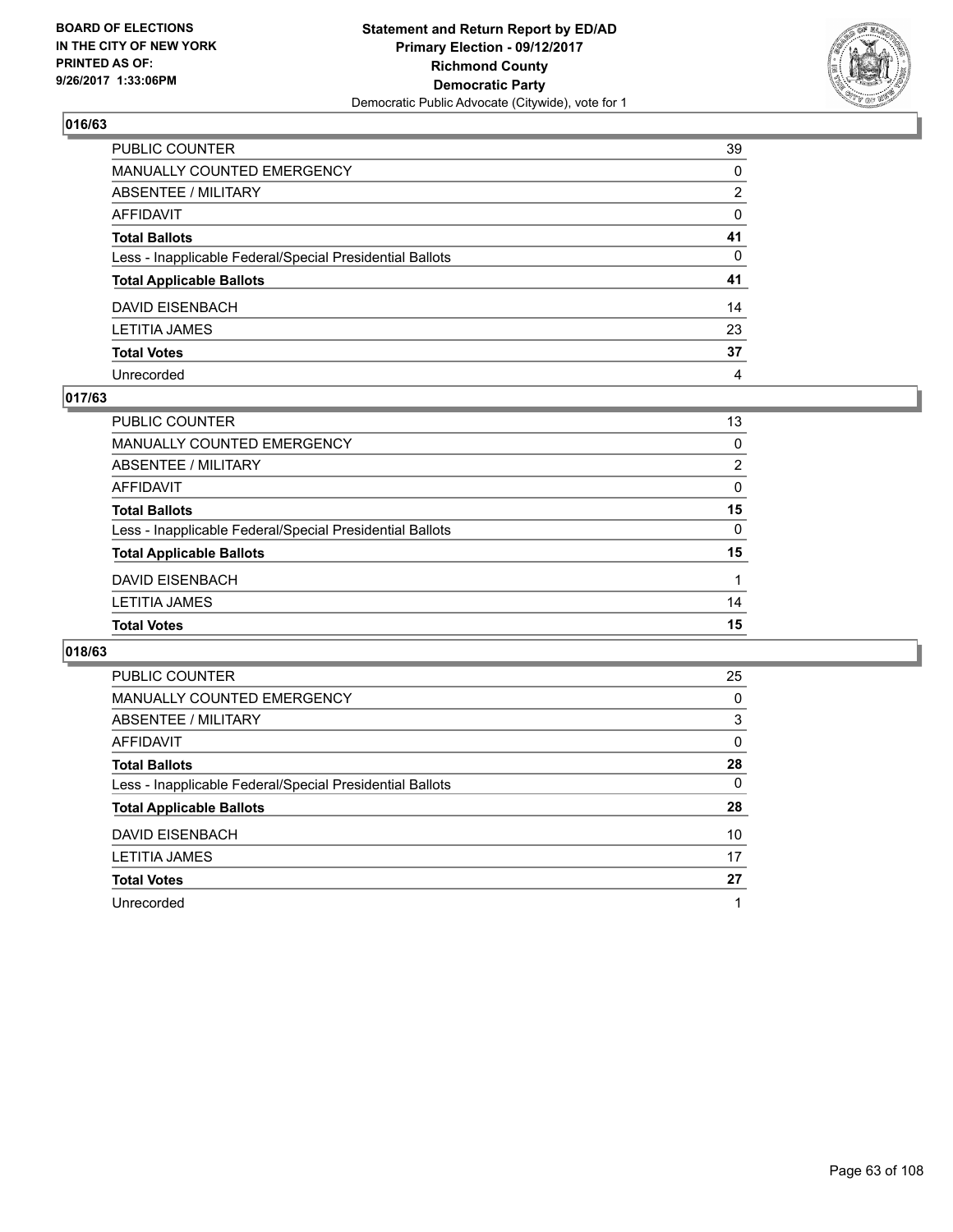

| PUBLIC COUNTER                                           | 24 |
|----------------------------------------------------------|----|
| MANUALLY COUNTED EMERGENCY                               | 0  |
| ABSENTEE / MILITARY                                      |    |
| AFFIDAVIT                                                | 0  |
| <b>Total Ballots</b>                                     | 25 |
| Less - Inapplicable Federal/Special Presidential Ballots | 0  |
| <b>Total Applicable Ballots</b>                          | 25 |
| DAVID EISENBACH                                          | 13 |
| <b>LETITIA JAMES</b>                                     | 10 |
| ADRIAN VARGAS (WRITE-IN)                                 |    |
| <b>Total Votes</b>                                       | 24 |
| Unrecorded                                               |    |

#### **020/63**

| 32       |
|----------|
| 0        |
| 25       |
| $\Omega$ |
| 57       |
| 0        |
| 57       |
| 20       |
| 23       |
| 43       |
| 14       |
|          |

| 21       |
|----------|
| 0        |
| 2        |
| 0        |
| 23       |
| $\Omega$ |
| 23       |
| 15       |
| 8        |
| 23       |
|          |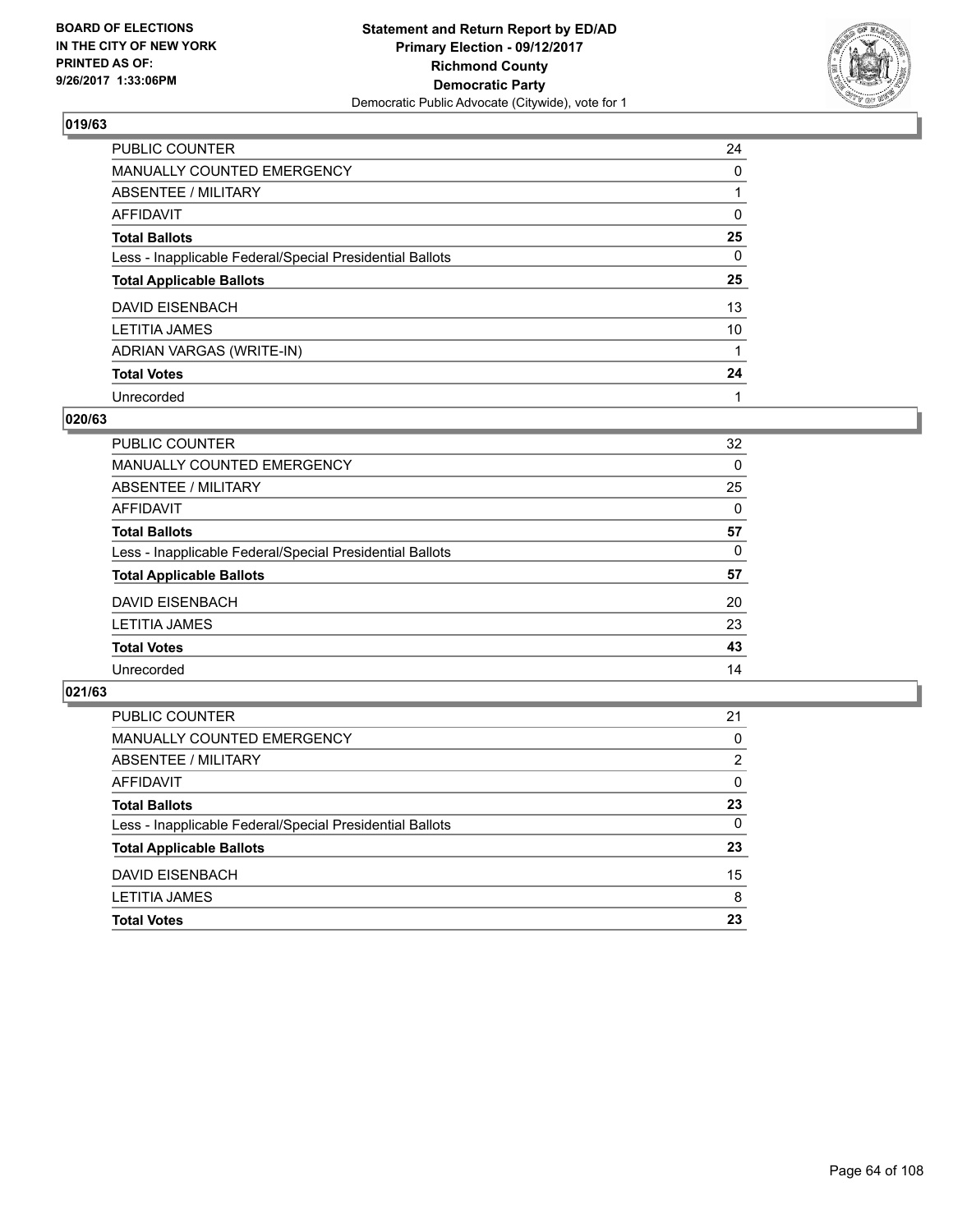

| PUBLIC COUNTER                                           | 18             |
|----------------------------------------------------------|----------------|
| MANUALLY COUNTED EMERGENCY                               | 0              |
| ABSENTEE / MILITARY                                      | 4              |
| AFFIDAVIT                                                | $\mathbf{0}$   |
| Total Ballots                                            | $22 \,$        |
| Less - Inapplicable Federal/Special Presidential Ballots | $\mathbf{0}$   |
| <b>Total Applicable Ballots</b>                          | $22 \,$        |
| DAVID EISENBACH                                          | 10             |
| LETITIA JAMES                                            | 10             |
| <b>Total Votes</b>                                       | 20             |
| Unrecorded                                               | $\overline{2}$ |

#### **023/63**

| PUBLIC COUNTER                                           | 24              |
|----------------------------------------------------------|-----------------|
| <b>MANUALLY COUNTED EMERGENCY</b>                        | $\Omega$        |
| ABSENTEE / MILITARY                                      | $\overline{2}$  |
| AFFIDAVIT                                                | 0               |
| <b>Total Ballots</b>                                     | 26              |
| Less - Inapplicable Federal/Special Presidential Ballots | $\Omega$        |
| <b>Total Applicable Ballots</b>                          | 26              |
| <b>DAVID EISENBACH</b>                                   | 12 <sup>2</sup> |
| <b>LETITIA JAMES</b>                                     | 11              |
| <b>Total Votes</b>                                       | 23              |
| Unrecorded                                               | 3               |

| <b>PUBLIC COUNTER</b>                                    | 53 |
|----------------------------------------------------------|----|
| <b>MANUALLY COUNTED EMERGENCY</b>                        | 0  |
| ABSENTEE / MILITARY                                      | 2  |
| AFFIDAVIT                                                | 0  |
| <b>Total Ballots</b>                                     | 55 |
| Less - Inapplicable Federal/Special Presidential Ballots | 0  |
| <b>Total Applicable Ballots</b>                          | 55 |
| DAVID EISENBACH                                          | 28 |
| <b>LETITIA JAMES</b>                                     | 25 |
|                                                          |    |
| <b>Total Votes</b>                                       | 53 |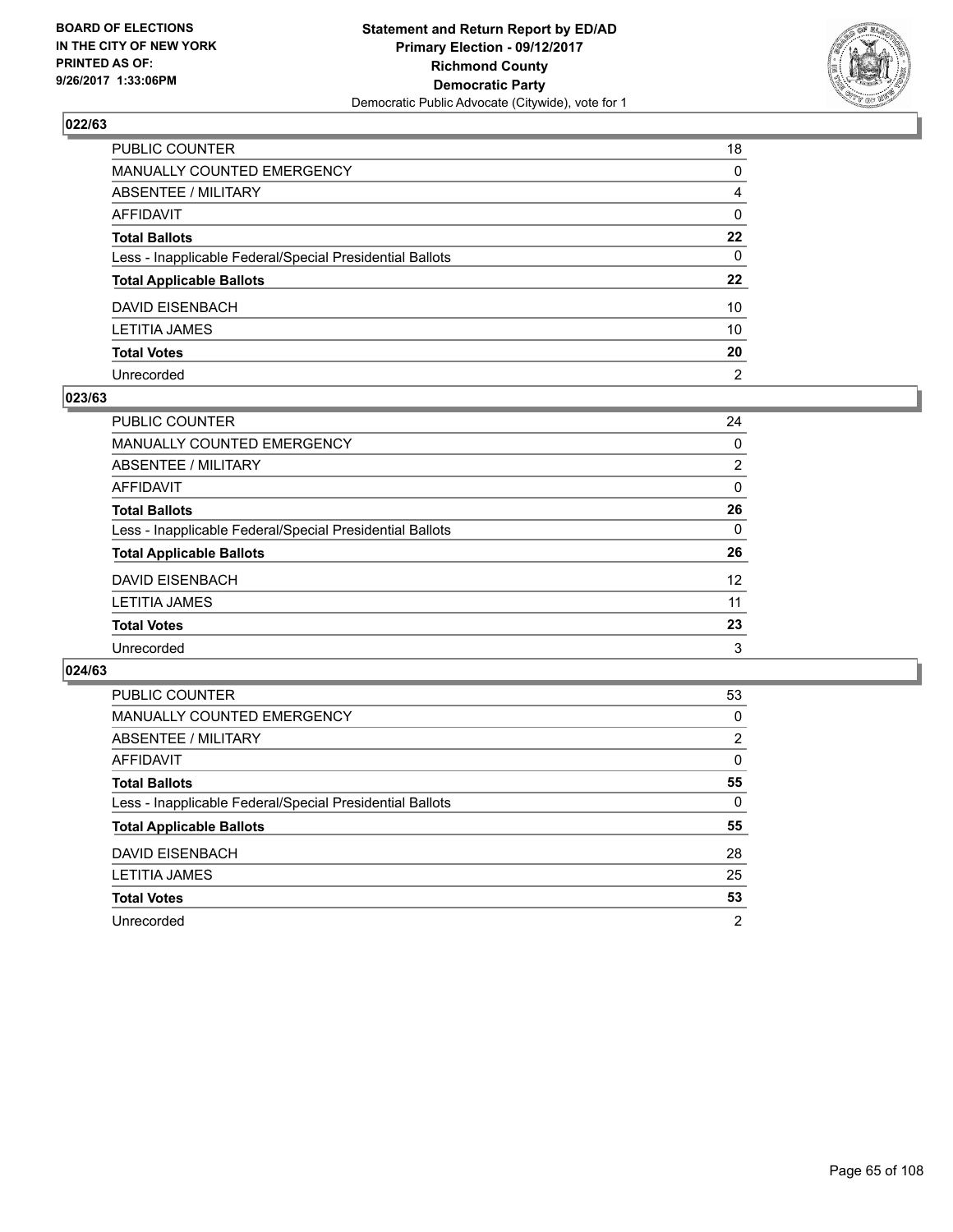

| <b>Total Votes</b>                                       | 21       |
|----------------------------------------------------------|----------|
| <b>LETITIA JAMES</b>                                     | 9        |
| DAVID EISENBACH                                          | 12       |
| <b>Total Applicable Ballots</b>                          | 21       |
| Less - Inapplicable Federal/Special Presidential Ballots | 0        |
| <b>Total Ballots</b>                                     | 21       |
| AFFIDAVIT                                                | $\Omega$ |
| <b>ABSENTEE / MILITARY</b>                               | $\Omega$ |
| MANUALLY COUNTED EMERGENCY                               | $\Omega$ |
| PUBLIC COUNTER                                           | 21       |

#### **026/63**

| <b>PUBLIC COUNTER</b>                                    | 28       |
|----------------------------------------------------------|----------|
| <b>MANUALLY COUNTED EMERGENCY</b>                        | $\Omega$ |
| ABSENTEE / MILITARY                                      | 3        |
| AFFIDAVIT                                                | 0        |
| <b>Total Ballots</b>                                     | 31       |
| Less - Inapplicable Federal/Special Presidential Ballots | $\Omega$ |
| <b>Total Applicable Ballots</b>                          | 31       |
| DAVID EISENBACH                                          | 18       |
| <b>LETITIA JAMES</b>                                     | 8        |
| <b>Total Votes</b>                                       | 26       |
| Unrecorded                                               | 5        |
|                                                          |          |

| <b>PUBLIC COUNTER</b>                                    | 27           |
|----------------------------------------------------------|--------------|
| <b>MANUALLY COUNTED EMERGENCY</b>                        | 0            |
| ABSENTEE / MILITARY                                      | 4            |
| AFFIDAVIT                                                | $\mathbf{0}$ |
| <b>Total Ballots</b>                                     | 31           |
| Less - Inapplicable Federal/Special Presidential Ballots | 0            |
| <b>Total Applicable Ballots</b>                          | 31           |
| <b>DAVID EISENBACH</b>                                   | 16           |
| <b>LETITIA JAMES</b>                                     | 14           |
| <b>Total Votes</b>                                       | 30           |
| Unrecorded                                               |              |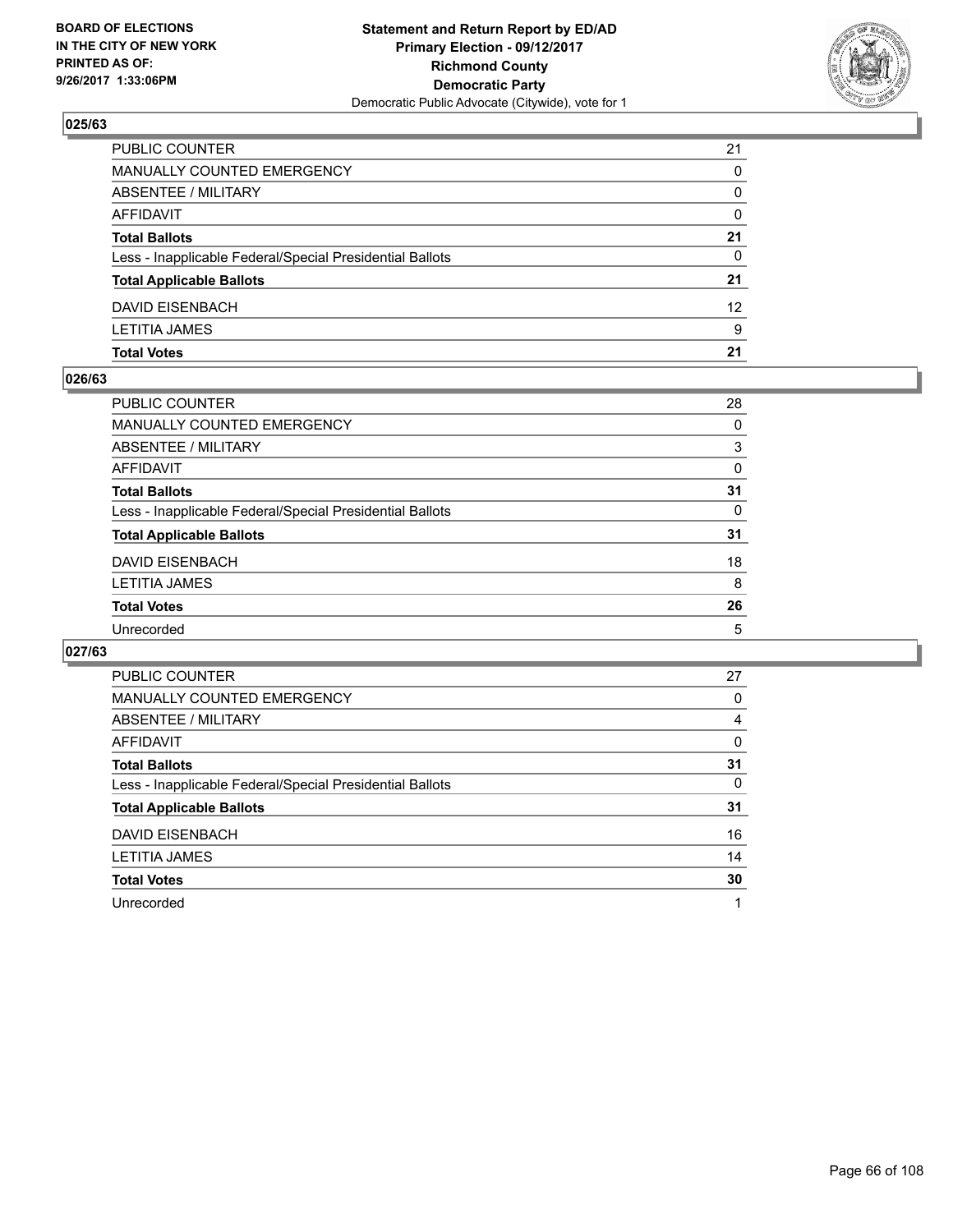

| PUBLIC COUNTER                                           | 26              |
|----------------------------------------------------------|-----------------|
| MANUALLY COUNTED EMERGENCY                               | 0               |
| ABSENTEE / MILITARY                                      | 2               |
| AFFIDAVIT                                                | $\mathbf{0}$    |
| Total Ballots                                            | 28              |
| Less - Inapplicable Federal/Special Presidential Ballots | $\mathbf{0}$    |
| <b>Total Applicable Ballots</b>                          | 28              |
| DAVID EISENBACH                                          | 13              |
| LETITIA JAMES                                            | 12 <sup>°</sup> |
| <b>Total Votes</b>                                       | 25              |
| Unrecorded                                               | 3               |

#### **029/63**

| PUBLIC COUNTER                                           | 37             |
|----------------------------------------------------------|----------------|
| <b>MANUALLY COUNTED EMERGENCY</b>                        | $\Omega$       |
| ABSENTEE / MILITARY                                      | $\overline{2}$ |
| AFFIDAVIT                                                | $\Omega$       |
| <b>Total Ballots</b>                                     | 39             |
| Less - Inapplicable Federal/Special Presidential Ballots | 0              |
| <b>Total Applicable Ballots</b>                          | 39             |
| <b>DAVID EISENBACH</b>                                   | 16             |
| <b>LETITIA JAMES</b>                                     | 18             |
| <b>Total Votes</b>                                       | 34             |
| Unrecorded                                               | 5              |

| <b>PUBLIC COUNTER</b>                                    | 31 |
|----------------------------------------------------------|----|
| MANUALLY COUNTED EMERGENCY                               | 0  |
| ABSENTEE / MILITARY                                      |    |
| AFFIDAVIT                                                | 0  |
| <b>Total Ballots</b>                                     | 32 |
| Less - Inapplicable Federal/Special Presidential Ballots | 0  |
| <b>Total Applicable Ballots</b>                          | 32 |
| DAVID EISENBACH                                          | 15 |
| <b>LETITIA JAMES</b>                                     | 17 |
| <b>Total Votes</b>                                       | 32 |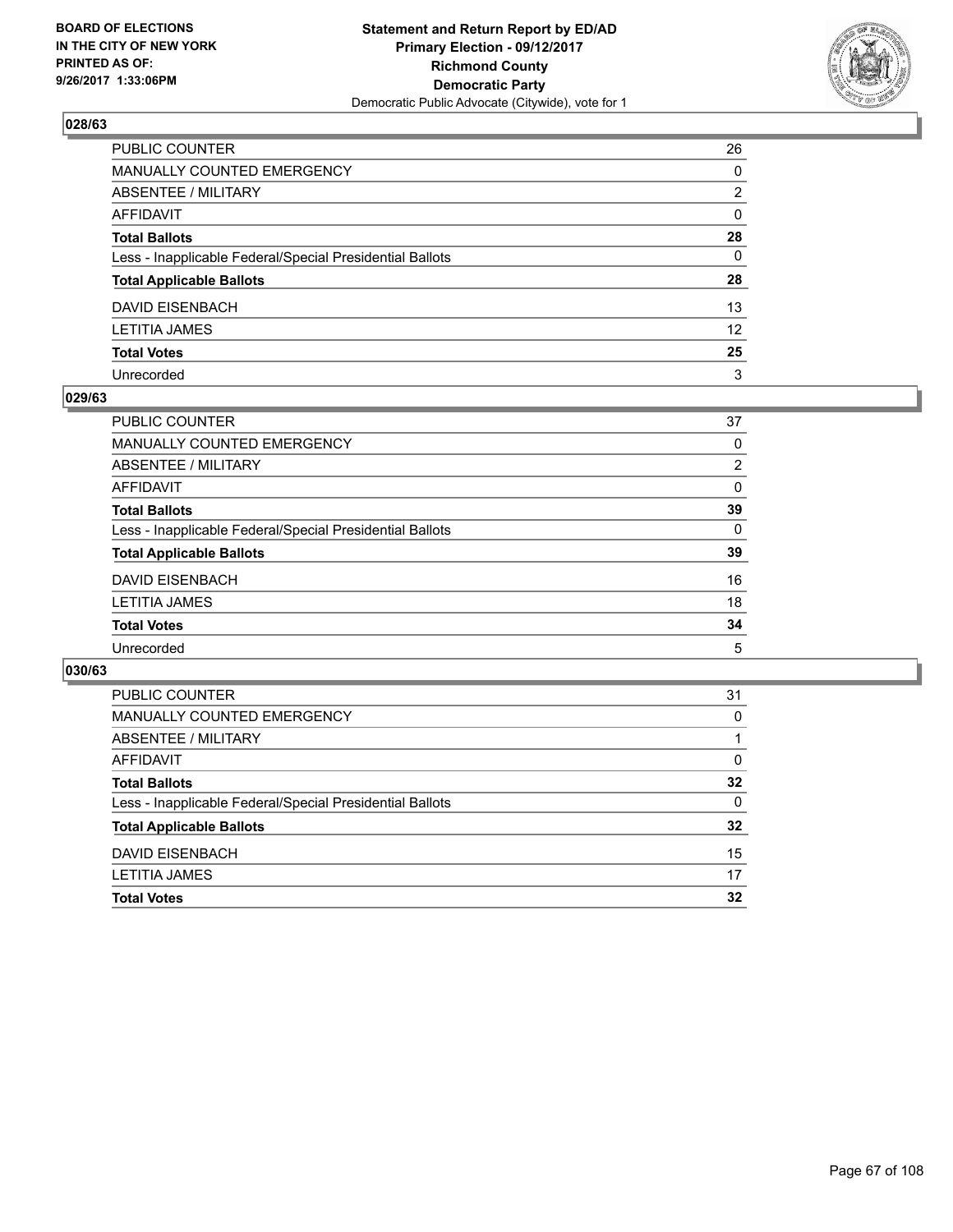

| PUBLIC COUNTER                                           | 43           |
|----------------------------------------------------------|--------------|
| MANUALLY COUNTED EMERGENCY                               | $\Omega$     |
| ABSENTEE / MILITARY                                      | 4            |
| AFFIDAVIT                                                | $\mathbf{0}$ |
| Total Ballots                                            | 47           |
| Less - Inapplicable Federal/Special Presidential Ballots | $\Omega$     |
| <b>Total Applicable Ballots</b>                          | 47           |
| DAVID EISENBACH                                          | 16           |
| LETITIA JAMES                                            | 30           |
| <b>Total Votes</b>                                       | 46           |
| Unrecorded                                               |              |

#### **032/63**

| PUBLIC COUNTER                                           | 45       |
|----------------------------------------------------------|----------|
| <b>MANUALLY COUNTED EMERGENCY</b>                        | 0        |
| ABSENTEE / MILITARY                                      | 5        |
| AFFIDAVIT                                                | 0        |
| <b>Total Ballots</b>                                     | 50       |
| Less - Inapplicable Federal/Special Presidential Ballots | $\Omega$ |
| <b>Total Applicable Ballots</b>                          | 50       |
| <b>DAVID EISENBACH</b>                                   | 16       |
| <b>LETITIA JAMES</b>                                     | 25       |
| <b>Total Votes</b>                                       | 41       |
| Unrecorded                                               | 9        |

| <b>PUBLIC COUNTER</b>                                    | 62             |
|----------------------------------------------------------|----------------|
| <b>MANUALLY COUNTED EMERGENCY</b>                        | 0              |
| ABSENTEE / MILITARY                                      | $\overline{2}$ |
| AFFIDAVIT                                                | $\Omega$       |
| <b>Total Ballots</b>                                     | 64             |
| Less - Inapplicable Federal/Special Presidential Ballots | 0              |
| <b>Total Applicable Ballots</b>                          | 64             |
| <b>DAVID EISENBACH</b>                                   | 33             |
| <b>LETITIA JAMES</b>                                     | 24             |
| <b>Total Votes</b>                                       | 57             |
| Unrecorded                                               | 7              |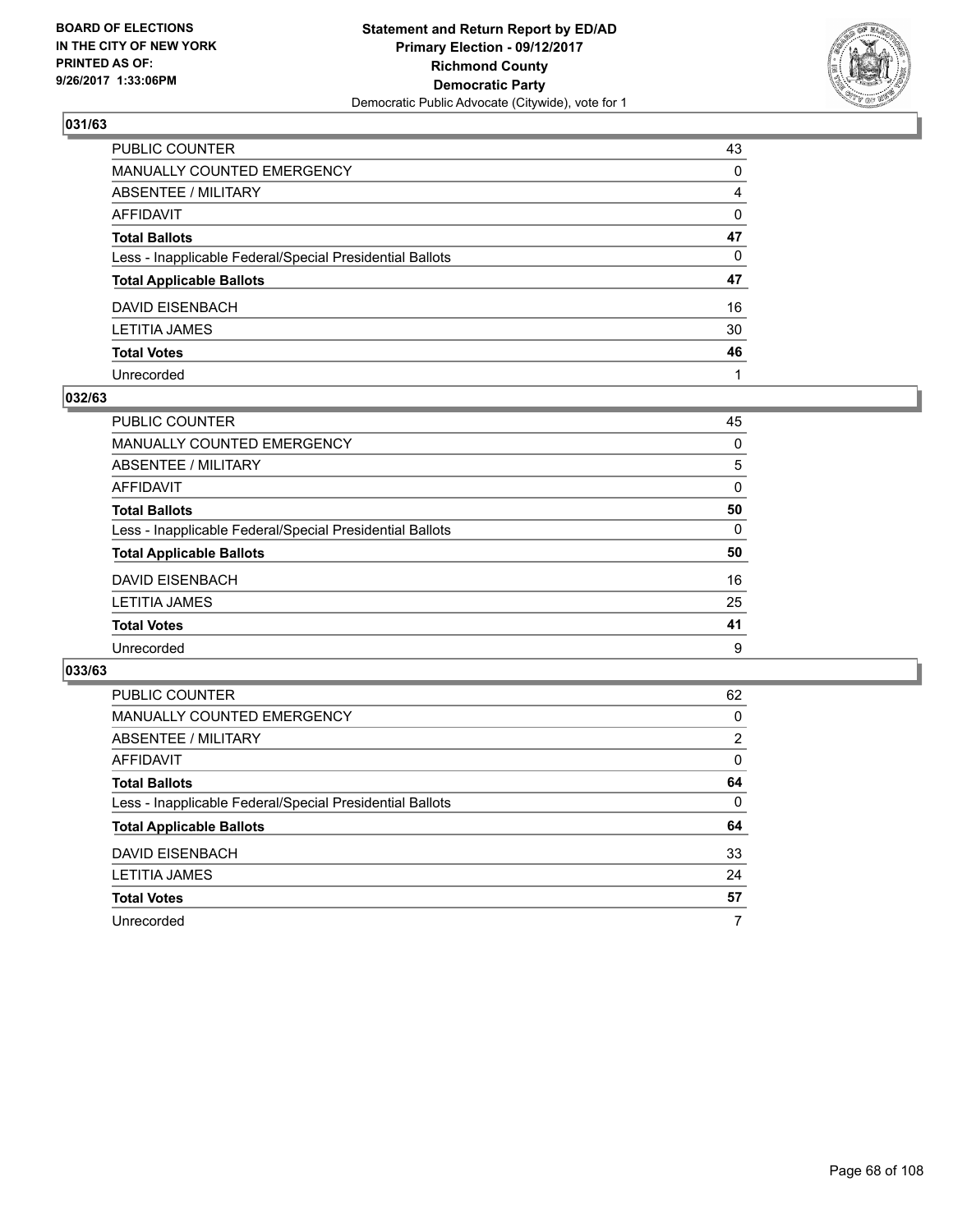

| PUBLIC COUNTER                                           | 34             |
|----------------------------------------------------------|----------------|
| MANUALLY COUNTED EMERGENCY                               | 0              |
| ABSENTEE / MILITARY                                      | $\overline{2}$ |
| AFFIDAVIT                                                | $\mathbf{0}$   |
| Total Ballots                                            | 36             |
| Less - Inapplicable Federal/Special Presidential Ballots | $\mathbf{0}$   |
| <b>Total Applicable Ballots</b>                          | 36             |
| DAVID EISENBACH                                          | 15             |
| LETITIA JAMES                                            | 16             |
| <b>Total Votes</b>                                       | 31             |
| Unrecorded                                               | 5              |

#### **035/63**

| <b>PUBLIC COUNTER</b>                                    | 38       |
|----------------------------------------------------------|----------|
| <b>MANUALLY COUNTED EMERGENCY</b>                        | $\Omega$ |
| ABSENTEE / MILITARY                                      | 4        |
| AFFIDAVIT                                                | 0        |
| <b>Total Ballots</b>                                     | 42       |
| Less - Inapplicable Federal/Special Presidential Ballots | $\Omega$ |
| <b>Total Applicable Ballots</b>                          | 42       |
| <b>DAVID EISENBACH</b>                                   | 19       |
| <b>LETITIA JAMES</b>                                     | 17       |
| <b>Total Votes</b>                                       | 36       |
| Unrecorded                                               | 6        |

| <b>PUBLIC COUNTER</b>                                    | 74 |
|----------------------------------------------------------|----|
| <b>MANUALLY COUNTED EMERGENCY</b>                        | 0  |
| ABSENTEE / MILITARY                                      | 5  |
| AFFIDAVIT                                                | 0  |
| <b>Total Ballots</b>                                     | 79 |
| Less - Inapplicable Federal/Special Presidential Ballots | 0  |
| <b>Total Applicable Ballots</b>                          | 79 |
| DAVID EISENBACH                                          | 27 |
| <b>LETITIA JAMES</b>                                     | 44 |
| <b>Total Votes</b>                                       | 71 |
|                                                          |    |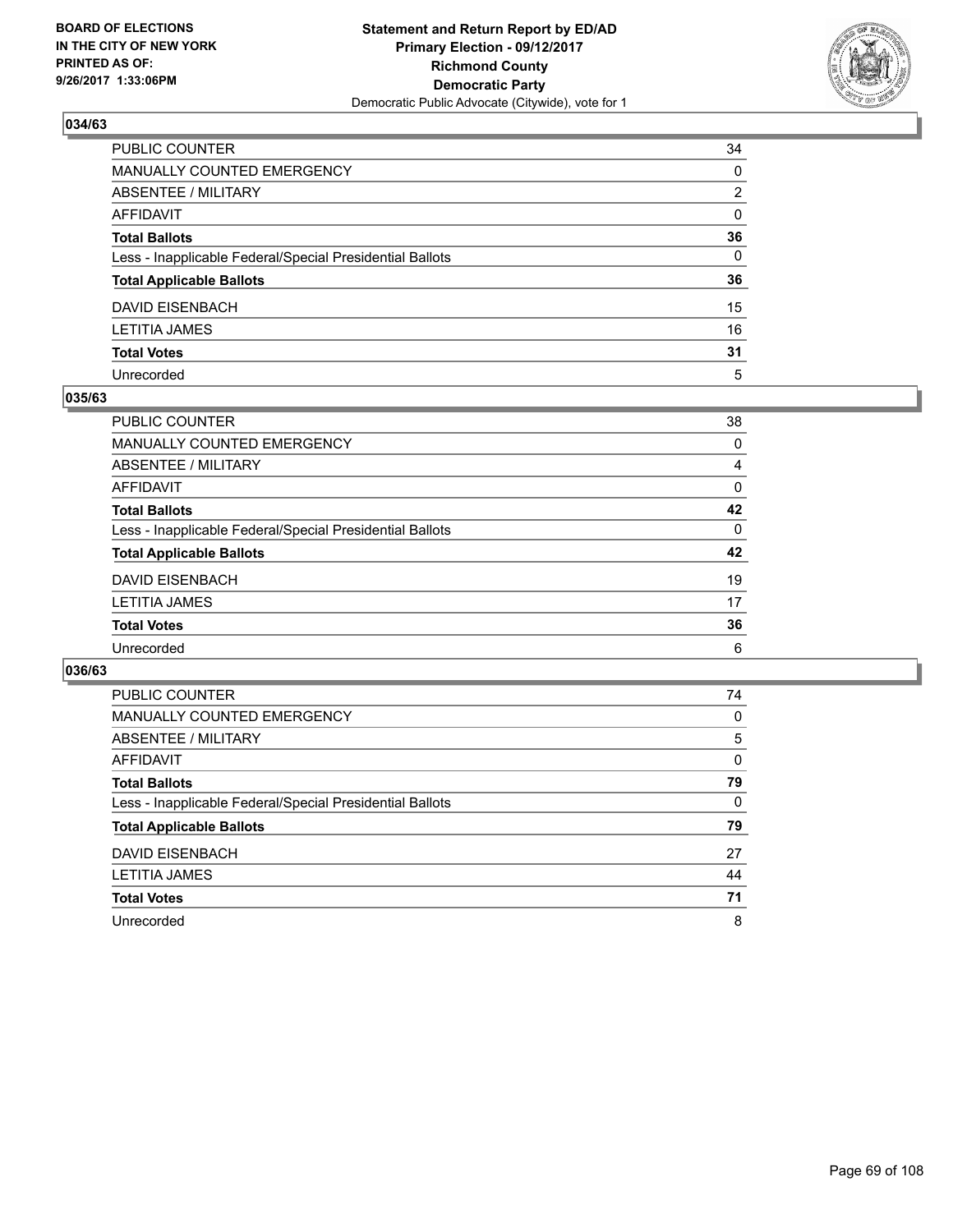

| PUBLIC COUNTER                                           | 63           |
|----------------------------------------------------------|--------------|
| MANUALLY COUNTED EMERGENCY                               | $\Omega$     |
| ABSENTEE / MILITARY                                      | 2            |
| AFFIDAVIT                                                | $\mathbf{0}$ |
| <b>Total Ballots</b>                                     | 65           |
| Less - Inapplicable Federal/Special Presidential Ballots | $\mathbf{0}$ |
| <b>Total Applicable Ballots</b>                          | 65           |
| DAVID EISENBACH                                          | 18           |
| LETITIA JAMES                                            | 39           |
| <b>Total Votes</b>                                       | 57           |
| Unrecorded                                               | 8            |

#### **038/63**

| PUBLIC COUNTER                                           | 101      |
|----------------------------------------------------------|----------|
| MANUALLY COUNTED EMERGENCY                               | 0        |
| ABSENTEE / MILITARY                                      | 7        |
| AFFIDAVIT                                                | $\Omega$ |
| <b>Total Ballots</b>                                     | 108      |
| Less - Inapplicable Federal/Special Presidential Ballots | 0        |
| <b>Total Applicable Ballots</b>                          | 108      |
| DAVID EISENBACH                                          | 28       |
| <b>LETITIA JAMES</b>                                     | 76       |
| <b>Total Votes</b>                                       | 104      |
| Unrecorded                                               | 4        |

| <b>PUBLIC COUNTER</b>                                    | 58 |
|----------------------------------------------------------|----|
| <b>MANUALLY COUNTED EMERGENCY</b>                        | 0  |
| ABSENTEE / MILITARY                                      | 3  |
| AFFIDAVIT                                                | 0  |
| <b>Total Ballots</b>                                     | 61 |
| Less - Inapplicable Federal/Special Presidential Ballots | 0  |
| <b>Total Applicable Ballots</b>                          | 61 |
| <b>DAVID EISENBACH</b>                                   | 12 |
| <b>LETITIA JAMES</b>                                     | 40 |
| UNATTRIBUTABLE WRITE-IN (WRITE-IN)                       |    |
| UNCOUNTED WRITE-IN PER STATUTE (WRITE-IN)                | 1  |
| <b>Total Votes</b>                                       | 54 |
| Unrecorded                                               | 7  |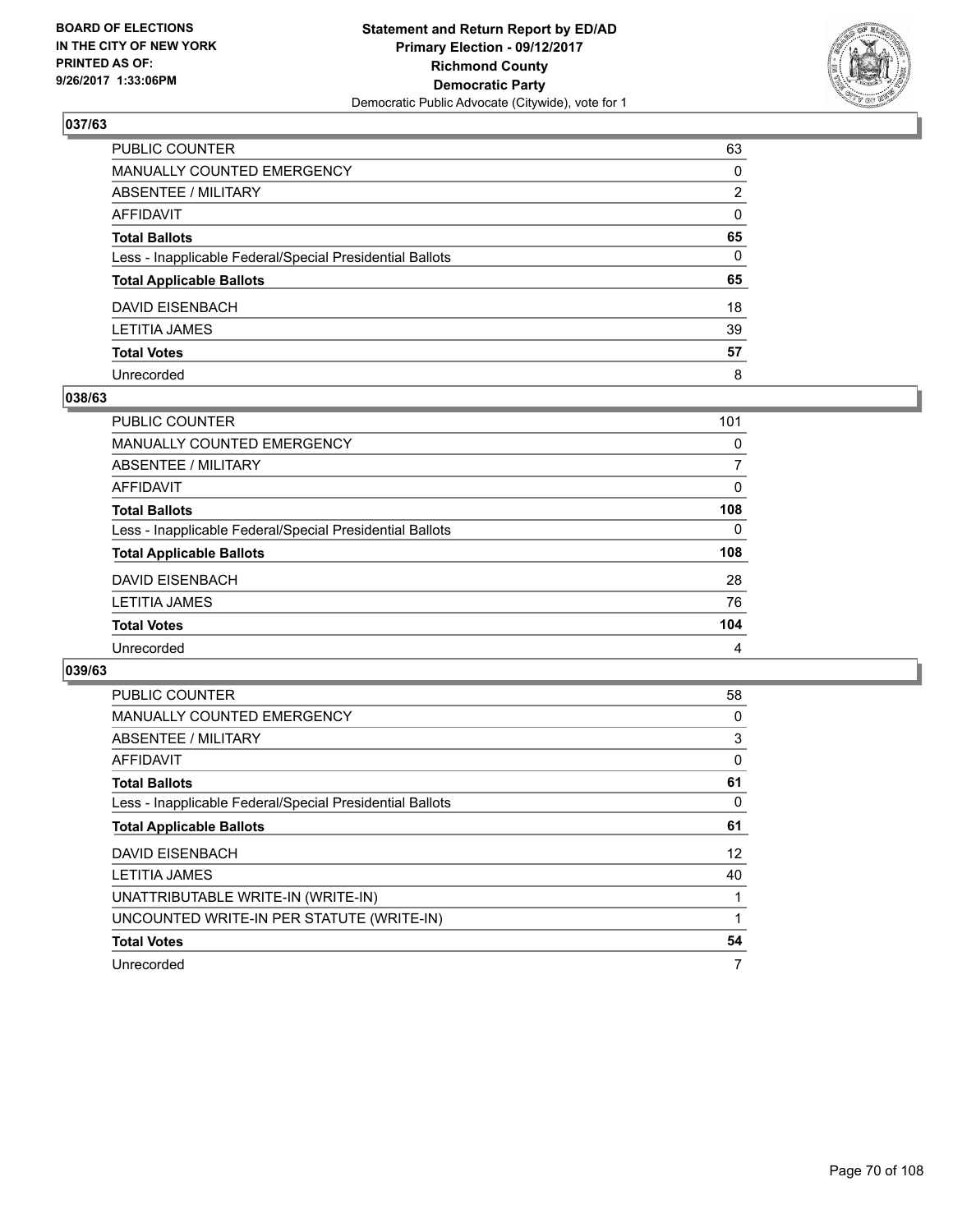

| PUBLIC COUNTER                                           | 53           |
|----------------------------------------------------------|--------------|
| MANUALLY COUNTED EMERGENCY                               | 0            |
| ABSENTEE / MILITARY                                      | 4            |
| AFFIDAVIT                                                | $\mathbf{0}$ |
| Total Ballots                                            | 57           |
| Less - Inapplicable Federal/Special Presidential Ballots | 0            |
| <b>Total Applicable Ballots</b>                          | 57           |
| DAVID EISENBACH                                          | 3            |
| LETITIA JAMES                                            | 50           |
| <b>Total Votes</b>                                       | 53           |
| Unrecorded                                               | 4            |

#### **041/63**

| <b>PUBLIC COUNTER</b>                                    | 50       |
|----------------------------------------------------------|----------|
| <b>MANUALLY COUNTED EMERGENCY</b>                        | 0        |
| ABSENTEE / MILITARY                                      | 5        |
| AFFIDAVIT                                                | $\Omega$ |
| <b>Total Ballots</b>                                     | 55       |
| Less - Inapplicable Federal/Special Presidential Ballots | $\Omega$ |
| <b>Total Applicable Ballots</b>                          | 55       |
| <b>DAVID EISENBACH</b>                                   | 7        |
| <b>LETITIA JAMES</b>                                     | 40       |
| <b>Total Votes</b>                                       | 47       |
| Unrecorded                                               | 8        |

| <b>PUBLIC COUNTER</b>                                    | 67 |
|----------------------------------------------------------|----|
| <b>MANUALLY COUNTED EMERGENCY</b>                        | 0  |
| ABSENTEE / MILITARY                                      | 6  |
| AFFIDAVIT                                                |    |
| <b>Total Ballots</b>                                     | 74 |
| Less - Inapplicable Federal/Special Presidential Ballots | 0  |
| <b>Total Applicable Ballots</b>                          | 74 |
| DAVID EISENBACH                                          | 5  |
| <b>LETITIA JAMES</b>                                     | 57 |
|                                                          |    |
| <b>Total Votes</b>                                       | 62 |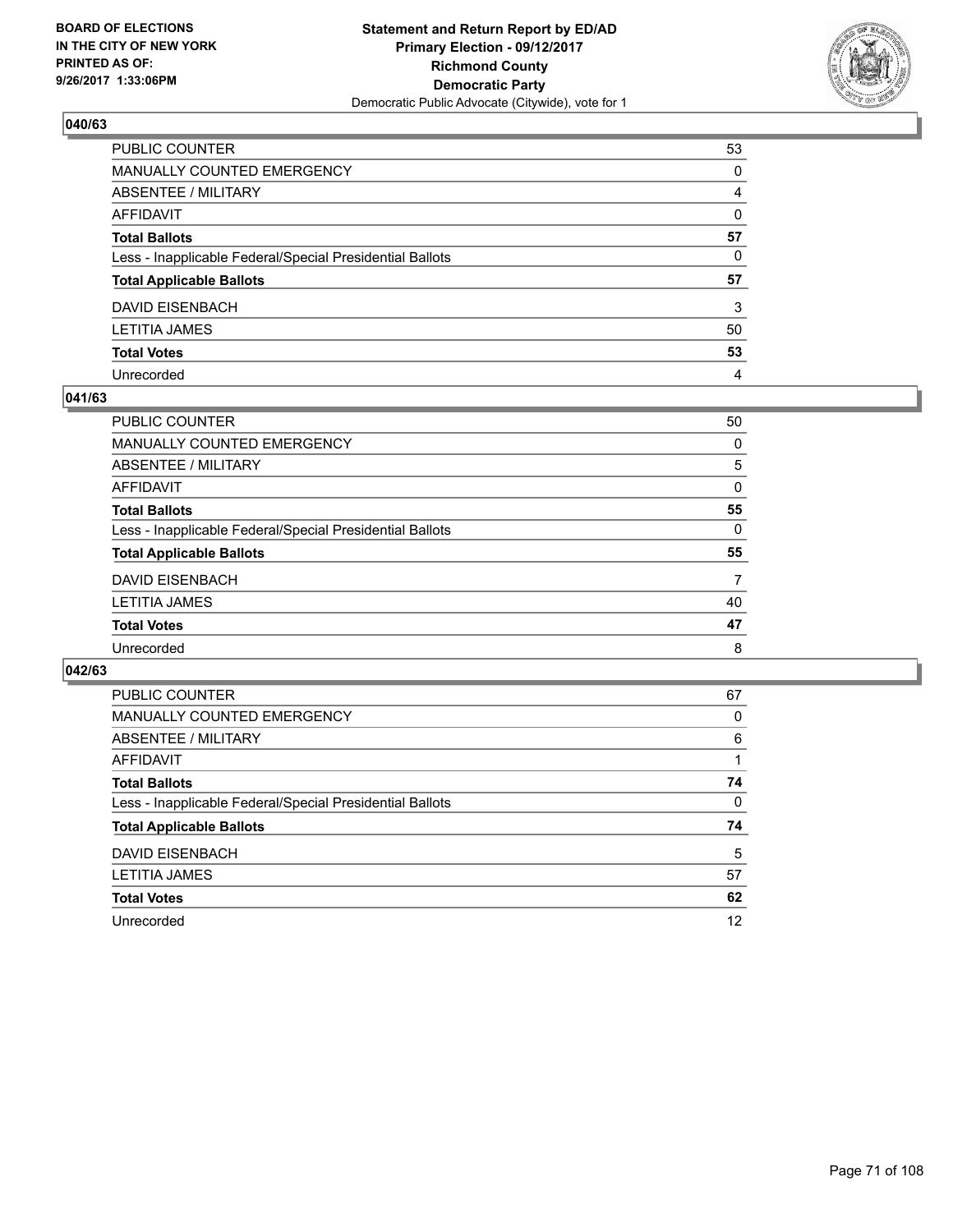

| PUBLIC COUNTER                                           | 91       |
|----------------------------------------------------------|----------|
| MANUALLY COUNTED EMERGENCY                               | $\Omega$ |
| ABSENTEE / MILITARY                                      | 7        |
| AFFIDAVIT                                                |          |
| Total Ballots                                            | 99       |
| Less - Inapplicable Federal/Special Presidential Ballots | 0        |
| <b>Total Applicable Ballots</b>                          | 99       |
| DAVID EISENBACH                                          | 10       |
| LETITIA JAMES                                            | 79       |
| <b>Total Votes</b>                                       | 89       |
| Unrecorded                                               | 10       |

#### **044/63**

| <b>PUBLIC COUNTER</b>                                    | 117 |
|----------------------------------------------------------|-----|
| MANUALLY COUNTED EMERGENCY                               | 0   |
| ABSENTEE / MILITARY                                      | 4   |
| AFFIDAVIT                                                |     |
| <b>Total Ballots</b>                                     | 122 |
| Less - Inapplicable Federal/Special Presidential Ballots | 0   |
| <b>Total Applicable Ballots</b>                          | 122 |
| DAVID EISENBACH                                          | 10  |
| LETITIA JAMES                                            | 99  |
| <b>Total Votes</b>                                       | 109 |
| Unrecorded                                               | 13  |

| <b>PUBLIC COUNTER</b>                                    | 58 |
|----------------------------------------------------------|----|
| MANUALLY COUNTED EMERGENCY                               | 0  |
| ABSENTEE / MILITARY                                      | 11 |
| AFFIDAVIT                                                |    |
| <b>Total Ballots</b>                                     | 70 |
| Less - Inapplicable Federal/Special Presidential Ballots | 0  |
| <b>Total Applicable Ballots</b>                          | 70 |
| DAVID EISENBACH                                          | 6  |
| LETITIA JAMES                                            | 50 |
| <b>Total Votes</b>                                       | 56 |
| Unrecorded                                               | 14 |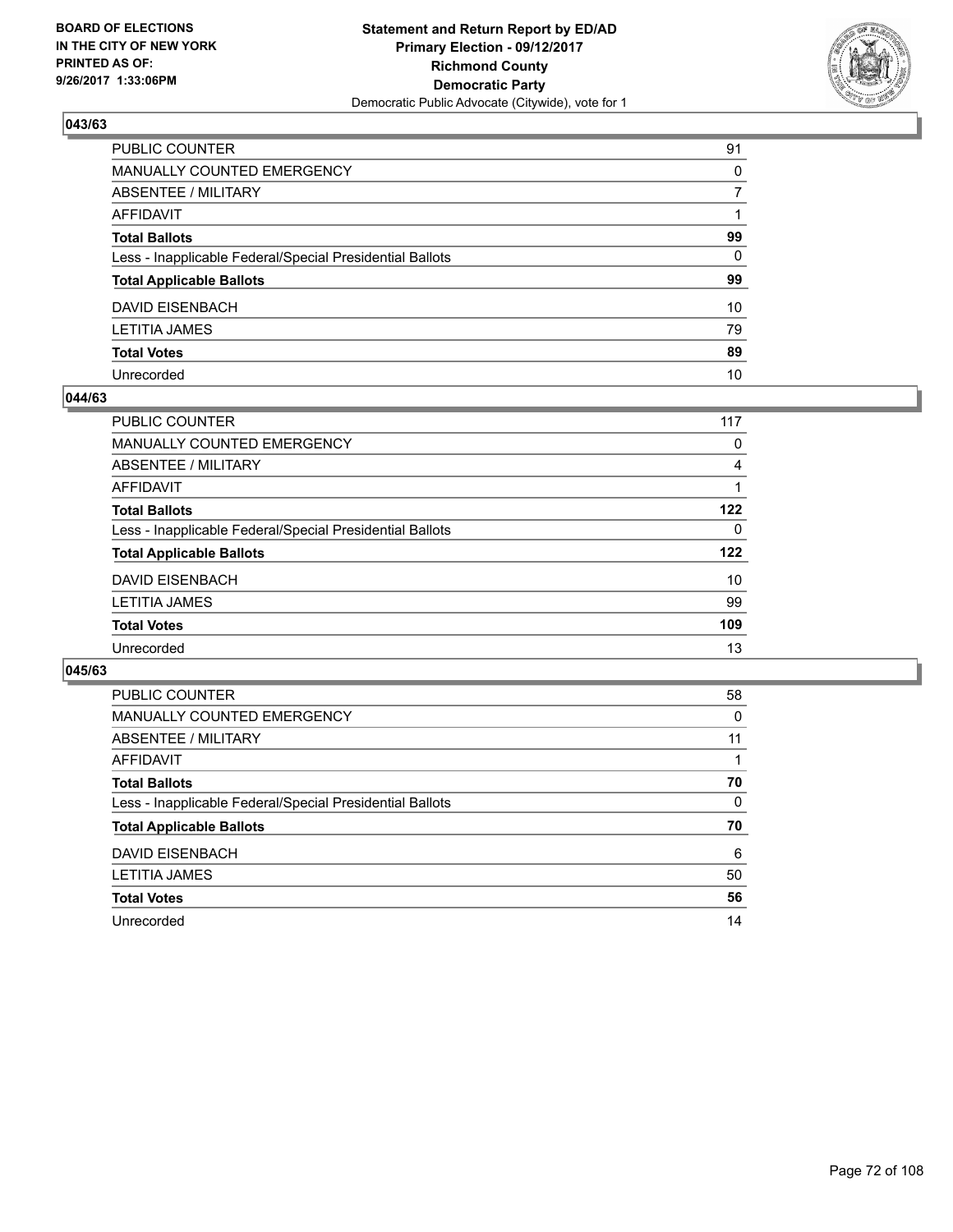

| PUBLIC COUNTER                                           | 32           |
|----------------------------------------------------------|--------------|
| MANUALLY COUNTED EMERGENCY                               | 0            |
| ABSENTEE / MILITARY                                      | 2            |
| AFFIDAVIT                                                | 0            |
| Total Ballots                                            | 34           |
| Less - Inapplicable Federal/Special Presidential Ballots | $\mathbf{0}$ |
| <b>Total Applicable Ballots</b>                          | 34           |
| DAVID EISENBACH                                          | 16           |
| LETITIA JAMES                                            | 15           |
| <b>Total Votes</b>                                       | 31           |
| Unrecorded                                               | 3            |

#### **047/63**

| PUBLIC COUNTER                                           | 27 |
|----------------------------------------------------------|----|
| <b>MANUALLY COUNTED EMERGENCY</b>                        | 0  |
| ABSENTEE / MILITARY                                      | 5  |
| AFFIDAVIT                                                | 0  |
| <b>Total Ballots</b>                                     | 32 |
| Less - Inapplicable Federal/Special Presidential Ballots | 0  |
| <b>Total Applicable Ballots</b>                          | 32 |
| <b>DAVID EISENBACH</b>                                   | 13 |
| <b>LETITIA JAMES</b>                                     | 15 |
| JUAN CARLOS POLANCO (WRITE-IN)                           |    |
| <b>Total Votes</b>                                       | 29 |
| Unrecorded                                               | 3  |

| <b>PUBLIC COUNTER</b>                                    | 28             |
|----------------------------------------------------------|----------------|
| <b>MANUALLY COUNTED EMERGENCY</b>                        | 0              |
| ABSENTEE / MILITARY                                      |                |
| AFFIDAVIT                                                | 0              |
| <b>Total Ballots</b>                                     | 29             |
| Less - Inapplicable Federal/Special Presidential Ballots | 0              |
| <b>Total Applicable Ballots</b>                          | 29             |
| <b>DAVID EISENBACH</b>                                   | 11             |
| <b>LETITIA JAMES</b>                                     | 15             |
| <b>JOHN GULINO (WRITE-IN)</b>                            |                |
| <b>Total Votes</b>                                       | 27             |
| Unrecorded                                               | $\overline{2}$ |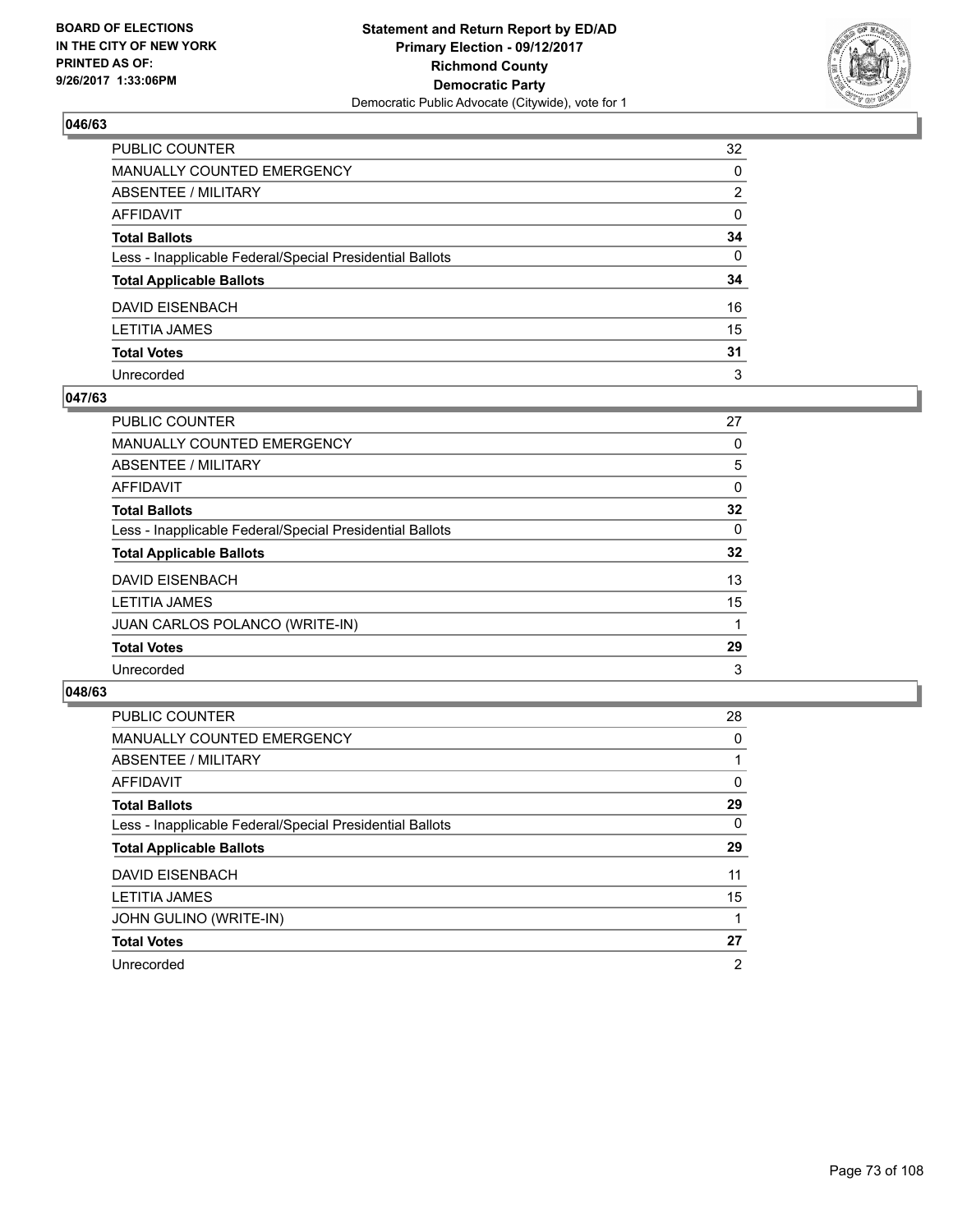

| PUBLIC COUNTER                                           | 32             |
|----------------------------------------------------------|----------------|
| MANUALLY COUNTED EMERGENCY                               | 0              |
| ABSENTEE / MILITARY                                      |                |
| AFFIDAVIT                                                | 0              |
| <b>Total Ballots</b>                                     | 33             |
| Less - Inapplicable Federal/Special Presidential Ballots | 0              |
| <b>Total Applicable Ballots</b>                          | 33             |
| DAVID EISENBACH                                          | 13             |
| <b>LETITIA JAMES</b>                                     | 17             |
| MARY RUBINO (WRITE-IN)                                   |                |
| <b>Total Votes</b>                                       | 31             |
| Unrecorded                                               | $\overline{2}$ |

#### **050/63**

| <b>PUBLIC COUNTER</b>                                    | 39 |
|----------------------------------------------------------|----|
| <b>MANUALLY COUNTED EMERGENCY</b>                        | 0  |
| ABSENTEE / MILITARY                                      | 2  |
| AFFIDAVIT                                                | 0  |
| <b>Total Ballots</b>                                     | 41 |
| Less - Inapplicable Federal/Special Presidential Ballots | 0  |
| <b>Total Applicable Ballots</b>                          | 41 |
| <b>DAVID EISENBACH</b>                                   | 10 |
| <b>LETITIA JAMES</b>                                     | 28 |
| <b>Total Votes</b>                                       | 38 |
| Unrecorded                                               | 3  |

| <b>PUBLIC COUNTER</b>                                    | 35 |
|----------------------------------------------------------|----|
| MANUALLY COUNTED EMERGENCY                               | 0  |
| ABSENTEE / MILITARY                                      | 5  |
| AFFIDAVIT                                                | 0  |
| <b>Total Ballots</b>                                     | 40 |
| Less - Inapplicable Federal/Special Presidential Ballots | 0  |
| <b>Total Applicable Ballots</b>                          | 40 |
| <b>DAVID EISENBACH</b>                                   | 16 |
| <b>LETITIA JAMES</b>                                     | 22 |
| NICOLE MALLIOTAKIS (WRITE-IN)                            |    |
| <b>Total Votes</b>                                       | 39 |
| Unrecorded                                               | 1  |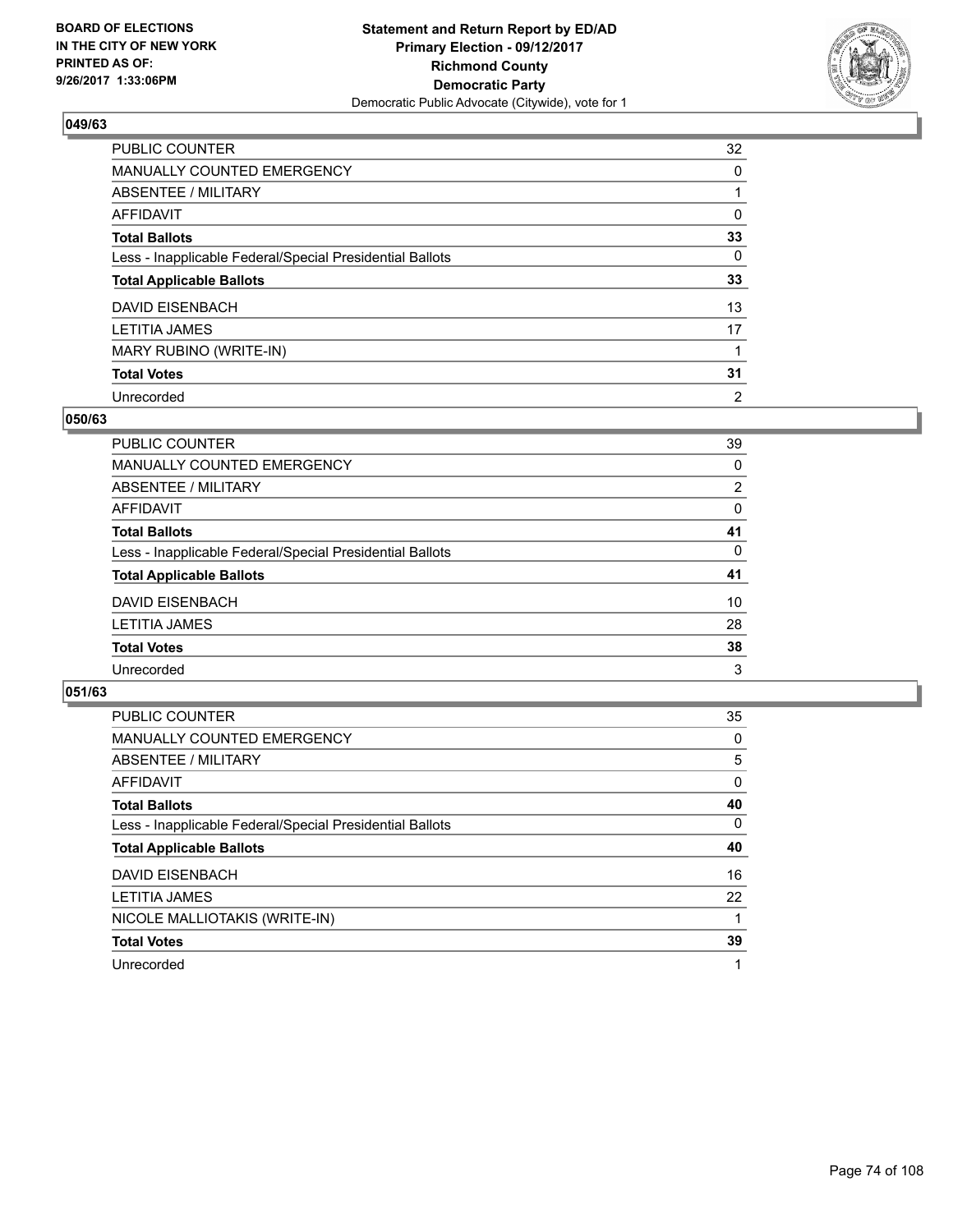

| PUBLIC COUNTER                                           | 18           |
|----------------------------------------------------------|--------------|
| MANUALLY COUNTED EMERGENCY                               | $\mathbf{0}$ |
| ABSENTEE / MILITARY                                      | 4            |
| AFFIDAVIT                                                | $\mathbf{0}$ |
| <b>Total Ballots</b>                                     | 22           |
| Less - Inapplicable Federal/Special Presidential Ballots | $\mathbf{0}$ |
| <b>Total Applicable Ballots</b>                          | 22           |
| DAVID EISENBACH                                          | 10           |
| LETITIA JAMES                                            | 9            |
| <b>Total Votes</b>                                       | 19           |
| Unrecorded                                               | 3            |

#### **053/63**

| PUBLIC COUNTER                                           | 20       |
|----------------------------------------------------------|----------|
| MANUALLY COUNTED EMERGENCY                               | 0        |
| ABSENTEE / MILITARY                                      | 3        |
| AFFIDAVIT                                                | $\Omega$ |
| <b>Total Ballots</b>                                     | 23       |
| Less - Inapplicable Federal/Special Presidential Ballots | 0        |
| <b>Total Applicable Ballots</b>                          | 23       |
| <b>DAVID EISENBACH</b>                                   | 10       |
| <b>LETITIA JAMES</b>                                     | 12       |
| <b>Total Votes</b>                                       | 22       |
| Unrecorded                                               |          |
|                                                          |          |

| <b>PUBLIC COUNTER</b>                                    | 44 |
|----------------------------------------------------------|----|
| <b>MANUALLY COUNTED EMERGENCY</b>                        | 0  |
| ABSENTEE / MILITARY                                      | 18 |
| <b>AFFIDAVIT</b>                                         | 0  |
| <b>Total Ballots</b>                                     | 62 |
| Less - Inapplicable Federal/Special Presidential Ballots | 0  |
| <b>Total Applicable Ballots</b>                          | 62 |
| <b>DAVID EISENBACH</b>                                   | 17 |
| LETITIA JAMES                                            | 42 |
| <b>Total Votes</b>                                       | 59 |
| Unrecorded                                               | 3  |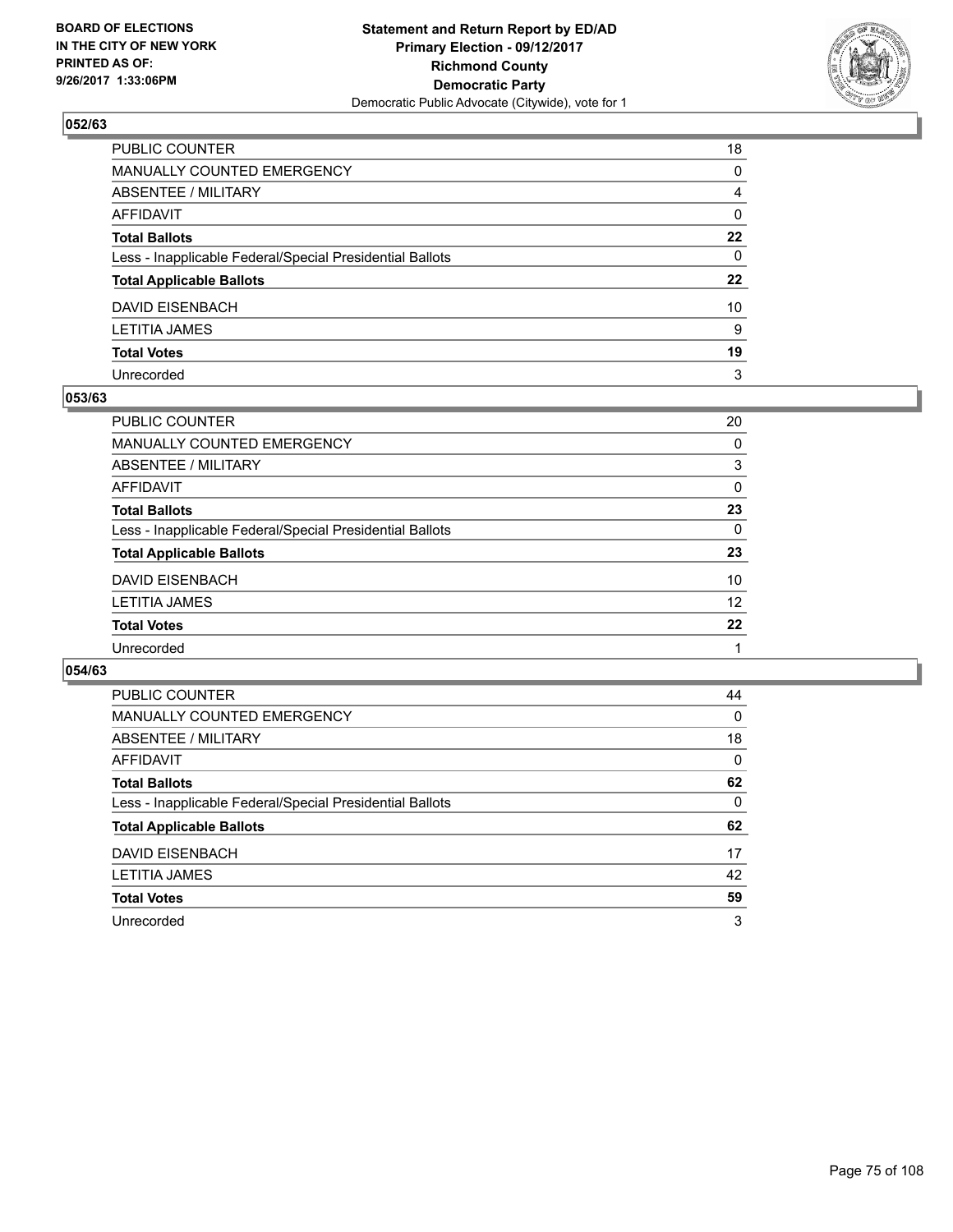

| PUBLIC COUNTER                                           | 22           |
|----------------------------------------------------------|--------------|
| MANUALLY COUNTED EMERGENCY                               | $\Omega$     |
| ABSENTEE / MILITARY                                      | 5            |
| AFFIDAVIT                                                | $\mathbf{0}$ |
| Total Ballots                                            | 27           |
| Less - Inapplicable Federal/Special Presidential Ballots | 0            |
| <b>Total Applicable Ballots</b>                          | 27           |
| DAVID EISENBACH                                          | 5            |
| LETITIA JAMES                                            | 21           |
| <b>Total Votes</b>                                       | 26           |
| Unrecorded                                               |              |

#### **056/63**

| <b>PUBLIC COUNTER</b>                                    | 54       |
|----------------------------------------------------------|----------|
| <b>MANUALLY COUNTED EMERGENCY</b>                        | $\Omega$ |
| ABSENTEE / MILITARY                                      |          |
| AFFIDAVIT                                                | $\Omega$ |
| <b>Total Ballots</b>                                     | 55       |
| Less - Inapplicable Federal/Special Presidential Ballots | $\Omega$ |
| <b>Total Applicable Ballots</b>                          | 55       |
| <b>DAVID EISENBACH</b>                                   | 19       |
| <b>LETITIA JAMES</b>                                     | 35       |
| <b>Total Votes</b>                                       | 54       |
| Unrecorded                                               |          |

| <b>PUBLIC COUNTER</b>                                    | 47       |
|----------------------------------------------------------|----------|
| <b>MANUALLY COUNTED EMERGENCY</b>                        | 0        |
| ABSENTEE / MILITARY                                      | 0        |
| AFFIDAVIT                                                | $\Omega$ |
| <b>Total Ballots</b>                                     | 47       |
| Less - Inapplicable Federal/Special Presidential Ballots | 0        |
| <b>Total Applicable Ballots</b>                          | 47       |
| DAVID EISENBACH                                          | 30       |
| <b>LETITIA JAMES</b>                                     | 14       |
|                                                          |          |
| <b>Total Votes</b>                                       | 44       |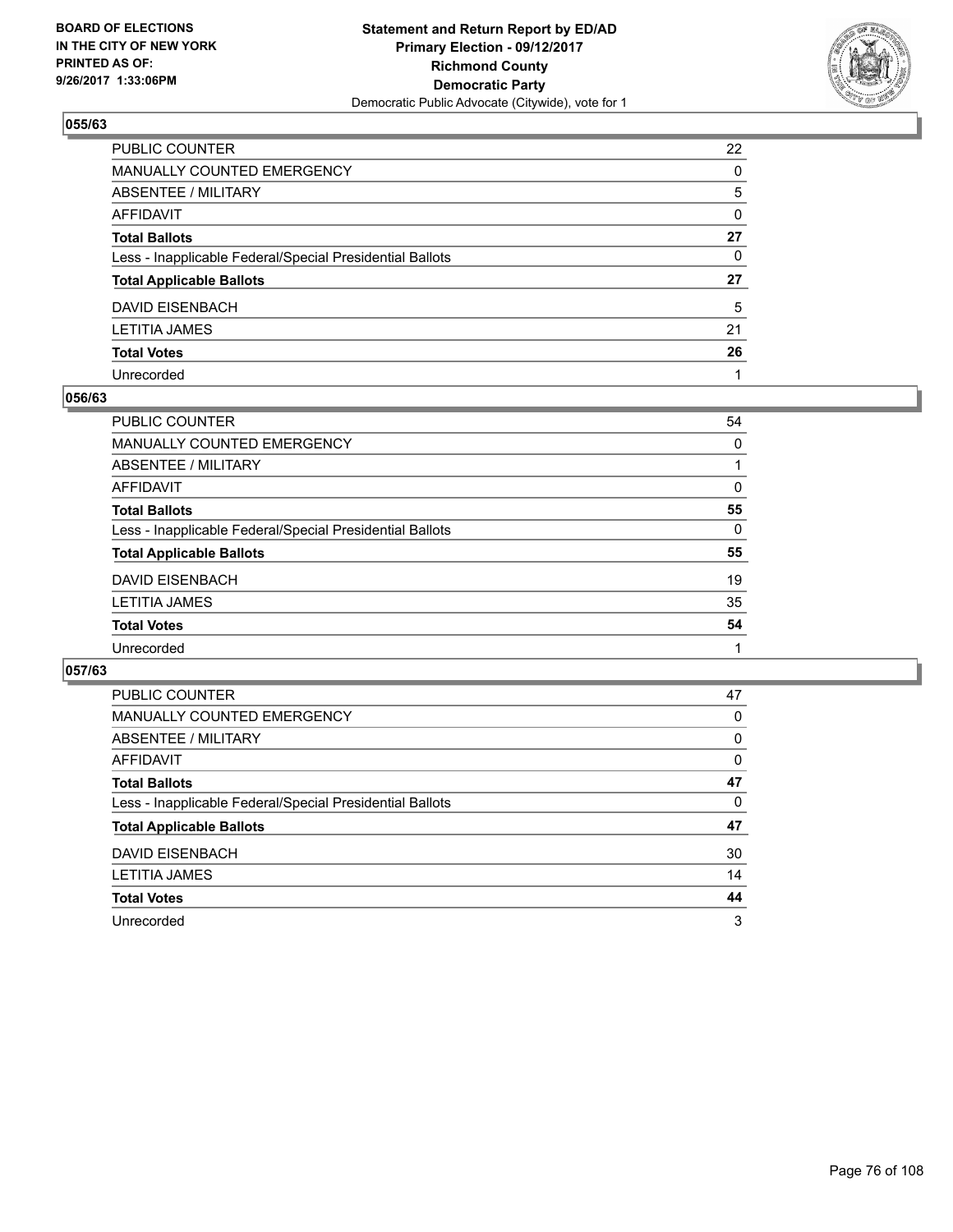

| <b>Total Votes</b>                                       | 45 |
|----------------------------------------------------------|----|
| MICHAEL R. BLOOMBERG (WRITE-IN)                          |    |
| <b>LETITIA JAMES</b>                                     | 14 |
| <b>DAVID EISENBACH</b>                                   | 30 |
| <b>Total Applicable Ballots</b>                          | 45 |
| Less - Inapplicable Federal/Special Presidential Ballots | 0  |
| <b>Total Ballots</b>                                     | 45 |
| <b>AFFIDAVIT</b>                                         | 0  |
| <b>ABSENTEE / MILITARY</b>                               |    |
| <b>MANUALLY COUNTED EMERGENCY</b>                        | 0  |
| PUBLIC COUNTER                                           | 44 |

### **059/63**

| PUBLIC COUNTER                                           | 36 |
|----------------------------------------------------------|----|
| <b>MANUALLY COUNTED EMERGENCY</b>                        | 0  |
| <b>ABSENTEE / MILITARY</b>                               | 5  |
| <b>AFFIDAVIT</b>                                         | 0  |
| <b>Total Ballots</b>                                     | 41 |
| Less - Inapplicable Federal/Special Presidential Ballots | 0  |
| <b>Total Applicable Ballots</b>                          | 41 |
| <b>DAVID EISENBACH</b>                                   | 17 |
| <b>LETITIA JAMES</b>                                     | 22 |
| UNATTRIBUTABLE WRITE-IN (WRITE-IN)                       |    |
| <b>Total Votes</b>                                       | 40 |
| Unrecorded                                               |    |
|                                                          |    |

| <b>PUBLIC COUNTER</b>                                    | 24 |
|----------------------------------------------------------|----|
| <b>MANUALLY COUNTED EMERGENCY</b>                        | 0  |
| ABSENTEE / MILITARY                                      |    |
| AFFIDAVIT                                                | 0  |
| <b>Total Ballots</b>                                     | 25 |
| Less - Inapplicable Federal/Special Presidential Ballots | 0  |
| <b>Total Applicable Ballots</b>                          | 25 |
| DAVID EISENBACH                                          | 8  |
| <b>LETITIA JAMES</b>                                     | 15 |
| <b>Total Votes</b>                                       | 23 |
|                                                          |    |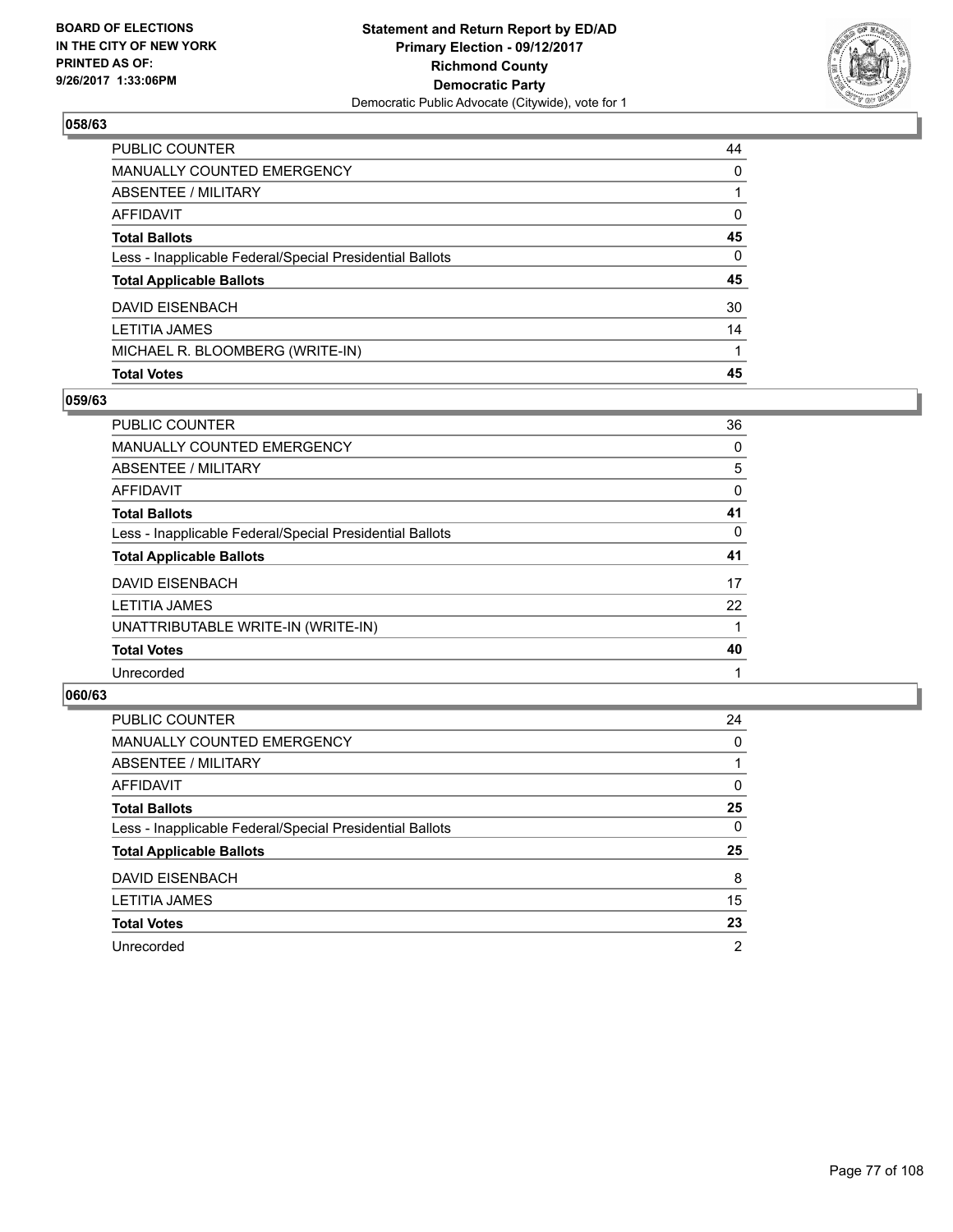

| PUBLIC COUNTER                                           | 47           |
|----------------------------------------------------------|--------------|
| MANUALLY COUNTED EMERGENCY                               | $\Omega$     |
| ABSENTEE / MILITARY                                      | 7            |
| AFFIDAVIT                                                | 0            |
| Total Ballots                                            | 54           |
| Less - Inapplicable Federal/Special Presidential Ballots | $\mathbf{0}$ |
| <b>Total Applicable Ballots</b>                          | 54           |
| DAVID EISENBACH                                          | 16           |
| LETITIA JAMES                                            | 34           |
| <b>Total Votes</b>                                       | 50           |
| Unrecorded                                               | 4            |

#### **062/63**

| PUBLIC COUNTER                                           | 36 |
|----------------------------------------------------------|----|
| <b>MANUALLY COUNTED EMERGENCY</b>                        | 0  |
| ABSENTEE / MILITARY                                      |    |
| AFFIDAVIT                                                | 0  |
| <b>Total Ballots</b>                                     | 37 |
| Less - Inapplicable Federal/Special Presidential Ballots | 0  |
| <b>Total Applicable Ballots</b>                          | 37 |
| DAVID EISENBACH                                          | 15 |
| <b>LETITIA JAMES</b>                                     | 18 |
| ED MCCABE (WRITE-IN)                                     |    |
| <b>Total Votes</b>                                       | 34 |
| Unrecorded                                               | 3  |

| PUBLIC COUNTER                                           | 67 |
|----------------------------------------------------------|----|
| <b>MANUALLY COUNTED EMERGENCY</b>                        | 0  |
| ABSENTEE / MILITARY                                      | 3  |
| AFFIDAVIT                                                | 0  |
| <b>Total Ballots</b>                                     | 70 |
| Less - Inapplicable Federal/Special Presidential Ballots | 0  |
| <b>Total Applicable Ballots</b>                          | 70 |
| <b>DAVID EISENBACH</b>                                   | 29 |
| <b>LETITIA JAMES</b>                                     | 34 |
| <b>Total Votes</b>                                       | 63 |
| Unrecorded                                               | 7  |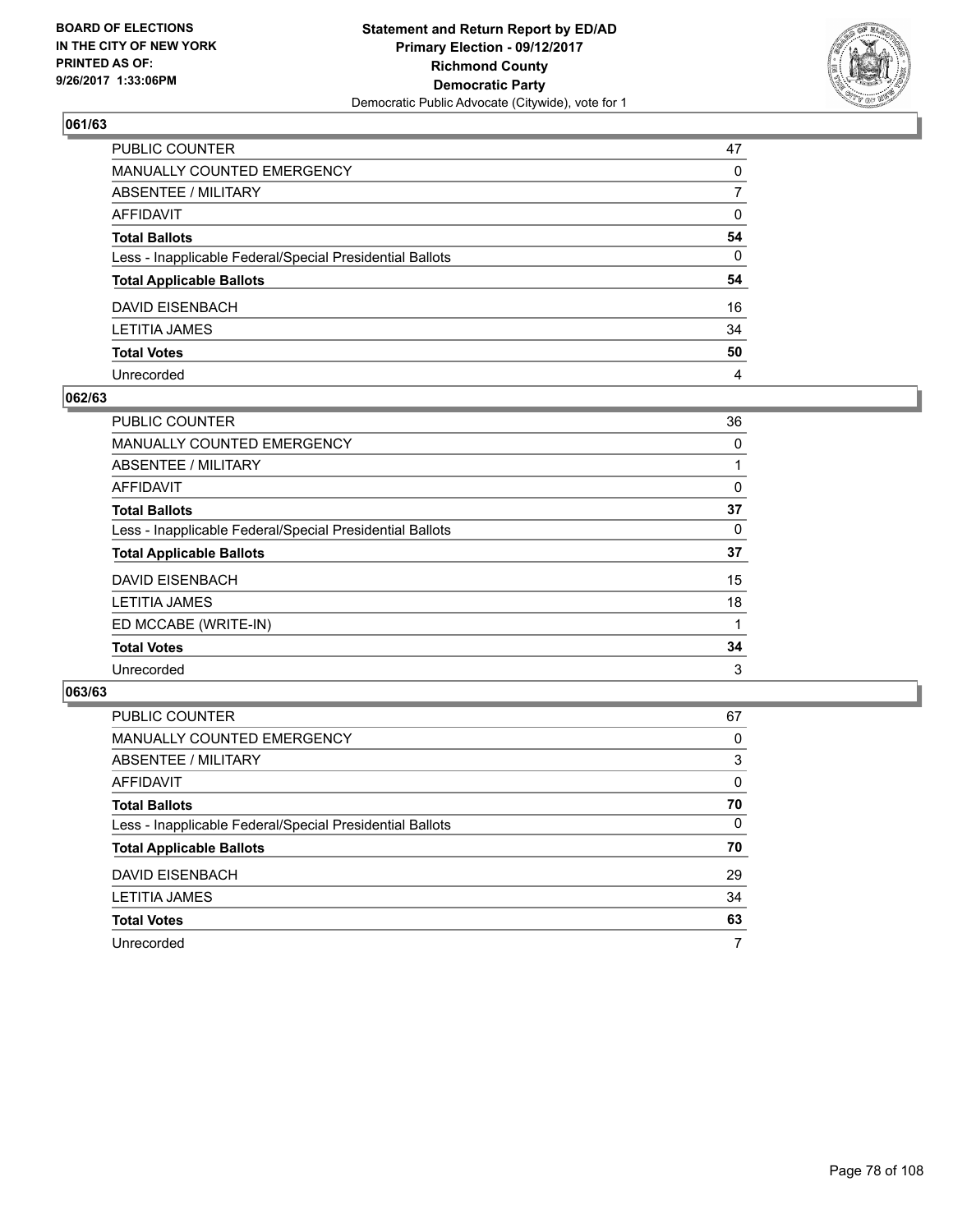

| PUBLIC COUNTER                                           | 49             |
|----------------------------------------------------------|----------------|
| MANUALLY COUNTED EMERGENCY                               | 0              |
| ABSENTEE / MILITARY                                      | 4              |
| AFFIDAVIT                                                | $\mathbf{0}$   |
| Total Ballots                                            | 53             |
| Less - Inapplicable Federal/Special Presidential Ballots | 0              |
| <b>Total Applicable Ballots</b>                          | 53             |
| DAVID EISENBACH                                          | 25             |
| LETITIA JAMES                                            | 26             |
| <b>Total Votes</b>                                       | 51             |
| Unrecorded                                               | $\overline{2}$ |

#### **065/63**

| PUBLIC COUNTER                                           | 39 |
|----------------------------------------------------------|----|
| <b>MANUALLY COUNTED EMERGENCY</b>                        | 0  |
| ABSENTEE / MILITARY                                      | 5  |
| AFFIDAVIT                                                | 0  |
| <b>Total Ballots</b>                                     | 44 |
| Less - Inapplicable Federal/Special Presidential Ballots | 0  |
| <b>Total Applicable Ballots</b>                          | 44 |
| DAVID EISENBACH                                          | 18 |
| <b>LETITIA JAMES</b>                                     | 19 |
| DEBORAH L. ROSE (WRITE-IN)                               |    |
| <b>Total Votes</b>                                       | 38 |
| Unrecorded                                               | 6  |

| <b>PUBLIC COUNTER</b>                                    | 55 |
|----------------------------------------------------------|----|
| <b>MANUALLY COUNTED EMERGENCY</b>                        | 0  |
| ABSENTEE / MILITARY                                      | 0  |
| AFFIDAVIT                                                | 0  |
| <b>Total Ballots</b>                                     | 55 |
| Less - Inapplicable Federal/Special Presidential Ballots | 0  |
| <b>Total Applicable Ballots</b>                          | 55 |
| DAVID EISENBACH                                          | 29 |
| <b>LETITIA JAMES</b>                                     | 23 |
| <b>Total Votes</b>                                       | 52 |
| Unrecorded                                               | 3  |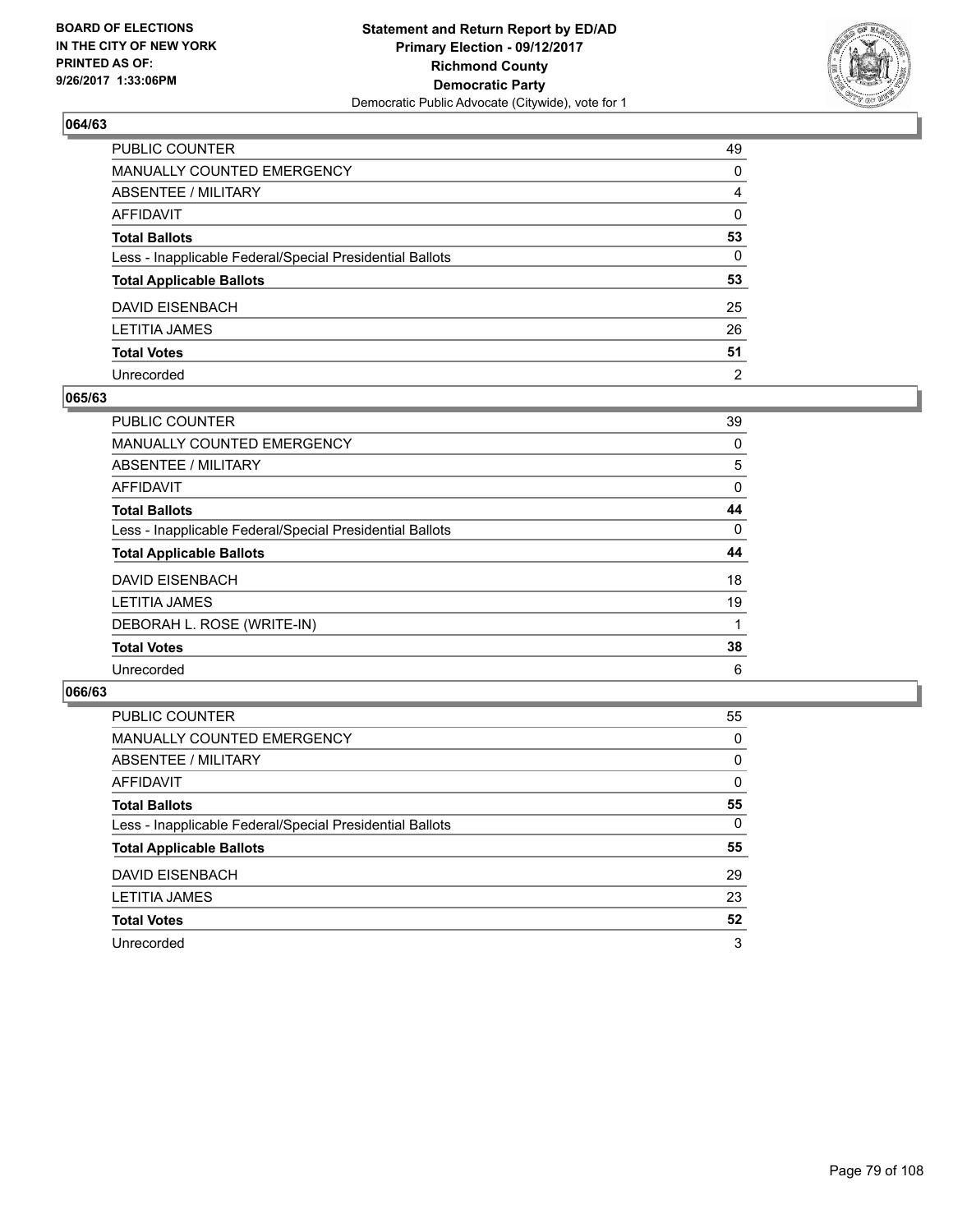

| PUBLIC COUNTER                                           | 44           |
|----------------------------------------------------------|--------------|
| MANUALLY COUNTED EMERGENCY                               | $\mathbf{0}$ |
| ABSENTEE / MILITARY                                      |              |
| AFFIDAVIT                                                | $\mathbf{0}$ |
| <b>Total Ballots</b>                                     | 45           |
| Less - Inapplicable Federal/Special Presidential Ballots | $\mathbf{0}$ |
| <b>Total Applicable Ballots</b>                          | 45           |
| DAVID EISENBACH                                          | 24           |
| LETITIA JAMES                                            | 18           |
| <b>Total Votes</b>                                       | 42           |
| Unrecorded                                               | 3            |

#### **068/63**

| PUBLIC COUNTER                                           | 10 |
|----------------------------------------------------------|----|
| MANUALLY COUNTED EMERGENCY                               | 0  |
| ABSENTEE / MILITARY                                      | 9  |
| AFFIDAVIT                                                | 0  |
| <b>Total Ballots</b>                                     | 19 |
| Less - Inapplicable Federal/Special Presidential Ballots | 0  |
| <b>Total Applicable Ballots</b>                          | 19 |
| <b>DAVID EISENBACH</b>                                   |    |
| <b>LETITIA JAMES</b>                                     | 11 |
| <b>Total Votes</b>                                       | 12 |
| Unrecorded                                               | 7  |
|                                                          |    |

| <b>PUBLIC COUNTER</b>                                    | 38 |
|----------------------------------------------------------|----|
| <b>MANUALLY COUNTED EMERGENCY</b>                        | 0  |
| <b>ABSENTEE / MILITARY</b>                               | 22 |
| <b>AFFIDAVIT</b>                                         | 0  |
| <b>Total Ballots</b>                                     | 60 |
| Less - Inapplicable Federal/Special Presidential Ballots | 0  |
| <b>Total Applicable Ballots</b>                          | 60 |
| <b>DAVID EISENBACH</b>                                   | 11 |
| <b>LETITIA JAMES</b>                                     | 32 |
| <b>Total Votes</b>                                       | 43 |
|                                                          |    |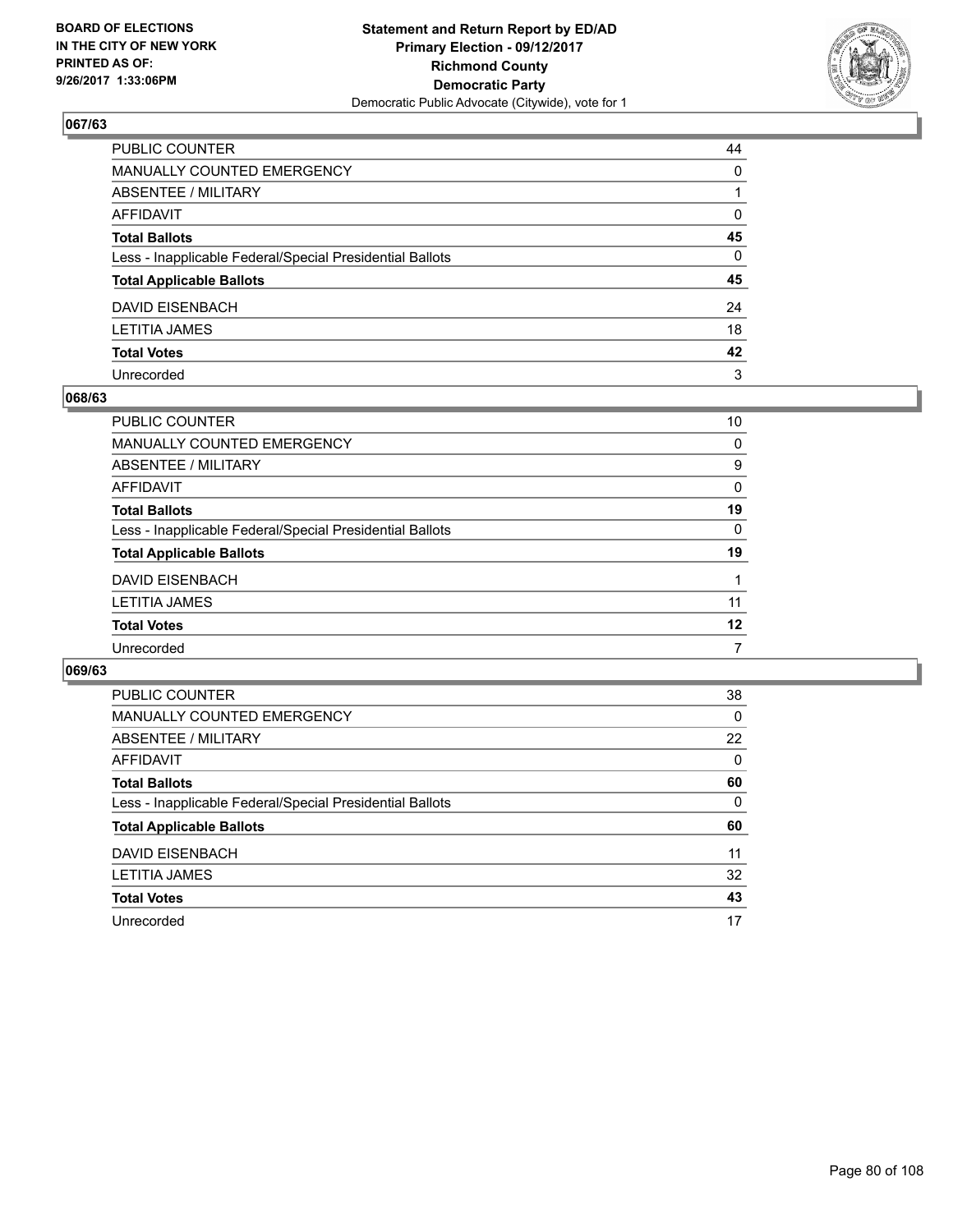

| PUBLIC COUNTER                                           | 23              |
|----------------------------------------------------------|-----------------|
| MANUALLY COUNTED EMERGENCY                               | $\mathbf{0}$    |
| ABSENTEE / MILITARY                                      | 0               |
| AFFIDAVIT                                                | $\mathbf{0}$    |
| <b>Total Ballots</b>                                     | 23              |
| Less - Inapplicable Federal/Special Presidential Ballots | $\mathbf{0}$    |
| <b>Total Applicable Ballots</b>                          | 23              |
| DAVID EISENBACH                                          | 12 <sup>2</sup> |
| LETITIA JAMES                                            | 10              |
| <b>Total Votes</b>                                       | $22 \,$         |
| Unrecorded                                               |                 |

### **071/63**

| PUBLIC COUNTER                                           | 105      |
|----------------------------------------------------------|----------|
| <b>MANUALLY COUNTED EMERGENCY</b>                        | 0        |
| ABSENTEE / MILITARY                                      | 5        |
| AFFIDAVIT                                                | $\Omega$ |
| <b>Total Ballots</b>                                     | 110      |
| Less - Inapplicable Federal/Special Presidential Ballots | 0        |
| <b>Total Applicable Ballots</b>                          | 110      |
| DAVID EISENBACH                                          | 12       |
| <b>LETITIA JAMES</b>                                     | 85       |
| <b>Total Votes</b>                                       | 97       |
| Unrecorded                                               | 13       |

| PUBLIC COUNTER                                           | 37 |
|----------------------------------------------------------|----|
| <b>MANUALLY COUNTED EMERGENCY</b>                        | 0  |
| <b>ABSENTEE / MILITARY</b>                               |    |
| <b>AFFIDAVIT</b>                                         | 0  |
| <b>Total Ballots</b>                                     | 38 |
| Less - Inapplicable Federal/Special Presidential Ballots | 0  |
| <b>Total Applicable Ballots</b>                          | 38 |
| <b>DAVID EISENBACH</b>                                   | 19 |
| <b>LETITIA JAMES</b>                                     | 15 |
| NICOLE MALLIOTAKIS (WRITE-IN)                            |    |
| <b>Total Votes</b>                                       | 35 |
| Unrecorded                                               | 3  |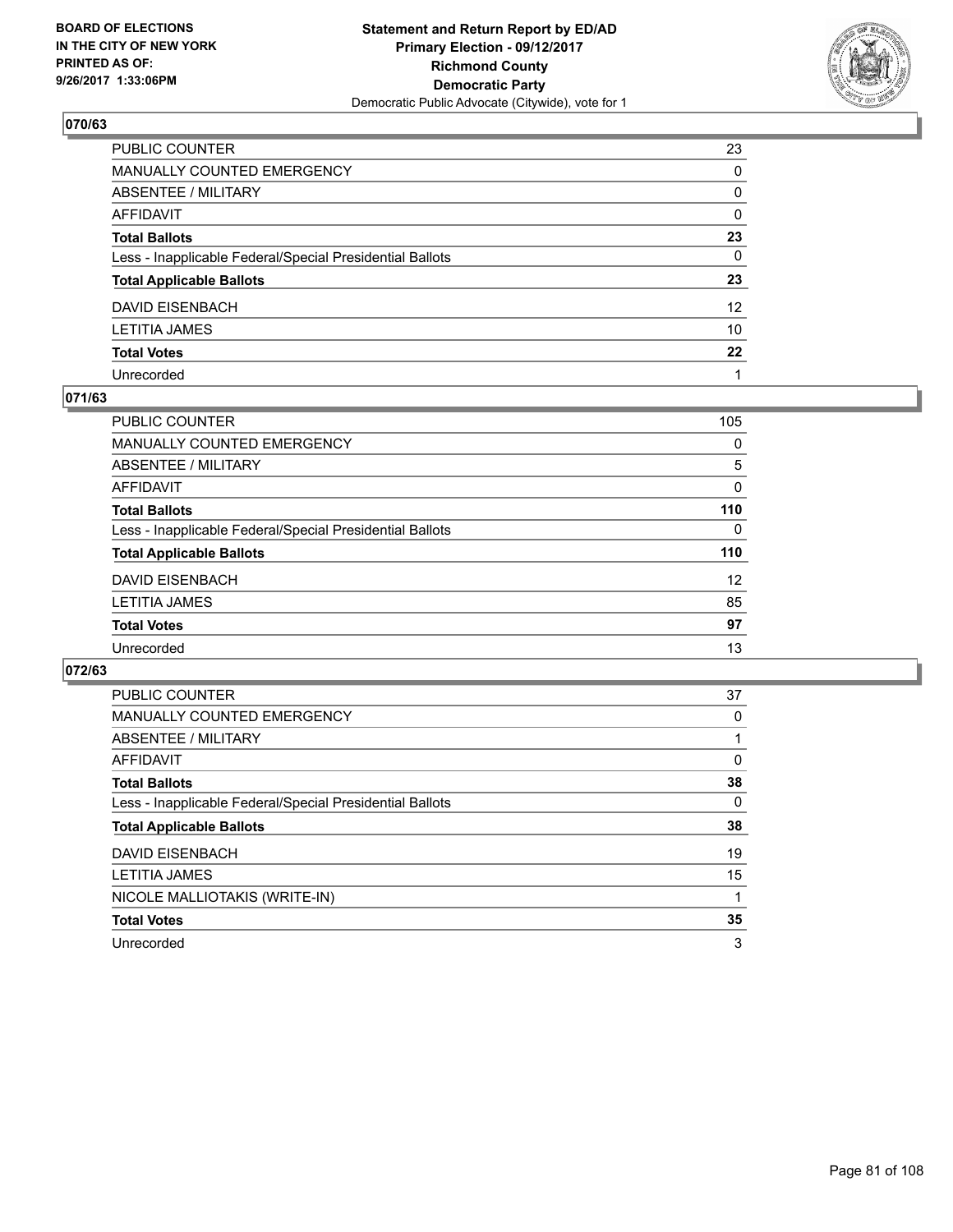

| PUBLIC COUNTER                                           | 37           |
|----------------------------------------------------------|--------------|
| MANUALLY COUNTED EMERGENCY                               | $\mathbf{0}$ |
| ABSENTEE / MILITARY                                      | 4            |
| AFFIDAVIT                                                | $\mathbf{0}$ |
| <b>Total Ballots</b>                                     | 41           |
| Less - Inapplicable Federal/Special Presidential Ballots | $\mathbf{0}$ |
| <b>Total Applicable Ballots</b>                          | 41           |
| DAVID EISENBACH                                          | 11           |
| LETITIA JAMES                                            | 25           |
| <b>Total Votes</b>                                       | 36           |
| Unrecorded                                               | 5            |

#### **074/63**

| PUBLIC COUNTER                                           | 45 |
|----------------------------------------------------------|----|
| MANUALLY COUNTED EMERGENCY                               | 0  |
| <b>ABSENTEE / MILITARY</b>                               | 4  |
| AFFIDAVIT                                                | 0  |
| <b>Total Ballots</b>                                     | 49 |
| Less - Inapplicable Federal/Special Presidential Ballots | 0  |
| <b>Total Applicable Ballots</b>                          | 49 |
| <b>DAVID EISENBACH</b>                                   | 11 |
| <b>LETITIA JAMES</b>                                     | 35 |
| <b>Total Votes</b>                                       | 46 |
| Unrecorded                                               | 3  |

| <b>PUBLIC COUNTER</b>                                    | 63 |
|----------------------------------------------------------|----|
| <b>MANUALLY COUNTED EMERGENCY</b>                        | 0  |
| ABSENTEE / MILITARY                                      | 4  |
| <b>AFFIDAVIT</b>                                         | 0  |
| <b>Total Ballots</b>                                     | 67 |
| Less - Inapplicable Federal/Special Presidential Ballots | 0  |
|                                                          |    |
| <b>Total Applicable Ballots</b>                          | 67 |
| <b>DAVID EISENBACH</b>                                   | 6  |
| <b>LETITIA JAMES</b>                                     | 51 |
| DEBORAH L. ROSE (WRITE-IN)                               | 3  |
| <b>Total Votes</b>                                       | 60 |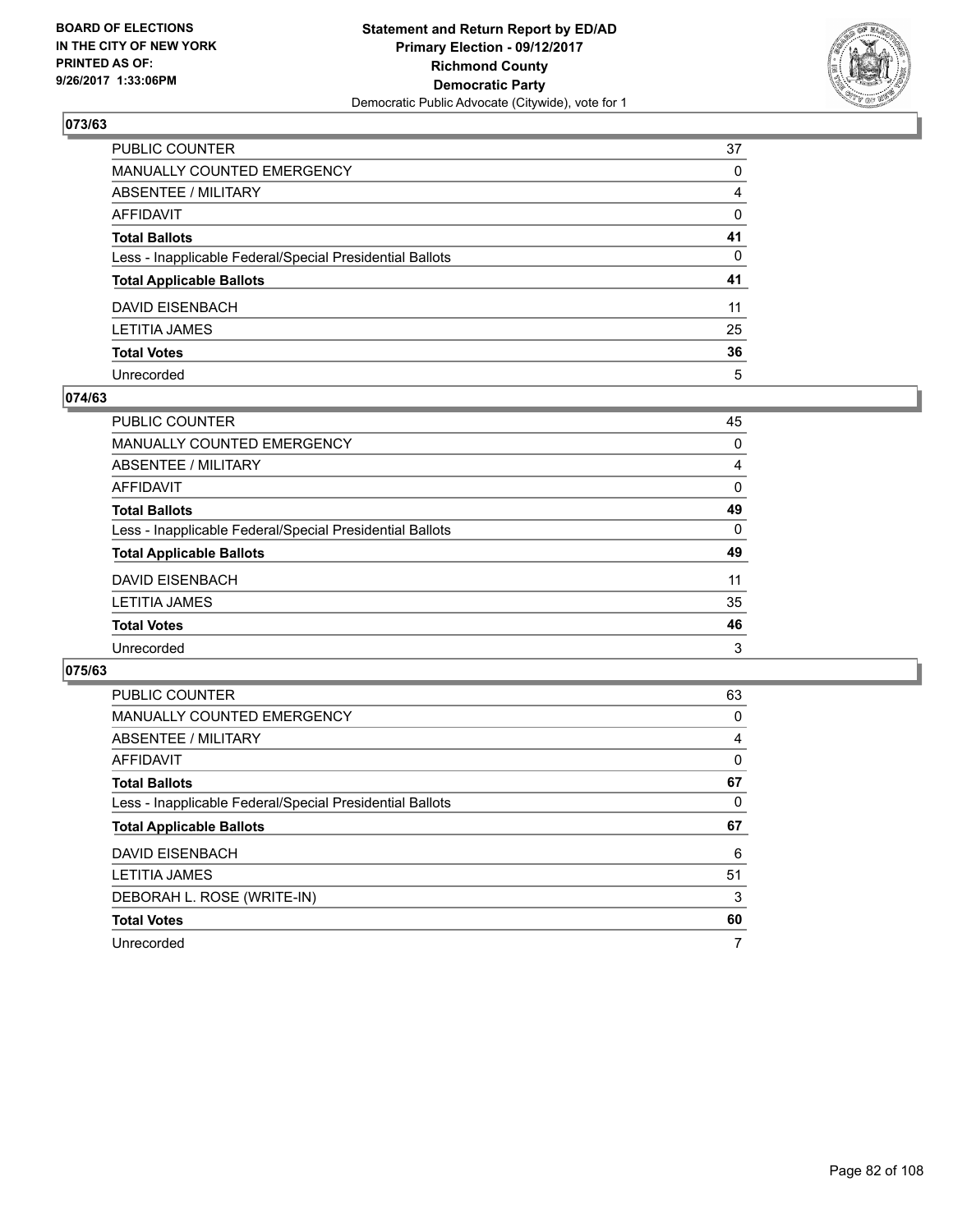

| PUBLIC COUNTER                                           | 26           |
|----------------------------------------------------------|--------------|
| MANUALLY COUNTED EMERGENCY                               | $\mathbf{0}$ |
| ABSENTEE / MILITARY                                      | 0            |
| AFFIDAVIT                                                | 0            |
| Total Ballots                                            | 26           |
| Less - Inapplicable Federal/Special Presidential Ballots | $\mathbf{0}$ |
| <b>Total Applicable Ballots</b>                          | 26           |
| DAVID EISENBACH                                          | 9            |
| LETITIA JAMES                                            | 13           |
| <b>Total Votes</b>                                       | $22 \,$      |
| Unrecorded                                               | 4            |

#### **077/63**

| PUBLIC COUNTER                                           | 39             |
|----------------------------------------------------------|----------------|
| <b>MANUALLY COUNTED EMERGENCY</b>                        | $\Omega$       |
| ABSENTEE / MILITARY                                      | $\overline{2}$ |
| AFFIDAVIT                                                | 0              |
| <b>Total Ballots</b>                                     | 41             |
| Less - Inapplicable Federal/Special Presidential Ballots | 0              |
| <b>Total Applicable Ballots</b>                          | 41             |
| <b>DAVID EISENBACH</b>                                   | 18             |
| <b>LETITIA JAMES</b>                                     | 22             |
| <b>Total Votes</b>                                       | 40             |
| Unrecorded                                               |                |

| <b>PUBLIC COUNTER</b>                                    | 14 |
|----------------------------------------------------------|----|
| MANUALLY COUNTED EMERGENCY                               | 0  |
| ABSENTEE / MILITARY                                      | 3  |
| <b>AFFIDAVIT</b>                                         | 0  |
| <b>Total Ballots</b>                                     | 17 |
| Less - Inapplicable Federal/Special Presidential Ballots | 0  |
| <b>Total Applicable Ballots</b>                          | 17 |
| <b>DAVID EISENBACH</b>                                   | 9  |
| <b>LETITIA JAMES</b>                                     | 6  |
| <b>Total Votes</b>                                       | 15 |
| Unrecorded                                               | 2  |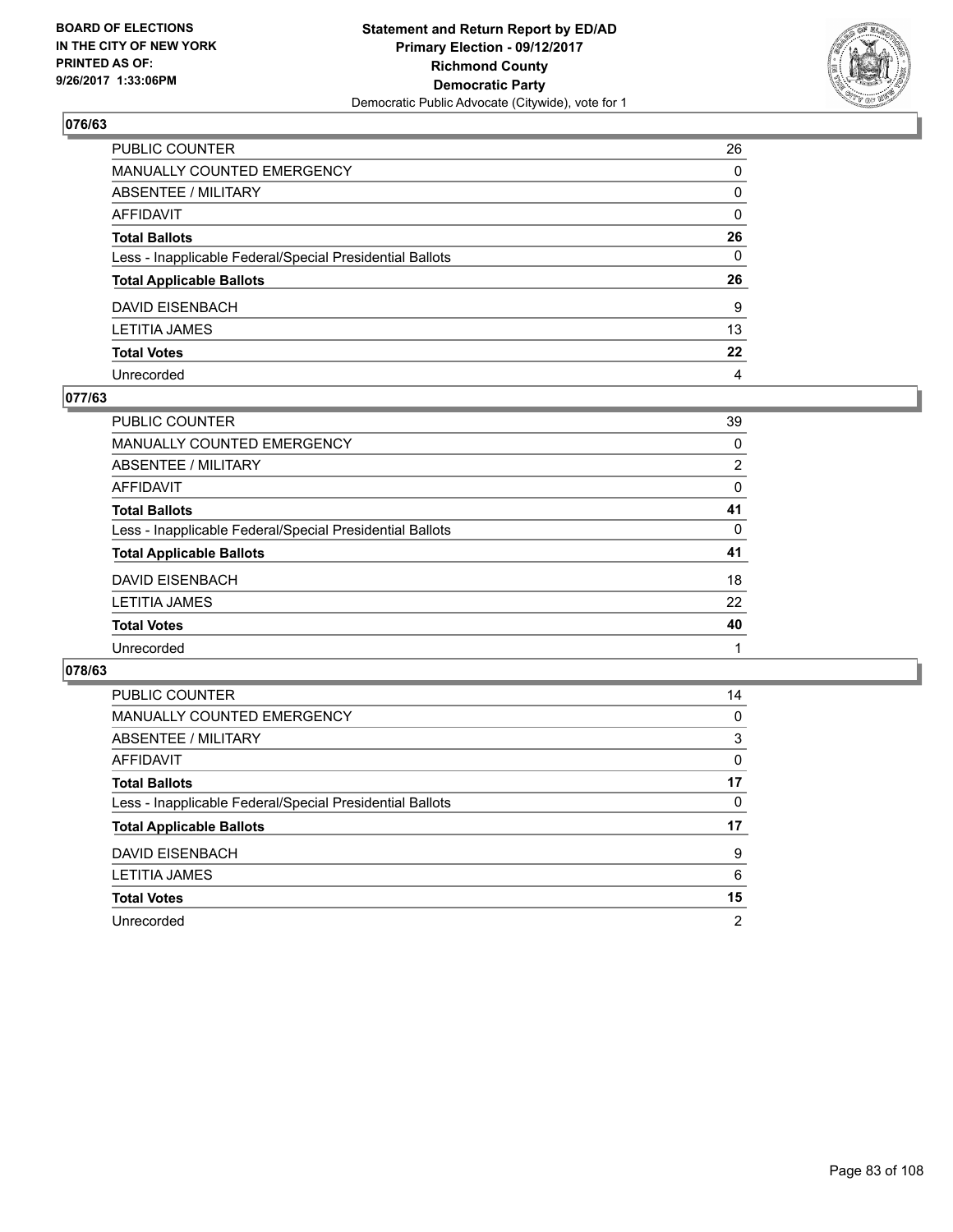

| PUBLIC COUNTER                                           | 32              |
|----------------------------------------------------------|-----------------|
| MANUALLY COUNTED EMERGENCY                               | $\Omega$        |
| ABSENTEE / MILITARY                                      | 2               |
| AFFIDAVIT                                                | 0               |
| Total Ballots                                            | 34              |
| Less - Inapplicable Federal/Special Presidential Ballots | $\mathbf{0}$    |
| <b>Total Applicable Ballots</b>                          | 34              |
| DAVID EISENBACH                                          | 21              |
| LETITIA JAMES                                            | 11              |
| <b>Total Votes</b>                                       | $32\phantom{a}$ |
| Unrecorded                                               | $\overline{2}$  |

#### **080/63**

| PUBLIC COUNTER                                           | 47 |
|----------------------------------------------------------|----|
| MANUALLY COUNTED EMERGENCY                               | 0  |
| <b>ABSENTEE / MILITARY</b>                               |    |
| AFFIDAVIT                                                | 0  |
| <b>Total Ballots</b>                                     | 48 |
| Less - Inapplicable Federal/Special Presidential Ballots | 0  |
| <b>Total Applicable Ballots</b>                          | 48 |
| <b>DAVID EISENBACH</b>                                   | 5  |
| <b>LETITIA JAMES</b>                                     | 38 |
| <b>Total Votes</b>                                       | 43 |
| Unrecorded                                               | 5  |

| <b>PUBLIC COUNTER</b>                                    | 9  |
|----------------------------------------------------------|----|
| <b>MANUALLY COUNTED EMERGENCY</b>                        | 0  |
| ABSENTEE / MILITARY                                      |    |
| AFFIDAVIT                                                | 0  |
| <b>Total Ballots</b>                                     | 10 |
| Less - Inapplicable Federal/Special Presidential Ballots | 0  |
| <b>Total Applicable Ballots</b>                          | 10 |
|                                                          | 5  |
| <b>DAVID EISENBACH</b>                                   |    |
| <b>LETITIA JAMES</b>                                     | 4  |
| <b>Total Votes</b>                                       | 9  |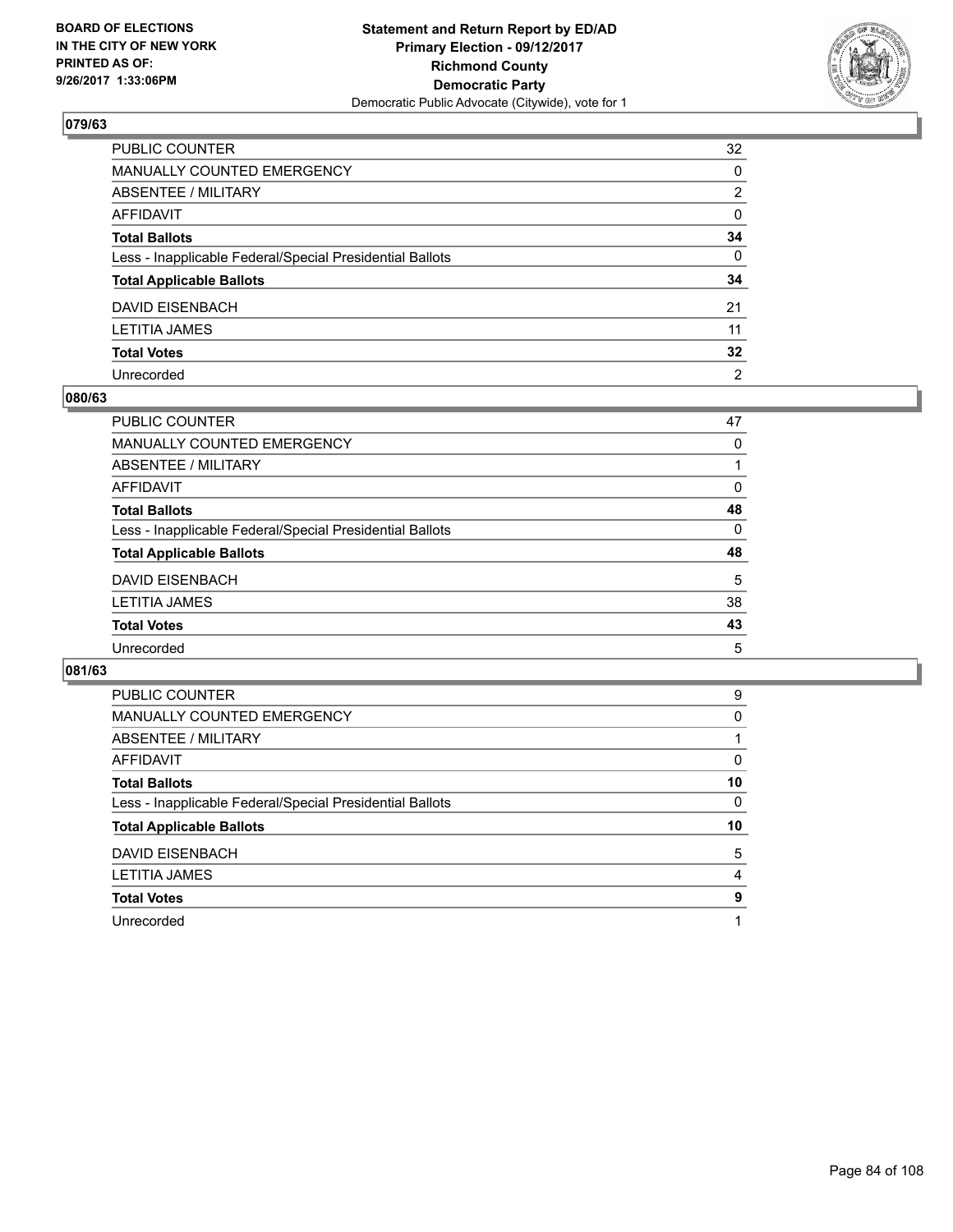

| PUBLIC COUNTER                                           | 28           |
|----------------------------------------------------------|--------------|
| MANUALLY COUNTED EMERGENCY                               | 0            |
| ABSENTEE / MILITARY                                      |              |
| AFFIDAVIT                                                | $\mathbf{0}$ |
| Total Ballots                                            | 29           |
| Less - Inapplicable Federal/Special Presidential Ballots | 0            |
| <b>Total Applicable Ballots</b>                          | 29           |
| DAVID EISENBACH                                          | 10           |
| LETITIA JAMES                                            | 15           |
| <b>Total Votes</b>                                       | 25           |
| Unrecorded                                               | 4            |

#### **083/63**

| <b>PUBLIC COUNTER</b>                                    | 43       |
|----------------------------------------------------------|----------|
| <b>MANUALLY COUNTED EMERGENCY</b>                        | 0        |
| ABSENTEE / MILITARY                                      | 3        |
| AFFIDAVIT                                                | 0        |
| <b>Total Ballots</b>                                     | 46       |
| Less - Inapplicable Federal/Special Presidential Ballots | $\Omega$ |
| <b>Total Applicable Ballots</b>                          | 46       |
| <b>DAVID EISENBACH</b>                                   | 15       |
| <b>LETITIA JAMES</b>                                     | 26       |
| <b>Total Votes</b>                                       | 41       |
| Unrecorded                                               | 5        |

| <b>PUBLIC COUNTER</b>                                    | 33                |
|----------------------------------------------------------|-------------------|
| <b>MANUALLY COUNTED EMERGENCY</b>                        | 0                 |
| <b>ABSENTEE / MILITARY</b>                               | 2                 |
| AFFIDAVIT                                                |                   |
| <b>Total Ballots</b>                                     | 36                |
| Less - Inapplicable Federal/Special Presidential Ballots | 0                 |
| <b>Total Applicable Ballots</b>                          | 36                |
| <b>DAVID EISENBACH</b>                                   | $12 \overline{ }$ |
| <b>LETITIA JAMES</b>                                     | 23                |
| <b>Total Votes</b>                                       | 35                |
| Unrecorded                                               | 1                 |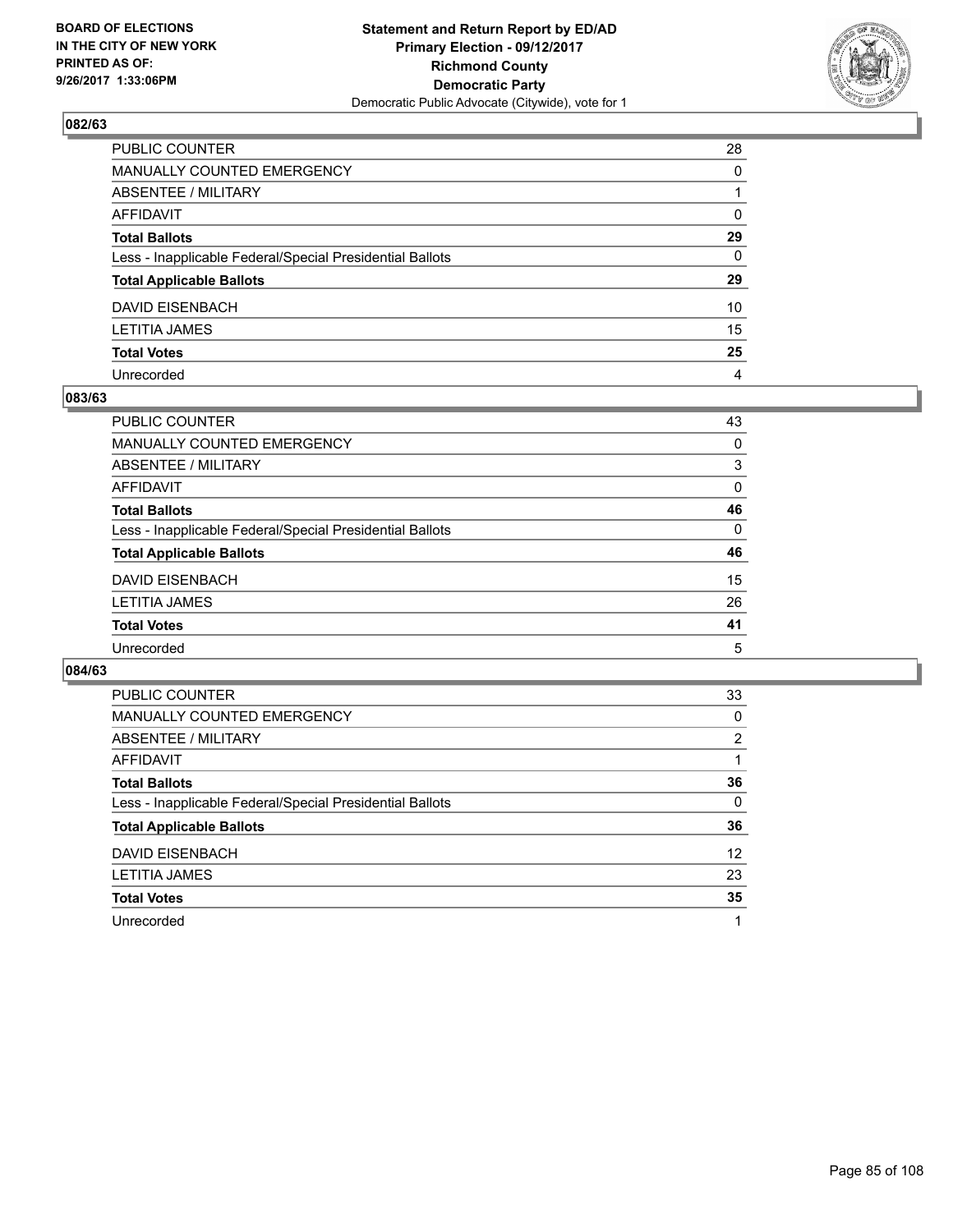

| PUBLIC COUNTER                                           | 25 |
|----------------------------------------------------------|----|
| MANUALLY COUNTED EMERGENCY                               | 0  |
| ABSENTEE / MILITARY                                      | 0  |
| <b>AFFIDAVIT</b>                                         | 0  |
| <b>Total Ballots</b>                                     | 25 |
| Less - Inapplicable Federal/Special Presidential Ballots | 0  |
| <b>Total Applicable Ballots</b>                          | 25 |
| <b>DAVID EISENBACH</b>                                   | 10 |
| <b>LETITIA JAMES</b>                                     | 12 |
| SHARTE JONES (WRITE-IN)                                  |    |
| <b>Total Votes</b>                                       | 23 |
| Unrecorded                                               | 2  |
| 086/63 COMBINED into: 009/63                             |    |
| 087/63 COMBINED into: 009/63                             |    |
| 088/63 COMBINED into: 009/63                             |    |
| 089/63 COMBINED into: 010/63                             |    |
| 090/63 COMBINED into: 009/63                             |    |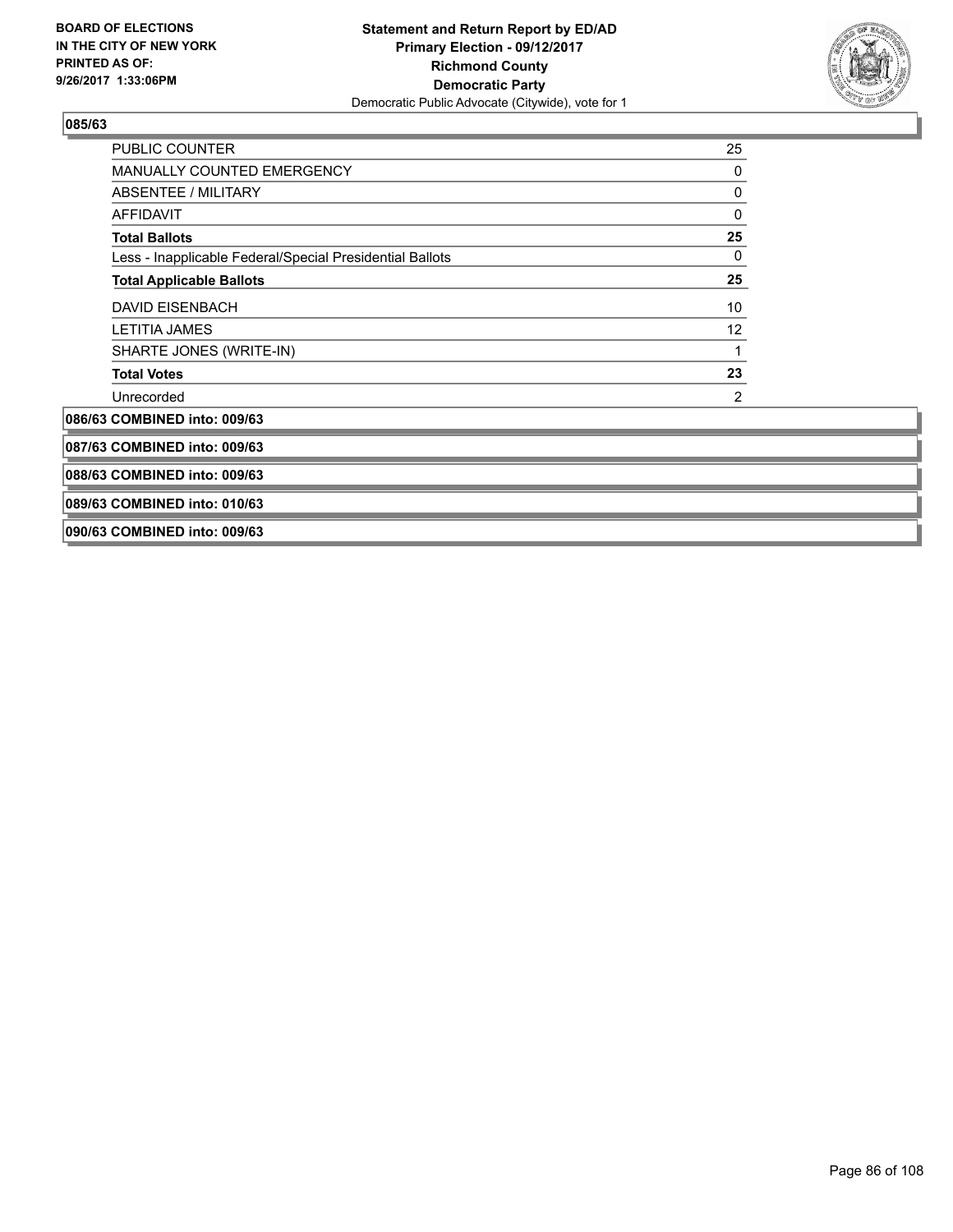

| PUBLIC COUNTER                                           | 20             |
|----------------------------------------------------------|----------------|
| MANUALLY COUNTED EMERGENCY                               | $\Omega$       |
| ABSENTEE / MILITARY                                      |                |
| AFFIDAVIT                                                | 0              |
| Total Ballots                                            | 21             |
| Less - Inapplicable Federal/Special Presidential Ballots | 0              |
| <b>Total Applicable Ballots</b>                          | 21             |
| DAVID EISENBACH                                          | 13             |
| LETITIA JAMES                                            | 6              |
| <b>Total Votes</b>                                       | 19             |
| Unrecorded                                               | $\overline{2}$ |

#### **002/64**

| PUBLIC COUNTER                                           | 18 |
|----------------------------------------------------------|----|
| <b>MANUALLY COUNTED EMERGENCY</b>                        | 0  |
| ABSENTEE / MILITARY                                      | 3  |
| AFFIDAVIT                                                | 0  |
| <b>Total Ballots</b>                                     | 21 |
| Less - Inapplicable Federal/Special Presidential Ballots | 0  |
| <b>Total Applicable Ballots</b>                          | 21 |
| DAVID EISENBACH                                          | 10 |
| <b>LETITIA JAMES</b>                                     | 6  |
| UNATTRIBUTABLE WRITE-IN (WRITE-IN)                       |    |
| <b>Total Votes</b>                                       | 17 |
| Unrecorded                                               | 4  |

| <b>PUBLIC COUNTER</b>                                    | 34             |
|----------------------------------------------------------|----------------|
| <b>MANUALLY COUNTED EMERGENCY</b>                        | 0              |
| ABSENTEE / MILITARY                                      | 5              |
| AFFIDAVIT                                                | 0              |
| <b>Total Ballots</b>                                     | 39             |
| Less - Inapplicable Federal/Special Presidential Ballots | 0              |
| <b>Total Applicable Ballots</b>                          | 39             |
| <b>DAVID EISENBACH</b>                                   | 14             |
| <b>LETITIA JAMES</b>                                     | 21             |
| PETER COLEMAN (WRITE-IN)                                 |                |
| <b>VLADAMIR PUTIN (WRITE-IN)</b>                         |                |
| <b>Total Votes</b>                                       | 37             |
| Unrecorded                                               | $\overline{2}$ |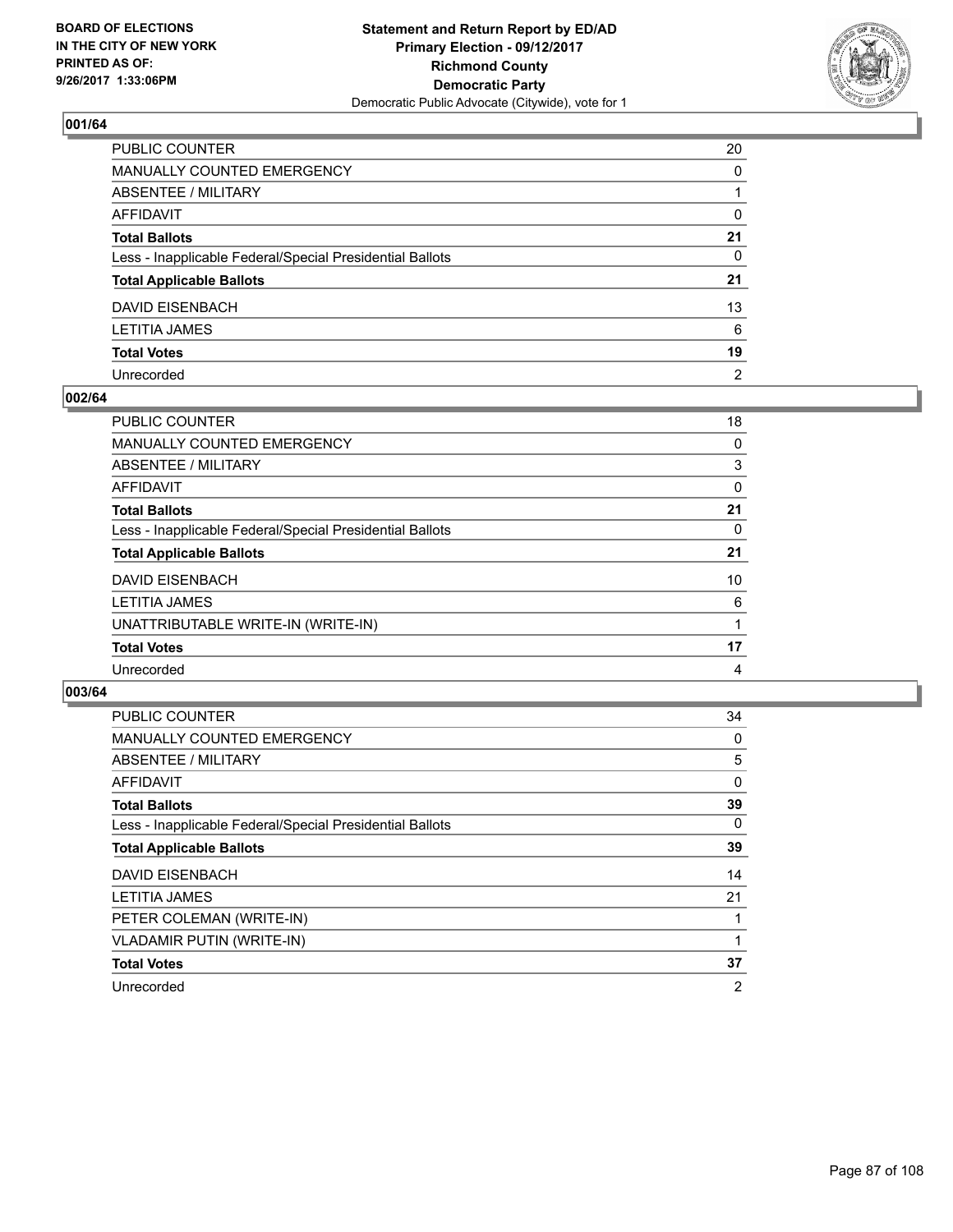

| <b>Total Votes</b>                                       | 25       |
|----------------------------------------------------------|----------|
| <b>LETITIA JAMES</b>                                     | 11       |
| <b>DAVID EISENBACH</b>                                   | 14       |
| <b>Total Applicable Ballots</b>                          | 25       |
| Less - Inapplicable Federal/Special Presidential Ballots | 0        |
| <b>Total Ballots</b>                                     | 25       |
| AFFIDAVIT                                                | $\Omega$ |
| ABSENTEE / MILITARY                                      | 5        |
| MANUALLY COUNTED EMERGENCY                               | 0        |
| PUBLIC COUNTER                                           | 20       |

#### **005/64**

| PUBLIC COUNTER                                           | 31             |
|----------------------------------------------------------|----------------|
| <b>MANUALLY COUNTED EMERGENCY</b>                        | $\Omega$       |
| <b>ABSENTEE / MILITARY</b>                               | $\overline{2}$ |
| <b>AFFIDAVIT</b>                                         | 0              |
| <b>Total Ballots</b>                                     | 33             |
| Less - Inapplicable Federal/Special Presidential Ballots | $\Omega$       |
| <b>Total Applicable Ballots</b>                          | 33             |
| <b>DAVID EISENBACH</b>                                   | 16             |
| <b>LETITIA JAMES</b>                                     | 14             |
| <b>Total Votes</b>                                       | 30             |
| Unrecorded                                               | 3              |
|                                                          |                |

| <b>PUBLIC COUNTER</b>                                    | 25                |
|----------------------------------------------------------|-------------------|
| <b>MANUALLY COUNTED EMERGENCY</b>                        | 0                 |
| <b>ABSENTEE / MILITARY</b>                               |                   |
| <b>AFFIDAVIT</b>                                         | 0                 |
| <b>Total Ballots</b>                                     | 26                |
| Less - Inapplicable Federal/Special Presidential Ballots | 0                 |
| <b>Total Applicable Ballots</b>                          | 26                |
| <b>DAVID EISENBACH</b>                                   | $12 \overline{ }$ |
| <b>LETITIA JAMES</b>                                     | 13                |
| <b>Total Votes</b>                                       | 25                |
| Unrecorded                                               |                   |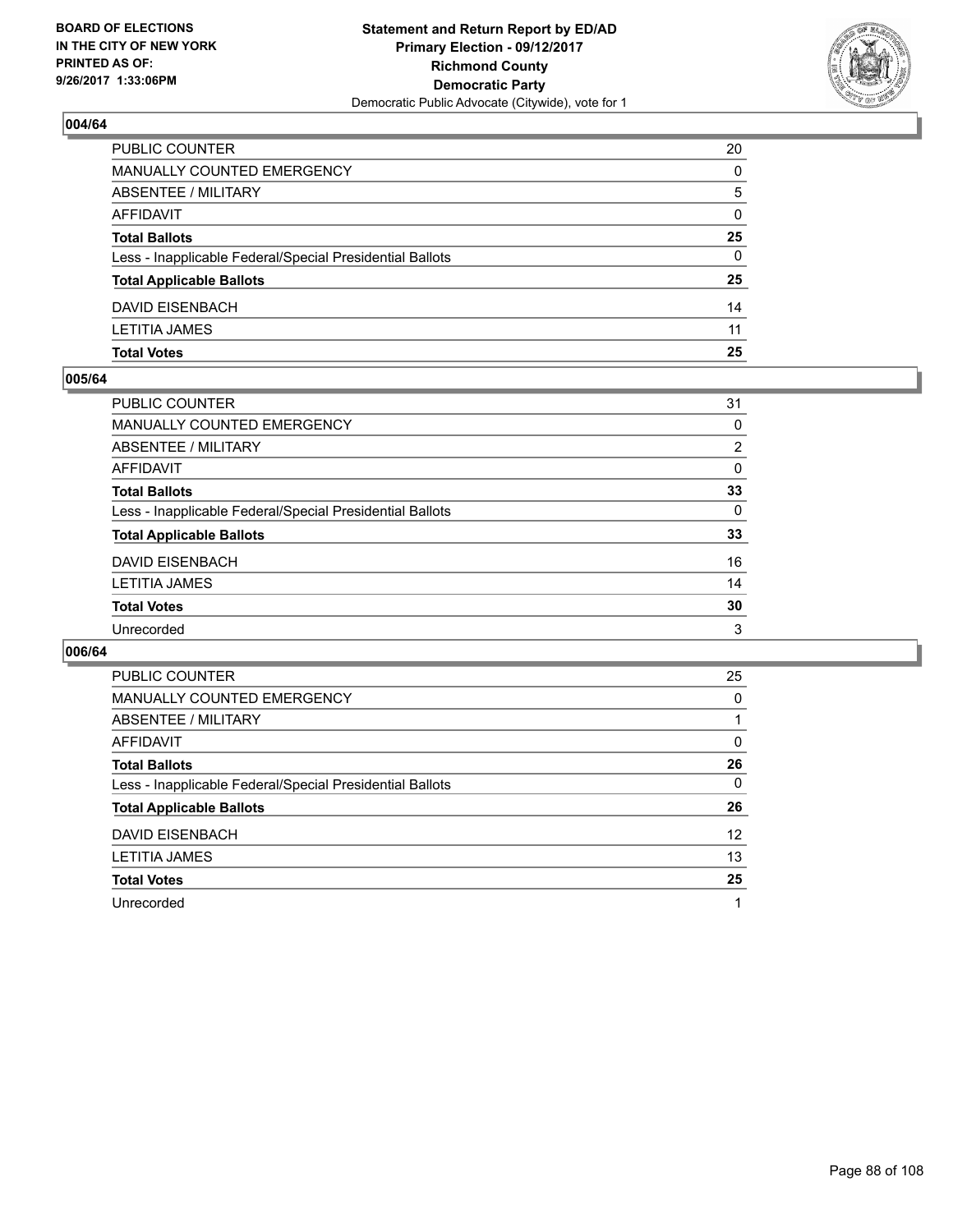

| PUBLIC COUNTER                                           | 23       |
|----------------------------------------------------------|----------|
| MANUALLY COUNTED EMERGENCY                               | $\Omega$ |
| ABSENTEE / MILITARY                                      |          |
| AFFIDAVIT                                                |          |
| Total Ballots                                            | 25       |
| Less - Inapplicable Federal/Special Presidential Ballots | 0        |
| <b>Total Applicable Ballots</b>                          | 25       |
| DAVID EISENBACH                                          | 17       |
| LETITIA JAMES                                            | 5        |
| <b>Total Votes</b>                                       | $22 \,$  |
| Unrecorded                                               | 3        |

#### **008/64**

| PUBLIC COUNTER                                           | 29       |
|----------------------------------------------------------|----------|
| MANUALLY COUNTED EMERGENCY                               | $\Omega$ |
| <b>ABSENTEE / MILITARY</b>                               | 6        |
| AFFIDAVIT                                                | $\Omega$ |
| <b>Total Ballots</b>                                     | 35       |
| Less - Inapplicable Federal/Special Presidential Ballots | 0        |
| <b>Total Applicable Ballots</b>                          | 35       |
| <b>DAVID EISENBACH</b>                                   | 10       |
| <b>LETITIA JAMES</b>                                     | 18       |
| <b>Total Votes</b>                                       | 28       |
| Unrecorded                                               | 7        |

| <b>PUBLIC COUNTER</b>                                    | 32             |
|----------------------------------------------------------|----------------|
| <b>MANUALLY COUNTED EMERGENCY</b>                        | 0              |
| <b>ABSENTEE / MILITARY</b>                               | $\overline{2}$ |
| <b>AFFIDAVIT</b>                                         | 0              |
| <b>Total Ballots</b>                                     | 34             |
| Less - Inapplicable Federal/Special Presidential Ballots | 0              |
| <b>Total Applicable Ballots</b>                          | 34             |
| <b>DAVID EISENBACH</b>                                   | 14             |
| <b>LETITIA JAMES</b>                                     | 15             |
| <b>Total Votes</b>                                       | 29             |
| Unrecorded                                               | 5              |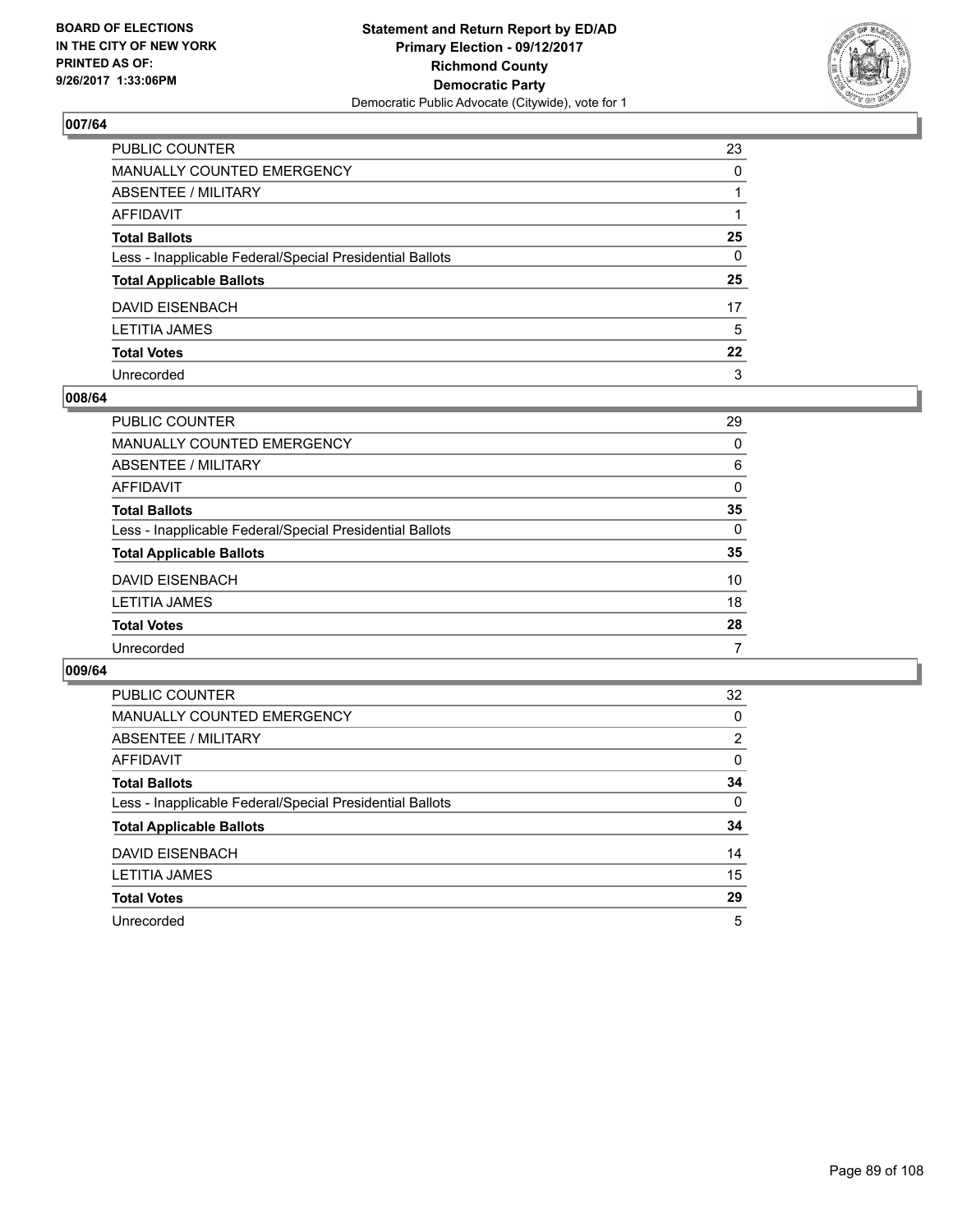

| PUBLIC COUNTER                                           | 28           |
|----------------------------------------------------------|--------------|
| MANUALLY COUNTED EMERGENCY                               | $\Omega$     |
| ABSENTEE / MILITARY                                      | 3            |
| AFFIDAVIT                                                | $\mathbf{0}$ |
| Total Ballots                                            | 31           |
| Less - Inapplicable Federal/Special Presidential Ballots | $\Omega$     |
| <b>Total Applicable Ballots</b>                          | 31           |
| DAVID EISENBACH                                          | 17           |
| LETITIA JAMES                                            | 9            |
| <b>Total Votes</b>                                       | 26           |
| Unrecorded                                               | 5            |

#### **011/64**

| PUBLIC COUNTER                                           | 3        |
|----------------------------------------------------------|----------|
| <b>MANUALLY COUNTED EMERGENCY</b>                        | 0        |
| ABSENTEE / MILITARY                                      | 0        |
| <b>AFFIDAVIT</b>                                         | 0        |
| <b>Total Ballots</b>                                     | 3        |
| Less - Inapplicable Federal/Special Presidential Ballots | $\Omega$ |
| <b>Total Applicable Ballots</b>                          | 3        |
| <b>DAVID EISENBACH</b>                                   |          |
| <b>LETITIA JAMES</b>                                     |          |
| <b>Total Votes</b>                                       | 2        |
| Unrecorded                                               |          |
|                                                          |          |

| <b>PUBLIC COUNTER</b>                                    | 13             |
|----------------------------------------------------------|----------------|
| <b>MANUALLY COUNTED EMERGENCY</b>                        | 0              |
| ABSENTEE / MILITARY                                      | $\overline{2}$ |
| AFFIDAVIT                                                | 0              |
| <b>Total Ballots</b>                                     | 15             |
| Less - Inapplicable Federal/Special Presidential Ballots | 0              |
| <b>Total Applicable Ballots</b>                          | 15             |
|                                                          | 8              |
| DAVID EISENBACH                                          |                |
| <b>LETITIA JAMES</b>                                     | 4              |
| <b>Total Votes</b>                                       | 12             |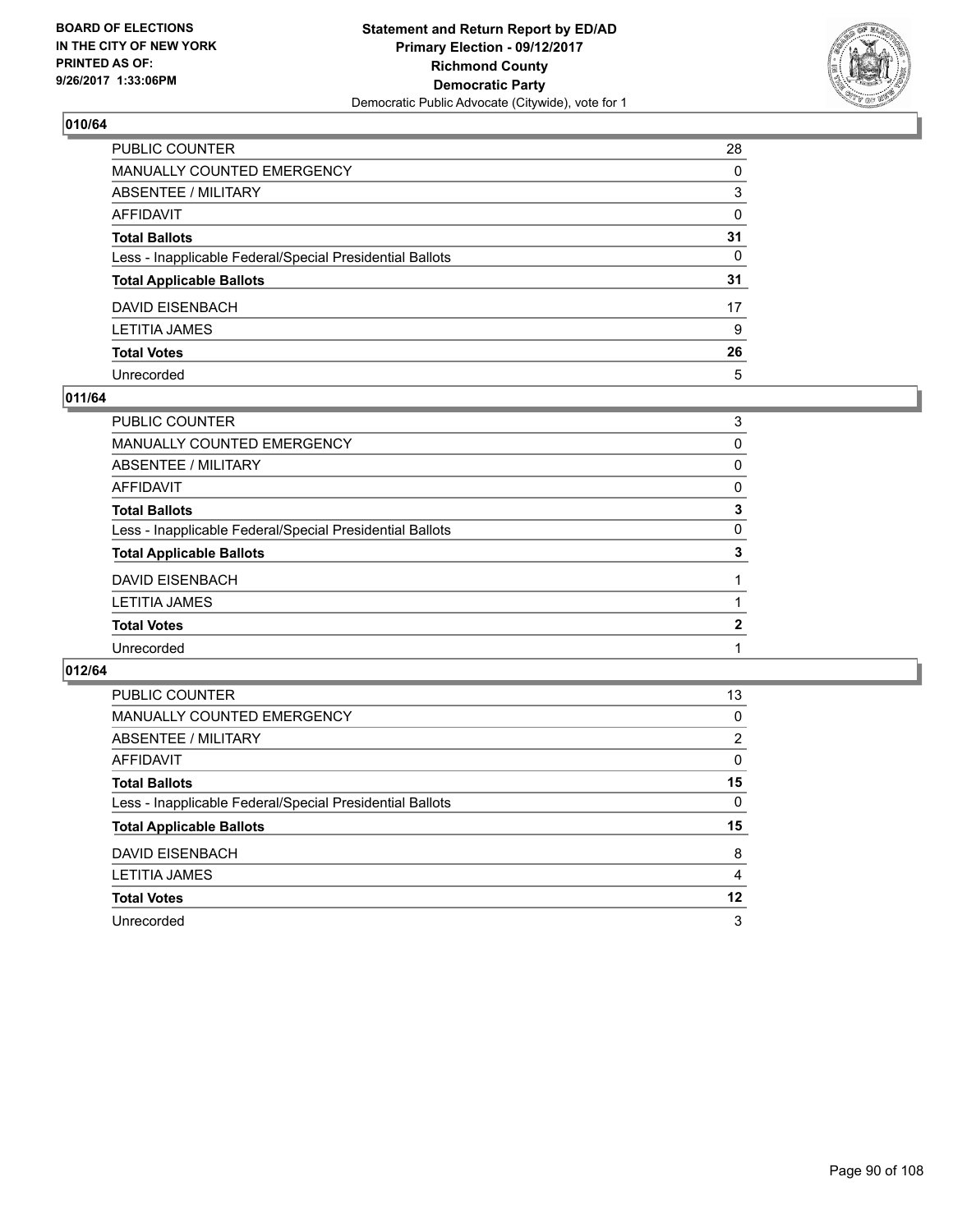

| PUBLIC COUNTER                                           |              |
|----------------------------------------------------------|--------------|
| MANUALLY COUNTED EMERGENCY                               | 0            |
| ABSENTEE / MILITARY                                      |              |
| AFFIDAVIT                                                | 0            |
| <b>Total Ballots</b>                                     | 8            |
| Less - Inapplicable Federal/Special Presidential Ballots | $\mathbf{0}$ |
| <b>Total Applicable Ballots</b>                          | 8            |
| <b>DAVID EISENBACH</b>                                   | 4            |
| LETITIA JAMES                                            | 3            |
| <b>Total Votes</b>                                       |              |
| Unrecorded                                               |              |

#### **014/64**

| PUBLIC COUNTER                                           | 17             |
|----------------------------------------------------------|----------------|
| MANUALLY COUNTED EMERGENCY                               | 0              |
| ABSENTEE / MILITARY                                      | $\overline{2}$ |
| AFFIDAVIT                                                | 0              |
| <b>Total Ballots</b>                                     | 19             |
| Less - Inapplicable Federal/Special Presidential Ballots | 0              |
| <b>Total Applicable Ballots</b>                          | 19             |
| <b>DAVID EISENBACH</b>                                   | 9              |
| <b>LETITIA JAMES</b>                                     | 6              |
| <b>Total Votes</b>                                       | 15             |
| Unrecorded                                               | 4              |
|                                                          |                |

| <b>PUBLIC COUNTER</b>                                    | 41 |
|----------------------------------------------------------|----|
| <b>MANUALLY COUNTED EMERGENCY</b>                        | 0  |
| ABSENTEE / MILITARY                                      | 4  |
| AFFIDAVIT                                                |    |
| <b>Total Ballots</b>                                     | 46 |
| Less - Inapplicable Federal/Special Presidential Ballots | 0  |
| <b>Total Applicable Ballots</b>                          | 46 |
| <b>DAVID EISENBACH</b>                                   | 20 |
| <b>LETITIA JAMES</b>                                     | 20 |
| <b>Total Votes</b>                                       | 40 |
| Unrecorded                                               | 6  |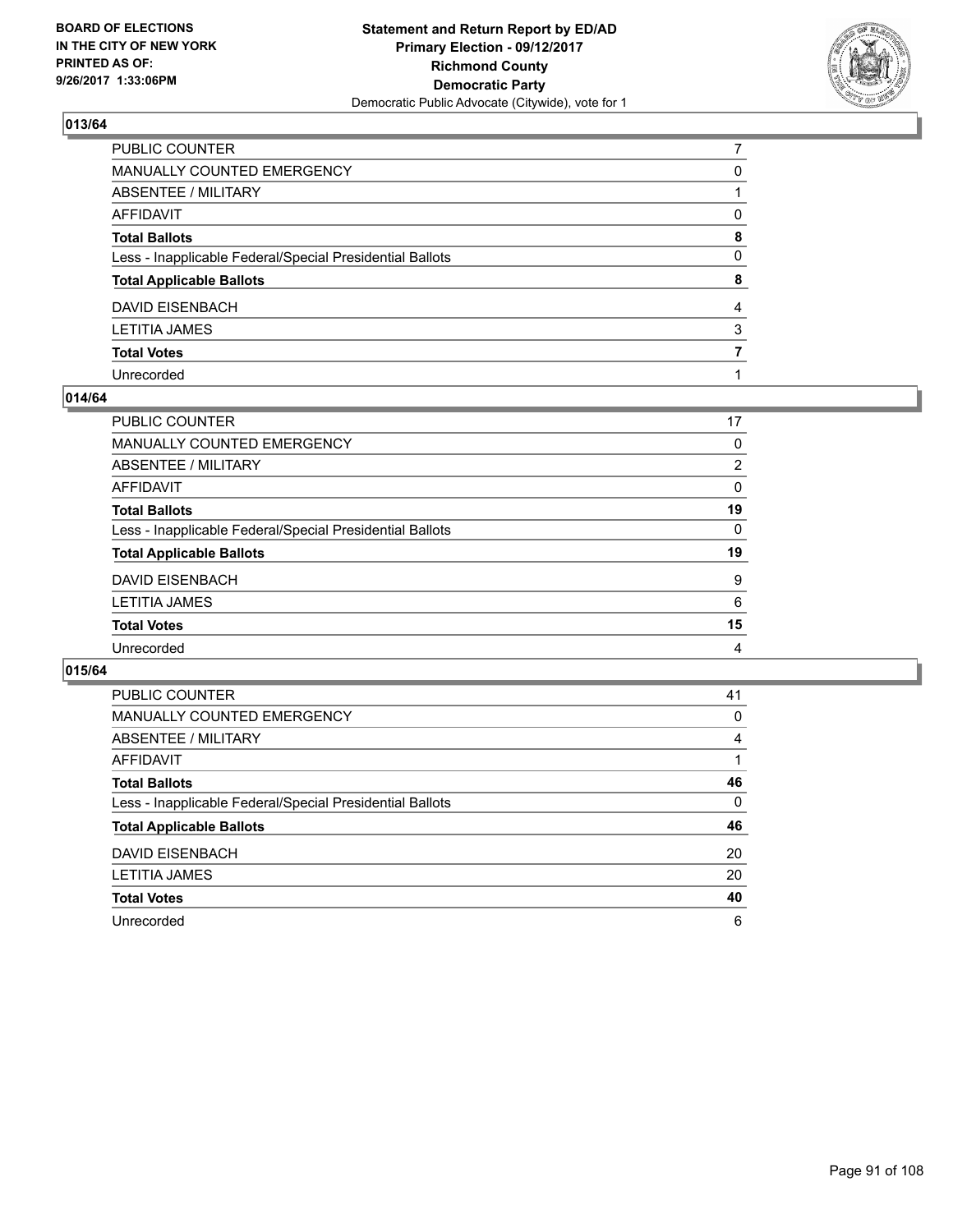

| PUBLIC COUNTER                                           | 22           |
|----------------------------------------------------------|--------------|
| MANUALLY COUNTED EMERGENCY                               | $\Omega$     |
| ABSENTEE / MILITARY                                      | 3            |
| AFFIDAVIT                                                | $\mathbf{0}$ |
| Total Ballots                                            | 25           |
| Less - Inapplicable Federal/Special Presidential Ballots | $\mathbf{0}$ |
| <b>Total Applicable Ballots</b>                          | 25           |
| DAVID EISENBACH                                          | 11           |
| LETITIA JAMES                                            | 8            |
| <b>Total Votes</b>                                       | 19           |
| Unrecorded                                               | 6            |

#### **017/64**

| 29       |
|----------|
| 0        |
| 6        |
| 0        |
| 35       |
| $\Omega$ |
| 35       |
| 14       |
| 17       |
| 31       |
| 4        |
|          |

| <b>PUBLIC COUNTER</b>                                    | 27 |
|----------------------------------------------------------|----|
| <b>MANUALLY COUNTED EMERGENCY</b>                        | 0  |
| <b>ABSENTEE / MILITARY</b>                               | 7  |
| <b>AFFIDAVIT</b>                                         | 0  |
| <b>Total Ballots</b>                                     | 34 |
| Less - Inapplicable Federal/Special Presidential Ballots | 0  |
| <b>Total Applicable Ballots</b>                          | 34 |
| <b>DAVID EISENBACH</b>                                   | 17 |
| <b>LETITIA JAMES</b>                                     | 13 |
| <b>Total Votes</b>                                       | 30 |
| Unrecorded                                               | 4  |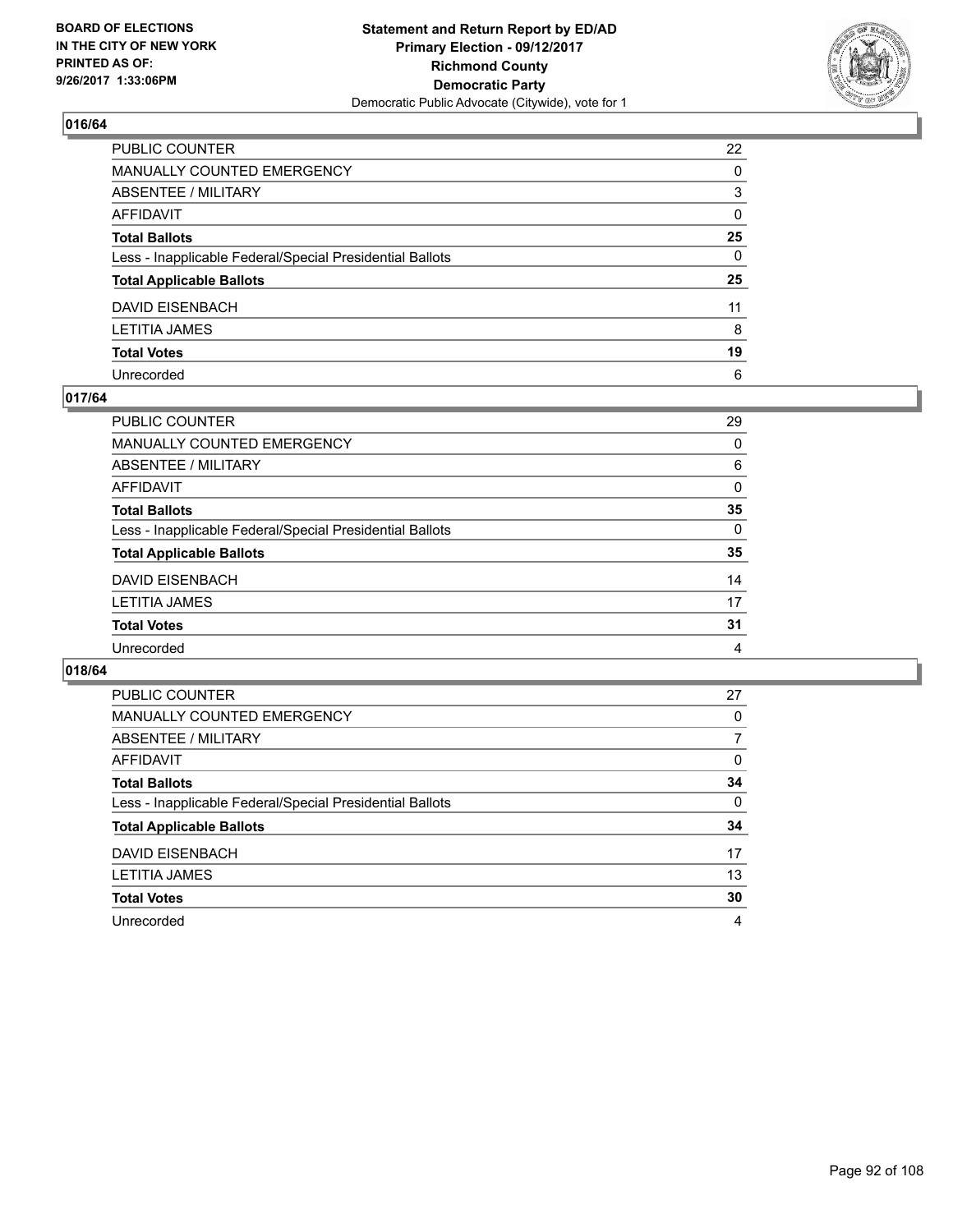

| PUBLIC COUNTER                                           | 47 |
|----------------------------------------------------------|----|
| MANUALLY COUNTED EMERGENCY                               | 0  |
| ABSENTEE / MILITARY                                      | 21 |
| AFFIDAVIT                                                |    |
| Total Ballots                                            | 69 |
| Less - Inapplicable Federal/Special Presidential Ballots | 0  |
| <b>Total Applicable Ballots</b>                          | 69 |
| DAVID EISENBACH                                          | 17 |
| LETITIA JAMES                                            | 49 |
| <b>Total Votes</b>                                       | 66 |
| Unrecorded                                               | 3  |

#### **020/64**

| PUBLIC COUNTER                                           | 28       |
|----------------------------------------------------------|----------|
|                                                          |          |
| <b>MANUALLY COUNTED EMERGENCY</b>                        | 0        |
| ABSENTEE / MILITARY                                      | 5        |
| AFFIDAVIT                                                | 0        |
| <b>Total Ballots</b>                                     | 33       |
| Less - Inapplicable Federal/Special Presidential Ballots | $\Omega$ |
| <b>Total Applicable Ballots</b>                          | 33       |
| <b>DAVID EISENBACH</b>                                   | 7        |
| <b>LETITIA JAMES</b>                                     | 24       |
| <b>Total Votes</b>                                       | 31       |
| Unrecorded                                               | 2        |

| <b>PUBLIC COUNTER</b>                                    | 22 |
|----------------------------------------------------------|----|
| <b>MANUALLY COUNTED EMERGENCY</b>                        | 0  |
| ABSENTEE / MILITARY                                      | 3  |
| <b>AFFIDAVIT</b>                                         | 0  |
| <b>Total Ballots</b>                                     | 25 |
| Less - Inapplicable Federal/Special Presidential Ballots | 0  |
|                                                          |    |
| <b>Total Applicable Ballots</b>                          | 25 |
| <b>DAVID EISENBACH</b>                                   | 6  |
| <b>LETITIA JAMES</b>                                     | 14 |
| NICOLE MALLIOTAKIS (WRITE-IN)                            |    |
| <b>Total Votes</b>                                       | 21 |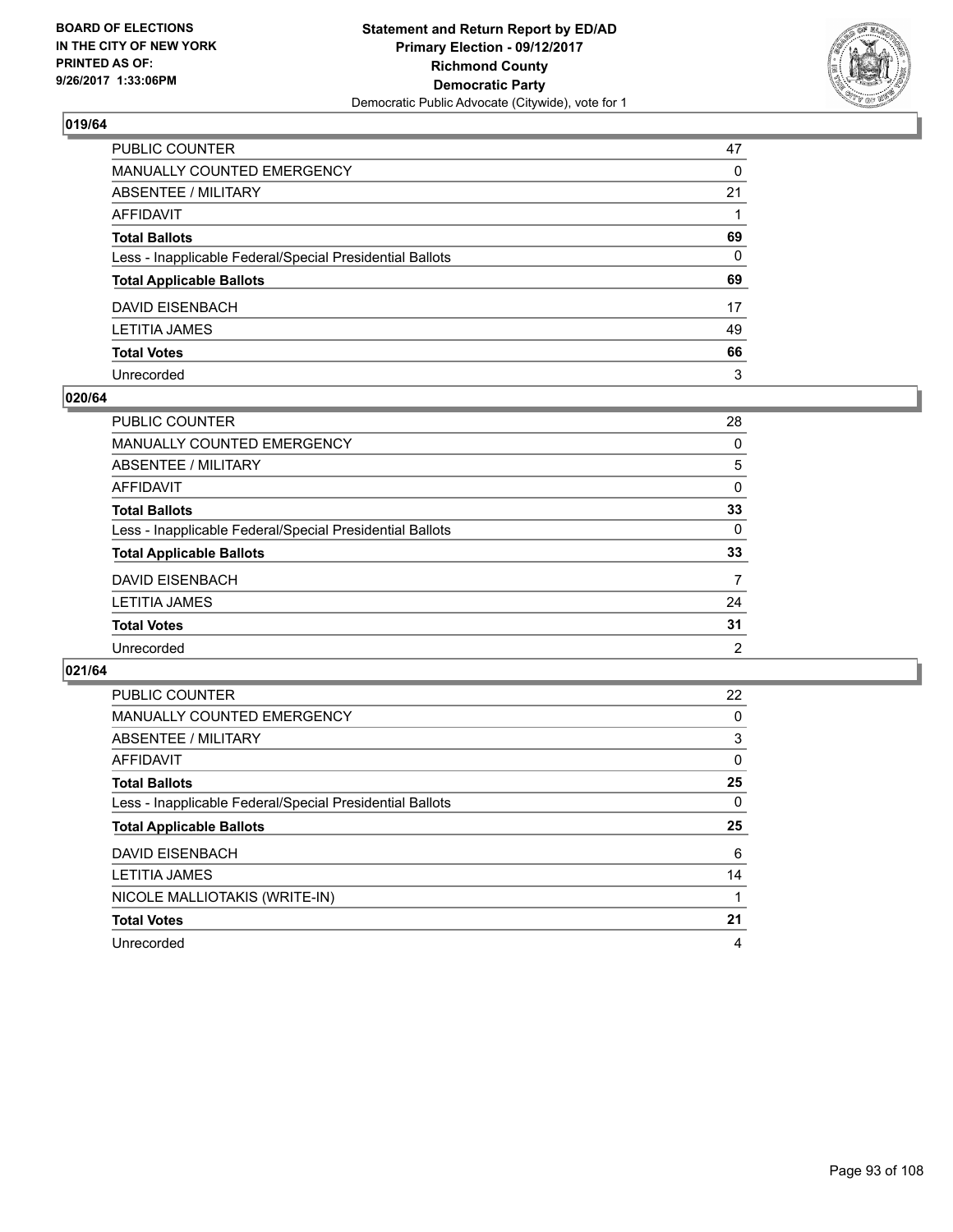

| PUBLIC COUNTER                                           | 30           |
|----------------------------------------------------------|--------------|
| MANUALLY COUNTED EMERGENCY                               | 0            |
| ABSENTEE / MILITARY                                      | 4            |
| AFFIDAVIT                                                | $\mathbf{0}$ |
| Total Ballots                                            | 34           |
| Less - Inapplicable Federal/Special Presidential Ballots | $\mathbf{0}$ |
| <b>Total Applicable Ballots</b>                          | 34           |
| DAVID EISENBACH                                          | 18           |
| LETITIA JAMES                                            | 13           |
| <b>Total Votes</b>                                       | 31           |
| Unrecorded                                               | 3            |

#### **023/64**

| <b>PUBLIC COUNTER</b>                                    | 23       |
|----------------------------------------------------------|----------|
| <b>MANUALLY COUNTED EMERGENCY</b>                        | 0        |
| ABSENTEE / MILITARY                                      | 3        |
| AFFIDAVIT                                                | 0        |
| <b>Total Ballots</b>                                     | 26       |
| Less - Inapplicable Federal/Special Presidential Ballots | $\Omega$ |
| <b>Total Applicable Ballots</b>                          | 26       |
| <b>DAVID EISENBACH</b>                                   | 10       |
| <b>LETITIA JAMES</b>                                     | 13       |
| <b>Total Votes</b>                                       | 23       |
| Unrecorded                                               | 3        |

| <b>PUBLIC COUNTER</b>                                    | 37 |
|----------------------------------------------------------|----|
| <b>MANUALLY COUNTED EMERGENCY</b>                        | 0  |
| ABSENTEE / MILITARY                                      | 0  |
| AFFIDAVIT                                                | 0  |
| <b>Total Ballots</b>                                     | 37 |
| Less - Inapplicable Federal/Special Presidential Ballots | 0  |
| <b>Total Applicable Ballots</b>                          | 37 |
| DAVID EISENBACH                                          | 12 |
| <b>LETITIA JAMES</b>                                     | 22 |
| <b>Total Votes</b>                                       | 34 |
| Unrecorded                                               | 3  |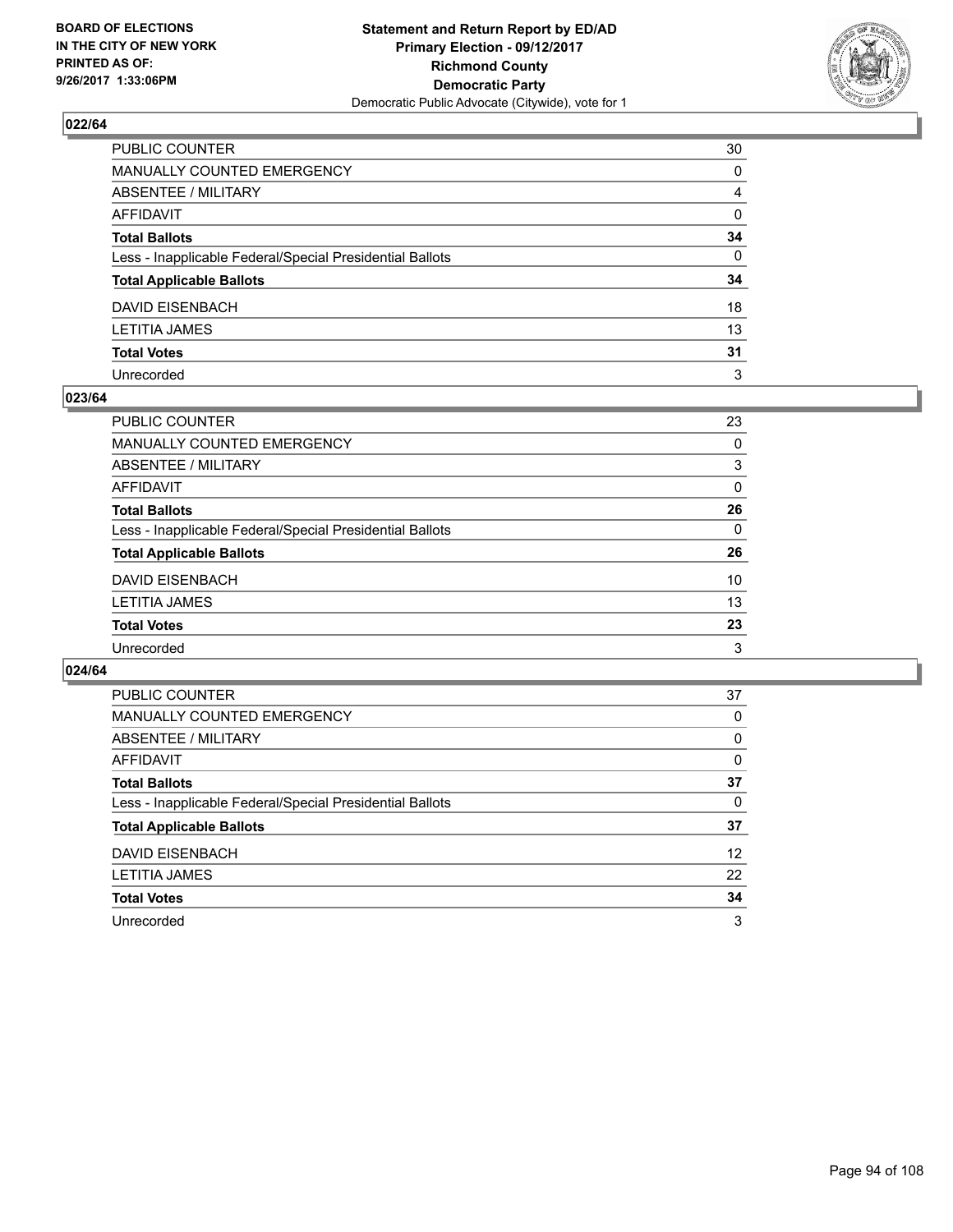

| PUBLIC COUNTER                                           | 23             |
|----------------------------------------------------------|----------------|
| MANUALLY COUNTED EMERGENCY                               | 0              |
| ABSENTEE / MILITARY                                      | 2              |
| AFFIDAVIT                                                | $\mathbf{0}$   |
| Total Ballots                                            | 25             |
| Less - Inapplicable Federal/Special Presidential Ballots | $\mathbf{0}$   |
| <b>Total Applicable Ballots</b>                          | 25             |
| DAVID EISENBACH                                          | 9              |
| LETITIA JAMES                                            | 14             |
| <b>Total Votes</b>                                       | 23             |
| Unrecorded                                               | $\overline{2}$ |

#### **026/64**

| PUBLIC COUNTER                                           | 31       |
|----------------------------------------------------------|----------|
| MANUALLY COUNTED EMERGENCY                               | 0        |
| ABSENTEE / MILITARY                                      |          |
| AFFIDAVIT                                                | 0        |
| <b>Total Ballots</b>                                     | 32       |
| Less - Inapplicable Federal/Special Presidential Ballots | $\Omega$ |
| <b>Total Applicable Ballots</b>                          | 32       |
| <b>DAVID EISENBACH</b>                                   | 15       |
| <b>LETITIA JAMES</b>                                     | 13       |
| <b>Total Votes</b>                                       | 28       |
| Unrecorded                                               | 4        |

| <b>PUBLIC COUNTER</b>                                    | 12 |
|----------------------------------------------------------|----|
| MANUALLY COUNTED EMERGENCY                               | 0  |
| ABSENTEE / MILITARY                                      |    |
| AFFIDAVIT                                                | 0  |
| <b>Total Ballots</b>                                     | 13 |
| Less - Inapplicable Federal/Special Presidential Ballots | 0  |
| <b>Total Applicable Ballots</b>                          | 13 |
| DAVID EISENBACH                                          | 6  |
| LETITIA JAMES                                            | 6  |
| <b>Total Votes</b>                                       | 12 |
|                                                          |    |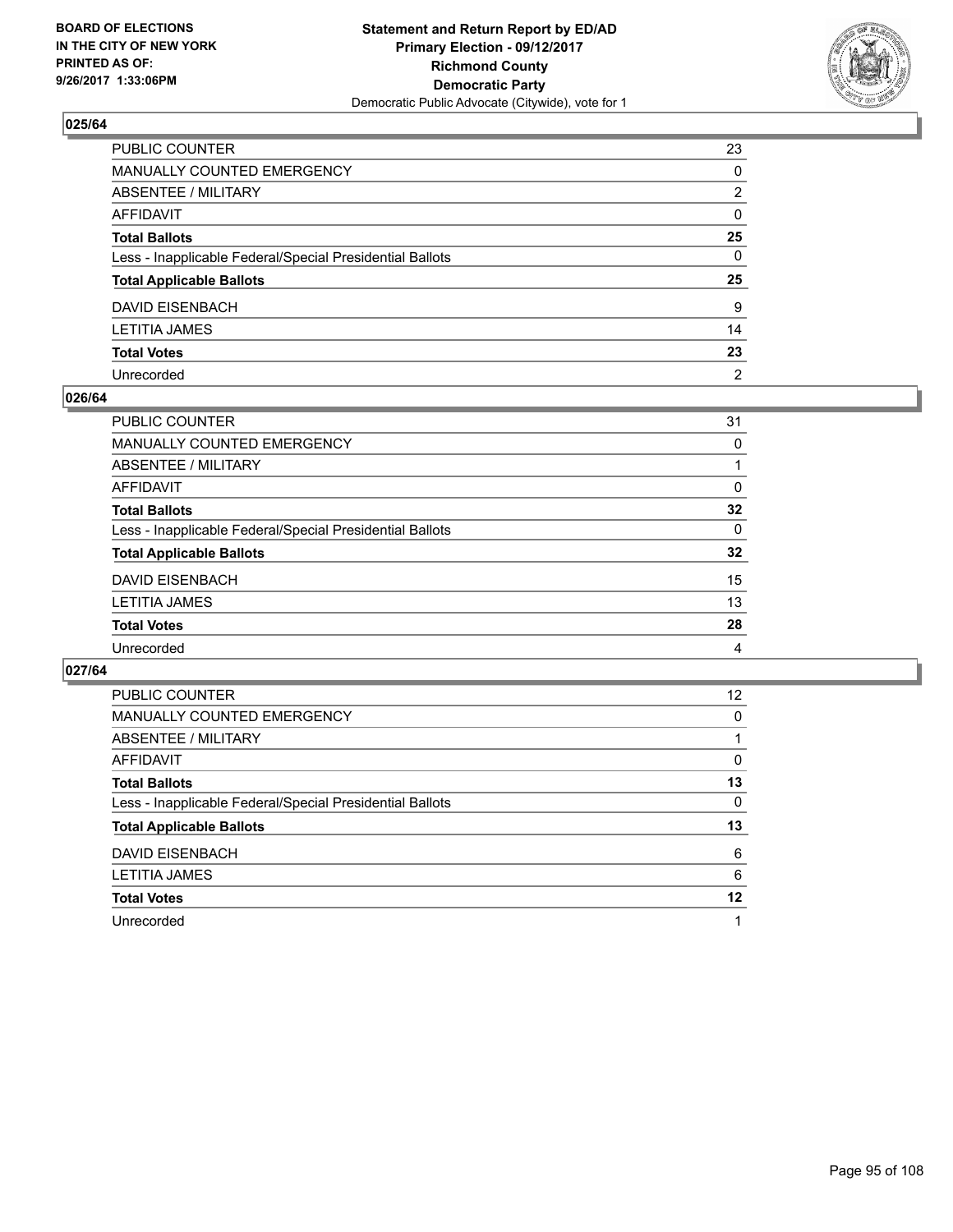

| PUBLIC COUNTER                                           | 13      |
|----------------------------------------------------------|---------|
| MANUALLY COUNTED EMERGENCY                               | 0       |
| ABSENTEE / MILITARY                                      | 0       |
| <b>AFFIDAVIT</b>                                         | 0       |
| <b>Total Ballots</b>                                     | 13      |
| Less - Inapplicable Federal/Special Presidential Ballots | 0       |
| <b>Total Applicable Ballots</b>                          | 13      |
| <b>DAVID EISENBACH</b>                                   | 7       |
| <b>LETITIA JAMES</b>                                     | 4       |
| CINDY QUINN (WRITE-IN)                                   |         |
| <b>Total Votes</b>                                       | $12 \,$ |
| Unrecorded                                               |         |

#### **029/64**

| PUBLIC COUNTER                                           | 34 |
|----------------------------------------------------------|----|
| MANUALLY COUNTED EMERGENCY                               | 0  |
| ABSENTEE / MILITARY                                      | 3  |
| AFFIDAVIT                                                |    |
| <b>Total Ballots</b>                                     | 38 |
| Less - Inapplicable Federal/Special Presidential Ballots | 0  |
| <b>Total Applicable Ballots</b>                          | 38 |
| DAVID EISENBACH                                          | 9  |
| <b>LETITIA JAMES</b>                                     | 22 |
| <b>Total Votes</b>                                       | 31 |
| Unrecorded                                               | 7  |

| <b>PUBLIC COUNTER</b>                                    | 28 |
|----------------------------------------------------------|----|
| MANUALLY COUNTED EMERGENCY                               | 0  |
| ABSENTEE / MILITARY                                      |    |
| AFFIDAVIT                                                | 0  |
| <b>Total Ballots</b>                                     | 29 |
| Less - Inapplicable Federal/Special Presidential Ballots | 0  |
| <b>Total Applicable Ballots</b>                          | 29 |
| DAVID EISENBACH                                          | 6  |
| <b>LETITIA JAMES</b>                                     | 21 |
| <b>Total Votes</b>                                       | 27 |
| Unrecorded                                               | 2  |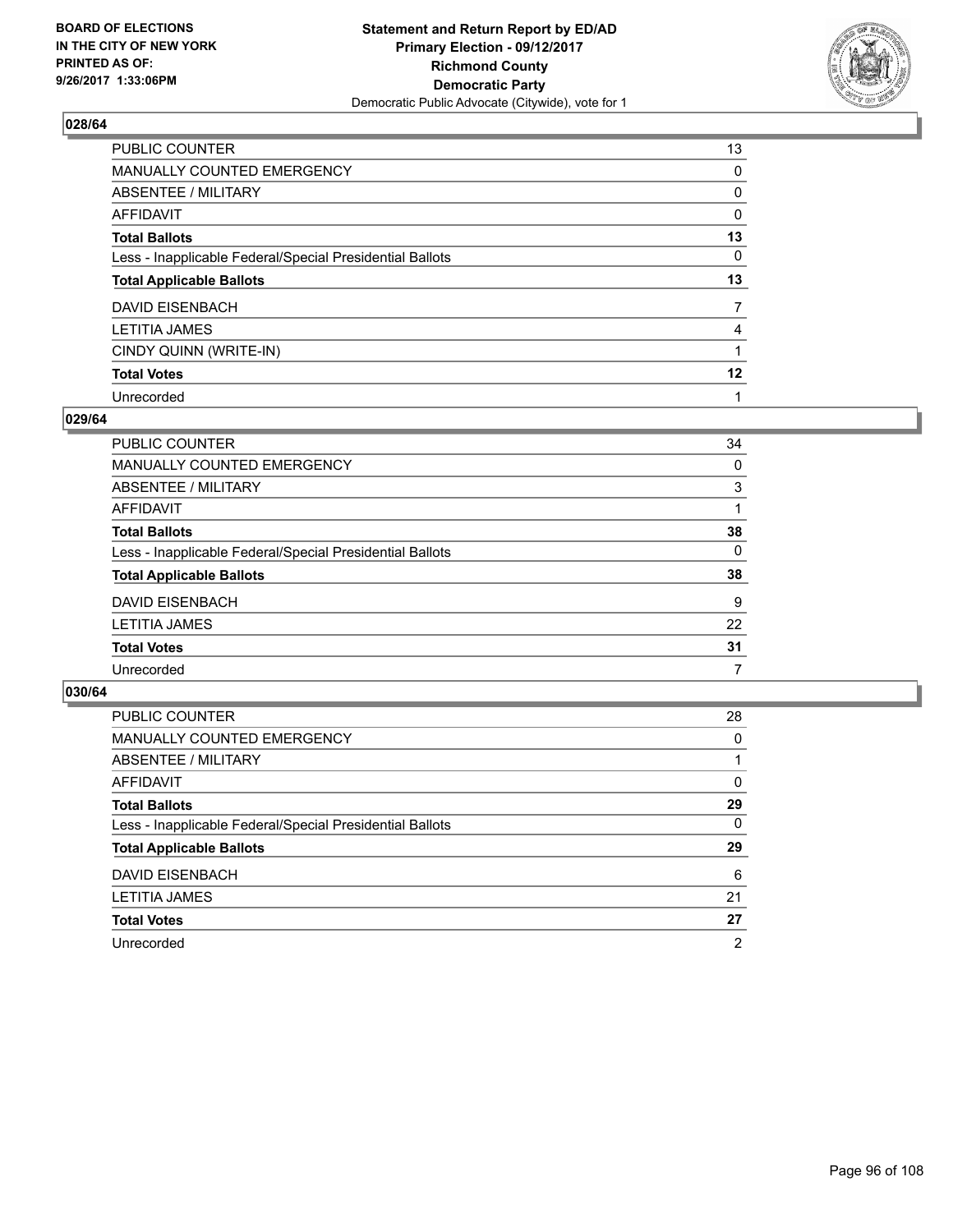

| PUBLIC COUNTER                                           | 21             |
|----------------------------------------------------------|----------------|
| MANUALLY COUNTED EMERGENCY                               | 0              |
| ABSENTEE / MILITARY                                      |                |
| AFFIDAVIT                                                |                |
| Total Ballots                                            | 23             |
| Less - Inapplicable Federal/Special Presidential Ballots | 0              |
| <b>Total Applicable Ballots</b>                          | 23             |
| DAVID EISENBACH                                          | 6              |
| LETITIA JAMES                                            | 15             |
| <b>Total Votes</b>                                       | 21             |
| Unrecorded                                               | $\overline{2}$ |

#### **032/64**

| <b>PUBLIC COUNTER</b>                                    | 40 |
|----------------------------------------------------------|----|
| <b>MANUALLY COUNTED EMERGENCY</b>                        | 0  |
| ABSENTEE / MILITARY                                      | 4  |
| AFFIDAVIT                                                | 0  |
| <b>Total Ballots</b>                                     | 44 |
| Less - Inapplicable Federal/Special Presidential Ballots | 0  |
| <b>Total Applicable Ballots</b>                          | 44 |
| <b>DAVID EISENBACH</b>                                   | 17 |
| <b>LETITIA JAMES</b>                                     | 22 |
| NICOLE MALLIOTAKIS (WRITE-IN)                            |    |
| UNATTRIBUTABLE WRITE-IN (WRITE-IN)                       |    |
| <b>Total Votes</b>                                       | 41 |
| Unrecorded                                               | 3  |

| <b>PUBLIC COUNTER</b>                                    | 20 |
|----------------------------------------------------------|----|
| MANUALLY COUNTED EMERGENCY                               | 0  |
| ABSENTEE / MILITARY                                      | 2  |
| AFFIDAVIT                                                | 0  |
| <b>Total Ballots</b>                                     | 22 |
| Less - Inapplicable Federal/Special Presidential Ballots | 0  |
| <b>Total Applicable Ballots</b>                          | 22 |
| DAVID EISENBACH                                          | 14 |
| <b>LETITIA JAMES</b>                                     | 8  |
| <b>Total Votes</b>                                       | 22 |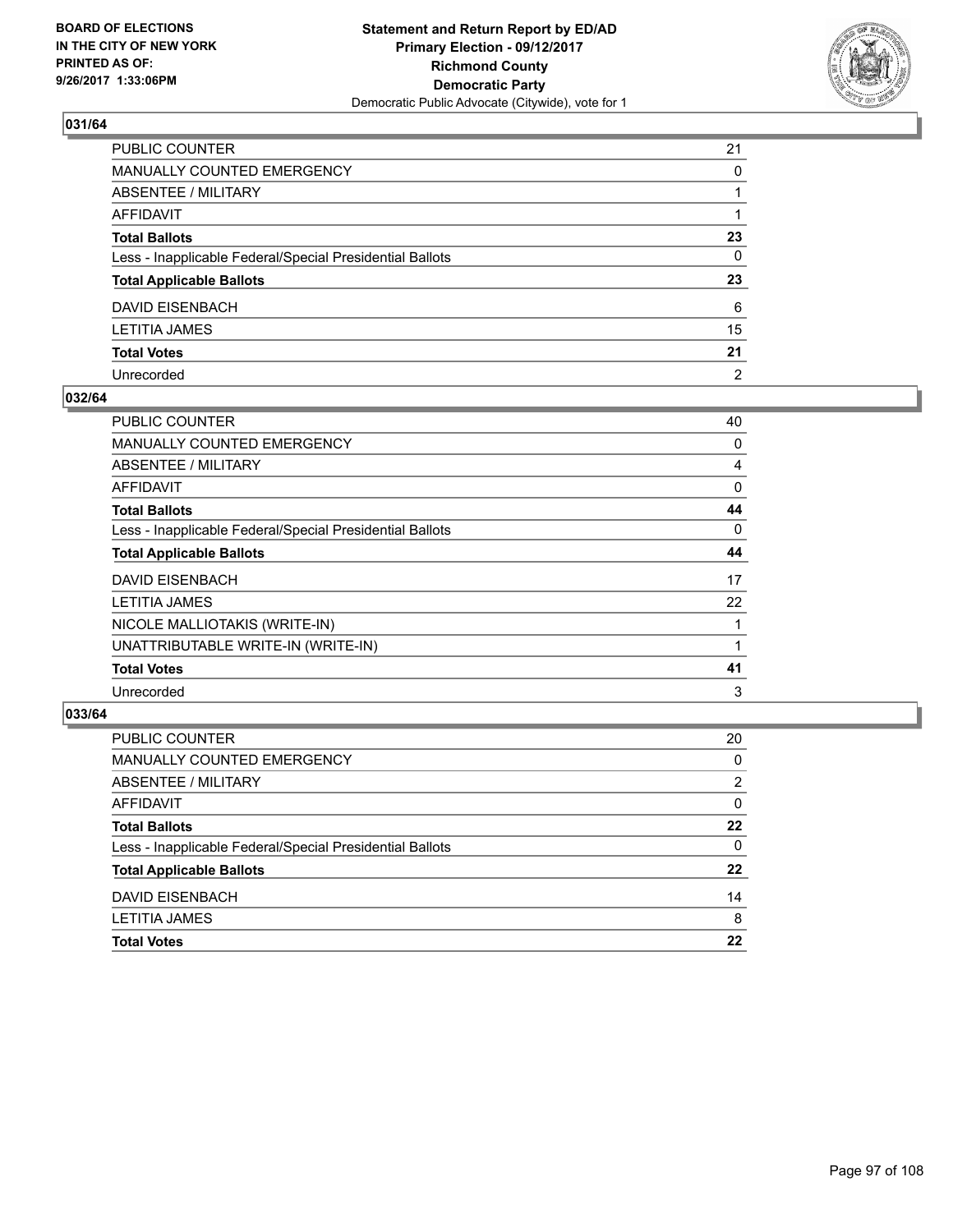

| PUBLIC COUNTER                                           | 28              |
|----------------------------------------------------------|-----------------|
| <b>MANUALLY COUNTED EMERGENCY</b>                        | $\Omega$        |
| ABSENTEE / MILITARY                                      | 14              |
| <b>AFFIDAVIT</b>                                         | 0               |
| <b>Total Ballots</b>                                     | 42              |
| Less - Inapplicable Federal/Special Presidential Ballots | 0               |
| <b>Total Applicable Ballots</b>                          | 42              |
| <b>DAVID EISENBACH</b>                                   | 12 <sup>2</sup> |
| <b>LETITIA JAMES</b>                                     | 20              |
| UNATTRIBUTABLE WRITE-IN (WRITE-IN)                       |                 |
| <b>Total Votes</b>                                       | 33              |
| Unrecorded                                               | 9               |

#### **035/64**

| <b>PUBLIC COUNTER</b>                                    | 25 |
|----------------------------------------------------------|----|
| <b>MANUALLY COUNTED EMERGENCY</b>                        | 0  |
| ABSENTEE / MILITARY                                      | 5  |
| AFFIDAVIT                                                | 0  |
| <b>Total Ballots</b>                                     | 30 |
| Less - Inapplicable Federal/Special Presidential Ballots | 0  |
| <b>Total Applicable Ballots</b>                          | 30 |
| DAVID EISENBACH                                          | 7  |
| <b>LETITIA JAMES</b>                                     | 19 |
| MICHAEL CUSICK (WRITE-IN)                                |    |
| <b>Total Votes</b>                                       | 27 |
| Unrecorded                                               | 3  |

| <b>PUBLIC COUNTER</b>                                    | 44 |
|----------------------------------------------------------|----|
| <b>MANUALLY COUNTED EMERGENCY</b>                        | 0  |
| ABSENTEE / MILITARY                                      | 3  |
| <b>AFFIDAVIT</b>                                         | 0  |
| <b>Total Ballots</b>                                     | 47 |
| Less - Inapplicable Federal/Special Presidential Ballots | 0  |
| <b>Total Applicable Ballots</b>                          | 47 |
| <b>DAVID EISENBACH</b>                                   | 22 |
| <b>LETITIA JAMES</b>                                     | 20 |
| NICOLE MALLIOTAKIS (WRITE-IN)                            |    |
| <b>Total Votes</b>                                       | 43 |
| Unrecorded                                               | 4  |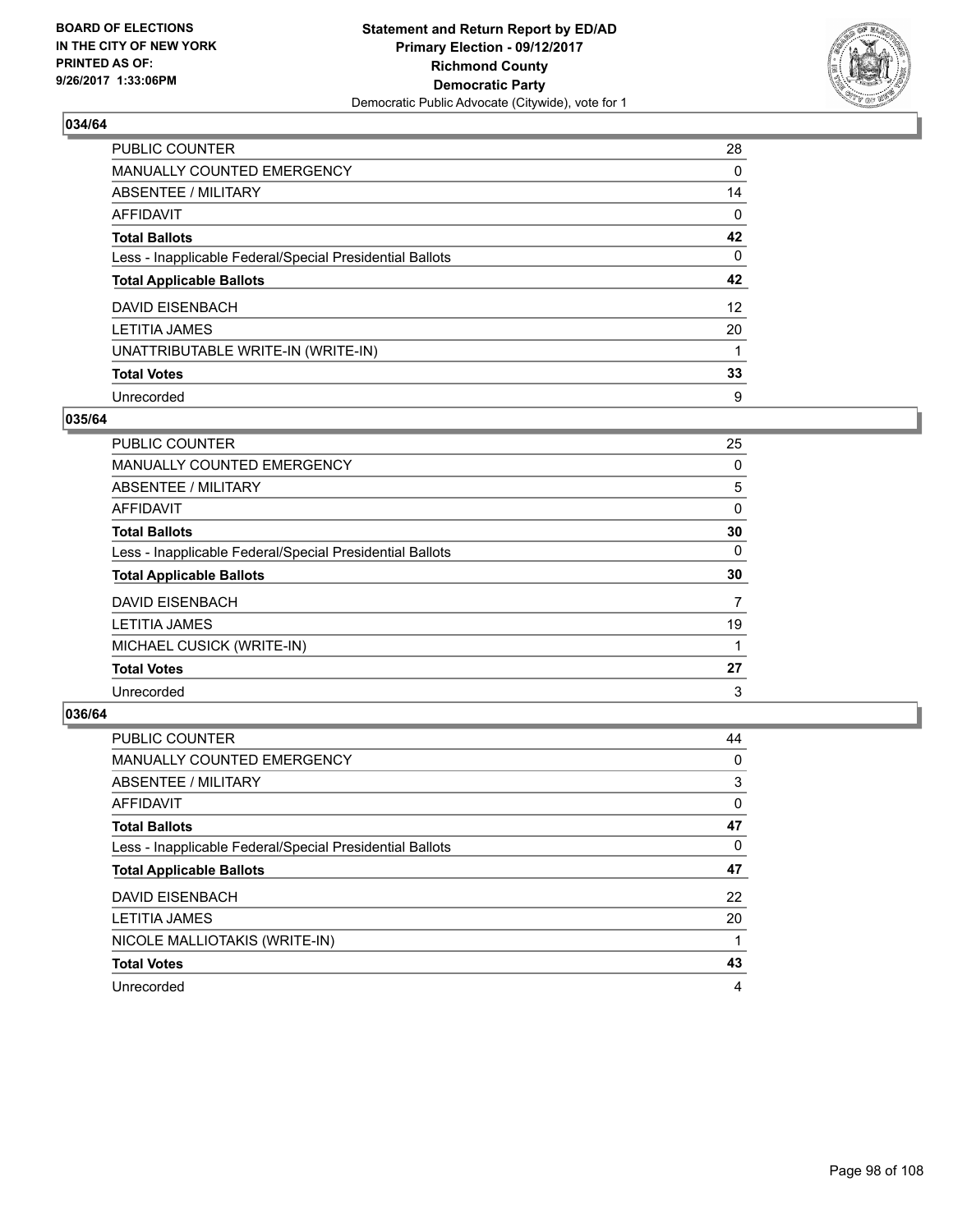

| <b>PUBLIC COUNTER</b>                                    | 31              |
|----------------------------------------------------------|-----------------|
| <b>MANUALLY COUNTED EMERGENCY</b>                        | 0               |
| ABSENTEE / MILITARY                                      | 0               |
| <b>AFFIDAVIT</b>                                         | 0               |
| <b>Total Ballots</b>                                     | 31              |
| Less - Inapplicable Federal/Special Presidential Ballots | 0               |
| <b>Total Applicable Ballots</b>                          | 31              |
| <b>DAVID EISENBACH</b>                                   | 12 <sup>°</sup> |
| <b>LETITIA JAMES</b>                                     | 13              |
| ROSEMARY PALLADINO (WRITE-IN)                            |                 |
| <b>Total Votes</b>                                       | 26              |
| Unrecorded                                               | 5               |

#### **038/64**

| <b>PUBLIC COUNTER</b>                                    | 24       |
|----------------------------------------------------------|----------|
| <b>MANUALLY COUNTED EMERGENCY</b>                        | 0        |
| ABSENTEE / MILITARY                                      | 5        |
| AFFIDAVIT                                                | 0        |
| <b>Total Ballots</b>                                     | 29       |
| Less - Inapplicable Federal/Special Presidential Ballots | $\Omega$ |
| <b>Total Applicable Ballots</b>                          | 29       |
| DAVID EISENBACH                                          | 10       |
| <b>LETITIA JAMES</b>                                     | 15       |
| ROBERT STOLZ (WRITE-IN)                                  |          |
| <b>Total Votes</b>                                       | 26       |
| Unrecorded                                               | 3        |

| <b>PUBLIC COUNTER</b>                                    | 25 |
|----------------------------------------------------------|----|
| MANUALLY COUNTED EMERGENCY                               | 0  |
| ABSENTEE / MILITARY                                      | 0  |
| AFFIDAVIT                                                | 0  |
| <b>Total Ballots</b>                                     | 25 |
| Less - Inapplicable Federal/Special Presidential Ballots | 0  |
| <b>Total Applicable Ballots</b>                          | 25 |
| DAVID EISENBACH                                          | 6  |
| <b>LETITIA JAMES</b>                                     | 16 |
| <b>Total Votes</b>                                       | 22 |
| Unrecorded                                               | 3  |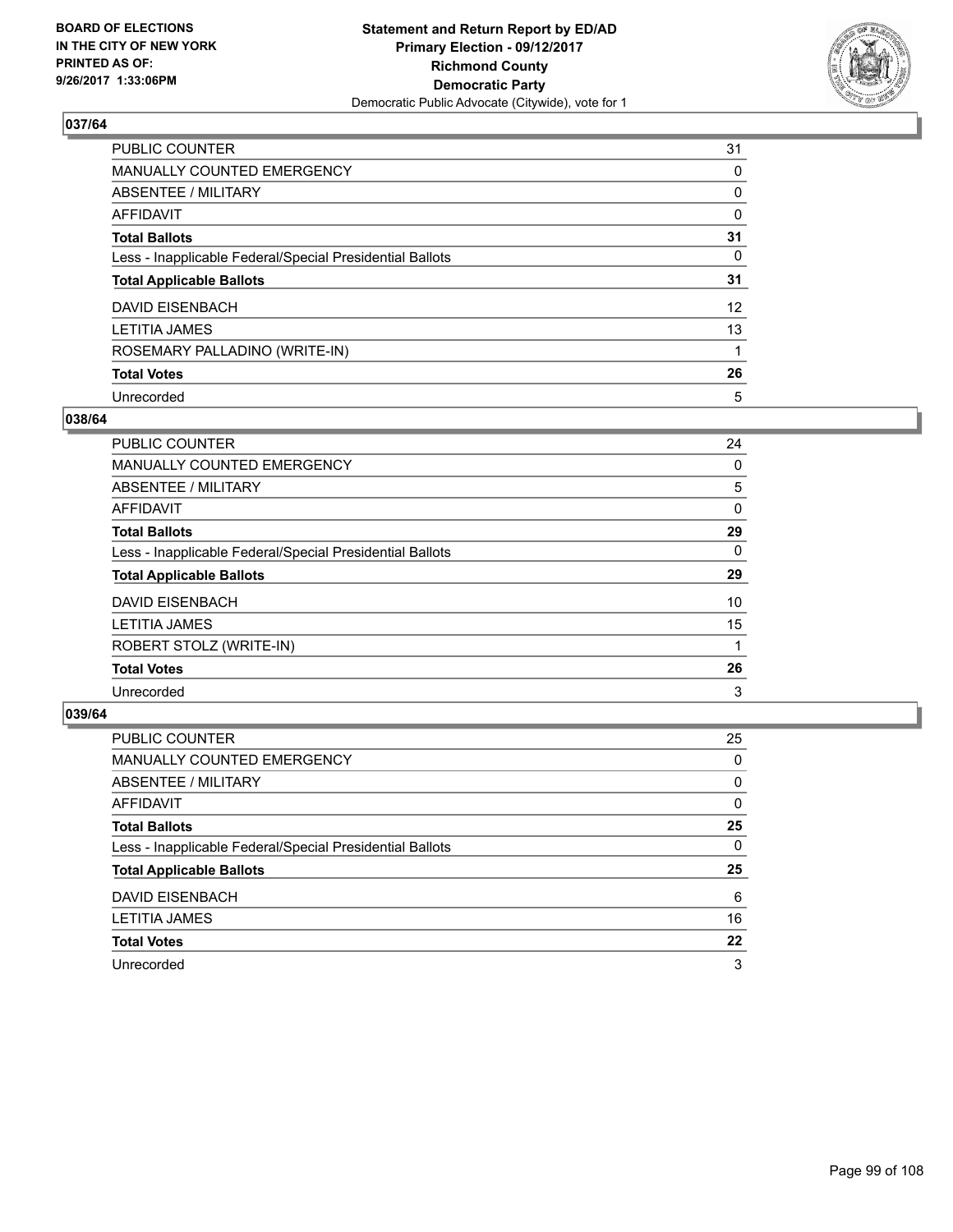

| PUBLIC COUNTER                                           | 42           |
|----------------------------------------------------------|--------------|
| MANUALLY COUNTED EMERGENCY                               | 0            |
| ABSENTEE / MILITARY                                      | 3            |
| AFFIDAVIT                                                | $\mathbf{0}$ |
| Total Ballots                                            | 45           |
| Less - Inapplicable Federal/Special Presidential Ballots | $\mathbf{0}$ |
| <b>Total Applicable Ballots</b>                          | 45           |
| DAVID EISENBACH                                          | 14           |
| LETITIA JAMES                                            | 23           |
| <b>Total Votes</b>                                       | 37           |
| Unrecorded                                               | 8            |

#### **041/64**

| <b>PUBLIC COUNTER</b>                                    | 19       |
|----------------------------------------------------------|----------|
| <b>MANUALLY COUNTED EMERGENCY</b>                        | 0        |
| ABSENTEE / MILITARY                                      | 0        |
| AFFIDAVIT                                                | 0        |
| <b>Total Ballots</b>                                     | 19       |
| Less - Inapplicable Federal/Special Presidential Ballots | $\Omega$ |
| <b>Total Applicable Ballots</b>                          | 19       |
| <b>DAVID EISENBACH</b>                                   | 7        |
| <b>LETITIA JAMES</b>                                     | 9        |
| <b>Total Votes</b>                                       | 16       |
| Unrecorded                                               | 3        |

| <b>PUBLIC COUNTER</b>                                    | 43 |
|----------------------------------------------------------|----|
| MANUALLY COUNTED EMERGENCY                               | 0  |
| ABSENTEE / MILITARY                                      | 4  |
| AFFIDAVIT                                                | 0  |
| <b>Total Ballots</b>                                     | 47 |
| Less - Inapplicable Federal/Special Presidential Ballots | 0  |
| <b>Total Applicable Ballots</b>                          | 47 |
| DAVID EISENBACH                                          | 7  |
| <b>LETITIA JAMES</b>                                     | 35 |
| <b>Total Votes</b>                                       | 42 |
| Unrecorded                                               | 5  |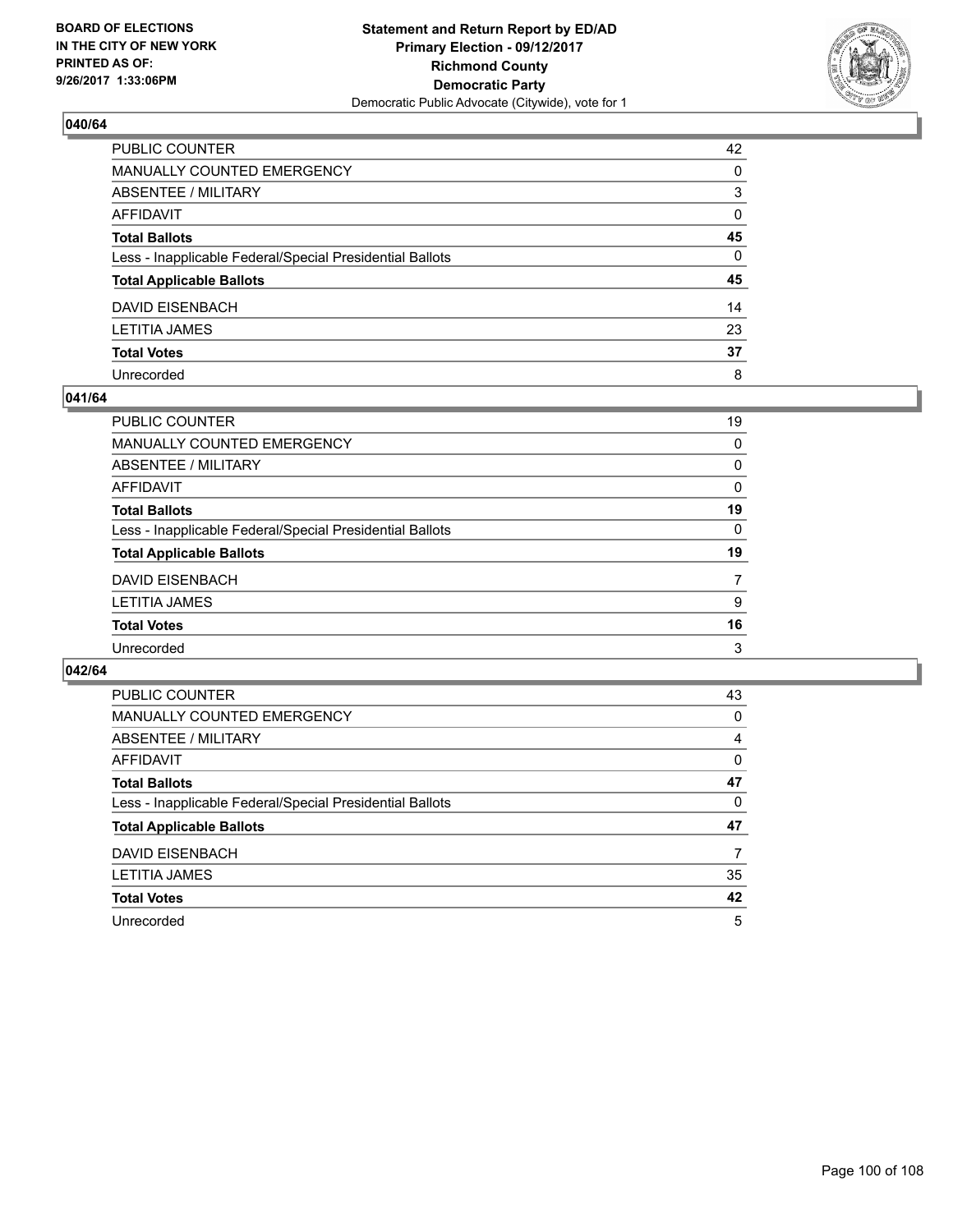

| PUBLIC COUNTER                                           | 16           |
|----------------------------------------------------------|--------------|
| MANUALLY COUNTED EMERGENCY                               | 0            |
| ABSENTEE / MILITARY                                      | 2            |
| AFFIDAVIT                                                | $\mathbf{0}$ |
| Total Ballots                                            | 18           |
| Less - Inapplicable Federal/Special Presidential Ballots | 0            |
| <b>Total Applicable Ballots</b>                          | 18           |
| DAVID EISENBACH                                          | 6            |
| LETITIA JAMES                                            | 8            |
| <b>Total Votes</b>                                       | 14           |
| Unrecorded                                               | 4            |

#### **044/64**

| <b>PUBLIC COUNTER</b>                                    | 25       |
|----------------------------------------------------------|----------|
| <b>MANUALLY COUNTED EMERGENCY</b>                        | 0        |
| ABSENTEE / MILITARY                                      | 3        |
| AFFIDAVIT                                                | $\Omega$ |
| <b>Total Ballots</b>                                     | 28       |
| Less - Inapplicable Federal/Special Presidential Ballots | $\Omega$ |
| <b>Total Applicable Ballots</b>                          | 28       |
| <b>DAVID EISENBACH</b>                                   | 7        |
| <b>LETITIA JAMES</b>                                     | 16       |
| <b>Total Votes</b>                                       | 23       |
| Unrecorded                                               | 5        |

| <b>PUBLIC COUNTER</b>                                    | 19 |
|----------------------------------------------------------|----|
| <b>MANUALLY COUNTED EMERGENCY</b>                        | 0  |
| ABSENTEE / MILITARY                                      | 5  |
| AFFIDAVIT                                                | 0  |
| <b>Total Ballots</b>                                     | 24 |
| Less - Inapplicable Federal/Special Presidential Ballots | 0  |
| <b>Total Applicable Ballots</b>                          | 24 |
|                                                          |    |
| <b>DAVID EISENBACH</b>                                   | 11 |
| LETITIA JAMES                                            | 11 |
| <b>Total Votes</b>                                       | 22 |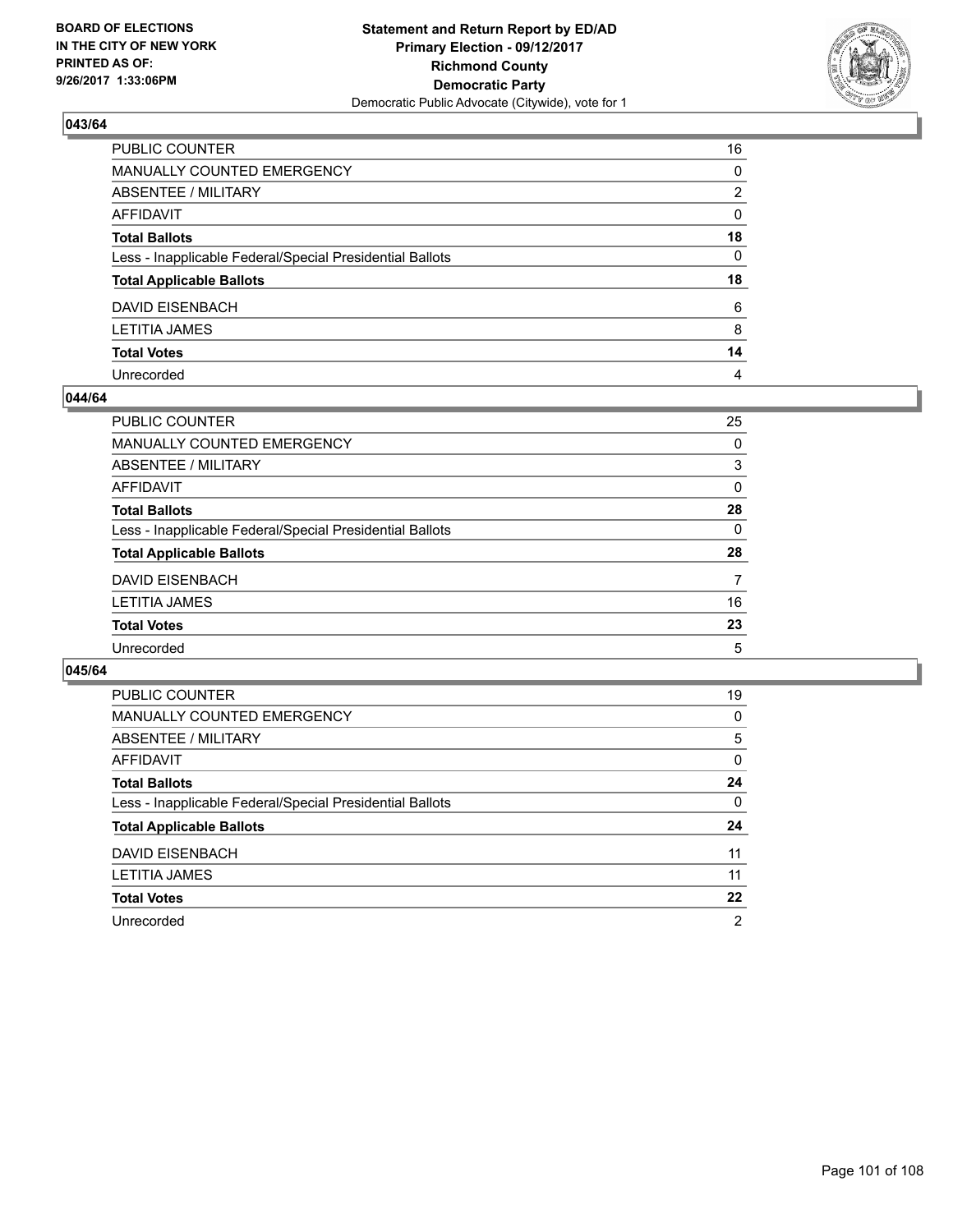

| PUBLIC COUNTER                                           | 28              |
|----------------------------------------------------------|-----------------|
| MANUALLY COUNTED EMERGENCY                               | 0               |
| ABSENTEE / MILITARY                                      | 4               |
| AFFIDAVIT                                                | 0               |
| Total Ballots                                            | $32\phantom{a}$ |
| Less - Inapplicable Federal/Special Presidential Ballots | $\mathbf{0}$    |
| <b>Total Applicable Ballots</b>                          | $32\phantom{a}$ |
| DAVID EISENBACH                                          | 12 <sup>2</sup> |
| LETITIA JAMES                                            | 17              |
| <b>Total Votes</b>                                       | 29              |
| Unrecorded                                               | 3               |

#### **047/64**

| <b>PUBLIC COUNTER</b>                                    | 56             |
|----------------------------------------------------------|----------------|
| MANUALLY COUNTED EMERGENCY                               | 0              |
| <b>ABSENTEE / MILITARY</b>                               | $\overline{2}$ |
| AFFIDAVIT                                                |                |
| <b>Total Ballots</b>                                     | 59             |
| Less - Inapplicable Federal/Special Presidential Ballots | 0              |
| <b>Total Applicable Ballots</b>                          | 59             |
| <b>DAVID EISENBACH</b>                                   | 28             |
| <b>LETITIA JAMES</b>                                     | 28             |
| <b>Total Votes</b>                                       | 56             |
| Unrecorded                                               | 3              |

| <b>PUBLIC COUNTER</b>                                    | 29 |
|----------------------------------------------------------|----|
| <b>MANUALLY COUNTED EMERGENCY</b>                        | 0  |
| ABSENTEE / MILITARY                                      | 3  |
| AFFIDAVIT                                                | 0  |
| <b>Total Ballots</b>                                     | 32 |
| Less - Inapplicable Federal/Special Presidential Ballots | 0  |
| <b>Total Applicable Ballots</b>                          | 32 |
| DAVID EISENBACH                                          | 19 |
| LETITIA JAMES                                            | 10 |
| <b>Total Votes</b>                                       | 29 |
|                                                          |    |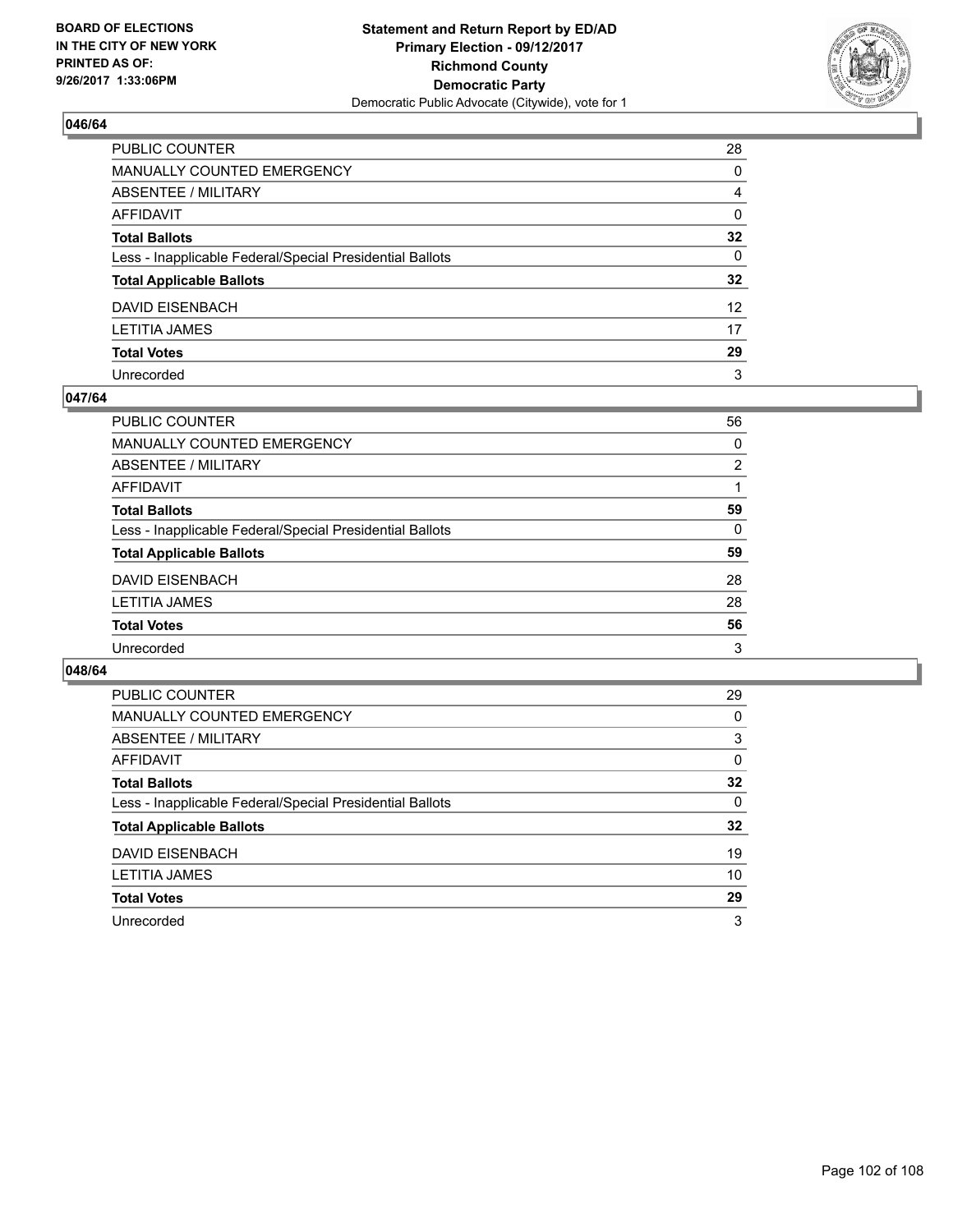

| PUBLIC COUNTER                                           | 96       |
|----------------------------------------------------------|----------|
| MANUALLY COUNTED EMERGENCY                               | 0        |
| ABSENTEE / MILITARY                                      | 16       |
| AFFIDAVIT                                                |          |
| Total Ballots                                            | 113      |
| Less - Inapplicable Federal/Special Presidential Ballots | $\Omega$ |
| <b>Total Applicable Ballots</b>                          | 113      |
| DAVID EISENBACH                                          | 40       |
| LETITIA JAMES                                            | 50       |
| <b>Total Votes</b>                                       | 90       |
| Unrecorded                                               | 23       |

#### **050/64**

| <b>PUBLIC COUNTER</b>                                    | 64 |
|----------------------------------------------------------|----|
| MANUALLY COUNTED EMERGENCY                               | 0  |
| ABSENTEE / MILITARY                                      | 2  |
| AFFIDAVIT                                                |    |
| <b>Total Ballots</b>                                     | 67 |
| Less - Inapplicable Federal/Special Presidential Ballots | 0  |
| <b>Total Applicable Ballots</b>                          | 67 |
| <b>DAVID EISENBACH</b>                                   | 28 |
| <b>LETITIA JAMES</b>                                     | 35 |
| <b>Total Votes</b>                                       | 63 |
| Unrecorded                                               | 4  |

| <b>PUBLIC COUNTER</b>                                    | 47 |
|----------------------------------------------------------|----|
| <b>MANUALLY COUNTED EMERGENCY</b>                        | 0  |
| ABSENTEE / MILITARY                                      |    |
| AFFIDAVIT                                                | 0  |
| <b>Total Ballots</b>                                     | 48 |
| Less - Inapplicable Federal/Special Presidential Ballots | 0  |
| <b>Total Applicable Ballots</b>                          | 48 |
| <b>DAVID EISENBACH</b>                                   | 20 |
| <b>LETITIA JAMES</b>                                     | 23 |
| <b>Total Votes</b>                                       | 43 |
| Unrecorded                                               | 5  |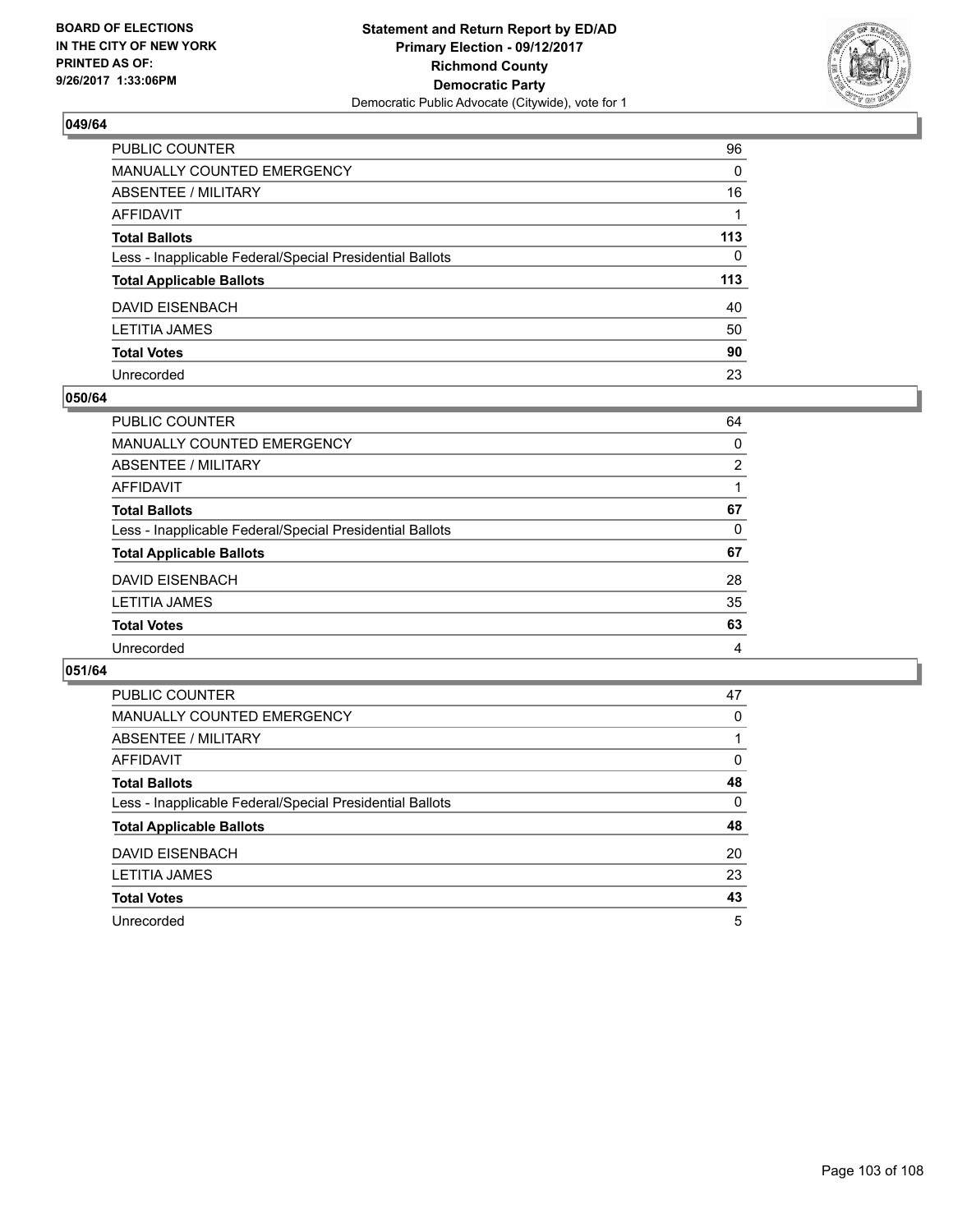

| PUBLIC COUNTER                                           | 41 |
|----------------------------------------------------------|----|
| MANUALLY COUNTED EMERGENCY                               | 0  |
| ABSENTEE / MILITARY                                      | 2  |
| AFFIDAVIT                                                | 0  |
| Total Ballots                                            | 43 |
| Less - Inapplicable Federal/Special Presidential Ballots | 0  |
| <b>Total Applicable Ballots</b>                          | 43 |
| DAVID EISENBACH                                          | 10 |
| LETITIA JAMES                                            | 29 |
| <b>Total Votes</b>                                       | 39 |
| Unrecorded                                               | 4  |

#### **053/64**

| <b>PUBLIC COUNTER</b>                                    | 55 |
|----------------------------------------------------------|----|
| <b>MANUALLY COUNTED EMERGENCY</b>                        | 0  |
| ABSENTEE / MILITARY                                      | 4  |
| <b>AFFIDAVIT</b>                                         | 0  |
| <b>Total Ballots</b>                                     | 59 |
| Less - Inapplicable Federal/Special Presidential Ballots | 0  |
| <b>Total Applicable Ballots</b>                          | 59 |
| <b>DAVID EISENBACH</b>                                   | 26 |
| <b>LETITIA JAMES</b>                                     | 30 |
| <b>Total Votes</b>                                       | 56 |
| Unrecorded                                               | 3  |

| <b>PUBLIC COUNTER</b>                                    | 40 |
|----------------------------------------------------------|----|
| <b>MANUALLY COUNTED EMERGENCY</b>                        | 0  |
| ABSENTEE / MILITARY                                      | 4  |
| <b>AFFIDAVIT</b>                                         | 0  |
| <b>Total Ballots</b>                                     | 44 |
| Less - Inapplicable Federal/Special Presidential Ballots | 0  |
|                                                          |    |
| <b>Total Applicable Ballots</b>                          | 44 |
| <b>DAVID EISENBACH</b>                                   | 18 |
| <b>LETITIA JAMES</b>                                     | 19 |
| KAMILLAH HANKS (WRITE-IN)                                |    |
| <b>Total Votes</b>                                       | 38 |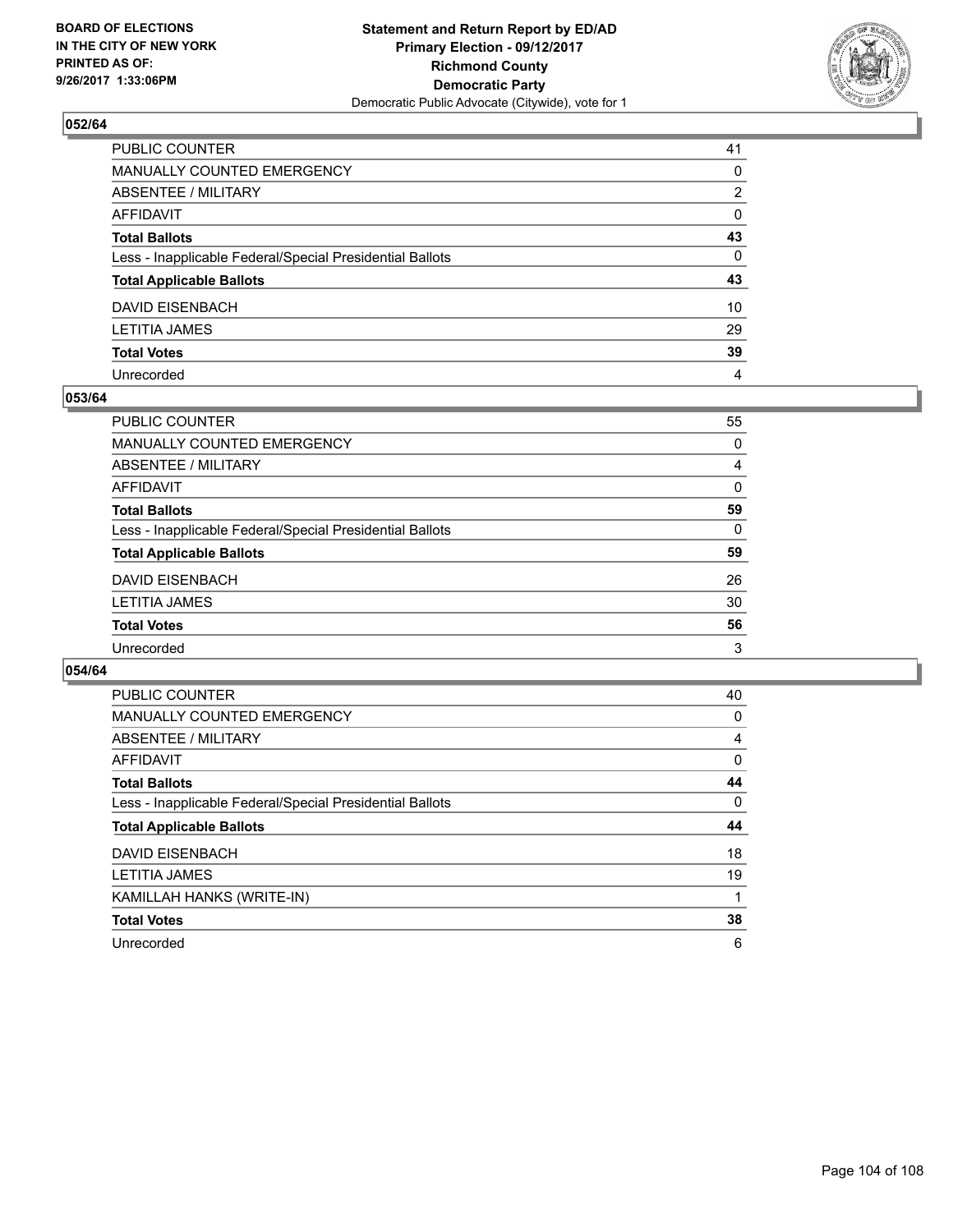

| PUBLIC COUNTER                                           | 20           |
|----------------------------------------------------------|--------------|
| MANUALLY COUNTED EMERGENCY                               | 0            |
| ABSENTEE / MILITARY                                      | 4            |
| AFFIDAVIT                                                | 0            |
| Total Ballots                                            | 24           |
| Less - Inapplicable Federal/Special Presidential Ballots | $\mathbf{0}$ |
| <b>Total Applicable Ballots</b>                          | 24           |
| DAVID EISENBACH                                          | 9            |
| LETITIA JAMES                                            | 7            |
| <b>Total Votes</b>                                       | 16           |
| Unrecorded                                               | 8            |

#### **056/64**

| <b>PUBLIC COUNTER</b>                                    | 31       |
|----------------------------------------------------------|----------|
| <b>MANUALLY COUNTED EMERGENCY</b>                        | 0        |
| <b>ABSENTEE / MILITARY</b>                               | 4        |
| <b>AFFIDAVIT</b>                                         | 0        |
| <b>Total Ballots</b>                                     | 35       |
| Less - Inapplicable Federal/Special Presidential Ballots | $\Omega$ |
| <b>Total Applicable Ballots</b>                          | 35       |
| <b>DAVID EISENBACH</b>                                   | 17       |
| <b>LETITIA JAMES</b>                                     | 15       |
| <b>Total Votes</b>                                       | 32       |
| Unrecorded                                               | 3        |

| <b>PUBLIC COUNTER</b>                                    | 17 |
|----------------------------------------------------------|----|
| MANUALLY COUNTED EMERGENCY                               | 0  |
| ABSENTEE / MILITARY                                      | 2  |
| AFFIDAVIT                                                | 0  |
| <b>Total Ballots</b>                                     | 19 |
| Less - Inapplicable Federal/Special Presidential Ballots | 0  |
| <b>Total Applicable Ballots</b>                          | 19 |
| DAVID EISENBACH                                          | 5  |
| <b>LETITIA JAMES</b>                                     | 14 |
| <b>Total Votes</b>                                       | 19 |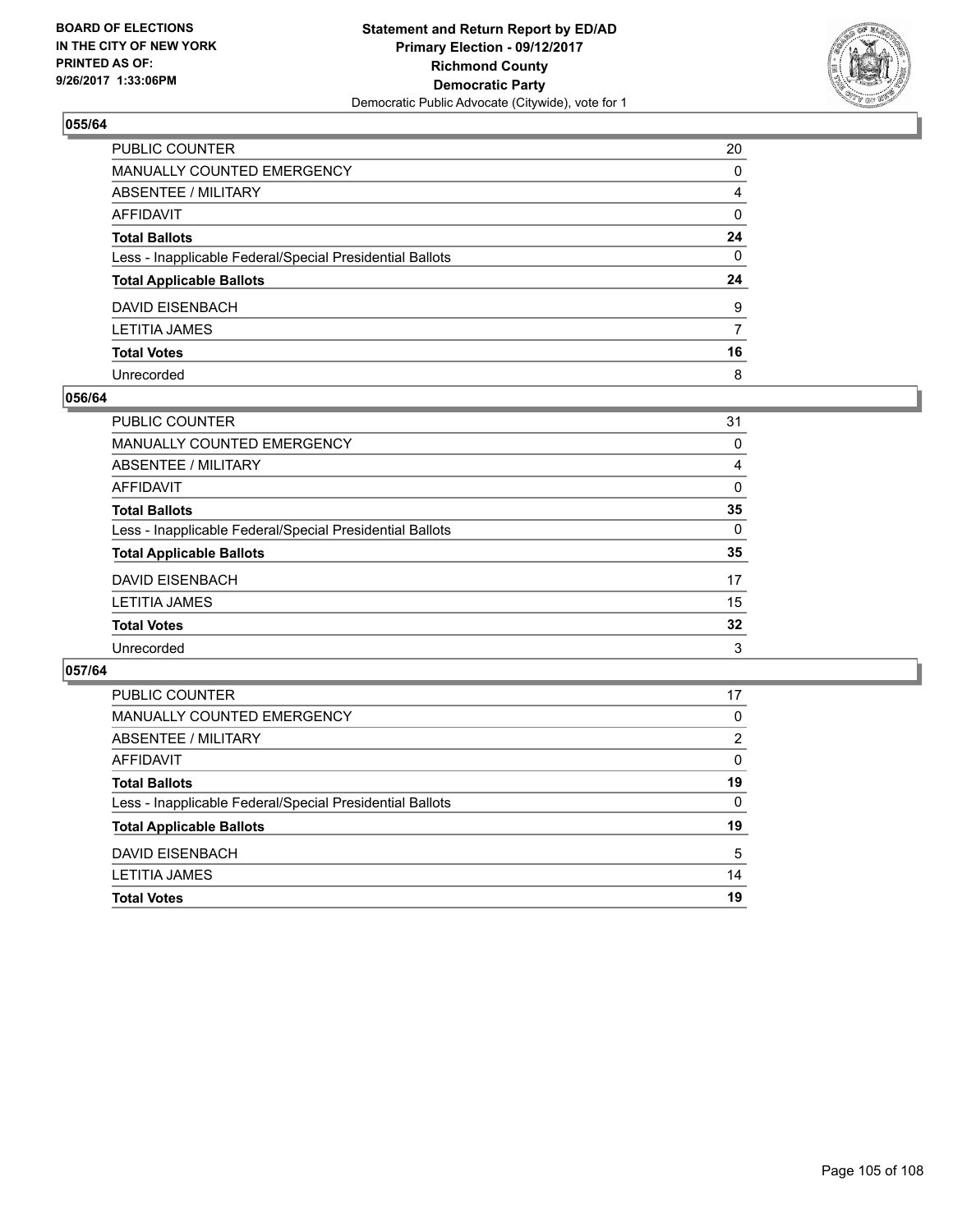

| PUBLIC COUNTER                                           | 29              |
|----------------------------------------------------------|-----------------|
| MANUALLY COUNTED EMERGENCY                               | 0               |
| ABSENTEE / MILITARY                                      |                 |
| AFFIDAVIT                                                | $\overline{2}$  |
| Total Ballots                                            | $32\phantom{a}$ |
| Less - Inapplicable Federal/Special Presidential Ballots | $\mathbf{0}$    |
| <b>Total Applicable Ballots</b>                          | $32\phantom{a}$ |
| DAVID EISENBACH                                          | 14              |
| LETITIA JAMES                                            | 15              |
| <b>Total Votes</b>                                       | 29              |
| Unrecorded                                               | 3               |

#### **059/64**

| <b>PUBLIC COUNTER</b>                                    | 20             |
|----------------------------------------------------------|----------------|
| <b>MANUALLY COUNTED EMERGENCY</b>                        | 0              |
| ABSENTEE / MILITARY                                      | 5              |
| AFFIDAVIT                                                | 0              |
| <b>Total Ballots</b>                                     | 25             |
| Less - Inapplicable Federal/Special Presidential Ballots | $\Omega$       |
| <b>Total Applicable Ballots</b>                          | 25             |
| <b>DAVID EISENBACH</b>                                   | 10             |
| <b>LETITIA JAMES</b>                                     | 13             |
| <b>Total Votes</b>                                       | 23             |
| Unrecorded                                               | $\overline{2}$ |

| 15       |
|----------|
| 0        |
| 4        |
| $\Omega$ |
| 19       |
| 0        |
| 19       |
| 10       |
| 9        |
| 19       |
|          |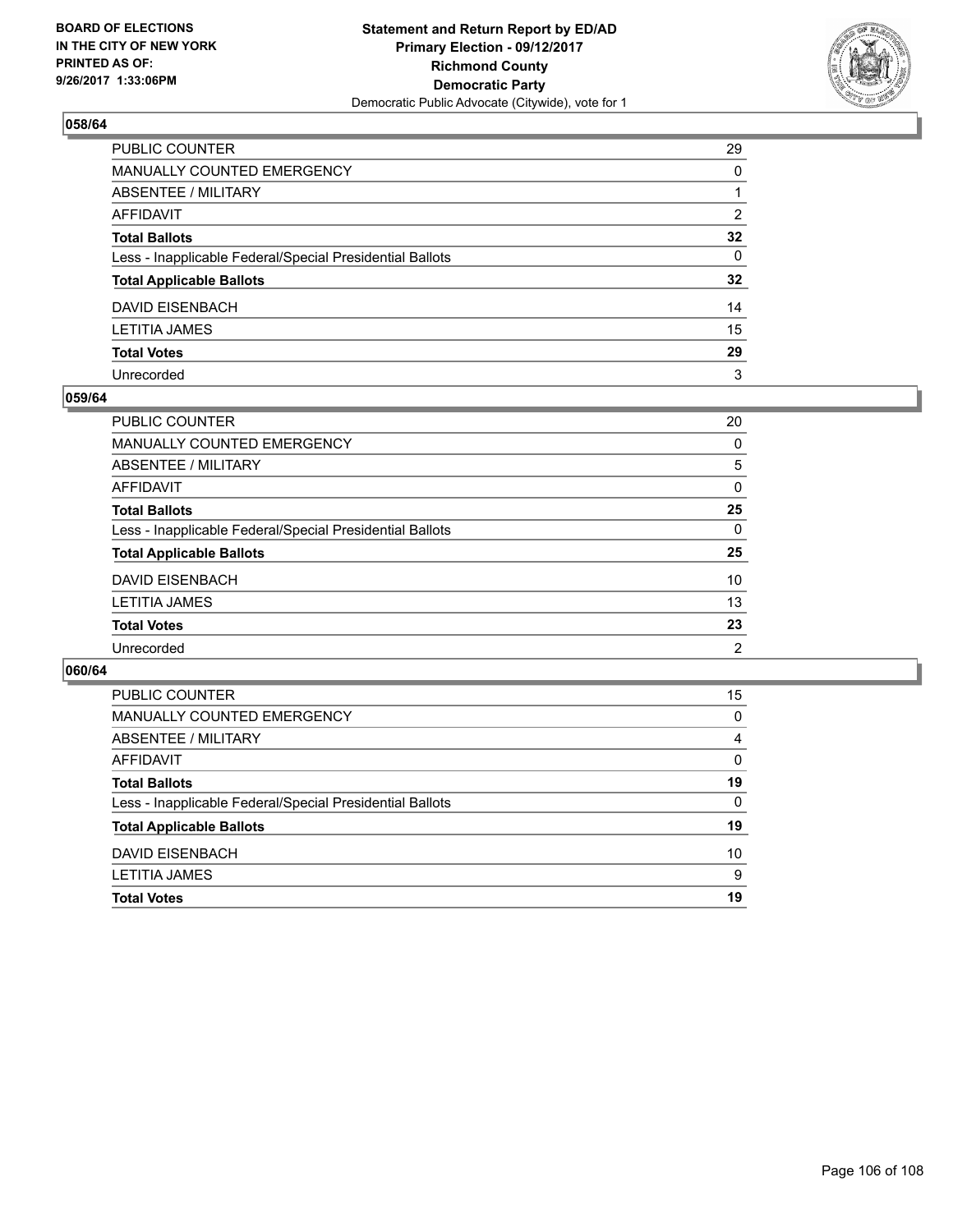

| PUBLIC COUNTER                                           | 40           |
|----------------------------------------------------------|--------------|
| MANUALLY COUNTED EMERGENCY                               | $\Omega$     |
| ABSENTEE / MILITARY                                      |              |
| AFFIDAVIT                                                | 0            |
| Total Ballots                                            | 41           |
| Less - Inapplicable Federal/Special Presidential Ballots | $\mathbf{0}$ |
| <b>Total Applicable Ballots</b>                          | 41           |
| DAVID EISENBACH                                          | 6            |
| LETITIA JAMES                                            | 34           |
| <b>Total Votes</b>                                       | 40           |
| Unrecorded                                               |              |

#### **062/64**

| <b>PUBLIC COUNTER</b>                                    | 29       |
|----------------------------------------------------------|----------|
| <b>MANUALLY COUNTED EMERGENCY</b>                        | 0        |
| ABSENTEE / MILITARY                                      | 5        |
| AFFIDAVIT                                                | $\Omega$ |
| <b>Total Ballots</b>                                     | 34       |
| Less - Inapplicable Federal/Special Presidential Ballots | $\Omega$ |
| <b>Total Applicable Ballots</b>                          | 34       |
| <b>DAVID EISENBACH</b>                                   | 13       |
| <b>LETITIA JAMES</b>                                     | 19       |
| <b>Total Votes</b>                                       | 32       |
| Unrecorded                                               | 2        |

**063/64** 

| <b>PUBLIC COUNTER</b>                                    | 33 |
|----------------------------------------------------------|----|
| <b>MANUALLY COUNTED EMERGENCY</b>                        | 0  |
| ABSENTEE / MILITARY                                      | 3  |
| AFFIDAVIT                                                | 0  |
| <b>Total Ballots</b>                                     | 36 |
| Less - Inapplicable Federal/Special Presidential Ballots | 0  |
| <b>Total Applicable Ballots</b>                          | 36 |
| DAVID EISENBACH                                          | 13 |
| <b>LETITIA JAMES</b>                                     | 19 |
| <b>Total Votes</b>                                       | 32 |
| Unrecorded                                               | 4  |

# **064/64 COMBINED into: 009/63**

| 065/64 COMBINED into: 011/64 |  |
|------------------------------|--|
| 066/64 COMBINED into: 009/63 |  |
| 067/64 COMBINED into: 009/63 |  |
| 068/64 COMBINED into: 009/63 |  |
| 069/64 COMBINED into: 011/64 |  |
| 070/64 COMBINED into: 009/63 |  |